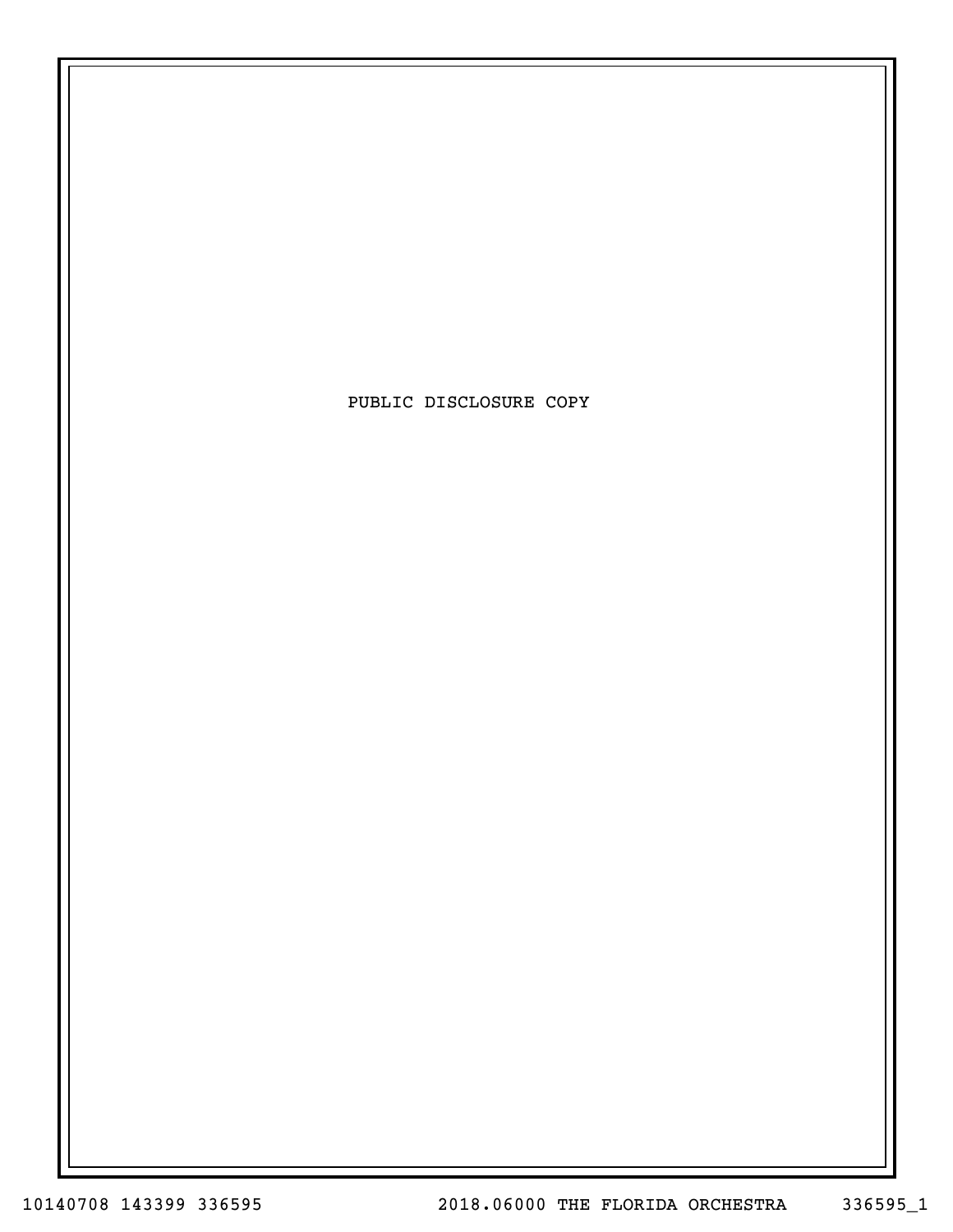|                                                        |         |                                                          | <b>Return of Organization Exempt From Income Tax</b>                                                                                      |             |                                   |                             |                 |                         |                                         |                | OMB No. 1545-0047                                           |                                                                                              |
|--------------------------------------------------------|---------|----------------------------------------------------------|-------------------------------------------------------------------------------------------------------------------------------------------|-------------|-----------------------------------|-----------------------------|-----------------|-------------------------|-----------------------------------------|----------------|-------------------------------------------------------------|----------------------------------------------------------------------------------------------|
| Form <b>990</b>                                        |         |                                                          | Under section 501(c), 527, or 4947(a)(1) of the Internal Revenue Code (except private foundations)                                        |             |                                   |                             |                 |                         |                                         |                |                                                             |                                                                                              |
| Department of the Treasury<br>Internal Revenue Service |         |                                                          | Do not enter social security numbers on this form as it may be made public.                                                               |             |                                   |                             |                 |                         |                                         |                |                                                             | <b>Open to Public</b>                                                                        |
|                                                        |         |                                                          | Go to www.irs.gov/Form990 for instructions and the latest information.<br>A For the 2018 calendar year, or tax year beginning             | JUL 1,      |                                   | 2018                        |                 | and ending JUN 30, 2019 |                                         |                |                                                             | <b>Inspection</b>                                                                            |
| <b>B</b> Check if                                      |         | <b>C</b> Name of organization                            |                                                                                                                                           |             |                                   |                             |                 |                         |                                         |                | D Employer identification number                            |                                                                                              |
| applicable:                                            |         |                                                          |                                                                                                                                           |             |                                   |                             |                 |                         |                                         |                |                                                             |                                                                                              |
| Address<br>change                                      |         |                                                          | THE FLORIDA ORCHESTRA                                                                                                                     |             |                                   |                             |                 |                         |                                         |                |                                                             |                                                                                              |
| Name<br>change                                         |         | Doing business as                                        |                                                                                                                                           |             |                                   |                             |                 |                         |                                         |                | 59-1223691                                                  |                                                                                              |
| Initial<br>return                                      |         |                                                          | Number and street (or P.O. box if mail is not delivered to street address)                                                                |             |                                   |                             |                 | Room/suite              | E Telephone number                      |                |                                                             |                                                                                              |
| Final<br>return/                                       |         |                                                          | 244 2ND AVENUE NORTH                                                                                                                      |             |                                   |                             |                 | 420                     |                                         | (727)          | 892-3331                                                    |                                                                                              |
| termin-<br>ated                                        |         |                                                          | City or town, state or province, country, and ZIP or foreign postal code                                                                  |             |                                   |                             |                 |                         | G Gross receipts \$                     |                | $\overline{13,018,312}$ .                                   |                                                                                              |
| Amended<br>∣return                                     |         |                                                          | ST PETERSBURG, FL 33701                                                                                                                   |             |                                   |                             |                 |                         | H(a) Is this a group return             |                |                                                             |                                                                                              |
| Applica-<br>tion                                       |         |                                                          | F Name and address of principal officer: MARK CANTRELL                                                                                    |             |                                   |                             |                 |                         | for subordinates?                       |                |                                                             | $\sqrt{}$ Yes $\sqrt{}$ X $\sqrt{}$ No                                                       |
| pending                                                |         | SAME AS C ABOVE                                          |                                                                                                                                           |             |                                   |                             |                 |                         |                                         |                | $H(b)$ Are all subordinates included? $\Box$ Yes            | l No                                                                                         |
|                                                        |         | Tax-exempt status: $\boxed{\mathbf{X}}$ 501(c)(3)        | $501(c)$ (                                                                                                                                |             | $\sqrt{\frac{1}{1}}$ (insert no.) |                             | $4947(a)(1)$ or | 527                     |                                         |                | If "No," attach a list. (see instructions)                  |                                                                                              |
|                                                        |         |                                                          | J Website: WWW.FLORIDAORCHESTRA.ORG                                                                                                       |             |                                   |                             |                 |                         |                                         |                | $H(c)$ Group exemption number $\blacktriangleright$         |                                                                                              |
|                                                        |         | K Form of organization: $\boxed{\mathbf{X}}$ Corporation | Trust                                                                                                                                     | Association |                                   | Other $\blacktriangleright$ |                 |                         |                                         |                | L Year of formation: $1968$ M State of legal domicile: $FL$ |                                                                                              |
| Part I                                                 | Summary |                                                          |                                                                                                                                           |             |                                   |                             |                 |                         |                                         |                |                                                             |                                                                                              |
| 1.                                                     |         |                                                          | Briefly describe the organization's mission or most significant activities: INSPIRE, ENTERTAIN AND EDUCATE A                              |             |                                   |                             |                 |                         |                                         |                |                                                             |                                                                                              |
|                                                        |         |                                                          | DIVERSE AUDIENCE WITH THE UNIQUE EXPERIENCE OF LIVE SYMPHONIC MUSIC.                                                                      |             |                                   |                             |                 |                         |                                         |                |                                                             |                                                                                              |
| 2                                                      |         |                                                          | Check this box $\blacktriangleright \Box$ if the organization discontinued its operations or disposed of more than 25% of its net assets. |             |                                   |                             |                 |                         |                                         |                |                                                             |                                                                                              |
| З                                                      |         |                                                          |                                                                                                                                           |             |                                   |                             |                 |                         |                                         |                |                                                             |                                                                                              |
|                                                        |         |                                                          |                                                                                                                                           |             |                                   |                             |                 |                         |                                         | 3              |                                                             |                                                                                              |
| 4                                                      |         |                                                          | Number of voting members of the governing body (Part VI, line 1a)                                                                         |             |                                   |                             |                 |                         |                                         | $\overline{4}$ |                                                             |                                                                                              |
| 5                                                      |         |                                                          |                                                                                                                                           |             |                                   |                             |                 |                         |                                         | $5\phantom{a}$ |                                                             |                                                                                              |
|                                                        |         |                                                          |                                                                                                                                           |             |                                   |                             |                 |                         |                                         | 6              |                                                             |                                                                                              |
|                                                        |         |                                                          |                                                                                                                                           |             |                                   |                             |                 |                         |                                         | 7a             |                                                             |                                                                                              |
|                                                        |         |                                                          |                                                                                                                                           |             |                                   |                             |                 |                         |                                         | 7b             |                                                             |                                                                                              |
|                                                        |         |                                                          |                                                                                                                                           |             |                                   |                             |                 |                         | <b>Prior Year</b>                       |                |                                                             |                                                                                              |
| 8                                                      |         |                                                          |                                                                                                                                           |             |                                   |                             |                 |                         | 7,543,298.                              |                | <b>Current Year</b>                                         |                                                                                              |
| 9                                                      |         | Contributions and grants (Part VIII, line 1h)            |                                                                                                                                           |             |                                   |                             |                 |                         | 4,732,776.                              |                | 5, 210, 502.                                                |                                                                                              |
|                                                        |         | Program service revenue (Part VIII, line 2g)             |                                                                                                                                           |             |                                   |                             |                 |                         |                                         |                | 4,035,863.                                                  |                                                                                              |
| 10                                                     |         |                                                          |                                                                                                                                           |             |                                   |                             |                 |                         | 702,031.                                |                |                                                             |                                                                                              |
| 11                                                     |         |                                                          | Other revenue (Part VIII, column (A), lines 5, 6d, 8c, 9c, 10c, and 11e)                                                                  |             |                                   |                             |                 |                         | $<$ 21,820.>                            |                |                                                             |                                                                                              |
| 12<br>13                                               |         |                                                          | Total revenue - add lines 8 through 11 (must equal Part VIII, column (A), line 12)                                                        |             |                                   |                             |                 |                         | 12,956,285.                             | 0.             | 10,078,423.                                                 |                                                                                              |
| 14                                                     |         |                                                          | Grants and similar amounts paid (Part IX, column (A), lines 1-3)                                                                          |             |                                   |                             |                 |                         |                                         | 0.             |                                                             |                                                                                              |
|                                                        |         |                                                          |                                                                                                                                           |             |                                   |                             |                 |                         |                                         |                |                                                             |                                                                                              |
|                                                        |         |                                                          | 15 Salaries, other compensation, employee benefits (Part IX, column (A), lines 5-10)                                                      |             |                                   |                             |                 |                         | 7,126,353.                              |                | 6,930,332.                                                  |                                                                                              |
|                                                        |         |                                                          |                                                                                                                                           |             |                                   |                             |                 |                         | 28,078.                                 |                |                                                             |                                                                                              |
|                                                        |         |                                                          | <b>b</b> Total fundraising expenses (Part IX, column (D), line 25)                                                                        |             |                                   | $450, 282$ .                |                 |                         |                                         |                |                                                             |                                                                                              |
| 17                                                     |         |                                                          |                                                                                                                                           |             |                                   |                             |                 |                         | 4,323,773.                              |                | $\overline{4,267,465}$ .                                    |                                                                                              |
| 18                                                     |         |                                                          | Total expenses. Add lines 13-17 (must equal Part IX, column (A), line 25)                                                                 |             |                                   |                             |                 |                         | 11,478,204.                             |                | 11,229,576.                                                 |                                                                                              |
| Activities & Governance<br>Revenue<br>Expenses<br>19   |         |                                                          | Revenue less expenses. Subtract line 18 from line 12                                                                                      |             |                                   |                             |                 |                         | 1,478,081.                              |                | $\overline{1,151},153.$                                     |                                                                                              |
|                                                        |         |                                                          |                                                                                                                                           |             |                                   |                             |                 |                         | <b>Beginning of Current Year</b>        |                | <b>End of Year</b>                                          |                                                                                              |
| 20                                                     |         | Total assets (Part X, line 16)                           |                                                                                                                                           |             |                                   |                             |                 |                         | 17, 198, 760.                           |                | 15,443,078.                                                 | 43<br>43<br>247<br>5040<br>33,900.<br>0.<br>915,439.<br>< 83, 381.<br>$0$ .<br>0.<br>31,779. |
| Net Assets or<br>Eund Balances<br>21<br>-22            |         | Total liabilities (Part X, line 26)                      |                                                                                                                                           |             |                                   |                             |                 |                         | 2,352,529.<br>$\overline{14,846,231}$ . |                | 2,128,863.<br>13, 314, 215.                                 |                                                                                              |

| Sign<br>Here    | Signature of officer<br>MARK CANTRELL,<br>Type or print name and title            | PRESIDENT AND CEO    |      | Date                                               |  |  |  |  |  |
|-----------------|-----------------------------------------------------------------------------------|----------------------|------|----------------------------------------------------|--|--|--|--|--|
| Paid            | Print/Type preparer's name<br>PAUL DUNHAM                                         | Preparer's signature | Date | <b>PTIN</b><br>Check<br>P00100222<br>self-emploved |  |  |  |  |  |
| Preparer        | CBIZ MHM, LLC<br>Firm's name<br>$\blacksquare$                                    |                      |      | 27-3605969<br>Firm's $EIN \blacktriangleright$     |  |  |  |  |  |
| Use Only        | Firm's address 13577 FEATHER SOUND DR., SUITE 400                                 |                      |      |                                                    |  |  |  |  |  |
|                 | CLEARWATER, FL 33762-5539<br>Phone no. 727 - 572 - 1400                           |                      |      |                                                    |  |  |  |  |  |
|                 | May the IRS discuss this return with the preparer shown above? (see instructions) |                      |      | X.<br><b>No</b><br>Yes                             |  |  |  |  |  |
| 832001 12-31-18 | LHA For Paperwork Reduction Act Notice, see the separate instructions.            |                      |      | Form 990 (2018)                                    |  |  |  |  |  |

true, correct, and complete. Declaration of preparer (other than officer) is based on all information of which preparer has any knowledge.

832001 12-31-18 LHA **For Paperwork Reduction Act Notice, see the separate instructions.**<br> **Back Contract Contract Contract Contract Contract Contract Contract Contract Contract Contract Contract Contr**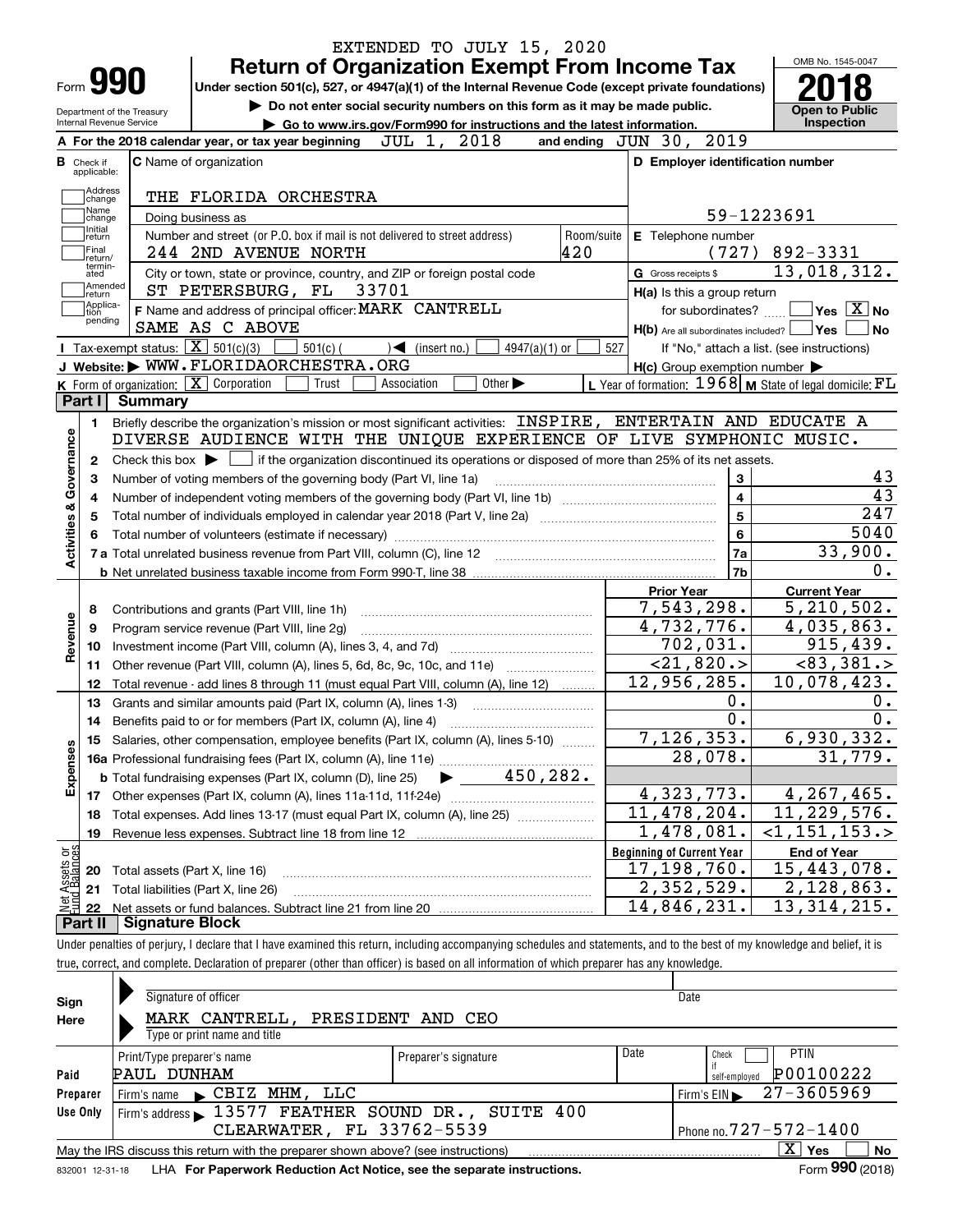|              | 59-1223691<br>THE FLORIDA ORCHESTRA<br>Form 990 (2018)<br><b>Part III   Statement of Program Service Accomplishments</b>                                                                                                                                                                                                                                                                                                                                                                                                                                                                                                       | Page 2                  |
|--------------|--------------------------------------------------------------------------------------------------------------------------------------------------------------------------------------------------------------------------------------------------------------------------------------------------------------------------------------------------------------------------------------------------------------------------------------------------------------------------------------------------------------------------------------------------------------------------------------------------------------------------------|-------------------------|
|              |                                                                                                                                                                                                                                                                                                                                                                                                                                                                                                                                                                                                                                | $\overline{\mathbf{x}}$ |
| 1.           | Briefly describe the organization's mission:<br>TO ENRICH THE LIFE OF THE TAMPA BAY AREA AS IT INSPIRES, ENTERTAINS<br>AND EDUCATES A WIDE AND DIVERSE AUDIENCE WITH THE UNIQUE EXPERIENCE OF                                                                                                                                                                                                                                                                                                                                                                                                                                  |                         |
|              | LIVE SYMPHONIC MUSIC, ENSURING THAT FUTURE GENERATIONS WILL CONTINUE<br>TO ENJOY THIS LEGACY THAT MAGNIFICENTLY CELEBRATES THE HUMAN SPIRIT.                                                                                                                                                                                                                                                                                                                                                                                                                                                                                   |                         |
| $\mathbf{2}$ | Did the organization undertake any significant program services during the year which were not listed on the<br>prior Form 990 or 990-EZ?<br>If "Yes," describe these new services on Schedule O.                                                                                                                                                                                                                                                                                                                                                                                                                              | $Yes \ \boxed{X}$ No    |
| 3            | Did the organization cease conducting, or make significant changes in how it conducts, any program services?<br>If "Yes," describe these changes on Schedule O.                                                                                                                                                                                                                                                                                                                                                                                                                                                                | $Yes \ \boxed{X}$ No    |
| 4            | Describe the organization's program service accomplishments for each of its three largest program services, as measured by expenses.<br>Section 501(c)(3) and 501(c)(4) organizations are required to report the amount of grants and allocations to others, the total expenses, and<br>revenue, if any, for each program service reported.                                                                                                                                                                                                                                                                                    |                         |
| 4a           | 3,551,559.<br>8,735,865. including grants of \$<br>) (Revenue \$<br>(Code:<br>(Expenses \$<br>CONCERT PERFORMANCES:<br>FOR THE LAST 50 YEARS, THE FLORIDA ORCHESTRA (TFO) HAS BECOME TAMPA<br>BAY'S LARGEST PERFORMING ARTS ORGANIZATION AND FLORIDA'S LARGEST<br>PROFESSIONAL ORCHESTRA. TFO'S CONCERT SEASON ENCOMPASSES THE FULL<br>BREADTH OF SYMPHONIC REPERTOIRE WITH 248 SERVICES A SEASON AND A TOTAL<br>ATTENDANCE OVER 135,000 PATRONS. IN ADDITION TO STANDARD ORCHESTRAL<br>WORKS, TFO PLAYS MUSIC FROM ROCK, POP AND BROADWAY, AND COLLABORATES IN<br>PRODUCTIONS WITH LOCAL THEATER, CHORAL AND OPERA COMPANIES. |                         |
|              | CONTINUE ON SCHEDULE O)                                                                                                                                                                                                                                                                                                                                                                                                                                                                                                                                                                                                        |                         |
| 4b           | 484,304.<br>1,191,254.<br>(Expenses \$<br>) (Revenue \$<br>(Code:<br>including grants of \$<br>COMMUNITY ENGAGEMENT:<br>TFO'S EXTENSIVE COMMUNITY ENGAGEMENT ACTIVITIES AND ACCESSIBILITY<br>INITIATIVES MAKE IT POSSIBLE FOR MORE THAN HALF OF THE ORCHESTRA'S                                                                                                                                                                                                                                                                                                                                                                |                         |
|              | ANNUAL TOTAL AUDIENCE TO PARTICIPATE IN ITS SERVICES FREE OF CHARGE.<br>THESE ACTIVITIES FOLLOW OUR COMMITMENT TO EDUCATE AND IMPACT A WIDE<br>RANGE OF COMMUNITY MEMBERS OF ALL AGES, BACKGROUNDS, AND SOCIOECONOMIC<br>INCLUDING BUT NOT LIMITED TO:<br>MEANS,                                                                                                                                                                                                                                                                                                                                                               |                         |
|              | CONTINUE ON SCHEDULE O)                                                                                                                                                                                                                                                                                                                                                                                                                                                                                                                                                                                                        |                         |
| 4c           | (Expenses \$<br>including grants of \$<br>) (Revenue \$<br>(Code:                                                                                                                                                                                                                                                                                                                                                                                                                                                                                                                                                              |                         |
|              |                                                                                                                                                                                                                                                                                                                                                                                                                                                                                                                                                                                                                                |                         |
|              |                                                                                                                                                                                                                                                                                                                                                                                                                                                                                                                                                                                                                                |                         |
| 4d           | Other program services (Describe in Schedule O.)<br>(Expenses \$<br>including grants of \$<br>(Revenue \$                                                                                                                                                                                                                                                                                                                                                                                                                                                                                                                      |                         |
| 4е           | 9,927,119.<br>Total program service expenses<br>SEE SCHEDULE O FOR CONTINUATION(S)<br>832002 12-31-18                                                                                                                                                                                                                                                                                                                                                                                                                                                                                                                          | Form 990 (2018)         |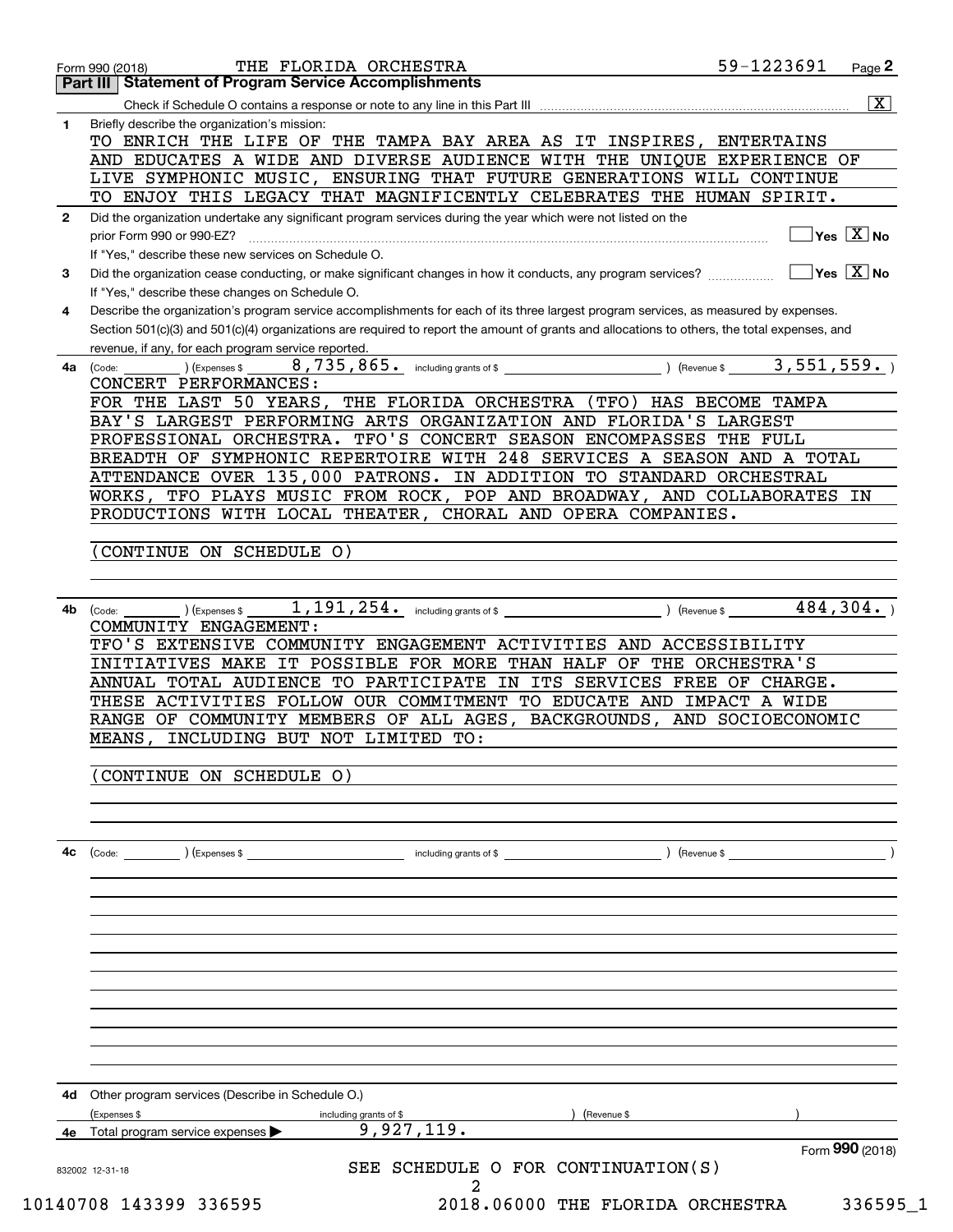Form 990 (2018) THE FLORIDA ORCHESTRA 59-1223691 <sub>Page</sub> 3<br>**Part IV | Checklist of Required Schedules** 

|     |                                                                                                                                      |                 | Yes                     | No              |
|-----|--------------------------------------------------------------------------------------------------------------------------------------|-----------------|-------------------------|-----------------|
| 1.  | Is the organization described in section $501(c)(3)$ or $4947(a)(1)$ (other than a private foundation)?                              |                 |                         |                 |
|     |                                                                                                                                      | 1               | X                       |                 |
| 2   |                                                                                                                                      | $\overline{2}$  | $\overline{\mathbf{x}}$ |                 |
| 3   | Did the organization engage in direct or indirect political campaign activities on behalf of or in opposition to candidates for      |                 |                         |                 |
|     |                                                                                                                                      | 3               |                         | x               |
| 4   | Section 501(c)(3) organizations. Did the organization engage in lobbying activities, or have a section 501(h) election in effect     |                 |                         |                 |
|     |                                                                                                                                      | 4               | X                       |                 |
| 5   | Is the organization a section 501(c)(4), 501(c)(5), or 501(c)(6) organization that receives membership dues, assessments, or         |                 |                         |                 |
|     |                                                                                                                                      | 5               |                         | x               |
| 6   | Did the organization maintain any donor advised funds or any similar funds or accounts for which donors have the right to            |                 |                         |                 |
|     | provide advice on the distribution or investment of amounts in such funds or accounts? If "Yes," complete Schedule D, Part I         | 6               |                         | x               |
| 7   | Did the organization receive or hold a conservation easement, including easements to preserve open space,                            |                 |                         |                 |
|     |                                                                                                                                      | $\overline{7}$  |                         | X               |
| 8   | Did the organization maintain collections of works of art, historical treasures, or other similar assets? If "Yes," complete         |                 |                         |                 |
|     |                                                                                                                                      | 8               |                         | x               |
| 9   | Did the organization report an amount in Part X, line 21, for escrow or custodial account liability, serve as a custodian for        |                 |                         |                 |
|     | amounts not listed in Part X; or provide credit counseling, debt management, credit repair, or debt negotiation services?            |                 |                         |                 |
|     | If "Yes," complete Schedule D, Part IV                                                                                               | 9               |                         | x               |
| 10  | Did the organization, directly or through a related organization, hold assets in temporarily restricted endowments, permanent        |                 |                         |                 |
|     |                                                                                                                                      | 10              | х                       |                 |
| 11  | If the organization's answer to any of the following questions is "Yes," then complete Schedule D, Parts VI, VII, VIII, IX, or X     |                 |                         |                 |
|     | as applicable.                                                                                                                       |                 |                         |                 |
|     | a Did the organization report an amount for land, buildings, and equipment in Part X, line 10? If "Yes." complete Schedule D.        |                 |                         |                 |
|     |                                                                                                                                      | 11a             | X                       |                 |
|     | <b>b</b> Did the organization report an amount for investments - other securities in Part X, line 12 that is 5% or more of its total |                 |                         |                 |
|     |                                                                                                                                      | 11b             |                         | x               |
|     | c Did the organization report an amount for investments - program related in Part X, line 13 that is 5% or more of its total         |                 |                         |                 |
|     |                                                                                                                                      | 11c             |                         | x               |
|     | d Did the organization report an amount for other assets in Part X, line 15 that is 5% or more of its total assets reported in       |                 |                         |                 |
|     |                                                                                                                                      | 11d             | x                       |                 |
|     | e Did the organization report an amount for other liabilities in Part X, line 25? If "Yes," complete Schedule D, Part X              | 11e             | $\mathbf X$             |                 |
| f   | Did the organization's separate or consolidated financial statements for the tax year include a footnote that addresses              |                 |                         |                 |
|     | the organization's liability for uncertain tax positions under FIN 48 (ASC 740)? If "Yes," complete Schedule D, Part X               | 11f             | X                       |                 |
|     | 12a Did the organization obtain separate, independent audited financial statements for the tax year? If "Yes," complete              |                 |                         |                 |
|     | Schedule D, Parts XI and XII                                                                                                         | 12a             | х                       |                 |
|     | <b>b</b> Was the organization included in consolidated, independent audited financial statements for the tax year?                   |                 |                         |                 |
|     | If "Yes," and if the organization answered "No" to line 12a, then completing Schedule D, Parts XI and XII is optional                | 120             |                         | ▵               |
| 13  |                                                                                                                                      | 13              |                         | X               |
| 14a | Did the organization maintain an office, employees, or agents outside of the United States?                                          | 14a             |                         | $\mathbf X$     |
|     | <b>b</b> Did the organization have aggregate revenues or expenses of more than \$10,000 from grantmaking, fundraising, business,     |                 |                         |                 |
|     | investment, and program service activities outside the United States, or aggregate foreign investments valued at \$100,000           |                 |                         |                 |
|     |                                                                                                                                      | 14b             |                         | X               |
| 15  | Did the organization report on Part IX, column (A), line 3, more than \$5,000 of grants or other assistance to or for any            |                 |                         |                 |
|     |                                                                                                                                      | 15              |                         | x               |
| 16  | Did the organization report on Part IX, column (A), line 3, more than \$5,000 of aggregate grants or other assistance to             |                 |                         |                 |
|     |                                                                                                                                      | 16              |                         | x               |
| 17  | Did the organization report a total of more than \$15,000 of expenses for professional fundraising services on Part IX,              |                 |                         |                 |
|     |                                                                                                                                      | 17              | х                       |                 |
| 18  | Did the organization report more than \$15,000 total of fundraising event gross income and contributions on Part VIII, lines         |                 |                         |                 |
|     |                                                                                                                                      | 18              | х                       |                 |
| 19  | Did the organization report more than \$15,000 of gross income from gaming activities on Part VIII, line 9a? If "Yes."               |                 |                         |                 |
|     |                                                                                                                                      | 19              |                         | х               |
|     |                                                                                                                                      | 20a             |                         | $\mathbf X$     |
|     | <b>b</b> If "Yes" to line 20a, did the organization attach a copy of its audited financial statements to this return?                | 20 <sub>b</sub> |                         |                 |
| 21  | Did the organization report more than \$5,000 of grants or other assistance to any domestic organization or                          |                 |                         |                 |
|     |                                                                                                                                      | 21              |                         | x               |
|     | 332003 12-31-18                                                                                                                      |                 |                         | Form 990 (2018) |
|     | ٦                                                                                                                                    |                 |                         |                 |

832003 12-31-18

10140708 143399 336595 2018.06000 THE FLORIDA ORCHESTRA 336595\_1

3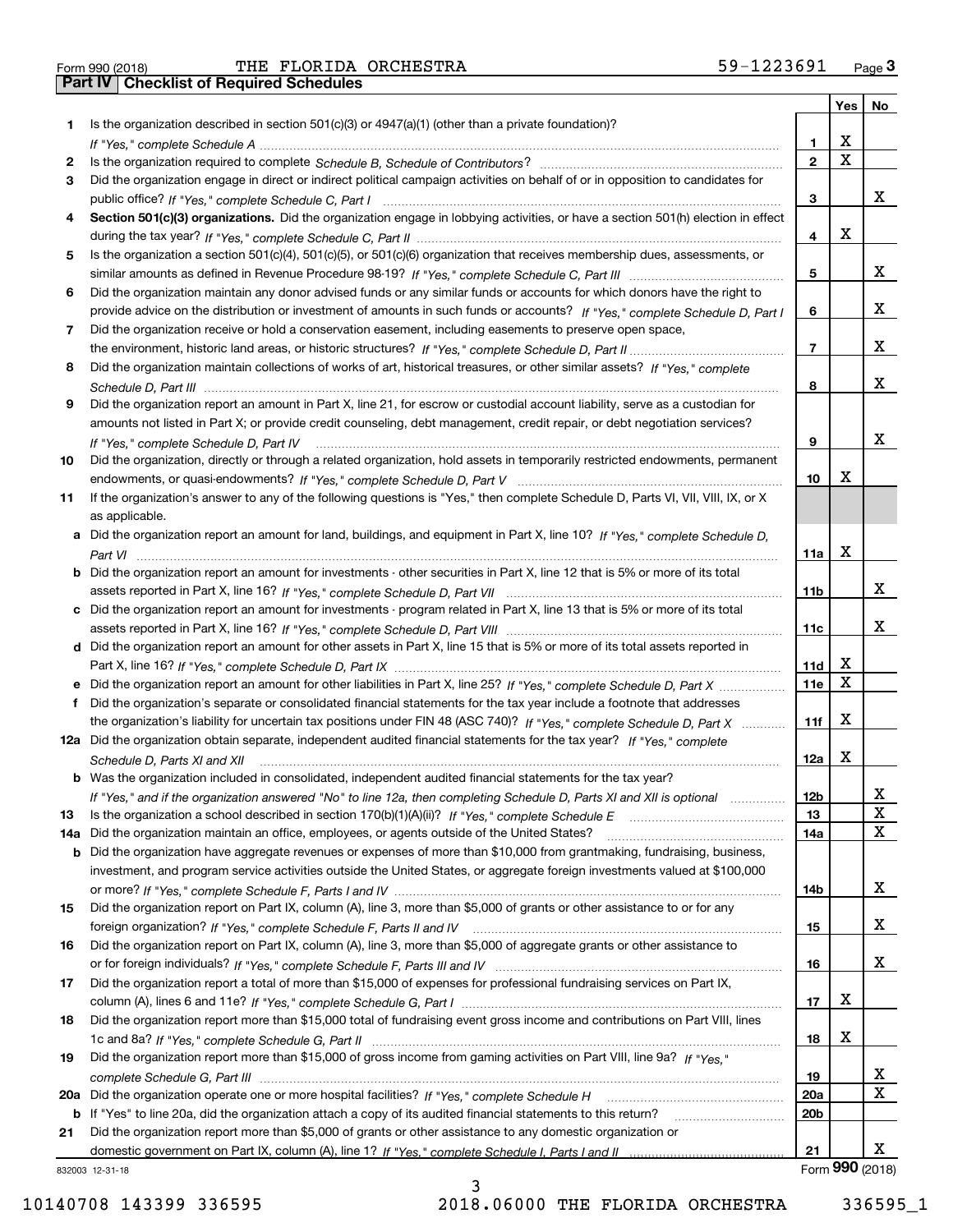*(continued)*

| 22             |                                                                                                                                   |                 | Yes                  | No                                                 |  |  |  |  |
|----------------|-----------------------------------------------------------------------------------------------------------------------------------|-----------------|----------------------|----------------------------------------------------|--|--|--|--|
|                | Did the organization report more than \$5,000 of grants or other assistance to or for domestic individuals on                     |                 |                      |                                                    |  |  |  |  |
|                |                                                                                                                                   | 22              |                      | X                                                  |  |  |  |  |
| 23             | Did the organization answer "Yes" to Part VII, Section A, line 3, 4, or 5 about compensation of the organization's current        |                 |                      |                                                    |  |  |  |  |
|                | and former officers, directors, trustees, key employees, and highest compensated employees? If "Yes," complete                    |                 |                      |                                                    |  |  |  |  |
|                |                                                                                                                                   | 23              | x                    |                                                    |  |  |  |  |
|                | 24a Did the organization have a tax-exempt bond issue with an outstanding principal amount of more than \$100,000 as of the       |                 |                      |                                                    |  |  |  |  |
|                | last day of the year, that was issued after December 31, 2002? If "Yes," answer lines 24b through 24d and complete                |                 |                      |                                                    |  |  |  |  |
|                |                                                                                                                                   |                 |                      |                                                    |  |  |  |  |
|                |                                                                                                                                   | 24 <sub>b</sub> |                      |                                                    |  |  |  |  |
|                | c Did the organization maintain an escrow account other than a refunding escrow at any time during the year to defease            |                 |                      |                                                    |  |  |  |  |
|                |                                                                                                                                   | 24c             |                      |                                                    |  |  |  |  |
|                |                                                                                                                                   | 24d             |                      |                                                    |  |  |  |  |
|                | 25a Section 501(c)(3), 501(c)(4), and 501(c)(29) organizations. Did the organization engage in an excess benefit                  |                 |                      |                                                    |  |  |  |  |
|                |                                                                                                                                   | 25a             |                      | X                                                  |  |  |  |  |
|                | b Is the organization aware that it engaged in an excess benefit transaction with a disqualified person in a prior year, and      |                 |                      |                                                    |  |  |  |  |
|                | that the transaction has not been reported on any of the organization's prior Forms 990 or 990-EZ? If "Yes," complete             |                 |                      |                                                    |  |  |  |  |
|                | Schedule L, Part I                                                                                                                | 25b             |                      | X                                                  |  |  |  |  |
| 26             | Did the organization report any amount on Part X, line 5, 6, or 22 for receivables from or payables to any current or             |                 |                      |                                                    |  |  |  |  |
|                | former officers, directors, trustees, key employees, highest compensated employees, or disqualified persons? If "Yes."            |                 |                      |                                                    |  |  |  |  |
|                |                                                                                                                                   | 26              |                      | X                                                  |  |  |  |  |
| 27             | Did the organization provide a grant or other assistance to an officer, director, trustee, key employee, substantial              |                 |                      |                                                    |  |  |  |  |
|                | contributor or employee thereof, a grant selection committee member, or to a 35% controlled entity or family member               |                 |                      |                                                    |  |  |  |  |
|                |                                                                                                                                   | 27              |                      | х                                                  |  |  |  |  |
|                |                                                                                                                                   |                 |                      |                                                    |  |  |  |  |
| 28             | Was the organization a party to a business transaction with one of the following parties (see Schedule L, Part IV                 |                 |                      |                                                    |  |  |  |  |
|                | instructions for applicable filing thresholds, conditions, and exceptions):                                                       |                 |                      |                                                    |  |  |  |  |
|                |                                                                                                                                   | 28a             |                      | $\overline{\mathbf{X}}$<br>$\overline{\textbf{x}}$ |  |  |  |  |
|                | b A family member of a current or former officer, director, trustee, or key employee? If "Yes," complete Schedule L, Part IV      | 28b             |                      |                                                    |  |  |  |  |
|                | c An entity of which a current or former officer, director, trustee, or key employee (or a family member thereof) was an officer, |                 |                      |                                                    |  |  |  |  |
|                |                                                                                                                                   | 28c             |                      | X                                                  |  |  |  |  |
| 29             |                                                                                                                                   | 29              | X                    |                                                    |  |  |  |  |
| 30             | Did the organization receive contributions of art, historical treasures, or other similar assets, or qualified conservation       |                 |                      |                                                    |  |  |  |  |
|                |                                                                                                                                   | 30              |                      | X                                                  |  |  |  |  |
| 31             | Did the organization liquidate, terminate, or dissolve and cease operations?                                                      |                 |                      |                                                    |  |  |  |  |
|                |                                                                                                                                   | 31              |                      | X                                                  |  |  |  |  |
|                |                                                                                                                                   |                 |                      |                                                    |  |  |  |  |
|                | Did the organization sell, exchange, dispose of, or transfer more than 25% of its net assets? If "Yes." complete                  |                 |                      |                                                    |  |  |  |  |
|                |                                                                                                                                   | 32              |                      | X                                                  |  |  |  |  |
| 33             | Did the organization own 100% of an entity disregarded as separate from the organization under Regulations                        |                 |                      |                                                    |  |  |  |  |
|                |                                                                                                                                   | 33              |                      | X                                                  |  |  |  |  |
| 32<br>34       |                                                                                                                                   |                 |                      |                                                    |  |  |  |  |
|                | Was the organization related to any tax-exempt or taxable entity? If "Yes," complete Schedule R, Part II, III, or IV, and         |                 |                      |                                                    |  |  |  |  |
|                |                                                                                                                                   | 34              |                      | $\overline{\mathbf{x}}$                            |  |  |  |  |
|                |                                                                                                                                   | 35a             |                      | $\overline{\mathbf{x}}$                            |  |  |  |  |
|                | b If "Yes" to line 35a, did the organization receive any payment from or engage in any transaction with a controlled entity       |                 |                      |                                                    |  |  |  |  |
|                |                                                                                                                                   | 35 <sub>b</sub> |                      |                                                    |  |  |  |  |
|                | Section 501(c)(3) organizations. Did the organization make any transfers to an exempt non-charitable related organization?        |                 |                      |                                                    |  |  |  |  |
|                |                                                                                                                                   | 36              |                      |                                                    |  |  |  |  |
|                | Did the organization conduct more than 5% of its activities through an entity that is not a related organization                  |                 |                      |                                                    |  |  |  |  |
|                |                                                                                                                                   | 37              |                      | X<br>X                                             |  |  |  |  |
|                | Did the organization complete Schedule O and provide explanations in Schedule O for Part VI, lines 11b and 19?                    |                 |                      |                                                    |  |  |  |  |
|                | Note. All Form 990 filers are required to complete Schedule O                                                                     | 38              | Х                    |                                                    |  |  |  |  |
|                | <b>Statements Regarding Other IRS Filings and Tax Compliance</b><br><b>Part V</b>                                                 |                 |                      |                                                    |  |  |  |  |
|                | Check if Schedule O contains a response or note to any line in this Part V                                                        |                 |                      |                                                    |  |  |  |  |
| 36<br>37<br>38 |                                                                                                                                   |                 | <b>Yes</b>           |                                                    |  |  |  |  |
|                | 40<br>1a<br><b>1a</b> Enter the number reported in Box 3 of Form 1096. Enter -0- if not applicable <i>manumumumum</i>             |                 |                      | No                                                 |  |  |  |  |
|                | 0<br>1b<br><b>b</b> Enter the number of Forms W-2G included in line 1a. Enter -0- if not applicable                               |                 |                      |                                                    |  |  |  |  |
|                | c Did the organization comply with backup withholding rules for reportable payments to vendors and reportable gaming              |                 |                      |                                                    |  |  |  |  |
|                | (gambling) winnings to prize winners?                                                                                             | 1c              | x<br>Form 990 (2018) |                                                    |  |  |  |  |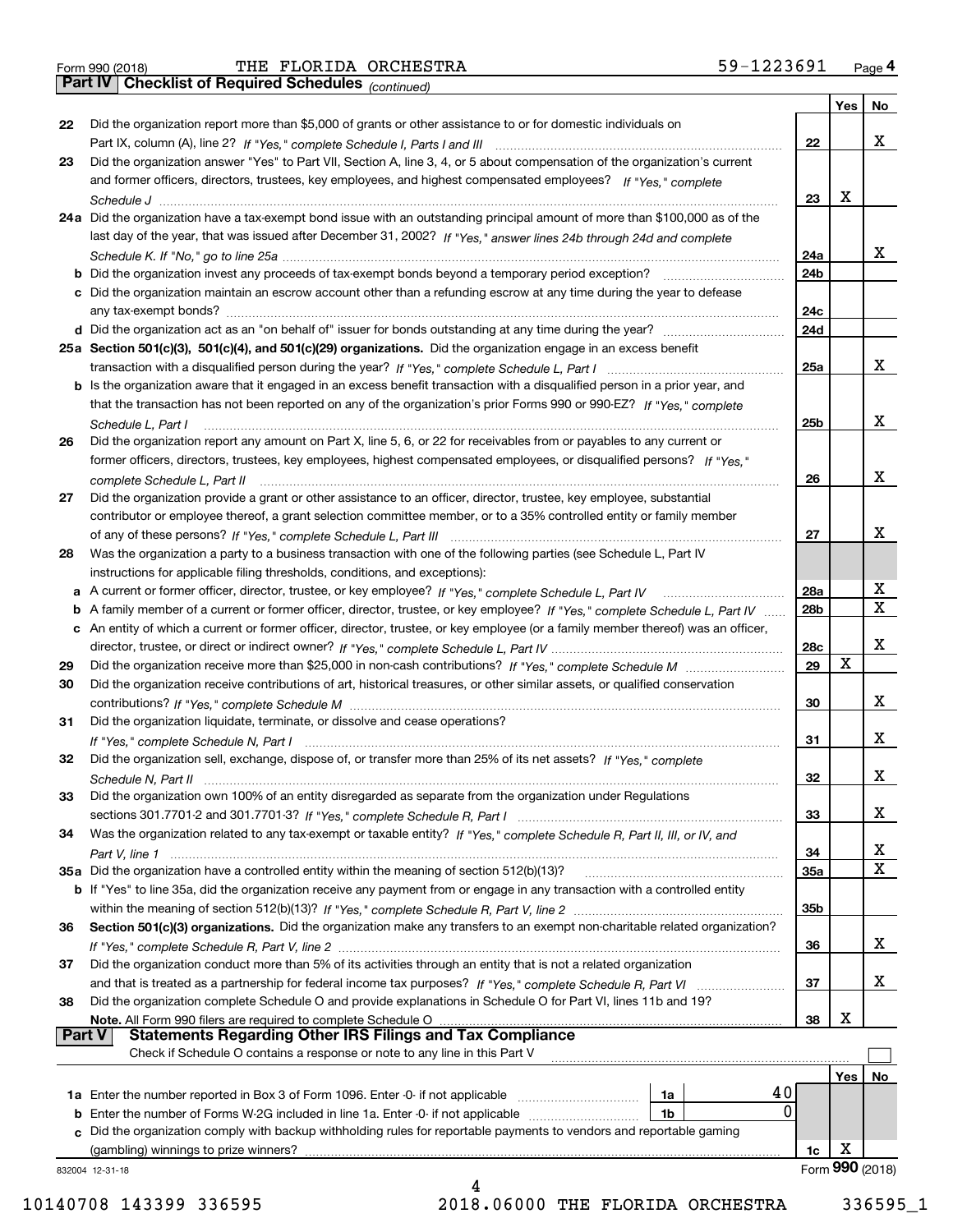|               | 59-1223691<br>THE FLORIDA ORCHESTRA<br>Form 990 (2018)                                                                                                                                                                                                                                                                                                    |                |                             | $Page$ <sup>5</sup> |  |  |  |  |
|---------------|-----------------------------------------------------------------------------------------------------------------------------------------------------------------------------------------------------------------------------------------------------------------------------------------------------------------------------------------------------------|----------------|-----------------------------|---------------------|--|--|--|--|
| <b>Part V</b> | Statements Regarding Other IRS Filings and Tax Compliance (continued)                                                                                                                                                                                                                                                                                     |                |                             |                     |  |  |  |  |
|               |                                                                                                                                                                                                                                                                                                                                                           |                | Yes                         | No                  |  |  |  |  |
|               | 2a Enter the number of employees reported on Form W-3, Transmittal of Wage and Tax Statements,                                                                                                                                                                                                                                                            |                |                             |                     |  |  |  |  |
|               | 247<br>filed for the calendar year ending with or within the year covered by this return [11] [11] the calendar year ending with or within the year covered by this return<br>2a                                                                                                                                                                          |                |                             |                     |  |  |  |  |
|               |                                                                                                                                                                                                                                                                                                                                                           | 2 <sub>b</sub> | х                           |                     |  |  |  |  |
|               |                                                                                                                                                                                                                                                                                                                                                           |                | X                           |                     |  |  |  |  |
|               | 3a Did the organization have unrelated business gross income of \$1,000 or more during the year?                                                                                                                                                                                                                                                          |                |                             |                     |  |  |  |  |
|               |                                                                                                                                                                                                                                                                                                                                                           |                |                             |                     |  |  |  |  |
|               | 4a At any time during the calendar year, did the organization have an interest in, or a signature or other authority over, a                                                                                                                                                                                                                              |                |                             |                     |  |  |  |  |
|               | financial account in a foreign country (such as a bank account, securities account, or other financial account)?                                                                                                                                                                                                                                          | 4a             |                             | x                   |  |  |  |  |
|               | <b>b</b> If "Yes," enter the name of the foreign country: $\blacktriangleright$                                                                                                                                                                                                                                                                           |                |                             |                     |  |  |  |  |
|               | See instructions for filing requirements for FinCEN Form 114, Report of Foreign Bank and Financial Accounts (FBAR).                                                                                                                                                                                                                                       |                |                             |                     |  |  |  |  |
|               | 5a Was the organization a party to a prohibited tax shelter transaction at any time during the tax year?                                                                                                                                                                                                                                                  | 5a             |                             | х                   |  |  |  |  |
|               |                                                                                                                                                                                                                                                                                                                                                           | 5 <sub>b</sub> |                             | Х                   |  |  |  |  |
|               |                                                                                                                                                                                                                                                                                                                                                           | 5c             |                             |                     |  |  |  |  |
|               | 6a Does the organization have annual gross receipts that are normally greater than \$100,000, and did the organization solicit                                                                                                                                                                                                                            |                |                             |                     |  |  |  |  |
|               | any contributions that were not tax deductible as charitable contributions?                                                                                                                                                                                                                                                                               | 6a             |                             | x                   |  |  |  |  |
|               | <b>b</b> If "Yes," did the organization include with every solicitation an express statement that such contributions or gifts                                                                                                                                                                                                                             |                |                             |                     |  |  |  |  |
|               | were not tax deductible?                                                                                                                                                                                                                                                                                                                                  | 6b             |                             |                     |  |  |  |  |
| 7             | Organizations that may receive deductible contributions under section 170(c).                                                                                                                                                                                                                                                                             |                |                             |                     |  |  |  |  |
| а             | Did the organization receive a payment in excess of \$75 made partly as a contribution and partly for goods and services provided to the payor?                                                                                                                                                                                                           | 7a             | х                           |                     |  |  |  |  |
|               | <b>b</b> If "Yes," did the organization notify the donor of the value of the goods or services provided?                                                                                                                                                                                                                                                  | 7b             | X                           |                     |  |  |  |  |
|               | c Did the organization sell, exchange, or otherwise dispose of tangible personal property for which it was required                                                                                                                                                                                                                                       |                |                             |                     |  |  |  |  |
|               | to file Form 8282?                                                                                                                                                                                                                                                                                                                                        | 7c             |                             | x                   |  |  |  |  |
|               | 7d                                                                                                                                                                                                                                                                                                                                                        |                |                             |                     |  |  |  |  |
|               | e Did the organization receive any funds, directly or indirectly, to pay premiums on a personal benefit contract?                                                                                                                                                                                                                                         | 7e             |                             | х                   |  |  |  |  |
|               | Did the organization, during the year, pay premiums, directly or indirectly, on a personal benefit contract?                                                                                                                                                                                                                                              | 7f             |                             | X                   |  |  |  |  |
| g             | If the organization received a contribution of qualified intellectual property, did the organization file Form 8899 as required?                                                                                                                                                                                                                          | 7g             | N/R                         |                     |  |  |  |  |
|               | h If the organization received a contribution of cars, boats, airplanes, or other vehicles, did the organization file a Form 1098-C?                                                                                                                                                                                                                      | 7h             | N/R                         |                     |  |  |  |  |
| 8             | Sponsoring organizations maintaining donor advised funds. Did a donor advised fund maintained by the                                                                                                                                                                                                                                                      |                |                             |                     |  |  |  |  |
|               | N/A<br>sponsoring organization have excess business holdings at any time during the year?                                                                                                                                                                                                                                                                 | 8              |                             |                     |  |  |  |  |
| 9             | Sponsoring organizations maintaining donor advised funds.                                                                                                                                                                                                                                                                                                 |                |                             |                     |  |  |  |  |
| а             | N/A<br>Did the sponsoring organization make any taxable distributions under section 4966?<br>N/A                                                                                                                                                                                                                                                          | 9a             |                             |                     |  |  |  |  |
|               |                                                                                                                                                                                                                                                                                                                                                           | 9b             |                             |                     |  |  |  |  |
| 10            | Section 501(c)(7) organizations. Enter:<br>a Initiation fees and capital contributions included on Part VIII, line 12 $\ldots$ $\ldots$ $\ldots$ $\ldots$ $\ldots$ $\ldots$ $\ldots$ $\ldots$ $\ldots$ $\ldots$ $\ldots$ $\ldots$ $\ldots$ $\ldots$ $\ldots$ $\ldots$ $\ldots$ $\ldots$ $\ldots$ $\ldots$ $\ldots$ $\ldots$ $\ldots$ $\ldots$ $\$<br> 10a |                |                             |                     |  |  |  |  |
|               |                                                                                                                                                                                                                                                                                                                                                           |                |                             |                     |  |  |  |  |
| 11            | <b>b</b> Gross receipts, included on Form 990, Part VIII, line 12, for public use of club facilities <i>manument</i><br>10b<br>Section 501(c)(12) organizations. Enter:                                                                                                                                                                                   |                |                             |                     |  |  |  |  |
|               | <b>a</b> Gross income from members or shareholders $\ldots$ $\ldots$ $\ldots$ $\ldots$ $\ldots$ $\ldots$ $\ldots$ $\ldots$ $\ldots$ $\ldots$ $\ldots$ $\ldots$ $\ldots$ $\ldots$ $\ldots$ $\ldots$ $\ldots$ $\ldots$ $\ldots$ $\ldots$ $\ldots$ $\ldots$ $\ldots$ $\ldots$ $\ldots$ $\ldots$ $\ldots$ $\ldots$ $\ldots$<br>11a                            |                |                             |                     |  |  |  |  |
|               | <b>b</b> Gross income from other sources (Do not net amounts due or paid to other sources against                                                                                                                                                                                                                                                         |                |                             |                     |  |  |  |  |
|               | amounts due or received from them.)<br>11b                                                                                                                                                                                                                                                                                                                |                |                             |                     |  |  |  |  |
|               | 12a Section 4947(a)(1) non-exempt charitable trusts. Is the organization filing Form 990 in lieu of Form 1041?                                                                                                                                                                                                                                            | 12a            |                             |                     |  |  |  |  |
|               | <b>b</b> If "Yes," enter the amount of tax-exempt interest received or accrued during the year $\ldots \mathbf{N}/\mathbf{A}$ .<br>12b                                                                                                                                                                                                                    |                |                             |                     |  |  |  |  |
| 13            | Section 501(c)(29) qualified nonprofit health insurance issuers.                                                                                                                                                                                                                                                                                          |                |                             |                     |  |  |  |  |
|               | N/A<br>a Is the organization licensed to issue qualified health plans in more than one state?                                                                                                                                                                                                                                                             | 13а            |                             |                     |  |  |  |  |
|               | Note. See the instructions for additional information the organization must report on Schedule O.                                                                                                                                                                                                                                                         |                |                             |                     |  |  |  |  |
|               | <b>b</b> Enter the amount of reserves the organization is required to maintain by the states in which the                                                                                                                                                                                                                                                 |                |                             |                     |  |  |  |  |
|               | 13 <sub>b</sub>                                                                                                                                                                                                                                                                                                                                           |                |                             |                     |  |  |  |  |
|               | 13с                                                                                                                                                                                                                                                                                                                                                       |                |                             |                     |  |  |  |  |
| 14a           | Did the organization receive any payments for indoor tanning services during the tax year?                                                                                                                                                                                                                                                                | 14a            |                             | х                   |  |  |  |  |
|               |                                                                                                                                                                                                                                                                                                                                                           | 14b            |                             |                     |  |  |  |  |
| 15            | Is the organization subject to the section 4960 tax on payment(s) of more than \$1,000,000 in remuneration or                                                                                                                                                                                                                                             |                |                             |                     |  |  |  |  |
|               |                                                                                                                                                                                                                                                                                                                                                           | 15             |                             | х                   |  |  |  |  |
|               | If "Yes," see instructions and file Form 4720, Schedule N.                                                                                                                                                                                                                                                                                                |                |                             |                     |  |  |  |  |
| 16            | Is the organization an educational institution subject to the section 4968 excise tax on net investment income?<br>.                                                                                                                                                                                                                                      | 16             |                             | х                   |  |  |  |  |
|               | If "Yes," complete Form 4720, Schedule O.                                                                                                                                                                                                                                                                                                                 |                |                             |                     |  |  |  |  |
|               |                                                                                                                                                                                                                                                                                                                                                           |                | $F_{\text{arm}}$ 990 (2019) |                     |  |  |  |  |

Form (2018) **990**

832005 12-31-18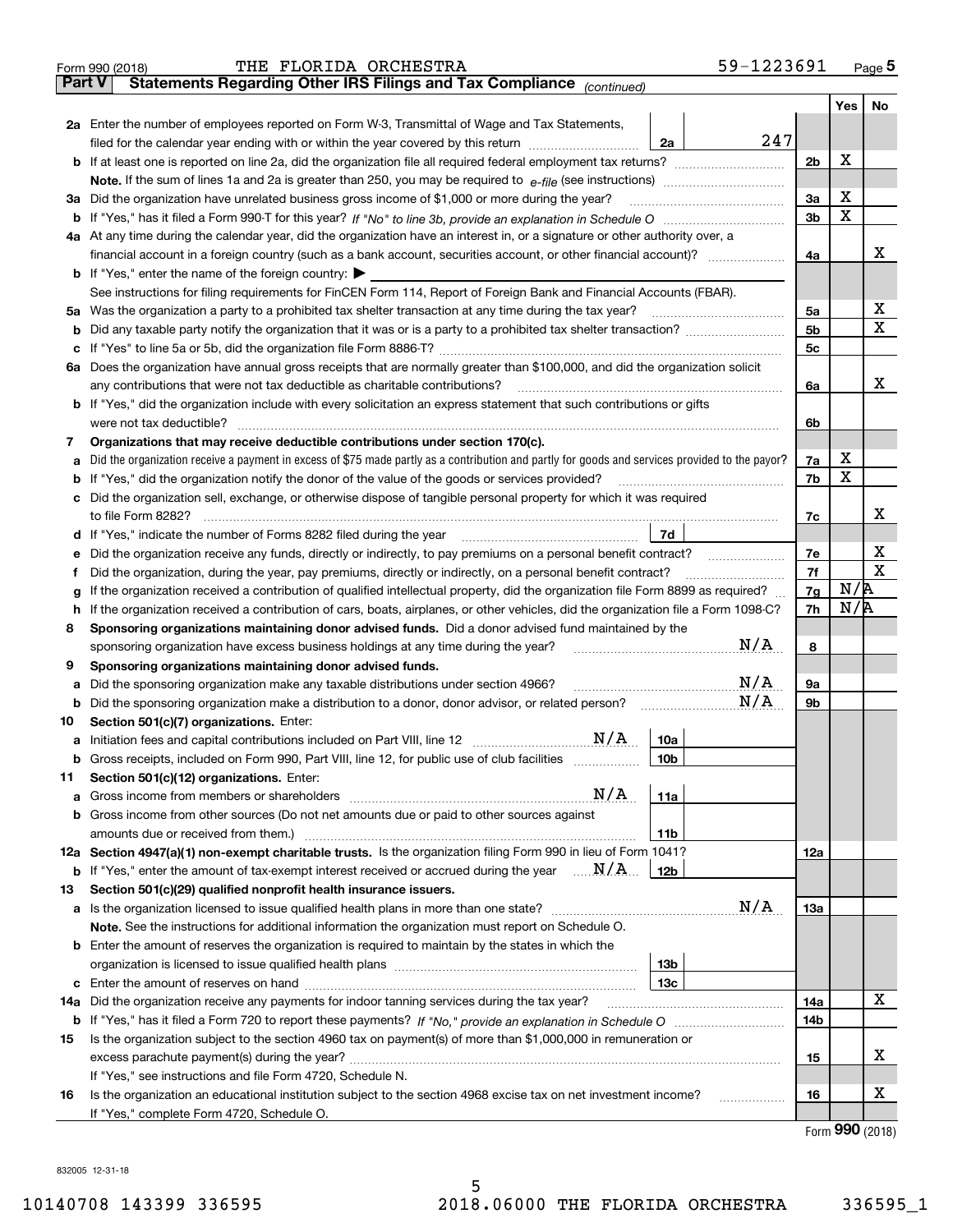|  | Form 990 (2018) |  |
|--|-----------------|--|
|  |                 |  |

### THE FLORIDA ORCHESTRA 59-1223691

*For each "Yes" response to lines 2 through 7b below, and for a "No" response to line 8a, 8b, or 10b below, describe the circumstances, processes, or changes in Schedule O. See instructions.* Form 990 (2018) **CONTELLEM ELORIDA ORCHESTRA** 59-1223691 Page 6<br>**Part VI Governance, Management, and Disclosure** For each "Yes" response to lines 2 through 7b below, and for a "No" response

|     |                                                                                                                                                                            |                               |                 | Yes         | No                      |
|-----|----------------------------------------------------------------------------------------------------------------------------------------------------------------------------|-------------------------------|-----------------|-------------|-------------------------|
|     | <b>1a</b> Enter the number of voting members of the governing body at the end of the tax year<br>.                                                                         | 1a                            | 43              |             |                         |
|     | If there are material differences in voting rights among members of the governing body, or if the governing                                                                |                               |                 |             |                         |
|     | body delegated broad authority to an executive committee or similar committee, explain in Schedule O.                                                                      |                               |                 |             |                         |
|     | <b>b</b> Enter the number of voting members included in line 1a, above, who are independent <i>manumum</i>                                                                 | 1b                            | 43              |             |                         |
| 2   | Did any officer, director, trustee, or key employee have a family relationship or a business relationship with any other                                                   |                               |                 |             |                         |
|     | officer, director, trustee, or key employee?                                                                                                                               |                               | $\mathbf{2}$    | X           |                         |
| 3   | Did the organization delegate control over management duties customarily performed by or under the direct supervision                                                      |                               |                 |             |                         |
|     |                                                                                                                                                                            |                               | 3               |             | х                       |
| 4   | Did the organization make any significant changes to its governing documents since the prior Form 990 was filed?                                                           |                               | 4               |             | $\overline{\texttt{x}}$ |
| 5   |                                                                                                                                                                            |                               | 5               |             | $\overline{\mathbf{x}}$ |
| 6   | Did the organization have members or stockholders?                                                                                                                         |                               | 6               |             | $\overline{\mathbf{x}}$ |
| 7a  | Did the organization have members, stockholders, or other persons who had the power to elect or appoint one or                                                             |                               |                 |             |                         |
|     |                                                                                                                                                                            |                               | 7a              |             | X                       |
|     | <b>b</b> Are any governance decisions of the organization reserved to (or subject to approval by) members, stockholders, or                                                |                               |                 |             |                         |
|     | persons other than the governing body?                                                                                                                                     |                               | 7b              |             | x                       |
| 8   | Did the organization contemporaneously document the meetings held or written actions undertaken during the year by the following:                                          |                               |                 |             |                         |
| a   |                                                                                                                                                                            |                               | 8a              | х           |                         |
|     |                                                                                                                                                                            |                               | 8b              | X           |                         |
| 9   | Is there any officer, director, trustee, or key employee listed in Part VII, Section A, who cannot be reached at the                                                       |                               |                 |             |                         |
|     |                                                                                                                                                                            |                               | 9               |             | x                       |
|     | Section B. Policies (This Section B requests information about policies not required by the Internal Revenue Code.)                                                        |                               |                 |             |                         |
|     |                                                                                                                                                                            |                               |                 | Yes         | No                      |
|     |                                                                                                                                                                            |                               | 10a             |             | $\mathbf X$             |
|     | b If "Yes," did the organization have written policies and procedures governing the activities of such chapters, affiliates,                                               |                               |                 |             |                         |
|     |                                                                                                                                                                            |                               | 10 <sub>b</sub> |             |                         |
|     | 11a Has the organization provided a complete copy of this Form 990 to all members of its governing body before filing the form?                                            |                               | 11a             | X           |                         |
|     | <b>b</b> Describe in Schedule O the process, if any, used by the organization to review this Form 990.                                                                     |                               |                 |             |                         |
| 12a |                                                                                                                                                                            |                               | 12a             | х           |                         |
| b   |                                                                                                                                                                            |                               | 12 <sub>b</sub> | $\mathbf X$ |                         |
|     | c Did the organization regularly and consistently monitor and enforce compliance with the policy? If "Yes." describe                                                       |                               |                 |             |                         |
|     | in Schedule O how this was done www.communication.com/www.communications.com/www.communications.com/                                                                       |                               | 12c             | х           |                         |
| 13  |                                                                                                                                                                            |                               | 13              | X           |                         |
| 14  | Did the organization have a written document retention and destruction policy? manufactured and the organization have a written document retention and destruction policy? |                               | 14              | $\mathbf X$ |                         |
| 15  | Did the process for determining compensation of the following persons include a review and approval by independent                                                         |                               |                 |             |                         |
|     | persons, comparability data, and contemporaneous substantiation of the deliberation and decision?                                                                          |                               |                 |             |                         |
|     |                                                                                                                                                                            |                               | 15a             | х           |                         |
|     | <b>b</b> Other officers or key employees of the organization                                                                                                               |                               | 15 <sub>b</sub> | X           |                         |
|     | If "Yes" to line 15a or 15b, describe the process in Schedule O (see instructions).                                                                                        |                               |                 |             |                         |
|     | 16a Did the organization invest in, contribute assets to, or participate in a joint venture or similar arrangement with a                                                  |                               |                 |             |                         |
|     | taxable entity during the year?                                                                                                                                            |                               | 16a             |             | х                       |
|     | <b>b</b> If "Yes," did the organization follow a written policy or procedure requiring the organization to evaluate its participation                                      |                               |                 |             |                         |
|     | in joint venture arrangements under applicable federal tax law, and take steps to safeguard the organization's                                                             |                               |                 |             |                         |
|     | exempt status with respect to such arrangements?                                                                                                                           |                               | 16b             |             |                         |
|     | <b>Section C. Disclosure</b>                                                                                                                                               |                               |                 |             |                         |
| 17  | List the states with which a copy of this Form 990 is required to be filed $\blacktriangleright$ FL                                                                        |                               |                 |             |                         |
| 18  | Section 6104 requires an organization to make its Forms 1023 (1024 or 1024-A if applicable), 990, and 990-T (Section 501(c)(3)s only) available                            |                               |                 |             |                         |
|     | for public inspection. Indicate how you made these available. Check all that apply.                                                                                        |                               |                 |             |                         |
|     | $\boxed{\text{X}}$ Own website<br>$X$ Upon request<br>Another's website                                                                                                    | Other (explain in Schedule O) |                 |             |                         |
| 19  | Describe in Schedule O whether (and if so, how) the organization made its governing documents, conflict of interest policy, and financial                                  |                               |                 |             |                         |
|     | statements available to the public during the tax year.                                                                                                                    |                               |                 |             |                         |
| 20  | State the name, address, and telephone number of the person who possesses the organization's books and records                                                             |                               |                 |             |                         |
|     | PAULA MOORE - (727) 362-5433<br>2ND AVE N, STE 420, ST PETERSBURG, FL<br>33701                                                                                             |                               |                 |             |                         |
|     | 244                                                                                                                                                                        |                               |                 |             |                         |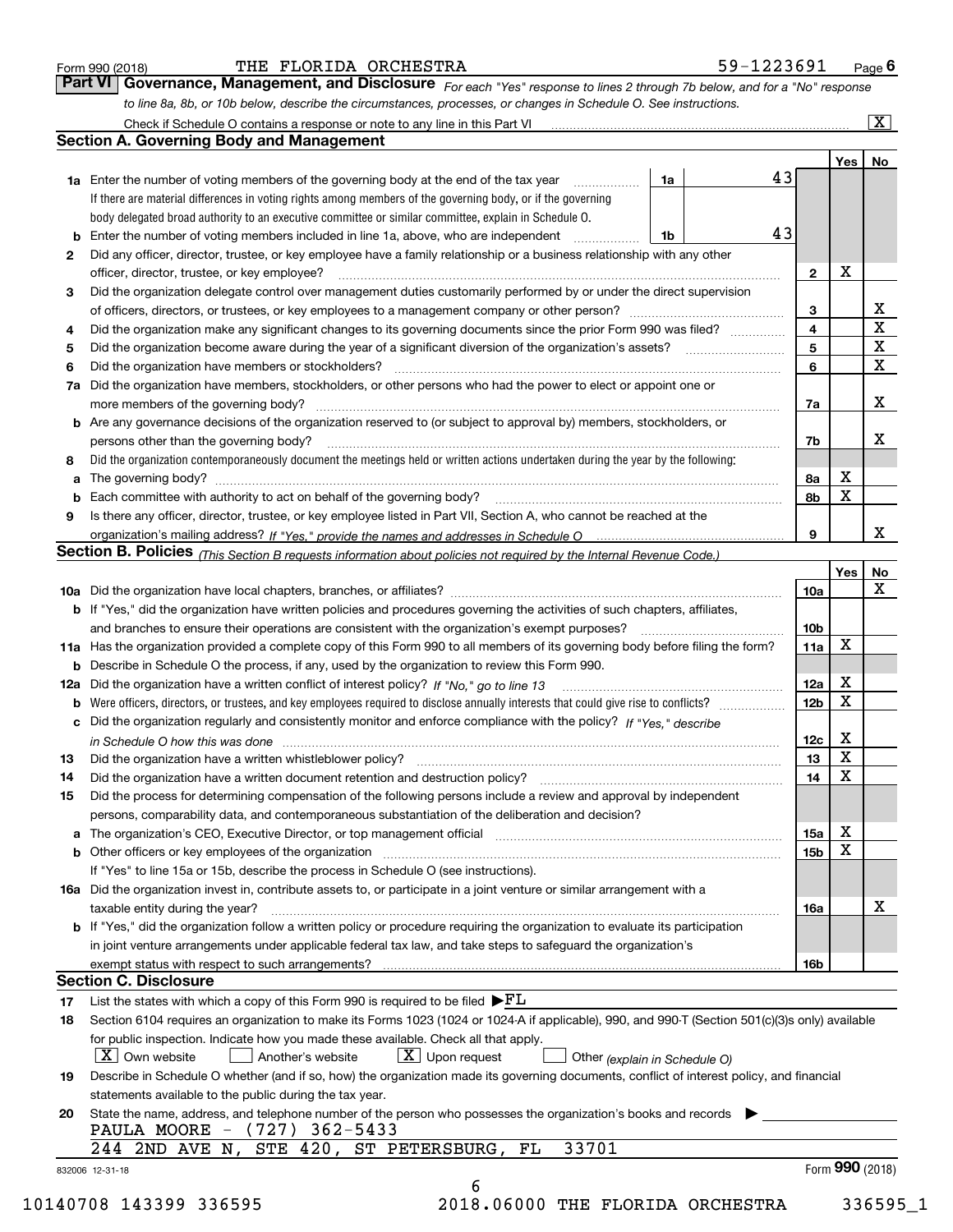$\mathcal{L}^{\text{max}}$ 

| Form 990 (2018) |                                               | THE FLORIDA ORCHESTRA | 59-1223691                                                                                 | Page $\prime$ |
|-----------------|-----------------------------------------------|-----------------------|--------------------------------------------------------------------------------------------|---------------|
|                 |                                               |                       | Part VII Compensation of Officers, Directors, Trustees, Key Employees, Highest Compensated |               |
|                 | <b>Employees, and Independent Contractors</b> |                       |                                                                                            |               |

Check if Schedule O contains a response or note to any line in this Part VII

**Section A. Officers, Directors, Trustees, Key Employees, and Highest Compensated Employees**

**1a**  Complete this table for all persons required to be listed. Report compensation for the calendar year ending with or within the organization's tax year.

**•** List all of the organization's current officers, directors, trustees (whether individuals or organizations), regardless of amount of compensation. Enter -0- in columns  $(D)$ ,  $(E)$ , and  $(F)$  if no compensation was paid.

● List all of the organization's **current** key employees, if any. See instructions for definition of "key employee."

· List the organization's five current highest compensated employees (other than an officer, director, trustee, or key employee) who received report-■ List the organization's five current highest compensated employees (other than an officer, director, trustee, or key employee) who received report-<br>able compensation (Box 5 of Form W-2 and/or Box 7 of Form 1099-MISC) of

 $\bullet$  List all of the organization's **former** officers, key employees, and highest compensated employees who received more than \$100,000 of reportable compensation from the organization and any related organizations.

**•** List all of the organization's former directors or trustees that received, in the capacity as a former director or trustee of the organization, more than \$10,000 of reportable compensation from the organization and any related organizations.

List persons in the following order: individual trustees or directors; institutional trustees; officers; key employees; highest compensated employees; and former such persons.

Check this box if neither the organization nor any related organization compensated any current officer, director, or trustee.  $\mathcal{L}^{\text{max}}$ 

| (A)                             | (C)<br>(B)             |                                |                                                                  |                         |              |                                  |        | (D)                             | (E)                              | (F)                      |
|---------------------------------|------------------------|--------------------------------|------------------------------------------------------------------|-------------------------|--------------|----------------------------------|--------|---------------------------------|----------------------------------|--------------------------|
| Name and Title                  | Average                |                                | (do not check more than one                                      |                         | Position     |                                  |        | Reportable                      | Reportable                       | Estimated                |
|                                 | hours per              |                                | box, unless person is both an<br>officer and a director/trustee) |                         |              |                                  |        | compensation                    | compensation                     | amount of                |
|                                 | week                   |                                |                                                                  |                         |              |                                  |        | from                            | from related                     | other                    |
|                                 | (list any<br>hours for |                                |                                                                  |                         |              |                                  |        | the                             | organizations<br>(W-2/1099-MISC) | compensation<br>from the |
|                                 | related                |                                |                                                                  |                         |              |                                  |        | organization<br>(W-2/1099-MISC) |                                  | organization             |
|                                 | organizations          |                                |                                                                  |                         |              |                                  |        |                                 |                                  | and related              |
|                                 | below                  | Individual trustee or director | Institutional trustee                                            |                         | Key employee |                                  |        |                                 |                                  | organizations            |
|                                 | line)                  |                                |                                                                  | Officer                 |              | Highest compensated<br> employee | Former |                                 |                                  |                          |
| <b>JANET PAROO</b><br>(1)       | 1.00                   |                                |                                                                  |                         |              |                                  |        |                                 |                                  |                          |
| <b>CHAIR</b>                    |                        | $\rm X$                        |                                                                  | $\mathbf X$             |              |                                  |        | 0.                              | $\mathbf 0$ .                    | 0.                       |
| (2)<br>THOMAS H. FARQUHAR       | 1.00                   |                                |                                                                  |                         |              |                                  |        |                                 |                                  |                          |
| IMMEDIATE PAST CHAIR            |                        | X                              |                                                                  | $\mathbf X$             |              |                                  |        | 0.                              | 0.                               | $\mathbf 0$ .            |
| GREGORY YADLEY<br>(3)           | 1.00                   |                                |                                                                  |                         |              |                                  |        |                                 |                                  |                          |
| VICE CHAIR OF TAMPA             |                        | $\rm X$                        |                                                                  | $\rm X$                 |              |                                  |        | $\mathbf 0$ .                   | $\mathbf 0$ .                    | $\mathbf 0$ .            |
| ELIZABETH SEMBLER<br>(4)        | 1.00                   |                                |                                                                  |                         |              |                                  |        |                                 |                                  |                          |
| VICE CHAIR OF ST. PETERSBURG    |                        | $\overline{\mathbf{X}}$        |                                                                  | $\rm X$                 |              |                                  |        | 0.                              | $\mathbf 0$ .                    | $\mathbf 0$ .            |
| RONALD SALAMONE<br>(5)          | 1.00                   |                                |                                                                  |                         |              |                                  |        |                                 |                                  |                          |
| <b>SECRETARY</b>                |                        | $\overline{\mathbf{X}}$        |                                                                  | $\overline{\mathbf{X}}$ |              |                                  |        | 0.                              | $\mathbf 0$ .                    | $0_{.}$                  |
| (6) KARL NURSE                  | 1.00                   |                                |                                                                  |                         |              |                                  |        |                                 |                                  |                          |
| <b>TREASURER</b>                |                        | $\overline{\mathbf{X}}$        |                                                                  | $\mathbf X$             |              |                                  |        | $\mathbf 0$ .                   | $\mathbf 0$ .                    | $\mathbf 0$ .            |
| <b>DUNCAN ALEXANDER</b><br>(7)  | 1.00                   |                                |                                                                  |                         |              |                                  |        |                                 |                                  |                          |
| <b>DIRECTOR</b>                 |                        | $\overline{\text{X}}$          |                                                                  |                         |              |                                  |        | $\mathbf 0$ .                   | $\mathbf 0$ .                    | $\mathbf 0$ .            |
| SUSAN BETZER<br>(8)             | 1.00                   |                                |                                                                  |                         |              |                                  |        |                                 |                                  |                          |
| <b>DIRECTOR</b>                 |                        | X                              |                                                                  |                         |              |                                  |        | 0.                              | $\mathbf 0$ .                    | $\mathbf 0$ .            |
| (9)<br>J. RICHARD CALDWELL, JR. | 1.00                   |                                |                                                                  |                         |              |                                  |        |                                 |                                  |                          |
| <b>DIRECTOR</b>                 |                        | $\overline{\mathbf{X}}$        |                                                                  |                         |              |                                  |        | 0.                              | 0.                               | $\mathbf 0$ .            |
| (10) HARRY COHEN                | 1.00                   |                                |                                                                  |                         |              |                                  |        |                                 |                                  |                          |
| <b>DIRECTOR</b>                 |                        | $\overline{\text{X}}$          |                                                                  |                         |              |                                  |        | 0.                              | $\mathbf 0$ .                    | $\mathbf 0$ .            |
| (11) JEANNE COLEMAN             | 1.00                   |                                |                                                                  |                         |              |                                  |        |                                 |                                  |                          |
| <b>DIRECTOR</b>                 |                        | $\overline{\mathbf{X}}$        |                                                                  |                         |              |                                  |        | 0.                              | 0.                               | 0.                       |
| (12) JIM CONLIN                 | 1.00                   |                                |                                                                  |                         |              |                                  |        |                                 |                                  |                          |
| <b>DIRECTOR</b>                 |                        | $\overline{\text{X}}$          |                                                                  |                         |              |                                  |        | 0.                              | $\mathbf 0$ .                    | $0_{.}$                  |
| (13) JOYCE COTTON               | 1.00                   |                                |                                                                  |                         |              |                                  |        |                                 |                                  |                          |
| <b>DIRECTOR</b>                 |                        | X                              |                                                                  |                         |              |                                  |        | 0.                              | 0.                               | $\mathbf 0$ .            |
| (14) ELIZABETH J. DANIELS       | 1.00                   |                                |                                                                  |                         |              |                                  |        |                                 |                                  |                          |
| <b>DIRECTOR</b>                 |                        | $\overline{\text{X}}$          |                                                                  |                         |              |                                  |        | $\mathbf 0$ .                   | $\mathbf 0$ .                    | $0$ .                    |
| (15) BELINDA DUMONT             | 1.00                   |                                |                                                                  |                         |              |                                  |        |                                 |                                  |                          |
| <b>DIRECTOR</b>                 |                        | $\overline{\mathbf{X}}$        |                                                                  |                         |              |                                  |        | 0.                              | 0.                               | 0.                       |
| (16) WILLIAM EDWARDS            | 1.00                   |                                |                                                                  |                         |              |                                  |        |                                 |                                  |                          |
| <b>DIRECTOR</b>                 |                        | $\rm X$                        |                                                                  |                         |              |                                  |        | 0.                              | $\mathbf 0$ .                    | $\mathbf 0$ .            |
| (17) JUDITH EICHENBAUM          | 1.00                   |                                |                                                                  |                         |              |                                  |        |                                 |                                  |                          |
| <b>DIRECTOR</b>                 |                        | $\overline{\mathbf{X}}$        |                                                                  |                         |              |                                  |        | 0.                              | $\mathbf 0$ .                    | 0.<br>$\overline{2}$     |

7

832007 12-31-18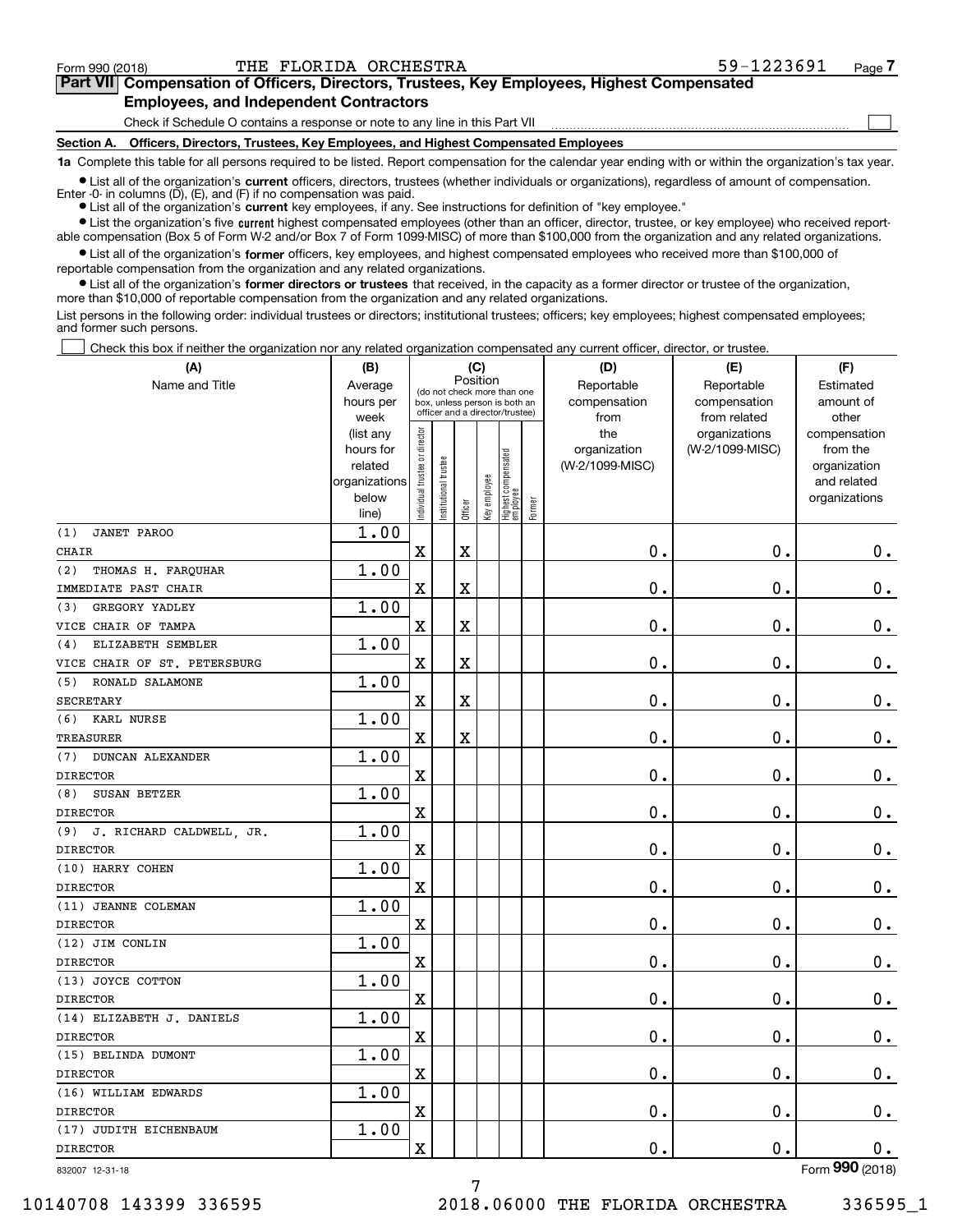| Form 990 (2018) |  |  |
|-----------------|--|--|
|                 |  |  |

| THE FLORIDA ORCHESTRA<br>Form 990 (2018)                                                                                                        |                          |                                |                      |                                         |              |                                  |        |                         | 59-1223691             |   | Page 8                 |
|-------------------------------------------------------------------------------------------------------------------------------------------------|--------------------------|--------------------------------|----------------------|-----------------------------------------|--------------|----------------------------------|--------|-------------------------|------------------------|---|------------------------|
| <b>Part VII</b><br>Section A. Officers, Directors, Trustees, Key Employees, and Highest Compensated Employees (continued)                       |                          |                                |                      |                                         |              |                                  |        |                         |                        |   |                        |
| (A)                                                                                                                                             | (B)                      | (C)                            |                      |                                         |              |                                  |        | (D)                     | (E)                    |   | (F)                    |
| Name and title                                                                                                                                  | Average                  |                                |                      | Position<br>(do not check more than one |              |                                  |        | Reportable              | Reportable             |   | Estimated              |
|                                                                                                                                                 | hours per                |                                |                      | box, unless person is both an           |              |                                  |        | compensation            | compensation           |   | amount of              |
|                                                                                                                                                 | week                     |                                |                      | officer and a director/trustee)         |              |                                  |        | from                    | from related           |   | other                  |
|                                                                                                                                                 | (list any                |                                |                      |                                         |              |                                  |        | the                     | organizations          |   | compensation           |
|                                                                                                                                                 | hours for                |                                |                      |                                         |              |                                  |        | organization            | (W-2/1099-MISC)        |   | from the               |
|                                                                                                                                                 | related<br>organizations |                                |                      |                                         |              |                                  |        | (W-2/1099-MISC)         |                        |   | organization           |
|                                                                                                                                                 | below                    |                                |                      |                                         |              |                                  |        |                         |                        |   | and related            |
|                                                                                                                                                 | line)                    | Individual trustee or director | nstitutional trustee | Officer                                 | Key employee | Highest compensated<br> employee | Former |                         |                        |   | organizations          |
| (18) JANE J. FANNING                                                                                                                            | 1.00                     |                                |                      |                                         |              |                                  |        |                         |                        |   |                        |
| <b>DIRECTOR</b>                                                                                                                                 |                          | X                              |                      |                                         |              |                                  |        | 0.                      | 0.                     |   | $0$ .                  |
| (19) WILLIAM FLEECE                                                                                                                             | 1.00                     |                                |                      |                                         |              |                                  |        |                         |                        |   |                        |
| <b>DIRECTOR</b>                                                                                                                                 |                          | X                              |                      |                                         |              |                                  |        | 0.                      | 0.                     |   | 0.                     |
| (20) WILLIAM GARTH                                                                                                                              | 1.00                     |                                |                      |                                         |              |                                  |        |                         |                        |   |                        |
| <b>DIRECTOR</b>                                                                                                                                 |                          | X                              |                      |                                         |              |                                  |        | 0.                      | 0.                     |   | 0.                     |
| (21) GORDON GILBERT                                                                                                                             | 1.00                     |                                |                      |                                         |              |                                  |        |                         |                        |   |                        |
| <b>DIRECTOR</b>                                                                                                                                 |                          | X                              |                      |                                         |              |                                  |        | 0.                      | 0.                     |   | 0.                     |
| (22) JAMES GILLESPIE                                                                                                                            | 1.00                     |                                |                      |                                         |              |                                  |        |                         |                        |   |                        |
| <b>DIRECTOR</b>                                                                                                                                 |                          | X                              |                      |                                         |              |                                  |        | 0.                      | 0.                     |   | 0.                     |
| (23) STEPHANIE GOFORTH                                                                                                                          | 1.00                     |                                |                      |                                         |              |                                  |        |                         |                        |   |                        |
| <b>DIRECTOR</b>                                                                                                                                 |                          | X                              |                      |                                         |              |                                  |        | 0.                      | 0.                     |   | 0.                     |
| (24) HARRY GREENE                                                                                                                               | 1.00                     |                                |                      |                                         |              |                                  |        |                         |                        |   |                        |
| <b>DIRECTOR</b>                                                                                                                                 |                          | X                              |                      |                                         |              |                                  |        | 0.                      | 0.                     |   | 0.                     |
| (25) SUSAN HANEY                                                                                                                                | 1.00                     |                                |                      |                                         |              |                                  |        |                         |                        |   |                        |
| <b>DIRECTOR</b>                                                                                                                                 |                          | X                              |                      |                                         |              |                                  |        | 0.                      | 0.                     |   | 0.                     |
| (26) WILLIAM HAUEISEN                                                                                                                           | 1.00                     | $\mathbf x$                    |                      |                                         |              |                                  |        |                         |                        |   |                        |
| <b>DIRECTOR</b>                                                                                                                                 |                          |                                |                      |                                         |              |                                  |        | 0.<br>$\overline{0}$ .  | 0.<br>$\overline{0}$ . |   | 0.<br>$\overline{0}$ . |
|                                                                                                                                                 |                          |                                |                      |                                         |              |                                  | ▶      | 599, 183.               | 0.                     |   | 54, 270.               |
| c Total from continuation sheets to Part VII, Section A manufactured by the Section A                                                           |                          |                                |                      |                                         |              |                                  |        | $\overline{599}$ , 183. | 0.                     |   | 54, 270.               |
|                                                                                                                                                 |                          |                                |                      |                                         |              |                                  |        |                         |                        |   |                        |
| Total number of individuals (including but not limited to those listed above) who received more than \$100,000 of reportable<br>$\mathbf{2}$    |                          |                                |                      |                                         |              |                                  |        |                         |                        |   | 3                      |
| compensation from the organization $\blacktriangleright$                                                                                        |                          |                                |                      |                                         |              |                                  |        |                         |                        |   | No<br>Yes              |
| 3<br>Did the organization list any former officer, director, or trustee, key employee, or highest compensated employee on                       |                          |                                |                      |                                         |              |                                  |        |                         |                        |   |                        |
| line 1a? If "Yes," complete Schedule J for such individual manufactured contained and the 1a? If "Yes," complete Schedule J for such individual |                          |                                |                      |                                         |              |                                  |        |                         |                        | 3 | x                      |
| For any individual listed on line 1a, is the sum of reportable compensation and other compensation from the organization                        |                          |                                |                      |                                         |              |                                  |        |                         |                        |   |                        |
|                                                                                                                                                 |                          |                                |                      |                                         |              |                                  |        |                         |                        | 4 | х                      |
| Did any person listed on line 1a receive or accrue compensation from any unrelated organization or individual for services<br>5                 |                          |                                |                      |                                         |              |                                  |        |                         |                        |   |                        |
|                                                                                                                                                 |                          |                                |                      |                                         |              |                                  |        |                         |                        | 5 | X                      |
| <b>Section B. Independent Contractors</b>                                                                                                       |                          |                                |                      |                                         |              |                                  |        |                         |                        |   |                        |
| Complete this table for your five highest compensated independent contractors that received more than \$100,000 of compensation from<br>1.      |                          |                                |                      |                                         |              |                                  |        |                         |                        |   |                        |
| the organization. Report compensation for the calendar year ending with or within the organization's tax year.                                  |                          |                                |                      |                                         |              |                                  |        |                         |                        |   |                        |
| (A)                                                                                                                                             |                          |                                |                      |                                         |              |                                  |        | (B)                     |                        |   | (C)                    |
| Name and business address                                                                                                                       |                          |                                |                      |                                         |              |                                  |        | Description of services |                        |   | Compensation           |
| COLUMBIA ARTIST MANAGEMENT LLC - MICHAEL FR                                                                                                     |                          |                                |                      |                                         |              |                                  |        |                         |                        |   |                        |
| COLUMBUS CIR, 1790 BROADWAY, 16TH FL, NEW MUSIC DIRECTOR                                                                                        |                          |                                |                      |                                         |              |                                  |        |                         |                        |   | 283,000.               |
|                                                                                                                                                 |                          |                                |                      |                                         |              |                                  |        |                         |                        |   |                        |
|                                                                                                                                                 |                          |                                |                      |                                         |              |                                  |        |                         |                        |   |                        |
|                                                                                                                                                 |                          |                                |                      |                                         |              |                                  |        |                         |                        |   |                        |
|                                                                                                                                                 |                          |                                |                      |                                         |              |                                  |        |                         |                        |   |                        |
|                                                                                                                                                 |                          |                                |                      |                                         |              |                                  |        |                         |                        |   |                        |
|                                                                                                                                                 |                          |                                |                      |                                         |              |                                  |        |                         |                        |   |                        |
|                                                                                                                                                 |                          |                                |                      |                                         |              |                                  |        |                         |                        |   |                        |

**2**Total number of independent contractors (including but not limited to those listed above) who received more than \$100,000 of compensation from the organization  $\blacktriangleright$  \_\_\_\_\_\_\_\_\_\_\_\_\_\_\_\_\_\_\_\_\_\_\_\_\_<br>SEE PART VII, SECTION A CONTINUATION SHEETS 1

832008 12-31-18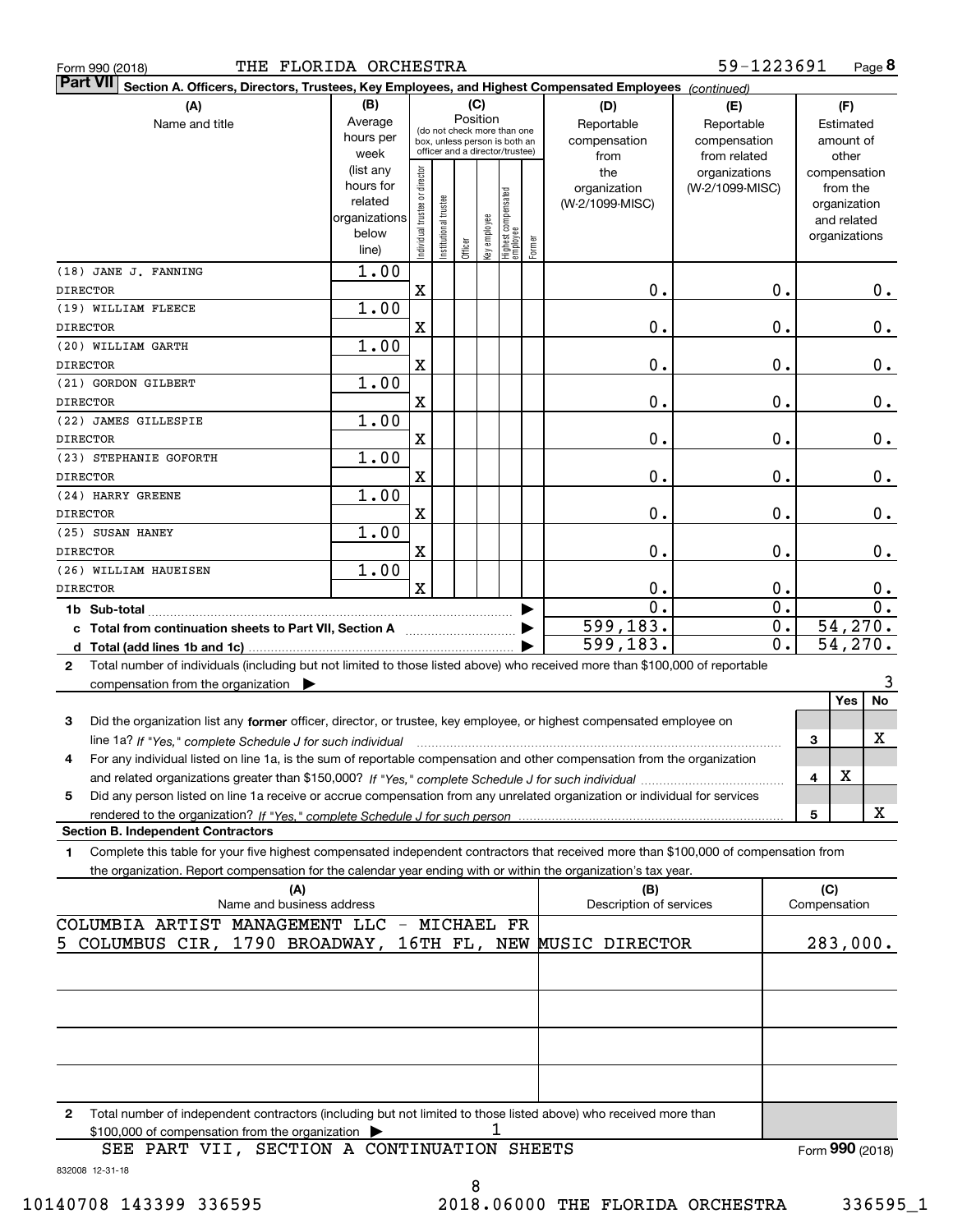| THE FLORIDA ORCHESTRA<br>Form 990                                                                                            |                        |                                |                       |                        |              |                              |        |                                 | 59-1223691      |                          |
|------------------------------------------------------------------------------------------------------------------------------|------------------------|--------------------------------|-----------------------|------------------------|--------------|------------------------------|--------|---------------------------------|-----------------|--------------------------|
| <b>Part VII</b><br>Officers, Directors, Trustees, Key Employees, and Highest Compensated Employees (continued)<br>Section A. |                        |                                |                       |                        |              |                              |        |                                 |                 |                          |
| (A)<br>(B)<br>(C)<br>(D)                                                                                                     |                        |                                |                       |                        |              |                              |        |                                 | (E)             | (F)                      |
| Name and title                                                                                                               | Average                |                                |                       | Position               |              |                              |        | Reportable                      | Reportable      | Estimated                |
|                                                                                                                              | hours                  |                                |                       | (check all that apply) |              |                              |        | compensation                    | compensation    | amount of                |
|                                                                                                                              | per                    |                                |                       |                        |              |                              |        | from                            | from related    | other                    |
|                                                                                                                              | week                   |                                |                       |                        |              |                              |        | the                             | organizations   | compensation<br>from the |
|                                                                                                                              | (list any<br>hours for |                                |                       |                        |              |                              |        | organization<br>(W-2/1099-MISC) | (W-2/1099-MISC) | organization             |
|                                                                                                                              | related                |                                |                       |                        |              |                              |        |                                 |                 | and related              |
|                                                                                                                              | organizations          |                                |                       |                        |              |                              |        |                                 |                 | organizations            |
|                                                                                                                              | below                  | Individual trustee or director | Institutional trustee |                        | Key employee | Highest compensated employee | Former |                                 |                 |                          |
|                                                                                                                              | line)                  |                                |                       | Officer                |              |                              |        |                                 |                 |                          |
| (27) JOAN KLINE                                                                                                              | 1.00                   |                                |                       |                        |              |                              |        |                                 |                 |                          |
| <b>DIRECTOR</b>                                                                                                              |                        | $\overline{\mathbf{X}}$        |                       |                        |              |                              |        | $\mathbf 0$ .                   | 0.              | $\mathbf 0$ .            |
| (28) JOHN MURRAY                                                                                                             | 1.00                   |                                |                       |                        |              |                              |        |                                 |                 |                          |
| <b>DIRECTOR</b>                                                                                                              |                        | X                              |                       |                        |              |                              |        | $\mathbf 0$ .                   | $\mathbf 0$ .   | $0_{.}$                  |
| (29) JANE B. PEPPARD                                                                                                         | 7.00                   |                                |                       |                        |              |                              |        |                                 |                 |                          |
| <b>DIRECTOR</b>                                                                                                              |                        | $\overline{\mathbf{X}}$        |                       |                        |              |                              |        | $\mathbf 0$ .                   | $\mathbf 0$ .   | $\mathbf 0$ .            |
| (30) DARDEN RICE                                                                                                             | 1.00                   |                                |                       |                        |              |                              |        |                                 |                 |                          |
| <b>DIRECTOR</b>                                                                                                              |                        | X                              |                       |                        |              |                              |        | $\mathbf 0$ .                   | $\mathbf 0$ .   | $\mathbf 0$ .            |
| (31) MICHEL SAUERS                                                                                                           | 1.00                   | X                              |                       |                        |              |                              |        | $\mathbf 0$ .                   | $\mathbf 0$ .   |                          |
| <b>DIRECTOR</b><br>(32) ROBERT SCHMIDT                                                                                       | 1.00                   |                                |                       |                        |              |                              |        |                                 |                 | $0_{.}$                  |
| <b>DIRECTOR</b>                                                                                                              |                        | X                              |                       |                        |              |                              |        | $\mathbf 0$ .                   | $\mathbf 0$ .   | $0_{.}$                  |
| (33) JOEL H. SHANE                                                                                                           | 1.00                   |                                |                       |                        |              |                              |        |                                 |                 |                          |
| <b>DIRECTOR</b>                                                                                                              |                        | $\overline{\mathbf{X}}$        |                       |                        |              |                              |        | $\mathbf 0$ .                   | $\mathbf 0$ .   | $\mathbf 0$ .            |
| (34) MARCY SHUCK                                                                                                             | 1.00                   |                                |                       |                        |              |                              |        |                                 |                 |                          |
| <b>DIRECTOR</b>                                                                                                              |                        | $\overline{\mathbf{X}}$        |                       |                        |              |                              |        | $\mathbf 0$ .                   | $\mathbf 0$ .   | $\mathbf 0$ .            |
| (35) ROBERT F. SHUCK                                                                                                         | 1.00                   |                                |                       |                        |              |                              |        |                                 |                 |                          |
| <b>DIRECTOR</b>                                                                                                              |                        | X                              |                       |                        |              |                              |        | $\mathbf 0$ .                   | $\mathbf 0$ .   | $0_{.}$                  |
| (36) JAY B. STARKEY, JR.                                                                                                     | 1.00                   |                                |                       |                        |              |                              |        |                                 |                 |                          |
| <b>DIRECTOR</b>                                                                                                              |                        | $\overline{\mathbf{X}}$        |                       |                        |              |                              |        | $\mathbf 0$ .                   | $\mathbf 0$ .   | $0_{.}$                  |
| (37) ALISON STEELE                                                                                                           | 1.00                   |                                |                       |                        |              |                              |        |                                 |                 |                          |
| <b>DIRECTOR</b>                                                                                                              |                        | $\overline{\mathbf{X}}$        |                       |                        |              |                              |        | $\mathbf 0$ .                   | $\mathbf 0$ .   | 0.                       |
| (38) RICHARD STEIN                                                                                                           | 1.00                   |                                |                       |                        |              |                              |        |                                 |                 |                          |
| <b>DIRECTOR</b>                                                                                                              |                        | X                              |                       |                        |              |                              |        | Ο.                              | $\mathbf 0$ .   | $0_{.}$                  |
| (39) JANE STROM                                                                                                              | 1.00                   |                                |                       |                        |              |                              |        |                                 |                 |                          |
| <b>DIRECTOR</b>                                                                                                              |                        | $\mathbf X$                    |                       |                        |              |                              |        | $\mathbf 0$ .                   | $\mathbf 0$ .   | $\pmb{0}$ .              |
| (40) TRIPP THORNTON                                                                                                          | 1.00                   |                                |                       |                        |              |                              |        |                                 |                 |                          |
| <b>DIRECTOR</b>                                                                                                              |                        | $\mathbf X$                    |                       |                        |              |                              |        | О.                              | 0.              | 0.                       |
| (41) MONTE TRAMMER                                                                                                           | 1.00                   |                                |                       |                        |              |                              |        |                                 |                 |                          |
| <b>DIRECTOR</b>                                                                                                              |                        | $\mathbf X$                    |                       |                        |              |                              |        | О.                              | $\mathbf 0$ .   | 0.                       |
| (42) DAVID C. BANKER, ESQ.                                                                                                   | 1.00                   | $\mathbf X$                    |                       |                        |              |                              |        |                                 | $\mathbf 0$ .   |                          |
| <b>DIRECTOR</b><br>(43) DAVID SHARPE                                                                                         | 1.00                   |                                |                       |                        |              |                              |        | Ο.                              |                 | $0_{.}$                  |
| DIRECTOR                                                                                                                     |                        | $\mathbf X$                    |                       |                        |              |                              |        | О.                              | $\mathbf 0$ .   | $0_{.}$                  |
| (44) MICHAEL PASTREICH                                                                                                       | 40.00                  |                                |                       |                        |              |                              |        |                                 |                 |                          |
| PRESIDENT & CEO (7/1/18-9/1/18)                                                                                              |                        |                                |                       | X                      |              |                              |        | 248,356.                        | 0.              | 20,518.                  |
| (45) JOHN MARK CANTRELL                                                                                                      | 40.00                  |                                |                       |                        |              |                              |        |                                 |                 |                          |
| PRESIDENT & CEO (2/14/19-PRESENT)                                                                                            |                        |                                |                       | X                      |              |                              |        | О.                              | 0.              | 0.                       |
| (46) MIGUEL GARCIA                                                                                                           | 40.00                  |                                |                       |                        |              |                              |        |                                 |                 |                          |
| CHIEF FINANCIAL OFFICER                                                                                                      |                        |                                |                       | X                      |              |                              |        | 98,755.                         | $\mathbf 0$ .   | 20,632.                  |
|                                                                                                                              |                        |                                |                       |                        |              |                              |        |                                 |                 |                          |
| Total to Part VII, Section A, line 1c                                                                                        |                        |                                |                       |                        |              |                              |        |                                 |                 |                          |
|                                                                                                                              |                        |                                |                       |                        |              |                              |        |                                 |                 |                          |

832201 04-01-18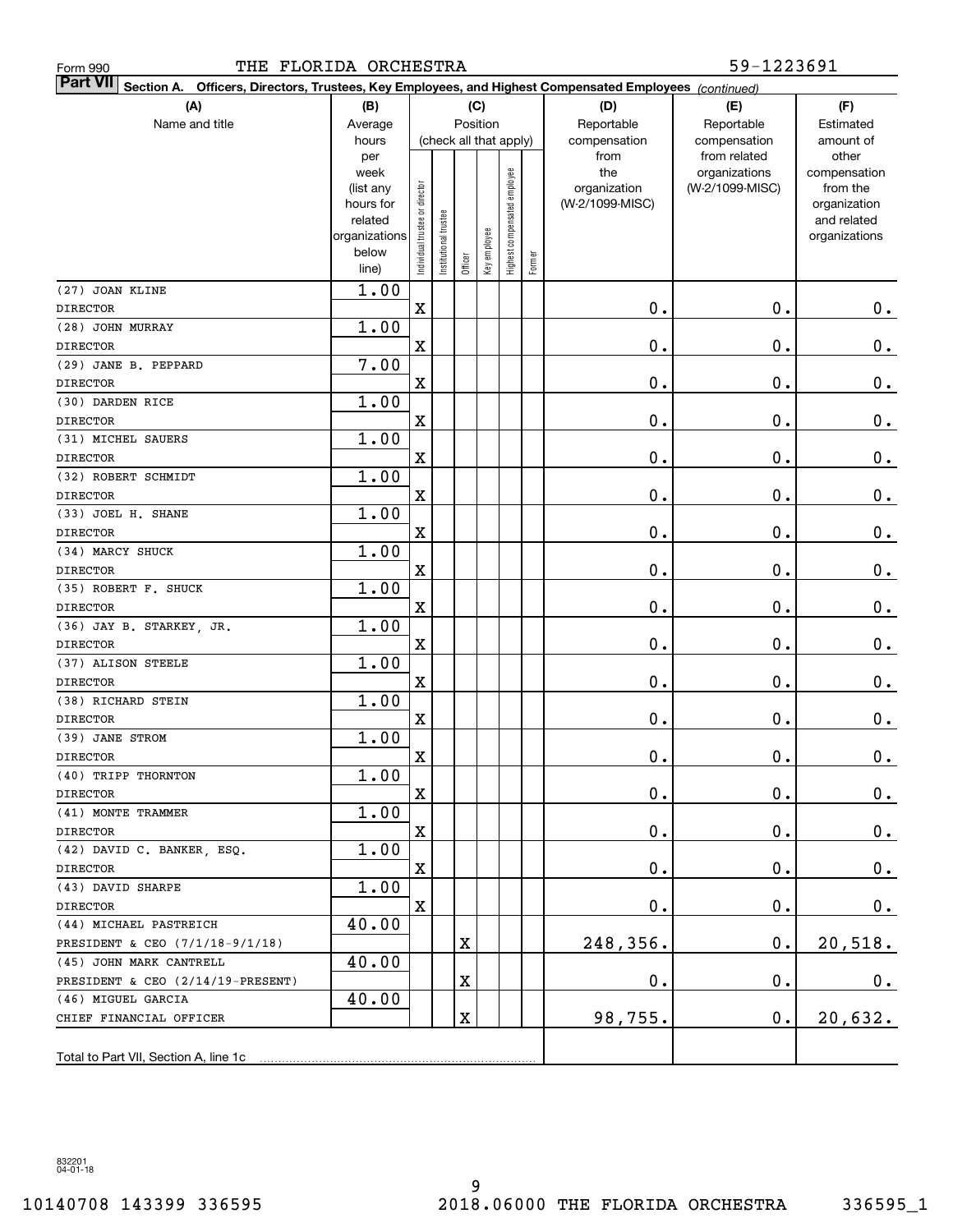| THE FLORIDA ORCHESTRA<br>Form 990                                                                                            |                      |                                |                       |         |              |                              |        |                 | 59-1223691      |                             |
|------------------------------------------------------------------------------------------------------------------------------|----------------------|--------------------------------|-----------------------|---------|--------------|------------------------------|--------|-----------------|-----------------|-----------------------------|
| <b>Part VII</b><br>Section A.<br>Officers, Directors, Trustees, Key Employees, and Highest Compensated Employees (continued) |                      |                                |                       |         |              |                              |        |                 |                 |                             |
| (A)                                                                                                                          | (B)                  |                                |                       |         | (C)          |                              |        | (D)             | (E)             | (F)                         |
| Name and title                                                                                                               | Average              |                                |                       |         | Position     |                              |        | Reportable      | Reportable      | Estimated                   |
|                                                                                                                              | hours                | (check all that apply)         |                       |         |              |                              |        | compensation    | compensation    | amount of                   |
|                                                                                                                              | per                  |                                |                       |         |              |                              |        | from            | from related    | other                       |
|                                                                                                                              | week                 |                                |                       |         |              |                              |        | the             | organizations   | compensation                |
|                                                                                                                              | (list any            |                                |                       |         |              |                              |        | organization    | (W-2/1099-MISC) | from the                    |
|                                                                                                                              | hours for<br>related |                                |                       |         |              |                              |        | (W-2/1099-MISC) |                 | organization<br>and related |
|                                                                                                                              | organizations        | Individual trustee or director | Institutional trustee |         |              | Highest compensated employee |        |                 |                 | organizations               |
|                                                                                                                              | below                |                                |                       |         | Key employee |                              |        |                 |                 |                             |
|                                                                                                                              | line)                |                                |                       | Officer |              |                              | Former |                 |                 |                             |
| (47) SHERRY POWELL                                                                                                           | 40.00                |                                |                       |         |              |                              |        |                 |                 |                             |
| CHIEF MARKETING OFFICER (9/1/18-2/14                                                                                         |                      |                                |                       |         |              | $\rm X$                      |        | 121,906.        | $\mathbf 0$ .   | 3,657.                      |
| (48) JEFFREY MULTER                                                                                                          | 40.00                |                                |                       |         |              |                              |        |                 |                 |                             |
| CONCERTMASTER                                                                                                                |                      |                                |                       |         |              | $\rm X$                      |        | 130,166.        | $\mathbf 0$ .   | 9,463.                      |
|                                                                                                                              |                      |                                |                       |         |              |                              |        |                 |                 |                             |
|                                                                                                                              |                      |                                |                       |         |              |                              |        |                 |                 |                             |
|                                                                                                                              |                      |                                |                       |         |              |                              |        |                 |                 |                             |
|                                                                                                                              |                      |                                |                       |         |              |                              |        |                 |                 |                             |
|                                                                                                                              |                      |                                |                       |         |              |                              |        |                 |                 |                             |
|                                                                                                                              |                      |                                |                       |         |              |                              |        |                 |                 |                             |
|                                                                                                                              |                      |                                |                       |         |              |                              |        |                 |                 |                             |
|                                                                                                                              |                      |                                |                       |         |              |                              |        |                 |                 |                             |
|                                                                                                                              |                      |                                |                       |         |              |                              |        |                 |                 |                             |
|                                                                                                                              |                      |                                |                       |         |              |                              |        |                 |                 |                             |
|                                                                                                                              |                      |                                |                       |         |              |                              |        |                 |                 |                             |
|                                                                                                                              |                      |                                |                       |         |              |                              |        |                 |                 |                             |
|                                                                                                                              |                      |                                |                       |         |              |                              |        |                 |                 |                             |
|                                                                                                                              |                      |                                |                       |         |              |                              |        |                 |                 |                             |
|                                                                                                                              |                      |                                |                       |         |              |                              |        |                 |                 |                             |
|                                                                                                                              |                      |                                |                       |         |              |                              |        |                 |                 |                             |
|                                                                                                                              |                      |                                |                       |         |              |                              |        |                 |                 |                             |
|                                                                                                                              |                      |                                |                       |         |              |                              |        |                 |                 |                             |
|                                                                                                                              |                      |                                |                       |         |              |                              |        |                 |                 |                             |
|                                                                                                                              |                      |                                |                       |         |              |                              |        |                 |                 |                             |
|                                                                                                                              |                      |                                |                       |         |              |                              |        |                 |                 |                             |
|                                                                                                                              |                      |                                |                       |         |              |                              |        |                 |                 |                             |
|                                                                                                                              |                      |                                |                       |         |              |                              |        |                 |                 |                             |
|                                                                                                                              |                      |                                |                       |         |              |                              |        |                 |                 |                             |
|                                                                                                                              |                      |                                |                       |         |              |                              |        |                 |                 |                             |
|                                                                                                                              |                      |                                |                       |         |              |                              |        |                 |                 |                             |
|                                                                                                                              |                      |                                |                       |         |              |                              |        |                 |                 |                             |
|                                                                                                                              |                      |                                |                       |         |              |                              |        |                 |                 |                             |
|                                                                                                                              |                      |                                |                       |         |              |                              |        |                 |                 |                             |
|                                                                                                                              |                      |                                |                       |         |              |                              |        |                 |                 |                             |
|                                                                                                                              |                      |                                |                       |         |              |                              |        |                 |                 |                             |
|                                                                                                                              |                      |                                |                       |         |              |                              |        |                 |                 |                             |
|                                                                                                                              |                      |                                |                       |         |              |                              |        |                 |                 |                             |
|                                                                                                                              |                      |                                |                       |         |              |                              |        |                 |                 |                             |
|                                                                                                                              |                      |                                |                       |         |              |                              |        |                 |                 |                             |
|                                                                                                                              |                      |                                |                       |         |              |                              |        | 599,183.        |                 | 54, 270.                    |
| Total to Part VII, Section A, line 1c                                                                                        |                      |                                |                       |         |              |                              |        |                 |                 |                             |

832201 04-01-18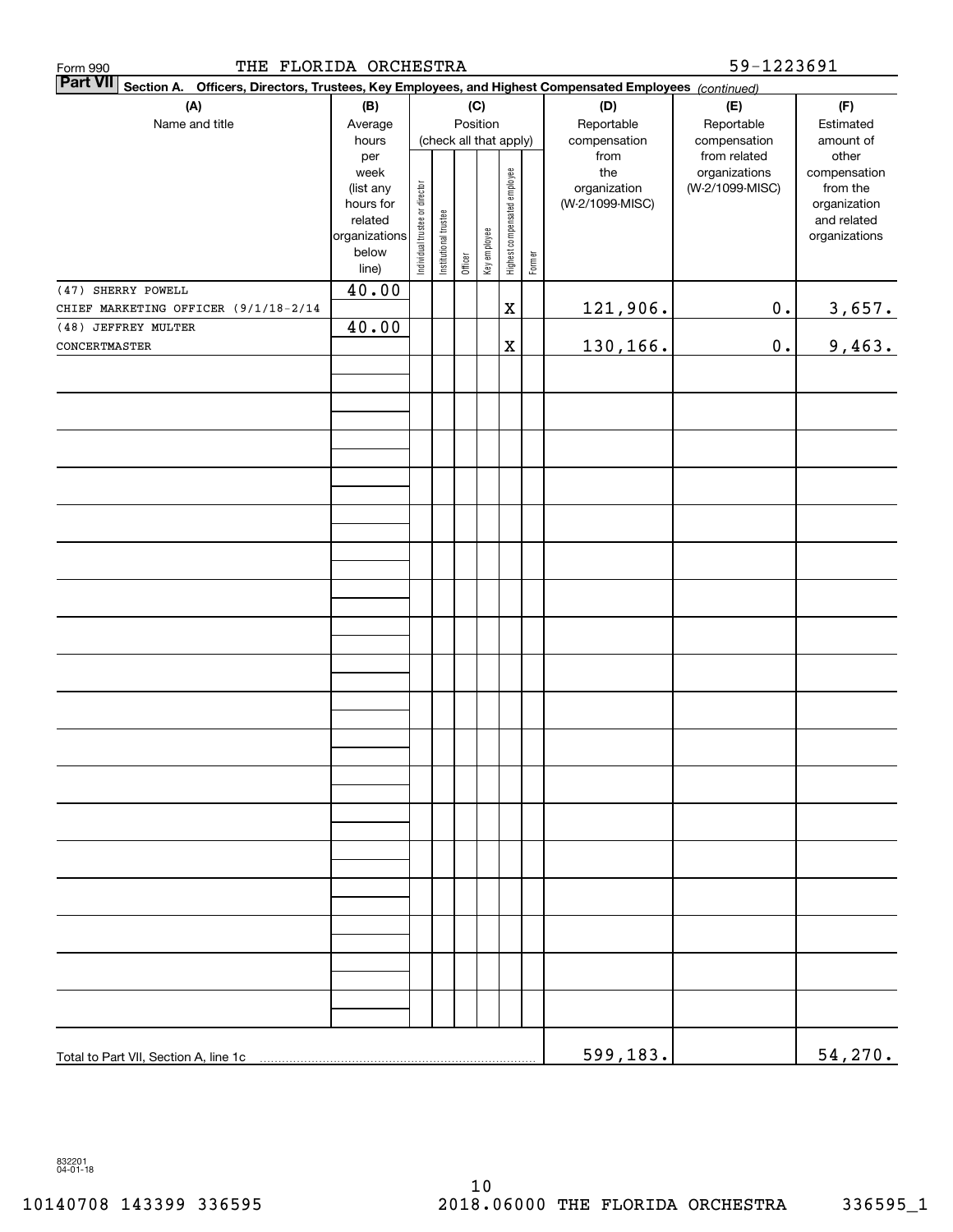|                                                           | <b>Part VIII</b> | <b>Statement of Revenue</b>                                                   |                |                        |                      |                                                   |                                         |                                           |
|-----------------------------------------------------------|------------------|-------------------------------------------------------------------------------|----------------|------------------------|----------------------|---------------------------------------------------|-----------------------------------------|-------------------------------------------|
|                                                           |                  | Check if Schedule O contains a response or note to any line in this Part VIII |                |                        | (A)<br>Total revenue | $\overline{(B)}$<br>Related or<br>exempt function | $\overline{C}$<br>Unrelated<br>business | (D)<br>Revenuè excluded<br>from tax under |
|                                                           |                  |                                                                               |                |                        |                      | revenue                                           | revenue                                 | sections<br>512 - 514                     |
| Contributions, Gifts, Grants<br>and Other Similar Amounts |                  | 1 a Federated campaigns                                                       | 1a             |                        |                      |                                                   |                                         |                                           |
|                                                           |                  | <b>b</b> Membership dues                                                      | 1 <sub>b</sub> |                        |                      |                                                   |                                         |                                           |
|                                                           |                  | c Fundraising events                                                          | 1c             | 622,003.               |                      |                                                   |                                         |                                           |
|                                                           |                  | d Related organizations                                                       | 1 <sub>d</sub> |                        |                      |                                                   |                                         |                                           |
|                                                           |                  | e Government grants (contributions)                                           | 1e             | 280,803.               |                      |                                                   |                                         |                                           |
|                                                           |                  | f All other contributions, gifts, grants, and                                 |                |                        |                      |                                                   |                                         |                                           |
|                                                           |                  | similar amounts not included above                                            | 1f             | 4,307,696.<br>310,657. |                      |                                                   |                                         |                                           |
|                                                           |                  | Noncash contributions included in lines 1a-1f: \$                             |                |                        | 5,210,502.           |                                                   |                                         |                                           |
|                                                           |                  |                                                                               |                | <b>Business Code</b>   |                      |                                                   |                                         |                                           |
|                                                           |                  | 2 a ADMISSIONS                                                                |                | 711130                 | 3,433,259.           | 3,433,259.                                        |                                         |                                           |
|                                                           | b                | PERFORMANCE REVENUE                                                           |                | 711130                 | 495,180.             | 495,180.                                          |                                         |                                           |
|                                                           |                  | OTHER PROGRAM REVENUE                                                         |                | 711130                 | 107,424.             | 107,424.                                          |                                         |                                           |
| Program Service<br>Revenue                                | d                |                                                                               |                |                        |                      |                                                   |                                         |                                           |
|                                                           | е                |                                                                               |                |                        |                      |                                                   |                                         |                                           |
|                                                           | f                | All other program service revenue                                             |                |                        |                      |                                                   |                                         |                                           |
|                                                           | a                |                                                                               |                |                        | 4,035,863.           |                                                   |                                         |                                           |
|                                                           | З                | Investment income (including dividends, interest, and                         |                |                        |                      |                                                   |                                         |                                           |
|                                                           |                  |                                                                               |                |                        | 293,606.             |                                                   |                                         | 293,606.                                  |
|                                                           | 4                | Income from investment of tax-exempt bond proceeds                            |                |                        |                      |                                                   |                                         |                                           |
|                                                           | 5                |                                                                               |                |                        |                      |                                                   |                                         |                                           |
|                                                           |                  |                                                                               | (i) Real       | (ii) Personal          |                      |                                                   |                                         |                                           |
|                                                           |                  | 6 a Gross rents                                                               |                |                        |                      |                                                   |                                         |                                           |
|                                                           |                  | <b>b</b> Less: rental expenses                                                |                |                        |                      |                                                   |                                         |                                           |
|                                                           | c                | Rental income or (loss)                                                       |                |                        |                      |                                                   |                                         |                                           |
|                                                           |                  |                                                                               |                |                        |                      |                                                   |                                         |                                           |
|                                                           |                  | 7 a Gross amount from sales of                                                | (i) Securities | (ii) Other             |                      |                                                   |                                         |                                           |
|                                                           |                  | assets other than inventory                                                   | 3, 179, 381.   |                        |                      |                                                   |                                         |                                           |
|                                                           |                  | <b>b</b> Less: cost or other basis                                            |                |                        |                      |                                                   |                                         |                                           |
|                                                           |                  | and sales expenses  L                                                         | 2,557,548.     |                        |                      |                                                   |                                         |                                           |
|                                                           |                  |                                                                               | 621,833.       |                        |                      |                                                   |                                         |                                           |
|                                                           |                  |                                                                               |                |                        | 621,833.             |                                                   |                                         | 621,833.                                  |
|                                                           |                  | 8 a Gross income from fundraising events (not                                 |                |                        |                      |                                                   |                                         |                                           |
|                                                           |                  | $622,003$ . of<br>including $$$                                               |                |                        |                      |                                                   |                                         |                                           |
|                                                           |                  | contributions reported on line 1c). See                                       |                |                        |                      |                                                   |                                         |                                           |
| <b>Other Revenue</b>                                      |                  |                                                                               |                | 265,060.               |                      |                                                   |                                         |                                           |
|                                                           |                  | <b>b</b> Less: direct expenses                                                | $\mathbf b$    | 382,341.               |                      |                                                   |                                         |                                           |
|                                                           |                  | c Net income or (loss) from fundraising events                                |                | _____________ ▶        | $<$ 117, 281.>       |                                                   |                                         | $<$ 117, 281.>                            |
|                                                           |                  | 9 a Gross income from gaming activities. See                                  |                |                        |                      |                                                   |                                         |                                           |
|                                                           |                  | <b>b</b> Less: direct expenses <b>manually contained</b>                      | $\mathbf b$    |                        |                      |                                                   |                                         |                                           |
|                                                           |                  | c Net income or (loss) from gaming activities                                 |                | .                      |                      |                                                   |                                         |                                           |
|                                                           |                  | 10 a Gross sales of inventory, less returns                                   |                |                        |                      |                                                   |                                         |                                           |
|                                                           |                  |                                                                               |                |                        |                      |                                                   |                                         |                                           |
|                                                           |                  |                                                                               | $\mathbf b$    |                        |                      |                                                   |                                         |                                           |
|                                                           |                  | c Net income or (loss) from sales of inventory                                |                |                        |                      |                                                   |                                         |                                           |
|                                                           |                  | Miscellaneous Revenue                                                         |                | <b>Business Code</b>   |                      |                                                   |                                         |                                           |
|                                                           |                  | 11 a ADVERTISING                                                              |                | 541800                 | 33,900.              |                                                   | 33,900.                                 |                                           |
|                                                           | b                | <u> 1989 - Johann Stein, Amerikaansk politiker</u>                            |                |                        |                      |                                                   |                                         |                                           |
|                                                           | c                |                                                                               |                |                        |                      |                                                   |                                         |                                           |
|                                                           | d                |                                                                               |                |                        |                      |                                                   |                                         |                                           |
|                                                           |                  |                                                                               |                |                        | 33,900.              |                                                   |                                         |                                           |
|                                                           | 12               |                                                                               |                |                        | 10,078,423.          | 4,035,863.                                        | 33,900.                                 | 798,158.                                  |
|                                                           | 832009 12-31-18  |                                                                               |                |                        |                      |                                                   |                                         | Form 990 (2018)                           |

THE FLORIDA ORCHESTRA

10140708 143399 336595 2018.06000 THE FLORIDA ORCHESTRA 336595\_1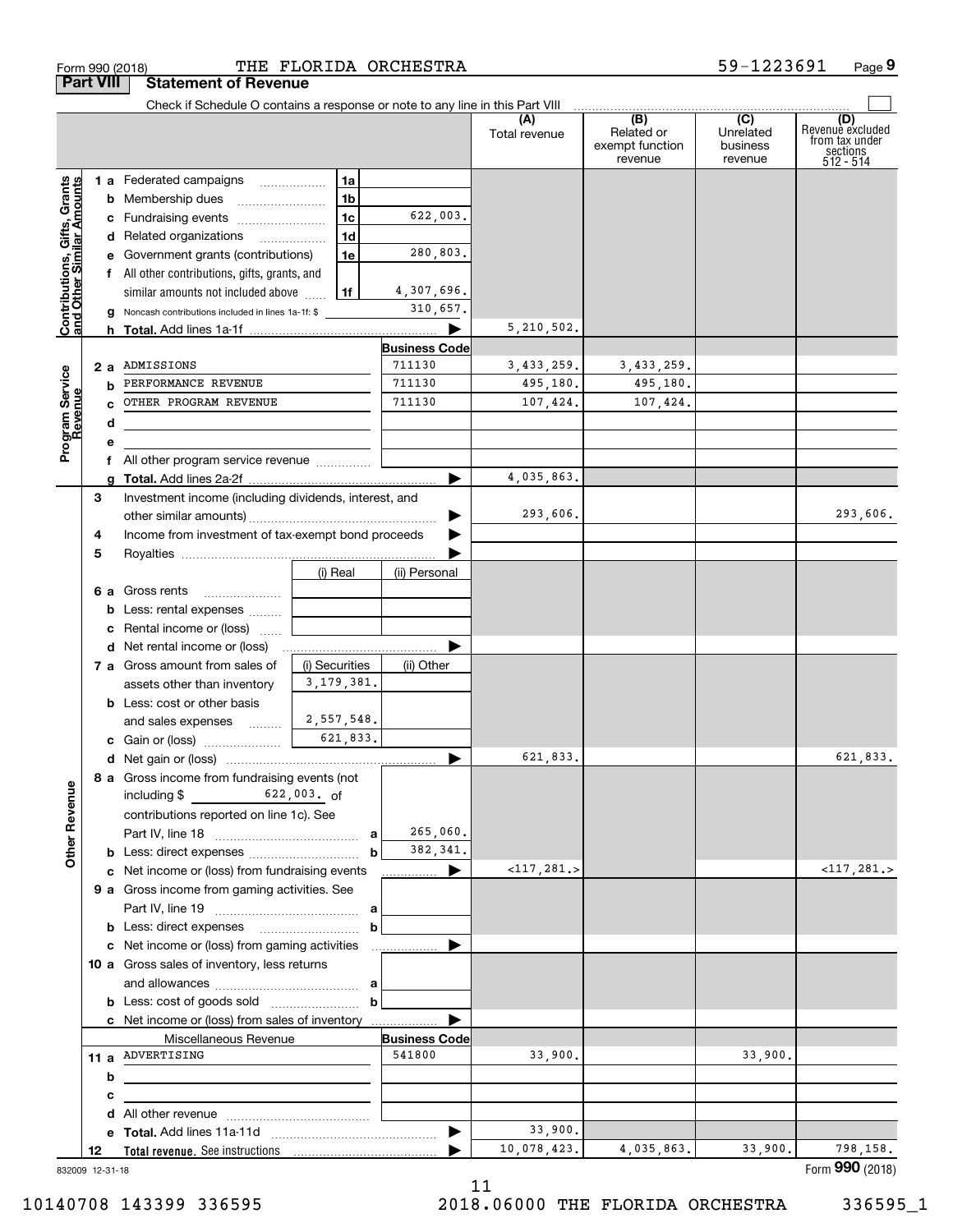|  | Form 990 (2018) |  |
|--|-----------------|--|

Form 990 (2018) Page THE FLORIDA ORCHESTRA 59-1223691 **Part IX Statement of Functional Expenses**

|              | Section 501(c)(3) and 501(c)(4) organizations must complete all columns. All other organizations must complete column (A).                                                                                  |                       |                                    |                                           |                                |
|--------------|-------------------------------------------------------------------------------------------------------------------------------------------------------------------------------------------------------------|-----------------------|------------------------------------|-------------------------------------------|--------------------------------|
|              | Check if Schedule O contains a response or note to any line in this Part IX                                                                                                                                 |                       |                                    |                                           |                                |
|              | Do not include amounts reported on lines 6b,<br>7b, 8b, 9b, and 10b of Part VIII.                                                                                                                           | (A)<br>Total expenses | (B)<br>Program service<br>expenses | (C)<br>Management and<br>general expenses | (D)<br>Fundraising<br>expenses |
| 1.           | Grants and other assistance to domestic organizations                                                                                                                                                       |                       |                                    |                                           |                                |
|              | and domestic governments. See Part IV, line 21                                                                                                                                                              |                       |                                    |                                           |                                |
| $\mathbf{2}$ | Grants and other assistance to domestic                                                                                                                                                                     |                       |                                    |                                           |                                |
|              | individuals. See Part IV, line 22                                                                                                                                                                           |                       |                                    |                                           |                                |
| 3            | Grants and other assistance to foreign                                                                                                                                                                      |                       |                                    |                                           |                                |
|              | organizations, foreign governments, and foreign                                                                                                                                                             |                       |                                    |                                           |                                |
|              | individuals. See Part IV, lines 15 and 16                                                                                                                                                                   |                       |                                    |                                           |                                |
| 4            | Benefits paid to or for members                                                                                                                                                                             |                       |                                    |                                           |                                |
| 5            | Compensation of current officers, directors,                                                                                                                                                                |                       |                                    |                                           |                                |
|              | trustees, and key employees                                                                                                                                                                                 | 409,441.              | 28,690.                            | 280,335.                                  | 100,416.                       |
| 6            | Compensation not included above, to disqualified                                                                                                                                                            |                       |                                    |                                           |                                |
|              | persons (as defined under section 4958(f)(1)) and                                                                                                                                                           |                       |                                    |                                           |                                |
|              | persons described in section $4958(c)(3)(B)$<br>.                                                                                                                                                           |                       |                                    |                                           |                                |
| 7            |                                                                                                                                                                                                             | 4,958,635.            | 4,757,756.                         | 75,744.                                   | 125, 135.                      |
| 8            | Pension plan accruals and contributions (include                                                                                                                                                            |                       |                                    |                                           |                                |
|              | section 401(k) and 403(b) employer contributions)                                                                                                                                                           | 282,232.<br>821, 232. | 279,422.                           | $\frac{1,090}{51,852}$ .                  | $\frac{1,720}{16,150}$ .       |
| 9            |                                                                                                                                                                                                             | 458,792.              | 753, 230.                          | 28,459.                                   |                                |
| 10           |                                                                                                                                                                                                             |                       | 412, 144.                          |                                           | 18, 189.                       |
| 11           | Fees for services (non-employees):                                                                                                                                                                          |                       |                                    |                                           |                                |
| a            |                                                                                                                                                                                                             |                       |                                    |                                           |                                |
| b            |                                                                                                                                                                                                             | 51,317.               |                                    |                                           |                                |
| c            |                                                                                                                                                                                                             | 31,391.               |                                    | 51,317.<br>31,391.                        |                                |
| d            |                                                                                                                                                                                                             | 31,779.               |                                    |                                           | 31,779.                        |
| е            | Professional fundraising services. See Part IV, line 17                                                                                                                                                     | 70, 229.              |                                    | 70, 229.                                  |                                |
| f            | Investment management fees                                                                                                                                                                                  |                       |                                    |                                           |                                |
| g            | Other. (If line 11g amount exceeds 10% of line 25,                                                                                                                                                          | 110,047.              | 28,846.                            | 51,493.                                   | 29,708.                        |
|              | column (A) amount, list line 11g expenses on Sch O.)                                                                                                                                                        | 483, 810.             | 483,810.                           |                                           |                                |
| 12           |                                                                                                                                                                                                             | 425,691.              | 350,801.                           | 36,466.                                   | 38,424.                        |
| 13           |                                                                                                                                                                                                             | 85,926.               | 32,500.                            | 20,906.                                   | 32,520.                        |
| 14<br>15     |                                                                                                                                                                                                             |                       |                                    |                                           |                                |
| 16           |                                                                                                                                                                                                             | 81,693.               | 51,739.                            | 16,339.                                   | 13,615.                        |
| 17           |                                                                                                                                                                                                             | 79,341.               | 74, 230.                           | 3,196.                                    | 1,915.                         |
| 18           | Payments of travel or entertainment expenses                                                                                                                                                                |                       |                                    |                                           |                                |
|              | for any federal, state, or local public officials                                                                                                                                                           |                       |                                    |                                           |                                |
| 19           | Conferences, conventions, and meetings                                                                                                                                                                      | 13,588.               | 5,569.                             | 5,655.                                    | $\overline{2,364}$ .           |
| 20           | Interest                                                                                                                                                                                                    | 35, 168.              |                                    | 35, 168.                                  |                                |
| 21           |                                                                                                                                                                                                             |                       |                                    |                                           |                                |
| 22           | Depreciation, depletion, and amortization                                                                                                                                                                   | 23,586.               |                                    | 23,586.                                   |                                |
| 23           | Insurance                                                                                                                                                                                                   | $\overline{27,111}$ . | 17, 170.                           | 5,422.                                    | 4,519.                         |
| 24           | Other expenses. Itemize expenses not covered<br>above. (List miscellaneous expenses in line 24e. If line<br>24e amount exceeds 10% of line 25, column (A)<br>amount, list line 24e expenses on Schedule O.) |                       |                                    |                                           |                                |
| a            | GUEST ARTISTS/CONDUCTOR                                                                                                                                                                                     | 1,128,323.            | 1,128,323.                         |                                           |                                |
| b            | <b>HALL RENTAL</b>                                                                                                                                                                                          | 889, 876.             | 889, 876.                          |                                           |                                |
|              | STAGING AND STAGE HANDS                                                                                                                                                                                     | 480, 213.             | 480, 213.                          |                                           |                                |
| d            | RECEPTIONS                                                                                                                                                                                                  | 50,835.               | 19,319.                            |                                           | 31,516.                        |
|              | e All other expenses                                                                                                                                                                                        | 199,320.              | 133,481.                           | 63,527.                                   | $\overline{2,312.}$            |
| 25           | Total functional expenses. Add lines 1 through 24e                                                                                                                                                          | 11, 229, 576.         | 9,927,119.                         | 852, 175.                                 | 450,282.                       |
| 26           | <b>Joint costs.</b> Complete this line only if the organization                                                                                                                                             |                       |                                    |                                           |                                |
|              | reported in column (B) joint costs from a combined                                                                                                                                                          |                       |                                    |                                           |                                |
|              | educational campaign and fundraising solicitation.                                                                                                                                                          |                       |                                    |                                           |                                |
|              | Check here $\blacktriangleright$<br>if following SOP 98-2 (ASC 958-720)                                                                                                                                     |                       |                                    |                                           |                                |

12

832010 12-31-18

10140708 143399 336595 2018.06000 THE FLORIDA ORCHESTRA 336595\_1

Form (2018) **990**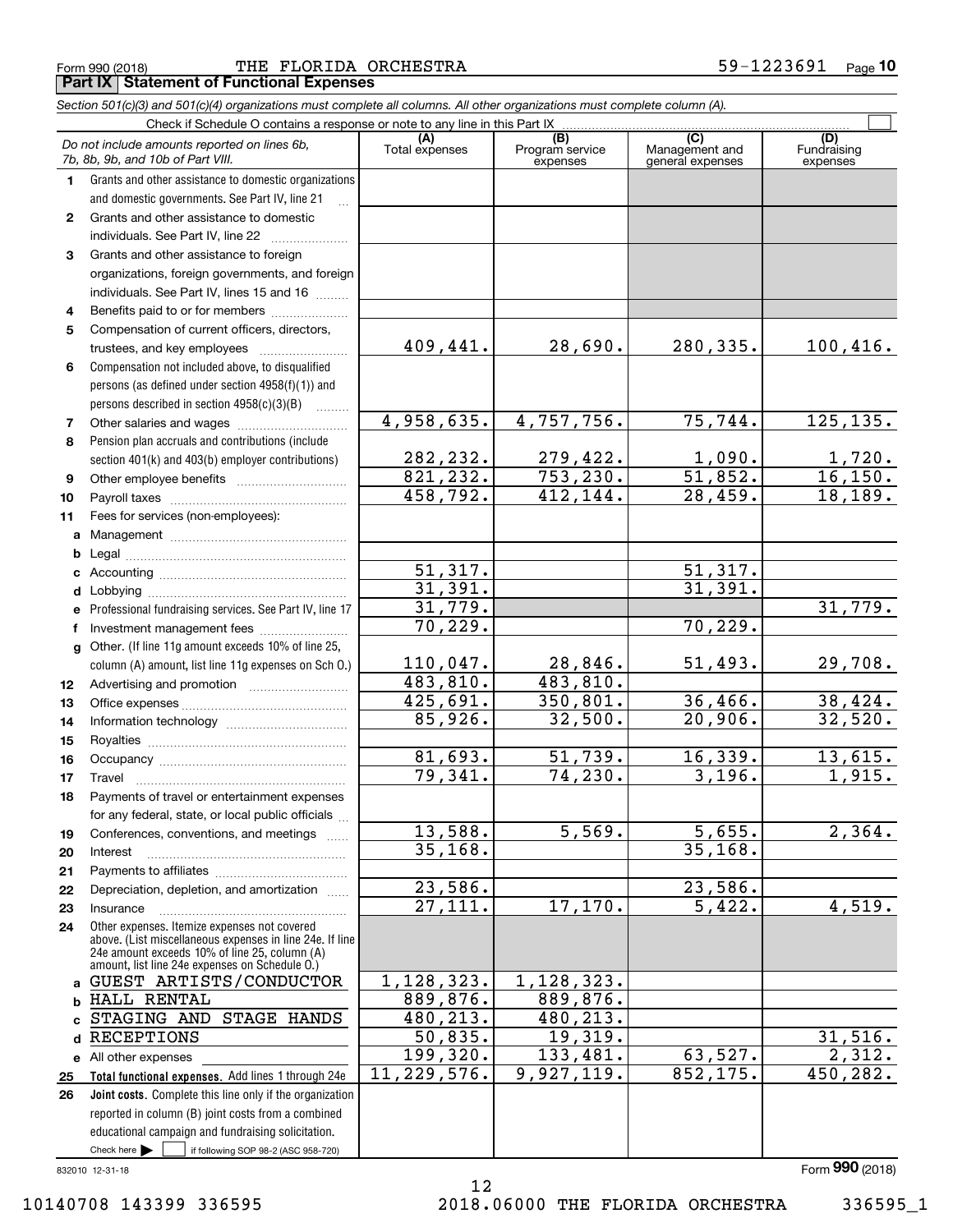# Form 990 (2018) Page THE FLORIDA ORCHESTRA 59-1223691

Check if Schedule O contains a response or note to any line in this Part X

| 527,447.<br>728,222.<br>1.<br>1<br>Cash - non-interest-bearing<br>8,200.<br>$0$ .<br>$\mathbf{2}$<br>2<br>764,708.<br>827,958.<br>3<br>3<br>497,356.<br>138,356.<br>4<br>4<br>Loans and other receivables from current and former officers, directors,<br>5<br>trustees, key employees, and highest compensated employees. Complete<br>Part II of Schedule L<br>5<br>Loans and other receivables from other disqualified persons (as defined under<br>6<br>section 4958(f)(1)), persons described in section 4958(c)(3)(B), and contributing<br>employers and sponsoring organizations of section 501(c)(9) voluntary<br>employees' beneficiary organizations (see instr). Complete Part II of Sch L<br>6<br>7<br>7<br>8<br>8<br>164,871.<br>120,415.<br>9<br>9<br>Prepaid expenses and deferred charges<br>10a Land, buildings, and equipment: cost or other<br>591,682.<br>∣ 10a  <br>basis. Complete Part VI of Schedule D<br>474,986.<br><u> 116,696.</u><br>73,497.<br>10 <sub>c</sub><br><b>b</b> Less: accumulated depreciation<br>9,976,833.<br>11,086,828.<br>11<br>11<br>12<br>12<br>13<br>13<br>14<br>14<br>3,811,828.<br>3,798,623.<br>15<br>15<br>17, 198, 760.<br>15,443,078.<br>16<br>16<br>600, 179.<br>897,898.<br>17<br>17<br>18<br>18<br>1,415,187.<br>1,445,689.<br>19<br>19<br>Deferred revenue imminimum contracts and the contracts of the contracts and the contracts of the contracts of<br>20<br>20<br>Escrow or custodial account liability. Complete Part IV of Schedule D<br>21<br>21<br>Loans and other payables to current and former officers, directors, trustees,<br>22<br>key employees, highest compensated employees, and disqualified persons.<br>22<br>11,074.<br>58,840.<br>23<br>Secured mortgages and notes payable to unrelated third parties<br>23<br>24<br>24<br>Other liabilities (including federal income tax, payables to related third<br>25<br>parties, and other liabilities not included on lines 17-24). Complete Part X of<br>28, 370.<br>24,155.<br>25<br>Schedule D<br>2,352,529.<br>2,128,863.<br>26<br>26<br>Organizations that follow SFAS 117 (ASC 958), check here $\blacktriangleright \begin{array}{c} \boxed{\textbf{X}} \end{array}$ and<br>complete lines 27 through 29, and lines 33 and 34.<br>$1,221,009$ .<br>$<$ 213, 365. ><br>27<br>27<br>4,099,204.<br>$\overline{4}$ ,000,129.<br>28<br>28<br>9,526,018.<br>9,527,451.<br>29<br>29<br>Permanently restricted net assets<br>Organizations that do not follow SFAS 117 (ASC 958), check here ▶<br>and complete lines 30 through 34.<br>30<br>30<br>Paid-in or capital surplus, or land, building, or equipment fund<br>31<br>31<br>32<br>Retained earnings, endowment, accumulated income, or other funds<br>32<br>.<br>14,846,231.<br>13, 314, 215.<br>33<br>33 |    |  | (A)<br>Beginning of year |    | (B)<br>End of year |
|--------------------------------------------------------------------------------------------------------------------------------------------------------------------------------------------------------------------------------------------------------------------------------------------------------------------------------------------------------------------------------------------------------------------------------------------------------------------------------------------------------------------------------------------------------------------------------------------------------------------------------------------------------------------------------------------------------------------------------------------------------------------------------------------------------------------------------------------------------------------------------------------------------------------------------------------------------------------------------------------------------------------------------------------------------------------------------------------------------------------------------------------------------------------------------------------------------------------------------------------------------------------------------------------------------------------------------------------------------------------------------------------------------------------------------------------------------------------------------------------------------------------------------------------------------------------------------------------------------------------------------------------------------------------------------------------------------------------------------------------------------------------------------------------------------------------------------------------------------------------------------------------------------------------------------------------------------------------------------------------------------------------------------------------------------------------------------------------------------------------------------------------------------------------------------------------------------------------------------------------------------------------------------------------------------------------------------------------------------------------------------------------------------------------------------------------------------------------------------------------------------------------------------------------------------------------------------------------------------------------------------------------------------------------------------------------------------------------------------------------------------------------------------------------|----|--|--------------------------|----|--------------------|
|                                                                                                                                                                                                                                                                                                                                                                                                                                                                                                                                                                                                                                                                                                                                                                                                                                                                                                                                                                                                                                                                                                                                                                                                                                                                                                                                                                                                                                                                                                                                                                                                                                                                                                                                                                                                                                                                                                                                                                                                                                                                                                                                                                                                                                                                                                                                                                                                                                                                                                                                                                                                                                                                                                                                                                                            |    |  |                          |    |                    |
|                                                                                                                                                                                                                                                                                                                                                                                                                                                                                                                                                                                                                                                                                                                                                                                                                                                                                                                                                                                                                                                                                                                                                                                                                                                                                                                                                                                                                                                                                                                                                                                                                                                                                                                                                                                                                                                                                                                                                                                                                                                                                                                                                                                                                                                                                                                                                                                                                                                                                                                                                                                                                                                                                                                                                                                            |    |  |                          |    |                    |
|                                                                                                                                                                                                                                                                                                                                                                                                                                                                                                                                                                                                                                                                                                                                                                                                                                                                                                                                                                                                                                                                                                                                                                                                                                                                                                                                                                                                                                                                                                                                                                                                                                                                                                                                                                                                                                                                                                                                                                                                                                                                                                                                                                                                                                                                                                                                                                                                                                                                                                                                                                                                                                                                                                                                                                                            |    |  |                          |    |                    |
|                                                                                                                                                                                                                                                                                                                                                                                                                                                                                                                                                                                                                                                                                                                                                                                                                                                                                                                                                                                                                                                                                                                                                                                                                                                                                                                                                                                                                                                                                                                                                                                                                                                                                                                                                                                                                                                                                                                                                                                                                                                                                                                                                                                                                                                                                                                                                                                                                                                                                                                                                                                                                                                                                                                                                                                            |    |  |                          |    |                    |
|                                                                                                                                                                                                                                                                                                                                                                                                                                                                                                                                                                                                                                                                                                                                                                                                                                                                                                                                                                                                                                                                                                                                                                                                                                                                                                                                                                                                                                                                                                                                                                                                                                                                                                                                                                                                                                                                                                                                                                                                                                                                                                                                                                                                                                                                                                                                                                                                                                                                                                                                                                                                                                                                                                                                                                                            |    |  |                          |    |                    |
|                                                                                                                                                                                                                                                                                                                                                                                                                                                                                                                                                                                                                                                                                                                                                                                                                                                                                                                                                                                                                                                                                                                                                                                                                                                                                                                                                                                                                                                                                                                                                                                                                                                                                                                                                                                                                                                                                                                                                                                                                                                                                                                                                                                                                                                                                                                                                                                                                                                                                                                                                                                                                                                                                                                                                                                            |    |  |                          |    |                    |
|                                                                                                                                                                                                                                                                                                                                                                                                                                                                                                                                                                                                                                                                                                                                                                                                                                                                                                                                                                                                                                                                                                                                                                                                                                                                                                                                                                                                                                                                                                                                                                                                                                                                                                                                                                                                                                                                                                                                                                                                                                                                                                                                                                                                                                                                                                                                                                                                                                                                                                                                                                                                                                                                                                                                                                                            |    |  |                          |    |                    |
|                                                                                                                                                                                                                                                                                                                                                                                                                                                                                                                                                                                                                                                                                                                                                                                                                                                                                                                                                                                                                                                                                                                                                                                                                                                                                                                                                                                                                                                                                                                                                                                                                                                                                                                                                                                                                                                                                                                                                                                                                                                                                                                                                                                                                                                                                                                                                                                                                                                                                                                                                                                                                                                                                                                                                                                            |    |  |                          |    |                    |
|                                                                                                                                                                                                                                                                                                                                                                                                                                                                                                                                                                                                                                                                                                                                                                                                                                                                                                                                                                                                                                                                                                                                                                                                                                                                                                                                                                                                                                                                                                                                                                                                                                                                                                                                                                                                                                                                                                                                                                                                                                                                                                                                                                                                                                                                                                                                                                                                                                                                                                                                                                                                                                                                                                                                                                                            |    |  |                          |    |                    |
|                                                                                                                                                                                                                                                                                                                                                                                                                                                                                                                                                                                                                                                                                                                                                                                                                                                                                                                                                                                                                                                                                                                                                                                                                                                                                                                                                                                                                                                                                                                                                                                                                                                                                                                                                                                                                                                                                                                                                                                                                                                                                                                                                                                                                                                                                                                                                                                                                                                                                                                                                                                                                                                                                                                                                                                            |    |  |                          |    |                    |
|                                                                                                                                                                                                                                                                                                                                                                                                                                                                                                                                                                                                                                                                                                                                                                                                                                                                                                                                                                                                                                                                                                                                                                                                                                                                                                                                                                                                                                                                                                                                                                                                                                                                                                                                                                                                                                                                                                                                                                                                                                                                                                                                                                                                                                                                                                                                                                                                                                                                                                                                                                                                                                                                                                                                                                                            |    |  |                          |    |                    |
|                                                                                                                                                                                                                                                                                                                                                                                                                                                                                                                                                                                                                                                                                                                                                                                                                                                                                                                                                                                                                                                                                                                                                                                                                                                                                                                                                                                                                                                                                                                                                                                                                                                                                                                                                                                                                                                                                                                                                                                                                                                                                                                                                                                                                                                                                                                                                                                                                                                                                                                                                                                                                                                                                                                                                                                            |    |  |                          |    |                    |
|                                                                                                                                                                                                                                                                                                                                                                                                                                                                                                                                                                                                                                                                                                                                                                                                                                                                                                                                                                                                                                                                                                                                                                                                                                                                                                                                                                                                                                                                                                                                                                                                                                                                                                                                                                                                                                                                                                                                                                                                                                                                                                                                                                                                                                                                                                                                                                                                                                                                                                                                                                                                                                                                                                                                                                                            |    |  |                          |    |                    |
|                                                                                                                                                                                                                                                                                                                                                                                                                                                                                                                                                                                                                                                                                                                                                                                                                                                                                                                                                                                                                                                                                                                                                                                                                                                                                                                                                                                                                                                                                                                                                                                                                                                                                                                                                                                                                                                                                                                                                                                                                                                                                                                                                                                                                                                                                                                                                                                                                                                                                                                                                                                                                                                                                                                                                                                            |    |  |                          |    |                    |
|                                                                                                                                                                                                                                                                                                                                                                                                                                                                                                                                                                                                                                                                                                                                                                                                                                                                                                                                                                                                                                                                                                                                                                                                                                                                                                                                                                                                                                                                                                                                                                                                                                                                                                                                                                                                                                                                                                                                                                                                                                                                                                                                                                                                                                                                                                                                                                                                                                                                                                                                                                                                                                                                                                                                                                                            |    |  |                          |    |                    |
|                                                                                                                                                                                                                                                                                                                                                                                                                                                                                                                                                                                                                                                                                                                                                                                                                                                                                                                                                                                                                                                                                                                                                                                                                                                                                                                                                                                                                                                                                                                                                                                                                                                                                                                                                                                                                                                                                                                                                                                                                                                                                                                                                                                                                                                                                                                                                                                                                                                                                                                                                                                                                                                                                                                                                                                            |    |  |                          |    |                    |
|                                                                                                                                                                                                                                                                                                                                                                                                                                                                                                                                                                                                                                                                                                                                                                                                                                                                                                                                                                                                                                                                                                                                                                                                                                                                                                                                                                                                                                                                                                                                                                                                                                                                                                                                                                                                                                                                                                                                                                                                                                                                                                                                                                                                                                                                                                                                                                                                                                                                                                                                                                                                                                                                                                                                                                                            |    |  |                          |    |                    |
|                                                                                                                                                                                                                                                                                                                                                                                                                                                                                                                                                                                                                                                                                                                                                                                                                                                                                                                                                                                                                                                                                                                                                                                                                                                                                                                                                                                                                                                                                                                                                                                                                                                                                                                                                                                                                                                                                                                                                                                                                                                                                                                                                                                                                                                                                                                                                                                                                                                                                                                                                                                                                                                                                                                                                                                            |    |  |                          |    |                    |
|                                                                                                                                                                                                                                                                                                                                                                                                                                                                                                                                                                                                                                                                                                                                                                                                                                                                                                                                                                                                                                                                                                                                                                                                                                                                                                                                                                                                                                                                                                                                                                                                                                                                                                                                                                                                                                                                                                                                                                                                                                                                                                                                                                                                                                                                                                                                                                                                                                                                                                                                                                                                                                                                                                                                                                                            |    |  |                          |    |                    |
|                                                                                                                                                                                                                                                                                                                                                                                                                                                                                                                                                                                                                                                                                                                                                                                                                                                                                                                                                                                                                                                                                                                                                                                                                                                                                                                                                                                                                                                                                                                                                                                                                                                                                                                                                                                                                                                                                                                                                                                                                                                                                                                                                                                                                                                                                                                                                                                                                                                                                                                                                                                                                                                                                                                                                                                            |    |  |                          |    |                    |
|                                                                                                                                                                                                                                                                                                                                                                                                                                                                                                                                                                                                                                                                                                                                                                                                                                                                                                                                                                                                                                                                                                                                                                                                                                                                                                                                                                                                                                                                                                                                                                                                                                                                                                                                                                                                                                                                                                                                                                                                                                                                                                                                                                                                                                                                                                                                                                                                                                                                                                                                                                                                                                                                                                                                                                                            |    |  |                          |    |                    |
|                                                                                                                                                                                                                                                                                                                                                                                                                                                                                                                                                                                                                                                                                                                                                                                                                                                                                                                                                                                                                                                                                                                                                                                                                                                                                                                                                                                                                                                                                                                                                                                                                                                                                                                                                                                                                                                                                                                                                                                                                                                                                                                                                                                                                                                                                                                                                                                                                                                                                                                                                                                                                                                                                                                                                                                            |    |  |                          |    |                    |
|                                                                                                                                                                                                                                                                                                                                                                                                                                                                                                                                                                                                                                                                                                                                                                                                                                                                                                                                                                                                                                                                                                                                                                                                                                                                                                                                                                                                                                                                                                                                                                                                                                                                                                                                                                                                                                                                                                                                                                                                                                                                                                                                                                                                                                                                                                                                                                                                                                                                                                                                                                                                                                                                                                                                                                                            |    |  |                          |    |                    |
|                                                                                                                                                                                                                                                                                                                                                                                                                                                                                                                                                                                                                                                                                                                                                                                                                                                                                                                                                                                                                                                                                                                                                                                                                                                                                                                                                                                                                                                                                                                                                                                                                                                                                                                                                                                                                                                                                                                                                                                                                                                                                                                                                                                                                                                                                                                                                                                                                                                                                                                                                                                                                                                                                                                                                                                            |    |  |                          |    |                    |
|                                                                                                                                                                                                                                                                                                                                                                                                                                                                                                                                                                                                                                                                                                                                                                                                                                                                                                                                                                                                                                                                                                                                                                                                                                                                                                                                                                                                                                                                                                                                                                                                                                                                                                                                                                                                                                                                                                                                                                                                                                                                                                                                                                                                                                                                                                                                                                                                                                                                                                                                                                                                                                                                                                                                                                                            |    |  |                          |    |                    |
|                                                                                                                                                                                                                                                                                                                                                                                                                                                                                                                                                                                                                                                                                                                                                                                                                                                                                                                                                                                                                                                                                                                                                                                                                                                                                                                                                                                                                                                                                                                                                                                                                                                                                                                                                                                                                                                                                                                                                                                                                                                                                                                                                                                                                                                                                                                                                                                                                                                                                                                                                                                                                                                                                                                                                                                            |    |  |                          |    |                    |
|                                                                                                                                                                                                                                                                                                                                                                                                                                                                                                                                                                                                                                                                                                                                                                                                                                                                                                                                                                                                                                                                                                                                                                                                                                                                                                                                                                                                                                                                                                                                                                                                                                                                                                                                                                                                                                                                                                                                                                                                                                                                                                                                                                                                                                                                                                                                                                                                                                                                                                                                                                                                                                                                                                                                                                                            |    |  |                          |    |                    |
|                                                                                                                                                                                                                                                                                                                                                                                                                                                                                                                                                                                                                                                                                                                                                                                                                                                                                                                                                                                                                                                                                                                                                                                                                                                                                                                                                                                                                                                                                                                                                                                                                                                                                                                                                                                                                                                                                                                                                                                                                                                                                                                                                                                                                                                                                                                                                                                                                                                                                                                                                                                                                                                                                                                                                                                            |    |  |                          |    |                    |
|                                                                                                                                                                                                                                                                                                                                                                                                                                                                                                                                                                                                                                                                                                                                                                                                                                                                                                                                                                                                                                                                                                                                                                                                                                                                                                                                                                                                                                                                                                                                                                                                                                                                                                                                                                                                                                                                                                                                                                                                                                                                                                                                                                                                                                                                                                                                                                                                                                                                                                                                                                                                                                                                                                                                                                                            |    |  |                          |    |                    |
|                                                                                                                                                                                                                                                                                                                                                                                                                                                                                                                                                                                                                                                                                                                                                                                                                                                                                                                                                                                                                                                                                                                                                                                                                                                                                                                                                                                                                                                                                                                                                                                                                                                                                                                                                                                                                                                                                                                                                                                                                                                                                                                                                                                                                                                                                                                                                                                                                                                                                                                                                                                                                                                                                                                                                                                            |    |  |                          |    |                    |
|                                                                                                                                                                                                                                                                                                                                                                                                                                                                                                                                                                                                                                                                                                                                                                                                                                                                                                                                                                                                                                                                                                                                                                                                                                                                                                                                                                                                                                                                                                                                                                                                                                                                                                                                                                                                                                                                                                                                                                                                                                                                                                                                                                                                                                                                                                                                                                                                                                                                                                                                                                                                                                                                                                                                                                                            |    |  |                          |    |                    |
|                                                                                                                                                                                                                                                                                                                                                                                                                                                                                                                                                                                                                                                                                                                                                                                                                                                                                                                                                                                                                                                                                                                                                                                                                                                                                                                                                                                                                                                                                                                                                                                                                                                                                                                                                                                                                                                                                                                                                                                                                                                                                                                                                                                                                                                                                                                                                                                                                                                                                                                                                                                                                                                                                                                                                                                            |    |  |                          |    |                    |
|                                                                                                                                                                                                                                                                                                                                                                                                                                                                                                                                                                                                                                                                                                                                                                                                                                                                                                                                                                                                                                                                                                                                                                                                                                                                                                                                                                                                                                                                                                                                                                                                                                                                                                                                                                                                                                                                                                                                                                                                                                                                                                                                                                                                                                                                                                                                                                                                                                                                                                                                                                                                                                                                                                                                                                                            |    |  |                          |    |                    |
|                                                                                                                                                                                                                                                                                                                                                                                                                                                                                                                                                                                                                                                                                                                                                                                                                                                                                                                                                                                                                                                                                                                                                                                                                                                                                                                                                                                                                                                                                                                                                                                                                                                                                                                                                                                                                                                                                                                                                                                                                                                                                                                                                                                                                                                                                                                                                                                                                                                                                                                                                                                                                                                                                                                                                                                            |    |  |                          |    |                    |
|                                                                                                                                                                                                                                                                                                                                                                                                                                                                                                                                                                                                                                                                                                                                                                                                                                                                                                                                                                                                                                                                                                                                                                                                                                                                                                                                                                                                                                                                                                                                                                                                                                                                                                                                                                                                                                                                                                                                                                                                                                                                                                                                                                                                                                                                                                                                                                                                                                                                                                                                                                                                                                                                                                                                                                                            |    |  |                          |    |                    |
|                                                                                                                                                                                                                                                                                                                                                                                                                                                                                                                                                                                                                                                                                                                                                                                                                                                                                                                                                                                                                                                                                                                                                                                                                                                                                                                                                                                                                                                                                                                                                                                                                                                                                                                                                                                                                                                                                                                                                                                                                                                                                                                                                                                                                                                                                                                                                                                                                                                                                                                                                                                                                                                                                                                                                                                            |    |  |                          |    |                    |
|                                                                                                                                                                                                                                                                                                                                                                                                                                                                                                                                                                                                                                                                                                                                                                                                                                                                                                                                                                                                                                                                                                                                                                                                                                                                                                                                                                                                                                                                                                                                                                                                                                                                                                                                                                                                                                                                                                                                                                                                                                                                                                                                                                                                                                                                                                                                                                                                                                                                                                                                                                                                                                                                                                                                                                                            |    |  |                          |    |                    |
|                                                                                                                                                                                                                                                                                                                                                                                                                                                                                                                                                                                                                                                                                                                                                                                                                                                                                                                                                                                                                                                                                                                                                                                                                                                                                                                                                                                                                                                                                                                                                                                                                                                                                                                                                                                                                                                                                                                                                                                                                                                                                                                                                                                                                                                                                                                                                                                                                                                                                                                                                                                                                                                                                                                                                                                            |    |  |                          |    |                    |
|                                                                                                                                                                                                                                                                                                                                                                                                                                                                                                                                                                                                                                                                                                                                                                                                                                                                                                                                                                                                                                                                                                                                                                                                                                                                                                                                                                                                                                                                                                                                                                                                                                                                                                                                                                                                                                                                                                                                                                                                                                                                                                                                                                                                                                                                                                                                                                                                                                                                                                                                                                                                                                                                                                                                                                                            |    |  |                          |    |                    |
|                                                                                                                                                                                                                                                                                                                                                                                                                                                                                                                                                                                                                                                                                                                                                                                                                                                                                                                                                                                                                                                                                                                                                                                                                                                                                                                                                                                                                                                                                                                                                                                                                                                                                                                                                                                                                                                                                                                                                                                                                                                                                                                                                                                                                                                                                                                                                                                                                                                                                                                                                                                                                                                                                                                                                                                            |    |  |                          |    |                    |
|                                                                                                                                                                                                                                                                                                                                                                                                                                                                                                                                                                                                                                                                                                                                                                                                                                                                                                                                                                                                                                                                                                                                                                                                                                                                                                                                                                                                                                                                                                                                                                                                                                                                                                                                                                                                                                                                                                                                                                                                                                                                                                                                                                                                                                                                                                                                                                                                                                                                                                                                                                                                                                                                                                                                                                                            |    |  |                          |    |                    |
|                                                                                                                                                                                                                                                                                                                                                                                                                                                                                                                                                                                                                                                                                                                                                                                                                                                                                                                                                                                                                                                                                                                                                                                                                                                                                                                                                                                                                                                                                                                                                                                                                                                                                                                                                                                                                                                                                                                                                                                                                                                                                                                                                                                                                                                                                                                                                                                                                                                                                                                                                                                                                                                                                                                                                                                            |    |  |                          |    |                    |
|                                                                                                                                                                                                                                                                                                                                                                                                                                                                                                                                                                                                                                                                                                                                                                                                                                                                                                                                                                                                                                                                                                                                                                                                                                                                                                                                                                                                                                                                                                                                                                                                                                                                                                                                                                                                                                                                                                                                                                                                                                                                                                                                                                                                                                                                                                                                                                                                                                                                                                                                                                                                                                                                                                                                                                                            |    |  |                          |    |                    |
|                                                                                                                                                                                                                                                                                                                                                                                                                                                                                                                                                                                                                                                                                                                                                                                                                                                                                                                                                                                                                                                                                                                                                                                                                                                                                                                                                                                                                                                                                                                                                                                                                                                                                                                                                                                                                                                                                                                                                                                                                                                                                                                                                                                                                                                                                                                                                                                                                                                                                                                                                                                                                                                                                                                                                                                            |    |  |                          |    |                    |
|                                                                                                                                                                                                                                                                                                                                                                                                                                                                                                                                                                                                                                                                                                                                                                                                                                                                                                                                                                                                                                                                                                                                                                                                                                                                                                                                                                                                                                                                                                                                                                                                                                                                                                                                                                                                                                                                                                                                                                                                                                                                                                                                                                                                                                                                                                                                                                                                                                                                                                                                                                                                                                                                                                                                                                                            |    |  |                          |    |                    |
|                                                                                                                                                                                                                                                                                                                                                                                                                                                                                                                                                                                                                                                                                                                                                                                                                                                                                                                                                                                                                                                                                                                                                                                                                                                                                                                                                                                                                                                                                                                                                                                                                                                                                                                                                                                                                                                                                                                                                                                                                                                                                                                                                                                                                                                                                                                                                                                                                                                                                                                                                                                                                                                                                                                                                                                            |    |  |                          |    |                    |
|                                                                                                                                                                                                                                                                                                                                                                                                                                                                                                                                                                                                                                                                                                                                                                                                                                                                                                                                                                                                                                                                                                                                                                                                                                                                                                                                                                                                                                                                                                                                                                                                                                                                                                                                                                                                                                                                                                                                                                                                                                                                                                                                                                                                                                                                                                                                                                                                                                                                                                                                                                                                                                                                                                                                                                                            |    |  |                          |    |                    |
| $F_{\text{arm}}$ 990 (2019)                                                                                                                                                                                                                                                                                                                                                                                                                                                                                                                                                                                                                                                                                                                                                                                                                                                                                                                                                                                                                                                                                                                                                                                                                                                                                                                                                                                                                                                                                                                                                                                                                                                                                                                                                                                                                                                                                                                                                                                                                                                                                                                                                                                                                                                                                                                                                                                                                                                                                                                                                                                                                                                                                                                                                                | 34 |  | 17,198,760.              | 34 | 15,443,078.        |

Form (2018) **990**

 $\mathcal{L}^{\text{max}}$ 

**Assets**

**Liabilities**

Liabilities

**Net Assets or Fund Balances**

Net Assets or Fund Balances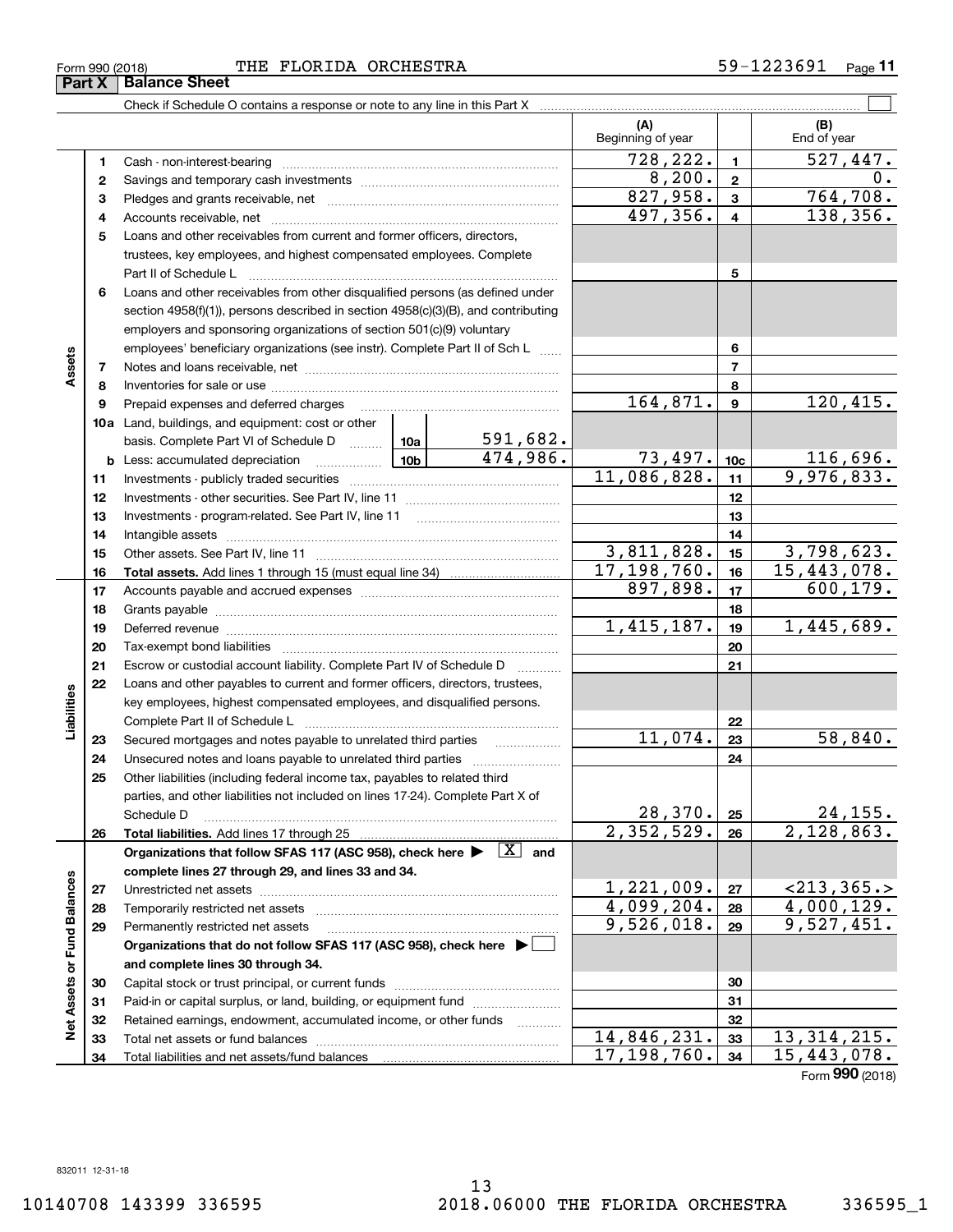|    | THE FLORIDA ORCHESTRA<br>Form 990 (2018)                                                                                        |                         | 59-1223691         |     | Page 12                 |
|----|---------------------------------------------------------------------------------------------------------------------------------|-------------------------|--------------------|-----|-------------------------|
|    | <b>Part XI Reconciliation of Net Assets</b>                                                                                     |                         |                    |     |                         |
|    | Check if Schedule O contains a response or note to any line in this Part XI                                                     |                         |                    |     | $\overline{\mathbf{x}}$ |
|    |                                                                                                                                 |                         |                    |     |                         |
| 1  |                                                                                                                                 | $\mathbf{1}$            | 10,078,423.        |     |                         |
| 2  |                                                                                                                                 | $\overline{2}$          | 11, 229, 576.      |     |                         |
| З  | Revenue less expenses. Subtract line 2 from line 1                                                                              | 3                       | $<$ 1, 151, 153. > |     |                         |
| 4  |                                                                                                                                 | $\overline{\mathbf{4}}$ | 14,846,231.        |     |                         |
| 5  | Net unrealized gains (losses) on investments                                                                                    | 5                       | $<$ 347,073.>      |     |                         |
| 6  | Donated services and use of facilities                                                                                          | 6                       |                    |     |                         |
| 7  | Investment expenses                                                                                                             | $\overline{7}$          |                    |     |                         |
| 8  | Prior period adjustments                                                                                                        | 8                       |                    |     |                         |
| 9  | Other changes in net assets or fund balances (explain in Schedule O)                                                            | $\mathbf{9}$            |                    |     | $<$ 33,790.>            |
| 10 | Net assets or fund balances at end of year. Combine lines 3 through 9 (must equal Part X, line 33,                              |                         |                    |     |                         |
|    | column (B))                                                                                                                     | 10                      | 13, 314, 215.      |     |                         |
|    | Part XII Financial Statements and Reporting                                                                                     |                         |                    |     |                         |
|    |                                                                                                                                 |                         |                    |     | $\mathbf{x}$            |
|    |                                                                                                                                 |                         |                    | Yes | No                      |
| 1  | $\boxed{\mathbf{X}}$ Accrual<br>Accounting method used to prepare the Form 990: <u>I</u> Cash<br>Other                          |                         |                    |     |                         |
|    | If the organization changed its method of accounting from a prior year or checked "Other," explain in Schedule O.               |                         |                    |     |                         |
|    | 2a Were the organization's financial statements compiled or reviewed by an independent accountant?                              |                         | 2a                 |     | Χ                       |
|    | If "Yes," check a box below to indicate whether the financial statements for the year were compiled or reviewed on a            |                         |                    |     |                         |
|    | separate basis, consolidated basis, or both:                                                                                    |                         |                    |     |                         |
|    | Separate basis<br><b>Consolidated basis</b><br>Both consolidated and separate basis                                             |                         |                    |     |                         |
|    | <b>b</b> Were the organization's financial statements audited by an independent accountant?                                     |                         | 2 <sub>b</sub>     | X   |                         |
|    | If "Yes," check a box below to indicate whether the financial statements for the year were audited on a separate basis,         |                         |                    |     |                         |
|    | consolidated basis, or both:                                                                                                    |                         |                    |     |                         |
|    | $X$ Separate basis<br><b>Consolidated basis</b><br>Both consolidated and separate basis                                         |                         |                    |     |                         |
|    | c If "Yes" to line 2a or 2b, does the organization have a committee that assumes responsibility for oversight of the audit,     |                         |                    |     |                         |
|    | review, or compilation of its financial statements and selection of an independent accountant?                                  |                         | 2c                 | х   |                         |
|    | If the organization changed either its oversight process or selection process during the tax year, explain in Schedule O.       |                         |                    |     |                         |
|    | 3a As a result of a federal award, was the organization required to undergo an audit or audits as set forth in the Single Audit |                         |                    |     |                         |
|    |                                                                                                                                 |                         | За                 |     | X                       |
| b  | If "Yes," did the organization undergo the required audit or audits? If the organization did not undergo the required audit     |                         |                    |     |                         |
|    | or audits, explain why in Schedule O and describe any steps taken to undergo such audits                                        |                         | 3b                 | nnn |                         |
|    |                                                                                                                                 |                         |                    |     |                         |

Form (2018) **990**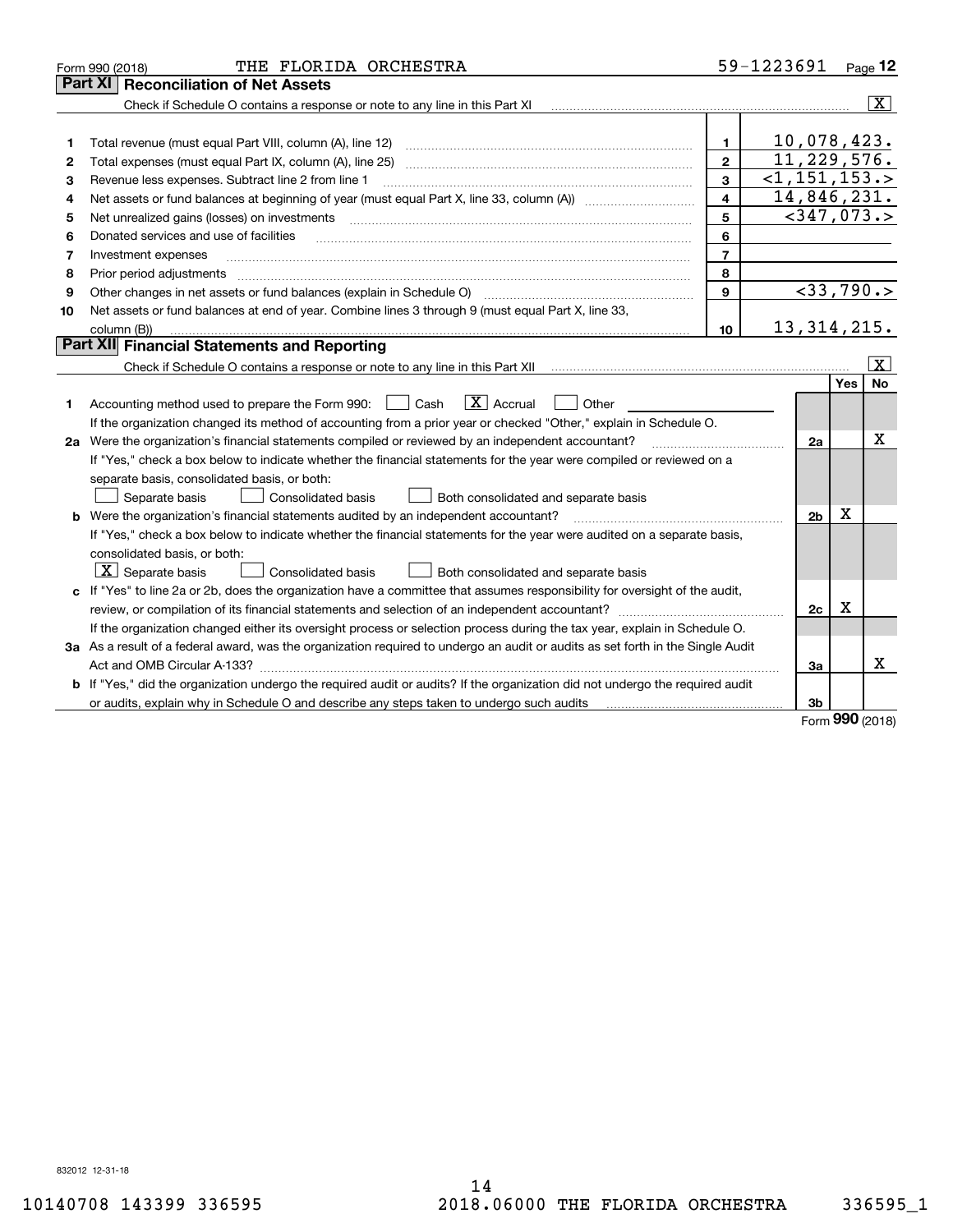| <b>SCHEDULE A</b> |
|-------------------|
|-------------------|

Department of the Treasury Internal Revenue Service

**(Form 990 or 990-EZ)**

# **Public Charity Status and Public Support**

**Complete if the organization is a section 501(c)(3) organization or a section 4947(a)(1) nonexempt charitable trust.**

**| Attach to Form 990 or Form 990-EZ.** 

**| Go to www.irs.gov/Form990 for instructions and the latest information.**

| OMB No. 1545-0047                   |
|-------------------------------------|
| '01<br>8                            |
| <b>Open to Public</b><br>Inspection |

|  | Name of the organization |
|--|--------------------------|
|--|--------------------------|

|            | Name of the organization                                                                                                                      |                       |                                                       |                                                                |    |                            | <b>Employer identification number</b> |  |
|------------|-----------------------------------------------------------------------------------------------------------------------------------------------|-----------------------|-------------------------------------------------------|----------------------------------------------------------------|----|----------------------------|---------------------------------------|--|
| Part I     |                                                                                                                                               | THE FLORIDA ORCHESTRA |                                                       |                                                                |    |                            | 59-1223691                            |  |
|            | Reason for Public Charity Status (All organizations must complete this part.) See instructions.                                               |                       |                                                       |                                                                |    |                            |                                       |  |
|            | The organization is not a private foundation because it is: (For lines 1 through 12, check only one box.)                                     |                       |                                                       |                                                                |    |                            |                                       |  |
| 1.         | A church, convention of churches, or association of churches described in section 170(b)(1)(A)(i).                                            |                       |                                                       |                                                                |    |                            |                                       |  |
| 2          | A school described in section 170(b)(1)(A)(ii). (Attach Schedule E (Form 990 or 990-EZ).)                                                     |                       |                                                       |                                                                |    |                            |                                       |  |
| з          | A hospital or a cooperative hospital service organization described in section $170(b)(1)(A)(iii)$ .                                          |                       |                                                       |                                                                |    |                            |                                       |  |
| 4          | A medical research organization operated in conjunction with a hospital described in section 170(b)(1)(A)(iii). Enter the hospital's name,    |                       |                                                       |                                                                |    |                            |                                       |  |
|            | city, and state:                                                                                                                              |                       |                                                       |                                                                |    |                            |                                       |  |
| 5          | An organization operated for the benefit of a college or university owned or operated by a governmental unit described in                     |                       |                                                       |                                                                |    |                            |                                       |  |
|            | section 170(b)(1)(A)(iv). (Complete Part II.)                                                                                                 |                       |                                                       |                                                                |    |                            |                                       |  |
| 6          | A federal, state, or local government or governmental unit described in section 170(b)(1)(A)(v).                                              |                       |                                                       |                                                                |    |                            |                                       |  |
| $7 \times$ | An organization that normally receives a substantial part of its support from a governmental unit or from the general public described in     |                       |                                                       |                                                                |    |                            |                                       |  |
|            | section 170(b)(1)(A)(vi). (Complete Part II.)                                                                                                 |                       |                                                       |                                                                |    |                            |                                       |  |
| 8          | A community trust described in section 170(b)(1)(A)(vi). (Complete Part II.)                                                                  |                       |                                                       |                                                                |    |                            |                                       |  |
| 9          | An agricultural research organization described in section 170(b)(1)(A)(ix) operated in conjunction with a land-grant college                 |                       |                                                       |                                                                |    |                            |                                       |  |
|            | or university or a non-land-grant college of agriculture (see instructions). Enter the name, city, and state of the college or                |                       |                                                       |                                                                |    |                            |                                       |  |
|            | university:                                                                                                                                   |                       |                                                       |                                                                |    |                            |                                       |  |
| 10         | An organization that normally receives: (1) more than 33 1/3% of its support from contributions, membership fees, and gross receipts from     |                       |                                                       |                                                                |    |                            |                                       |  |
|            | activities related to its exempt functions - subject to certain exceptions, and (2) no more than 33 1/3% of its support from gross investment |                       |                                                       |                                                                |    |                            |                                       |  |
|            | income and unrelated business taxable income (less section 511 tax) from businesses acquired by the organization after June 30, 1975.         |                       |                                                       |                                                                |    |                            |                                       |  |
|            | See section 509(a)(2). (Complete Part III.)                                                                                                   |                       |                                                       |                                                                |    |                            |                                       |  |
| 11         | An organization organized and operated exclusively to test for public safety. See section 509(a)(4).                                          |                       |                                                       |                                                                |    |                            |                                       |  |
| 12         | An organization organized and operated exclusively for the benefit of, to perform the functions of, or to carry out the purposes of one or    |                       |                                                       |                                                                |    |                            |                                       |  |
|            | more publicly supported organizations described in section 509(a)(1) or section 509(a)(2). See section 509(a)(3). Check the box in            |                       |                                                       |                                                                |    |                            |                                       |  |
|            | lines 12a through 12d that describes the type of supporting organization and complete lines 12e, 12f, and 12g.                                |                       |                                                       |                                                                |    |                            |                                       |  |
| а          | Type I. A supporting organization operated, supervised, or controlled by its supported organization(s), typically by giving                   |                       |                                                       |                                                                |    |                            |                                       |  |
|            | the supported organization(s) the power to regularly appoint or elect a majority of the directors or trustees of the supporting               |                       |                                                       |                                                                |    |                            |                                       |  |
|            | organization. You must complete Part IV, Sections A and B.                                                                                    |                       |                                                       |                                                                |    |                            |                                       |  |
| b          | Type II. A supporting organization supervised or controlled in connection with its supported organization(s), by having                       |                       |                                                       |                                                                |    |                            |                                       |  |
|            | control or management of the supporting organization vested in the same persons that control or manage the supported                          |                       |                                                       |                                                                |    |                            |                                       |  |
|            | organization(s). You must complete Part IV, Sections A and C.                                                                                 |                       |                                                       |                                                                |    |                            |                                       |  |
| с          | Type III functionally integrated. A supporting organization operated in connection with, and functionally integrated with,                    |                       |                                                       |                                                                |    |                            |                                       |  |
|            | its supported organization(s) (see instructions). You must complete Part IV, Sections A, D, and E.                                            |                       |                                                       |                                                                |    |                            |                                       |  |
| d          | Type III non-functionally integrated. A supporting organization operated in connection with its supported organization(s)                     |                       |                                                       |                                                                |    |                            |                                       |  |
|            | that is not functionally integrated. The organization generally must satisfy a distribution requirement and an attentiveness                  |                       |                                                       |                                                                |    |                            |                                       |  |
|            | requirement (see instructions). You must complete Part IV, Sections A and D, and Part V.                                                      |                       |                                                       |                                                                |    |                            |                                       |  |
|            | Check this box if the organization received a written determination from the IRS that it is a Type I, Type II, Type III                       |                       |                                                       |                                                                |    |                            |                                       |  |
|            | functionally integrated, or Type III non-functionally integrated supporting organization.                                                     |                       |                                                       |                                                                |    |                            |                                       |  |
|            | f Enter the number of supported organizations                                                                                                 |                       |                                                       |                                                                |    |                            |                                       |  |
|            | g Provide the following information about the supported organization(s).                                                                      |                       |                                                       |                                                                |    |                            |                                       |  |
|            | (i) Name of supported                                                                                                                         | (ii) EIN              | (iii) Type of organization                            | (iv) Is the organization listed<br>in your governing document? |    | (v) Amount of monetary     | (vi) Amount of other                  |  |
|            | organization                                                                                                                                  |                       | (described on lines 1-10<br>above (see instructions)) | Yes                                                            | No | support (see instructions) | support (see instructions)            |  |
|            |                                                                                                                                               |                       |                                                       |                                                                |    |                            |                                       |  |
|            |                                                                                                                                               |                       |                                                       |                                                                |    |                            |                                       |  |
|            |                                                                                                                                               |                       |                                                       |                                                                |    |                            |                                       |  |
|            |                                                                                                                                               |                       |                                                       |                                                                |    |                            |                                       |  |
|            |                                                                                                                                               |                       |                                                       |                                                                |    |                            |                                       |  |
|            |                                                                                                                                               |                       |                                                       |                                                                |    |                            |                                       |  |
|            |                                                                                                                                               |                       |                                                       |                                                                |    |                            |                                       |  |
|            |                                                                                                                                               |                       |                                                       |                                                                |    |                            |                                       |  |
|            |                                                                                                                                               |                       |                                                       |                                                                |    |                            |                                       |  |
|            |                                                                                                                                               |                       |                                                       |                                                                |    |                            |                                       |  |
| Total      |                                                                                                                                               |                       |                                                       |                                                                |    |                            |                                       |  |

LHA For Paperwork Reduction Act Notice, see the Instructions for Form 990 or 990-EZ. 832021 10-11-18 Schedule A (Form 990 or 990-EZ) 2018 15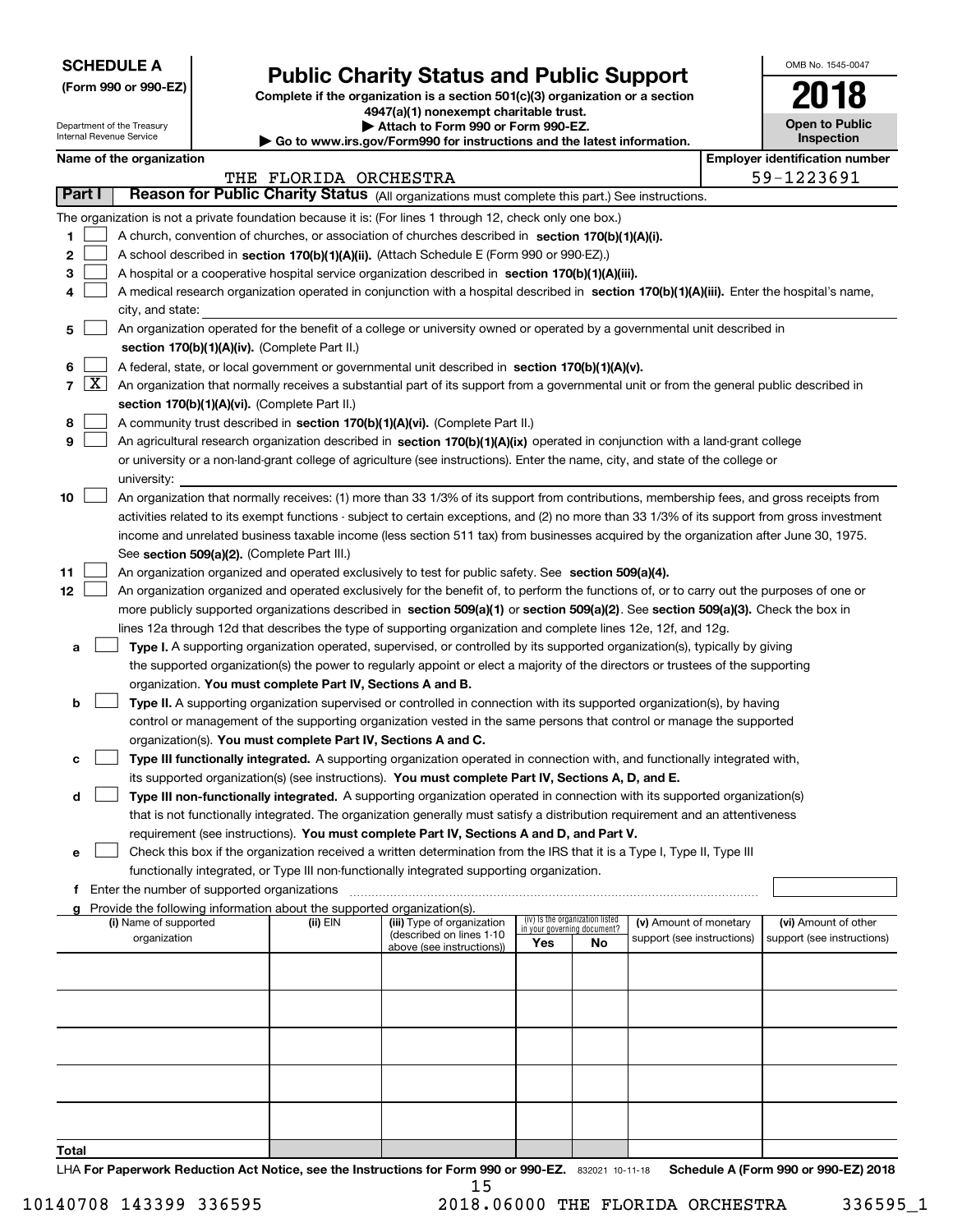59-1223691 Page 2

(Complete only if you checked the box on line 5, 7, or 8 of Part I or if the organization failed to qualify under Part III. If the organization fails to qualify under the tests listed below, please complete Part III.) **Part II COPPORT Schedule for Organizations Described in Sections 170(b)(1)(A)(iv) and 170(b)(1)(A)(vi)** 

|    | <b>Section A. Public Support</b>                                                                                                               |                                                            |                        |                        |                        |          |                                      |
|----|------------------------------------------------------------------------------------------------------------------------------------------------|------------------------------------------------------------|------------------------|------------------------|------------------------|----------|--------------------------------------|
|    | Calendar year (or fiscal year beginning in)                                                                                                    | (a) 2014                                                   | $(b)$ 2015             | $(c)$ 2016             | $(d)$ 2017             | (e) 2018 | (f) Total                            |
|    | 1 Gifts, grants, contributions, and                                                                                                            |                                                            |                        |                        |                        |          |                                      |
|    | membership fees received. (Do not                                                                                                              |                                                            |                        |                        |                        |          |                                      |
|    | include any "unusual grants.")                                                                                                                 | 6339408.                                                   | 6165264.               | 6543147.               | 7543298.               |          | 5210502. 31801619.                   |
|    | 2 Tax revenues levied for the organ-                                                                                                           |                                                            |                        |                        |                        |          |                                      |
|    | ization's benefit and either paid to                                                                                                           |                                                            |                        |                        |                        |          |                                      |
|    | or expended on its behalf                                                                                                                      |                                                            |                        |                        |                        |          |                                      |
|    | 3 The value of services or facilities                                                                                                          |                                                            |                        |                        |                        |          |                                      |
|    | furnished by a governmental unit to                                                                                                            |                                                            |                        |                        |                        |          |                                      |
|    | the organization without charge                                                                                                                |                                                            |                        |                        |                        |          |                                      |
|    | 4 Total. Add lines 1 through 3                                                                                                                 | 6339408.                                                   | 6165264.               | 6543147.               | $\overline{75}$ 43298. |          | 5210502.31801619.                    |
|    | 5 The portion of total contributions                                                                                                           |                                                            |                        |                        |                        |          |                                      |
|    | by each person (other than a                                                                                                                   |                                                            |                        |                        |                        |          |                                      |
|    | governmental unit or publicly                                                                                                                  |                                                            |                        |                        |                        |          |                                      |
|    | supported organization) included                                                                                                               |                                                            |                        |                        |                        |          |                                      |
|    | on line 1 that exceeds 2% of the                                                                                                               |                                                            |                        |                        |                        |          |                                      |
|    | amount shown on line 11,                                                                                                                       |                                                            |                        |                        |                        |          |                                      |
|    | column (f)                                                                                                                                     |                                                            |                        |                        |                        |          | 1670404.                             |
|    | 6 Public support. Subtract line 5 from line 4.                                                                                                 |                                                            |                        |                        |                        |          | 30131215.                            |
|    | <b>Section B. Total Support</b>                                                                                                                |                                                            |                        |                        |                        |          |                                      |
|    | Calendar year (or fiscal year beginning in)                                                                                                    |                                                            |                        |                        | $(d)$ 2017             | (e) 2018 | (f) Total                            |
|    | <b>7</b> Amounts from line 4                                                                                                                   | (a) 2014<br>6339408.                                       | $(b)$ 2015<br>6165264. | $(c)$ 2016<br>6543147. | 7543298.               |          | 5210502.31801619.                    |
|    | 8 Gross income from interest,                                                                                                                  |                                                            |                        |                        |                        |          |                                      |
|    |                                                                                                                                                |                                                            |                        |                        |                        |          |                                      |
|    | dividends, payments received on                                                                                                                |                                                            |                        |                        |                        |          |                                      |
|    | securities loans, rents, royalties,                                                                                                            | 192, 335.                                                  | 224, 165.              | 219,636.               | 254, 393.              | 293,606. | 1184135.                             |
|    | and income from similar sources                                                                                                                |                                                            |                        |                        |                        |          |                                      |
|    | 9 Net income from unrelated business                                                                                                           |                                                            |                        |                        |                        |          |                                      |
|    | activities, whether or not the                                                                                                                 |                                                            |                        |                        |                        |          |                                      |
|    | business is regularly carried on                                                                                                               | $\left  17,529. \right $ <8,683.> $\left  12,697. \right $ |                        |                        |                        |          | $ $ <38,909.>                        |
|    | 10 Other income. Do not include gain                                                                                                           |                                                            |                        |                        |                        |          |                                      |
|    | or loss from the sale of capital                                                                                                               |                                                            |                        |                        |                        |          |                                      |
|    | assets (Explain in Part VI.)                                                                                                                   |                                                            |                        |                        |                        |          |                                      |
|    | 11 Total support. Add lines 7 through 10                                                                                                       |                                                            |                        |                        |                        |          | 32946845.                            |
|    | 12 Gross receipts from related activities, etc. (see instructions)                                                                             |                                                            |                        |                        |                        | 12       | 19,862,104.                          |
|    | 13 First five years. If the Form 990 is for the organization's first, second, third, fourth, or fifth tax year as a section 501(c)(3)          |                                                            |                        |                        |                        |          |                                      |
|    | organization, check this box and stop here                                                                                                     |                                                            |                        |                        |                        |          |                                      |
|    | Section C. Computation of Public Support Percentage                                                                                            |                                                            |                        |                        |                        |          |                                      |
|    | 14 Public support percentage for 2018 (line 6, column (f) divided by line 11, column (f) <i>manumeronoming</i>                                 |                                                            |                        |                        |                        | 14       | 91.45<br>$\frac{9}{6}$               |
|    |                                                                                                                                                |                                                            |                        |                        |                        | 15       | 87.66<br>%                           |
|    | 16a 33 1/3% support test - 2018. If the organization did not check the box on line 13, and line 14 is 33 1/3% or more, check this box and      |                                                            |                        |                        |                        |          |                                      |
|    | stop here. The organization qualifies as a publicly supported organization                                                                     |                                                            |                        |                        |                        |          | $\blacktriangleright$ $\vert$ X      |
|    | b 33 1/3% support test - 2017. If the organization did not check a box on line 13 or 16a, and line 15 is 33 1/3% or more, check this box       |                                                            |                        |                        |                        |          |                                      |
|    | and stop here. The organization qualifies as a publicly supported organization                                                                 |                                                            |                        |                        |                        |          |                                      |
|    | 17a 10% -facts-and-circumstances test - 2018. If the organization did not check a box on line 13, 16a, or 16b, and line 14 is 10% or more,     |                                                            |                        |                        |                        |          |                                      |
|    | and if the organization meets the "facts-and-circumstances" test, check this box and stop here. Explain in Part VI how the organization        |                                                            |                        |                        |                        |          |                                      |
|    | meets the "facts-and-circumstances" test. The organization qualifies as a publicly supported organization <i>marroummumumumum</i>              |                                                            |                        |                        |                        |          |                                      |
|    | <b>b 10% -facts-and-circumstances test - 2017.</b> If the organization did not check a box on line 13, 16a, 16b, or 17a, and line 15 is 10% or |                                                            |                        |                        |                        |          |                                      |
|    | more, and if the organization meets the "facts-and-circumstances" test, check this box and stop here. Explain in Part VI how the               |                                                            |                        |                        |                        |          |                                      |
|    | organization meets the "facts-and-circumstances" test. The organization qualifies as a publicly supported organization                         |                                                            |                        |                        |                        |          |                                      |
| 18 | Private foundation. If the organization did not check a box on line 13, 16a, 16b, 17a, or 17b, check this box and see instructions             |                                                            |                        |                        |                        |          |                                      |
|    |                                                                                                                                                |                                                            |                        |                        |                        |          | Schedule A (Form 990 or 990-F7) 2018 |

**Schedule A (Form 990 or 990-EZ) 2018**

832022 10-11-18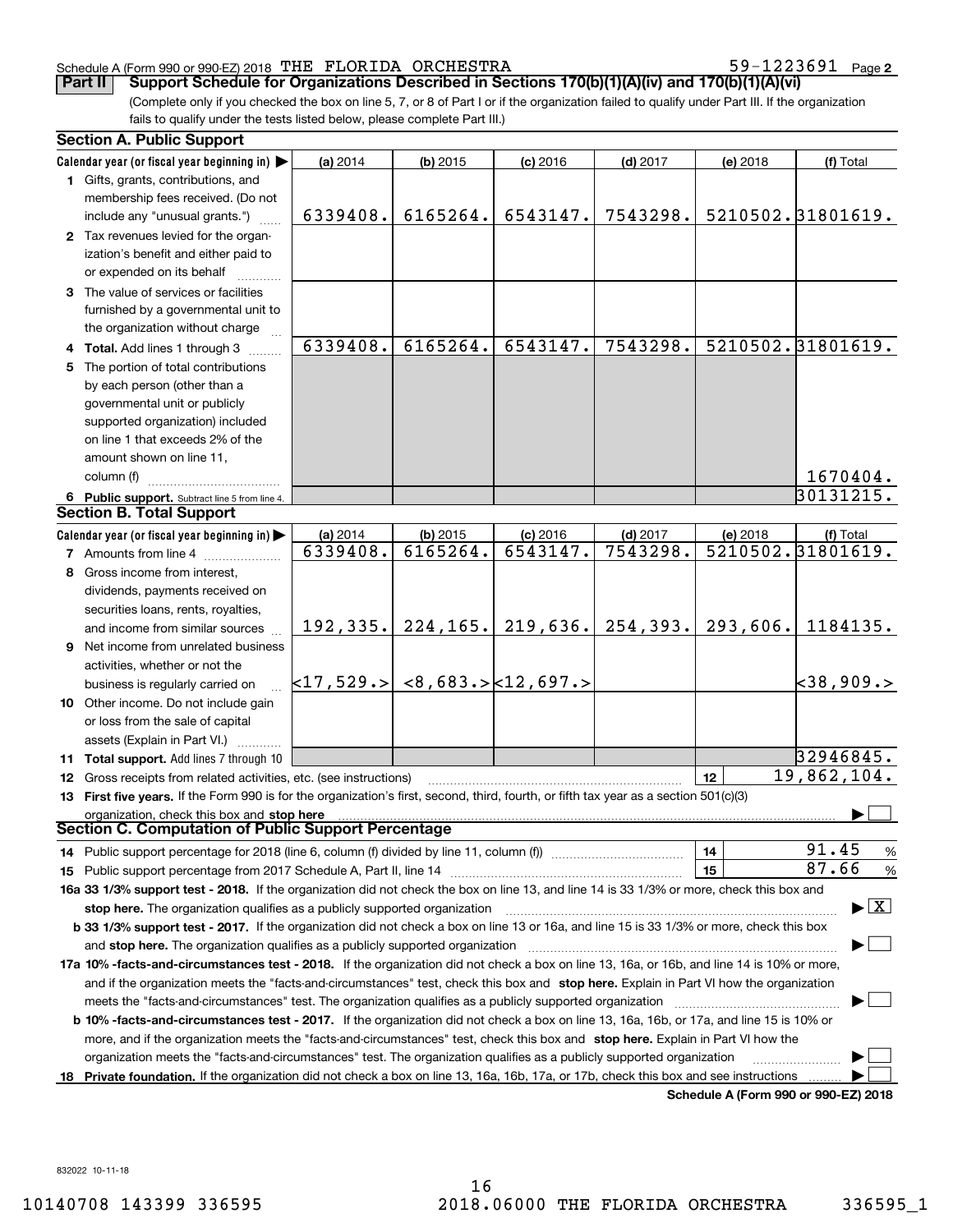### **Part III** | Support Schedule for Organizations Described in Section 509(a)(2)

**3**

(Complete only if you checked the box on line 10 of Part I or if the organization failed to qualify under Part II. If the organization fails to qualify under the tests listed below, please complete Part II.)

|     | <b>Section A. Public Support</b>                                                                                                                                                                |          |          |            |            |          |                                      |
|-----|-------------------------------------------------------------------------------------------------------------------------------------------------------------------------------------------------|----------|----------|------------|------------|----------|--------------------------------------|
|     | Calendar year (or fiscal year beginning in) $\blacktriangleright$                                                                                                                               | (a) 2014 | (b) 2015 | $(c)$ 2016 | $(d)$ 2017 | (e) 2018 | (f) Total                            |
|     | 1 Gifts, grants, contributions, and                                                                                                                                                             |          |          |            |            |          |                                      |
|     | membership fees received. (Do not                                                                                                                                                               |          |          |            |            |          |                                      |
|     | include any "unusual grants.")                                                                                                                                                                  |          |          |            |            |          |                                      |
|     | <b>2</b> Gross receipts from admissions,<br>merchandise sold or services per-<br>formed, or facilities furnished in<br>any activity that is related to the<br>organization's tax-exempt purpose |          |          |            |            |          |                                      |
|     | 3 Gross receipts from activities that<br>are not an unrelated trade or bus-                                                                                                                     |          |          |            |            |          |                                      |
|     | iness under section 513                                                                                                                                                                         |          |          |            |            |          |                                      |
|     | 4 Tax revenues levied for the organ-<br>ization's benefit and either paid to<br>or expended on its behalf                                                                                       |          |          |            |            |          |                                      |
|     | .<br>5 The value of services or facilities                                                                                                                                                      |          |          |            |            |          |                                      |
|     | furnished by a governmental unit to<br>the organization without charge                                                                                                                          |          |          |            |            |          |                                      |
|     | <b>6 Total.</b> Add lines 1 through 5                                                                                                                                                           |          |          |            |            |          |                                      |
|     | 7a Amounts included on lines 1, 2, and<br>3 received from disqualified persons                                                                                                                  |          |          |            |            |          |                                      |
|     | <b>b</b> Amounts included on lines 2 and 3 received<br>from other than disqualified persons that<br>exceed the greater of \$5,000 or 1% of the<br>amount on line 13 for the year                |          |          |            |            |          |                                      |
|     | c Add lines 7a and 7b                                                                                                                                                                           |          |          |            |            |          |                                      |
|     | 8 Public support. (Subtract line 7c from line 6.)                                                                                                                                               |          |          |            |            |          |                                      |
|     | <b>Section B. Total Support</b>                                                                                                                                                                 |          |          |            |            |          |                                      |
|     | Calendar year (or fiscal year beginning in) $\blacktriangleright$                                                                                                                               | (a) 2014 | (b) 2015 | $(c)$ 2016 | $(d)$ 2017 | (e) 2018 | (f) Total                            |
|     | 9 Amounts from line 6                                                                                                                                                                           |          |          |            |            |          |                                      |
|     | 10a Gross income from interest,<br>dividends, payments received on<br>securities loans, rents, royalties,<br>and income from similar sources                                                    |          |          |            |            |          |                                      |
|     | <b>b</b> Unrelated business taxable income<br>(less section 511 taxes) from businesses<br>acquired after June 30, 1975                                                                          |          |          |            |            |          |                                      |
|     | c Add lines 10a and 10b                                                                                                                                                                         |          |          |            |            |          |                                      |
|     | 11 Net income from unrelated business<br>activities not included in line 10b,<br>whether or not the business is<br>regularly carried on                                                         |          |          |            |            |          |                                      |
|     | <b>12</b> Other income. Do not include gain<br>or loss from the sale of capital<br>assets (Explain in Part VI.)                                                                                 |          |          |            |            |          |                                      |
|     | 13 Total support. (Add lines 9, 10c, 11, and 12.)                                                                                                                                               |          |          |            |            |          |                                      |
|     | 14 First five years. If the Form 990 is for the organization's first, second, third, fourth, or fifth tax year as a section 501(c)(3) organization,                                             |          |          |            |            |          |                                      |
|     | check this box and stop here www.communications.communications.com/                                                                                                                             |          |          |            |            |          |                                      |
|     | <b>Section C. Computation of Public Support Percentage</b>                                                                                                                                      |          |          |            |            |          |                                      |
|     |                                                                                                                                                                                                 |          |          |            |            | 15       | %                                    |
| 16. | Public support percentage from 2017 Schedule A, Part III, line 15                                                                                                                               |          |          |            |            | 16       | %                                    |
|     | Section D. Computation of Investment Income Percentage                                                                                                                                          |          |          |            |            |          |                                      |
|     | 17 Investment income percentage for 2018 (line 10c, column (f), divided by line 13, column (f))                                                                                                 |          |          |            |            | 17       | %                                    |
|     | 18 Investment income percentage from 2017 Schedule A, Part III, line 17                                                                                                                         |          |          |            |            | 18       | %                                    |
|     | 19a 33 1/3% support tests - 2018. If the organization did not check the box on line 14, and line 15 is more than 33 1/3%, and line 17 is not                                                    |          |          |            |            |          |                                      |
|     | more than 33 1/3%, check this box and stop here. The organization qualifies as a publicly supported organization                                                                                |          |          |            |            |          |                                      |
|     | b 33 1/3% support tests - 2017. If the organization did not check a box on line 14 or line 19a, and line 16 is more than 33 1/3%, and                                                           |          |          |            |            |          |                                      |
|     | line 18 is not more than 33 1/3%, check this box and stop here. The organization qualifies as a publicly supported organization                                                                 |          |          |            |            |          |                                      |
| 20  | Private foundation. If the organization did not check a box on line 14, 19a, or 19b, check this box and see instructions                                                                        |          |          |            |            |          | .                                    |
|     | 832023 10-11-18                                                                                                                                                                                 |          | 17       |            |            |          | Schedule A (Form 990 or 990-EZ) 2018 |

10140708 143399 336595 2018.06000 THE FLORIDA ORCHESTRA 336595\_1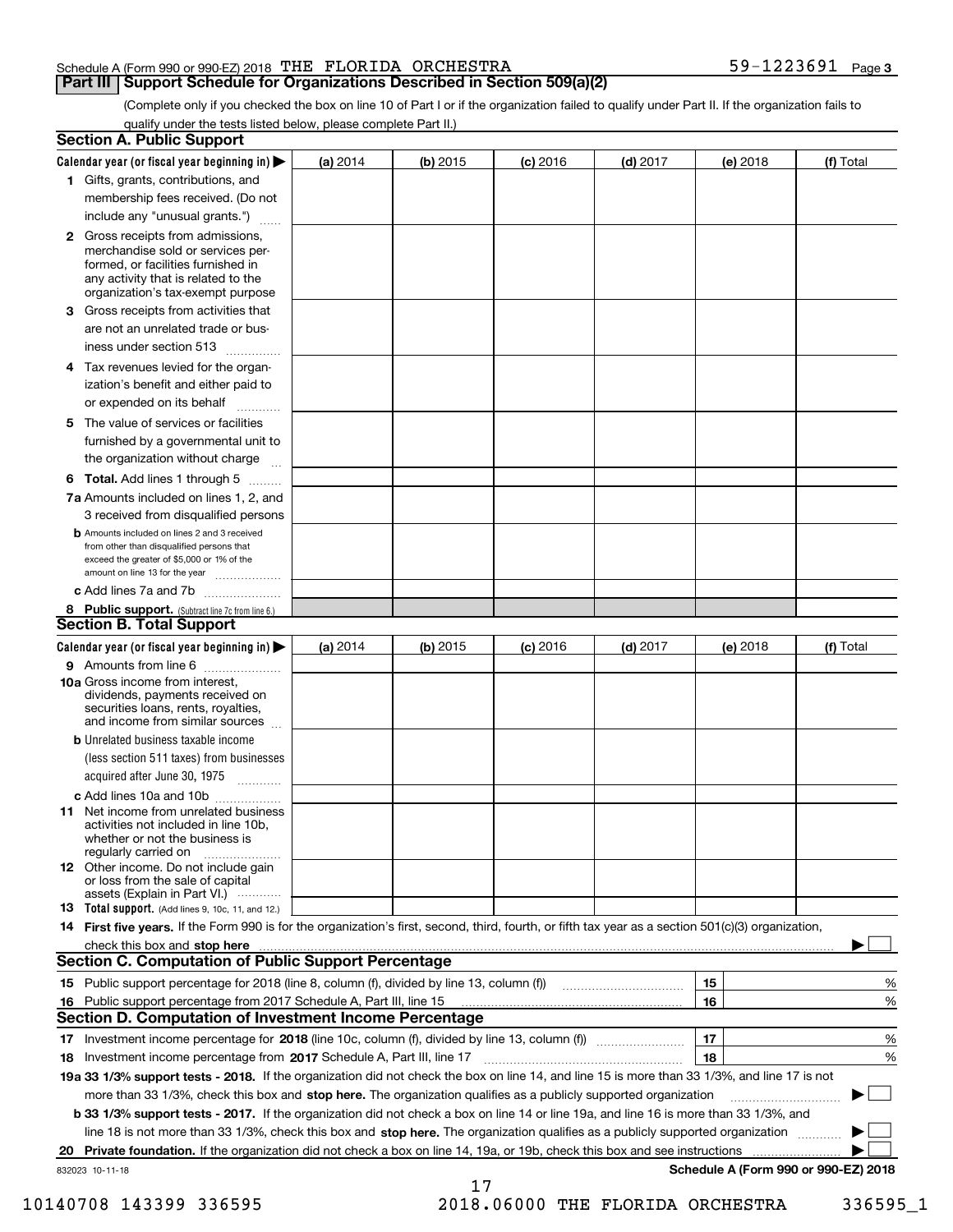**1**

**2**

**3a**

**3b**

**3c**

**4a**

**Yes No**

# **Part IV Supporting Organizations**

(Complete only if you checked a box in line 12 on Part I. If you checked 12a of Part I, complete Sections A and B. If you checked 12b of Part I, complete Sections A and C. If you checked 12c of Part I, complete Sections A, D, and E. If you checked 12d of Part I, complete Sections A and D, and complete Part V.)

#### **Section A. All Supporting Organizations**

- **1** Are all of the organization's supported organizations listed by name in the organization's governing documents? If "No," describe in **Part VI** how the supported organizations are designated. If designated by *class or purpose, describe the designation. If historic and continuing relationship, explain.*
- **2** Did the organization have any supported organization that does not have an IRS determination of status under section 509(a)(1) or (2)? If "Yes," explain in Part VI how the organization determined that the supported *organization was described in section 509(a)(1) or (2).*
- **3a** Did the organization have a supported organization described in section 501(c)(4), (5), or (6)? If "Yes," answer *(b) and (c) below.*
- **b** Did the organization confirm that each supported organization qualified under section 501(c)(4), (5), or (6) and satisfied the public support tests under section 509(a)(2)? If "Yes," describe in **Part VI** when and how the *organization made the determination.*
- **c**Did the organization ensure that all support to such organizations was used exclusively for section 170(c)(2)(B) purposes? If "Yes," explain in **Part VI** what controls the organization put in place to ensure such use.
- **4a***If* Was any supported organization not organized in the United States ("foreign supported organization")? *"Yes," and if you checked 12a or 12b in Part I, answer (b) and (c) below.*
- **b** Did the organization have ultimate control and discretion in deciding whether to make grants to the foreign supported organization? If "Yes," describe in **Part VI** how the organization had such control and discretion *despite being controlled or supervised by or in connection with its supported organizations.*
- **c** Did the organization support any foreign supported organization that does not have an IRS determination under sections 501(c)(3) and 509(a)(1) or (2)? If "Yes," explain in **Part VI** what controls the organization used *to ensure that all support to the foreign supported organization was used exclusively for section 170(c)(2)(B) purposes.*
- **5a** Did the organization add, substitute, or remove any supported organizations during the tax year? If "Yes," answer (b) and (c) below (if applicable). Also, provide detail in **Part VI,** including (i) the names and EIN *numbers of the supported organizations added, substituted, or removed; (ii) the reasons for each such action; (iii) the authority under the organization's organizing document authorizing such action; and (iv) how the action was accomplished (such as by amendment to the organizing document).*
- **b** Type I or Type II only. Was any added or substituted supported organization part of a class already designated in the organization's organizing document?
- **cSubstitutions only.**  Was the substitution the result of an event beyond the organization's control?
- **6** Did the organization provide support (whether in the form of grants or the provision of services or facilities) to **Part VI.** *If "Yes," provide detail in* support or benefit one or more of the filing organization's supported organizations? anyone other than (i) its supported organizations, (ii) individuals that are part of the charitable class benefited by one or more of its supported organizations, or (iii) other supporting organizations that also
- **7**Did the organization provide a grant, loan, compensation, or other similar payment to a substantial contributor *If "Yes," complete Part I of Schedule L (Form 990 or 990-EZ).* regard to a substantial contributor? (as defined in section 4958(c)(3)(C)), a family member of a substantial contributor, or a 35% controlled entity with
- **8** Did the organization make a loan to a disqualified person (as defined in section 4958) not described in line 7? *If "Yes," complete Part I of Schedule L (Form 990 or 990-EZ).*
- **9a** Was the organization controlled directly or indirectly at any time during the tax year by one or more in section 509(a)(1) or (2))? If "Yes," *provide detail in* <code>Part VI.</code> disqualified persons as defined in section 4946 (other than foundation managers and organizations described
- **b** Did one or more disqualified persons (as defined in line 9a) hold a controlling interest in any entity in which the supporting organization had an interest? If "Yes," provide detail in P**art VI**.
- **c**Did a disqualified person (as defined in line 9a) have an ownership interest in, or derive any personal benefit from, assets in which the supporting organization also had an interest? If "Yes," provide detail in P**art VI.**
- **10a** Was the organization subject to the excess business holdings rules of section 4943 because of section supporting organizations)? If "Yes," answer 10b below. 4943(f) (regarding certain Type II supporting organizations, and all Type III non-functionally integrated
- **b** Did the organization have any excess business holdings in the tax year? (Use Schedule C, Form 4720, to *determine whether the organization had excess business holdings.)*

18

832024 10-11-18

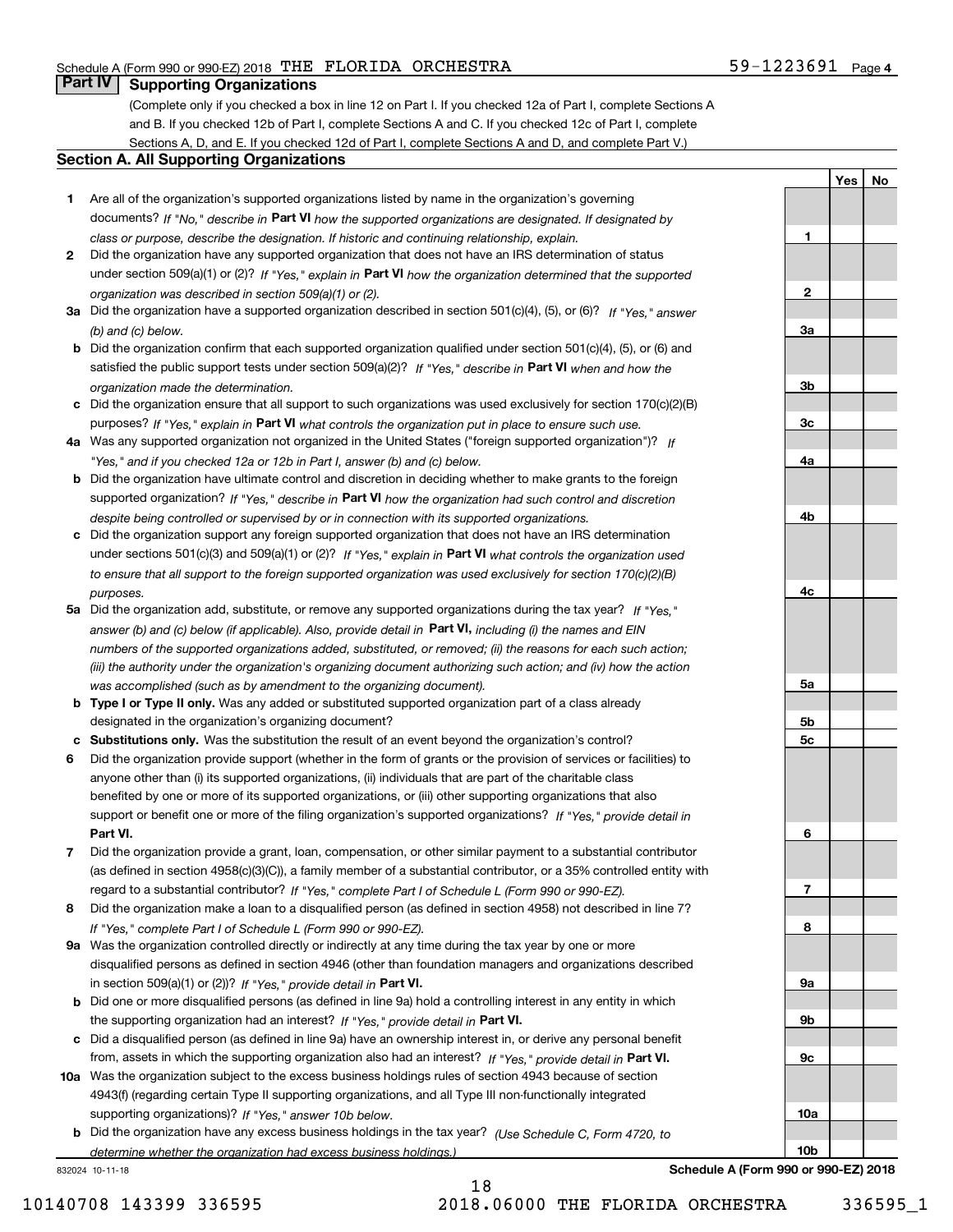|    |                                                                                                                                   |                                | Yes | No |
|----|-----------------------------------------------------------------------------------------------------------------------------------|--------------------------------|-----|----|
| 11 | Has the organization accepted a gift or contribution from any of the following persons?                                           |                                |     |    |
|    | a A person who directly or indirectly controls, either alone or together with persons described in (b) and (c)                    |                                |     |    |
|    | below, the governing body of a supported organization?                                                                            | 11a                            |     |    |
|    | <b>b</b> A family member of a person described in (a) above?                                                                      | 11b                            |     |    |
|    | c A 35% controlled entity of a person described in (a) or (b) above? If "Yes" to a, b, or c, provide detail in Part VI.           | 11c                            |     |    |
|    | <b>Section B. Type I Supporting Organizations</b>                                                                                 |                                |     |    |
|    |                                                                                                                                   |                                | Yes | No |
| 1  | Did the directors, trustees, or membership of one or more supported organizations have the power to                               |                                |     |    |
|    | regularly appoint or elect at least a majority of the organization's directors or trustees at all times during the                |                                |     |    |
|    | tax year? If "No," describe in Part VI how the supported organization(s) effectively operated, supervised, or                     |                                |     |    |
|    | controlled the organization's activities. If the organization had more than one supported organization,                           |                                |     |    |
|    | describe how the powers to appoint and/or remove directors or trustees were allocated among the supported                         |                                |     |    |
|    | organizations and what conditions or restrictions, if any, applied to such powers during the tax year.                            | 1                              |     |    |
| 2  | Did the organization operate for the benefit of any supported organization other than the supported                               |                                |     |    |
|    | organization(s) that operated, supervised, or controlled the supporting organization? If "Yes," explain in                        |                                |     |    |
|    | Part VI how providing such benefit carried out the purposes of the supported organization(s) that operated,                       |                                |     |    |
|    | supervised, or controlled the supporting organization.                                                                            | 2                              |     |    |
|    | <b>Section C. Type II Supporting Organizations</b>                                                                                |                                |     |    |
|    |                                                                                                                                   |                                | Yes | No |
| 1  | Were a majority of the organization's directors or trustees during the tax year also a majority of the directors                  |                                |     |    |
|    | or trustees of each of the organization's supported organization(s)? If "No," describe in Part VI how control                     |                                |     |    |
|    | or management of the supporting organization was vested in the same persons that controlled or managed                            |                                |     |    |
|    | the supported organization(s).<br><b>Section D. All Type III Supporting Organizations</b>                                         | 1                              |     |    |
|    |                                                                                                                                   |                                | Yes | No |
| 1  | Did the organization provide to each of its supported organizations, by the last day of the fifth month of the                    |                                |     |    |
|    | organization's tax year, (i) a written notice describing the type and amount of support provided during the prior tax             |                                |     |    |
|    | year, (ii) a copy of the Form 990 that was most recently filed as of the date of notification, and (iii) copies of the            |                                |     |    |
|    | organization's governing documents in effect on the date of notification, to the extent not previously provided?                  | 1                              |     |    |
| 2  | Were any of the organization's officers, directors, or trustees either (i) appointed or elected by the supported                  |                                |     |    |
|    | organization(s) or (ii) serving on the governing body of a supported organization? If "No," explain in Part VI how                |                                |     |    |
|    | the organization maintained a close and continuous working relationship with the supported organization(s).                       | 2                              |     |    |
| 3  | By reason of the relationship described in (2), did the organization's supported organizations have a                             |                                |     |    |
|    | significant voice in the organization's investment policies and in directing the use of the organization's                        |                                |     |    |
|    | income or assets at all times during the tax year? If "Yes," describe in Part VI the role the organization's                      |                                |     |    |
|    | supported organizations played in this regard.                                                                                    | З                              |     |    |
|    | Section E. Type III Functionally Integrated Supporting Organizations                                                              |                                |     |    |
| 1  | Check the box next to the method that the organization used to satisfy the Integral Part Test during the year (see instructions). |                                |     |    |
| a  | The organization satisfied the Activities Test. Complete line 2 below.                                                            |                                |     |    |
| b  | The organization is the parent of each of its supported organizations. Complete line 3 below.                                     |                                |     |    |
| c  | The organization supported a governmental entity. Describe in Part VI how you supported a government entity (see instructions)    |                                |     |    |
| 2  | Activities Test. Answer (a) and (b) below.                                                                                        |                                | Yes | No |
| а  | Did substantially all of the organization's activities during the tax year directly further the exempt purposes of                |                                |     |    |
|    | the supported organization(s) to which the organization was responsive? If "Yes," then in Part VI identify                        |                                |     |    |
|    | those supported organizations and explain how these activities directly furthered their exempt purposes,                          |                                |     |    |
|    | how the organization was responsive to those supported organizations, and how the organization determined                         |                                |     |    |
|    | that these activities constituted substantially all of its activities.                                                            | 2a                             |     |    |
| b  | Did the activities described in (a) constitute activities that, but for the organization's involvement, one or more               |                                |     |    |
|    | of the organization's supported organization(s) would have been engaged in? If "Yes," explain in Part VI the                      |                                |     |    |
|    | reasons for the organization's position that its supported organization(s) would have engaged in these                            |                                |     |    |
|    | activities but for the organization's involvement.                                                                                | 2b                             |     |    |
| з  | Parent of Supported Organizations. Answer (a) and (b) below.                                                                      |                                |     |    |
| а  | Did the organization have the power to regularly appoint or elect a majority of the officers, directors, or                       |                                |     |    |
|    | trustees of each of the supported organizations? Provide details in Part VI.                                                      | За                             |     |    |
| b  | Did the organization exercise a substantial degree of direction over the policies, programs, and activities of each               |                                |     |    |
|    | of its supported organizations? If "Yes," describe in Part VI the role played by the organization in this regard                  | Зb                             |     |    |
|    |                                                                                                                                   | $A$ (Faxes 000 av 000 EZ) 0040 |     |    |

19

832025 10-11-18

**Schedule A (Form 990 or 990-EZ) 2018**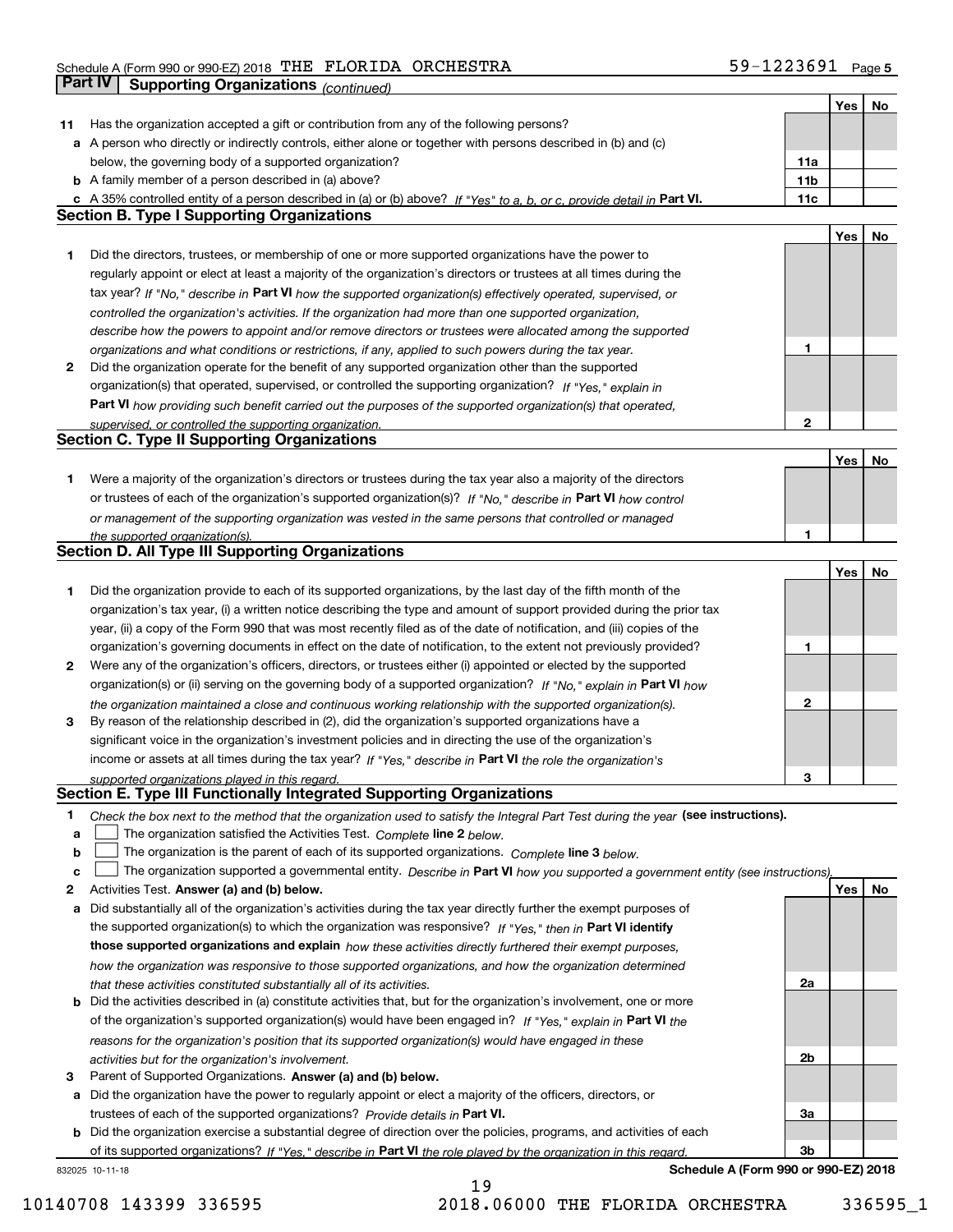1 Check here if the organization satisfied the Integral Part Test as a qualifying trust on Nov. 20, 1970 (explain in Part VI.) See instructions. All other Type III non-functionally integrated supporting organizations must complete Sections A through E. **Part V Type III Non-Functionally Integrated 509(a)(3) Supporting Organizations** 

|   | Section A - Adjusted Net Income                                                                                                   | (A) Prior Year | (B) Current Year<br>(optional) |                                |
|---|-----------------------------------------------------------------------------------------------------------------------------------|----------------|--------------------------------|--------------------------------|
| 1 | Net short-term capital gain                                                                                                       | 1              |                                |                                |
| 2 | Recoveries of prior-year distributions                                                                                            | $\overline{2}$ |                                |                                |
| 3 | Other gross income (see instructions)                                                                                             | 3              |                                |                                |
| 4 | Add lines 1 through 3                                                                                                             | 4              |                                |                                |
| 5 | Depreciation and depletion                                                                                                        | 5              |                                |                                |
| 6 | Portion of operating expenses paid or incurred for production or                                                                  |                |                                |                                |
|   | collection of gross income or for management, conservation, or                                                                    |                |                                |                                |
|   | maintenance of property held for production of income (see instructions)                                                          | 6              |                                |                                |
| 7 | Other expenses (see instructions)                                                                                                 | $\overline{7}$ |                                |                                |
| 8 | Adjusted Net Income (subtract lines 5, 6, and 7 from line 4)                                                                      | 8              |                                |                                |
|   | <b>Section B - Minimum Asset Amount</b>                                                                                           |                | (A) Prior Year                 | (B) Current Year<br>(optional) |
| 1 | Aggregate fair market value of all non-exempt-use assets (see                                                                     |                |                                |                                |
|   | instructions for short tax year or assets held for part of year):                                                                 |                |                                |                                |
|   | <b>a</b> Average monthly value of securities                                                                                      | 1a             |                                |                                |
|   | <b>b</b> Average monthly cash balances                                                                                            | 1 <sub>b</sub> |                                |                                |
|   | c Fair market value of other non-exempt-use assets                                                                                | 1c             |                                |                                |
|   | d Total (add lines 1a, 1b, and 1c)                                                                                                | 1d             |                                |                                |
|   | e Discount claimed for blockage or other                                                                                          |                |                                |                                |
|   | factors (explain in detail in Part VI):                                                                                           |                |                                |                                |
| 2 | Acquisition indebtedness applicable to non-exempt-use assets                                                                      | $\mathbf{2}$   |                                |                                |
| 3 | Subtract line 2 from line 1d                                                                                                      | 3              |                                |                                |
| 4 | Cash deemed held for exempt use. Enter 1-1/2% of line 3 (for greater amount,                                                      |                |                                |                                |
|   | see instructions)                                                                                                                 | 4              |                                |                                |
| 5 | Net value of non-exempt-use assets (subtract line 4 from line 3)                                                                  | 5              |                                |                                |
| 6 | Multiply line 5 by .035                                                                                                           | 6              |                                |                                |
| 7 | Recoveries of prior-year distributions                                                                                            | $\overline{7}$ |                                |                                |
| 8 | Minimum Asset Amount (add line 7 to line 6)                                                                                       | 8              |                                |                                |
|   | <b>Section C - Distributable Amount</b>                                                                                           |                |                                | <b>Current Year</b>            |
| 1 | Adjusted net income for prior year (from Section A, line 8, Column A)                                                             | 1              |                                |                                |
| 2 | Enter 85% of line 1                                                                                                               | $\overline{2}$ |                                |                                |
| 3 | Minimum asset amount for prior year (from Section B, line 8, Column A)                                                            | 3              |                                |                                |
| 4 | Enter greater of line 2 or line 3                                                                                                 | 4              |                                |                                |
| 5 | Income tax imposed in prior year                                                                                                  | 5              |                                |                                |
| 6 | <b>Distributable Amount.</b> Subtract line 5 from line 4, unless subject to                                                       |                |                                |                                |
|   | emergency temporary reduction (see instructions)                                                                                  | 6              |                                |                                |
| 7 | Check here if the current year is the organization's first as a non-functionally integrated Type III supporting organization (see |                |                                |                                |

instructions).

**1**

**Schedule A (Form 990 or 990-EZ) 2018**

832026 10-11-18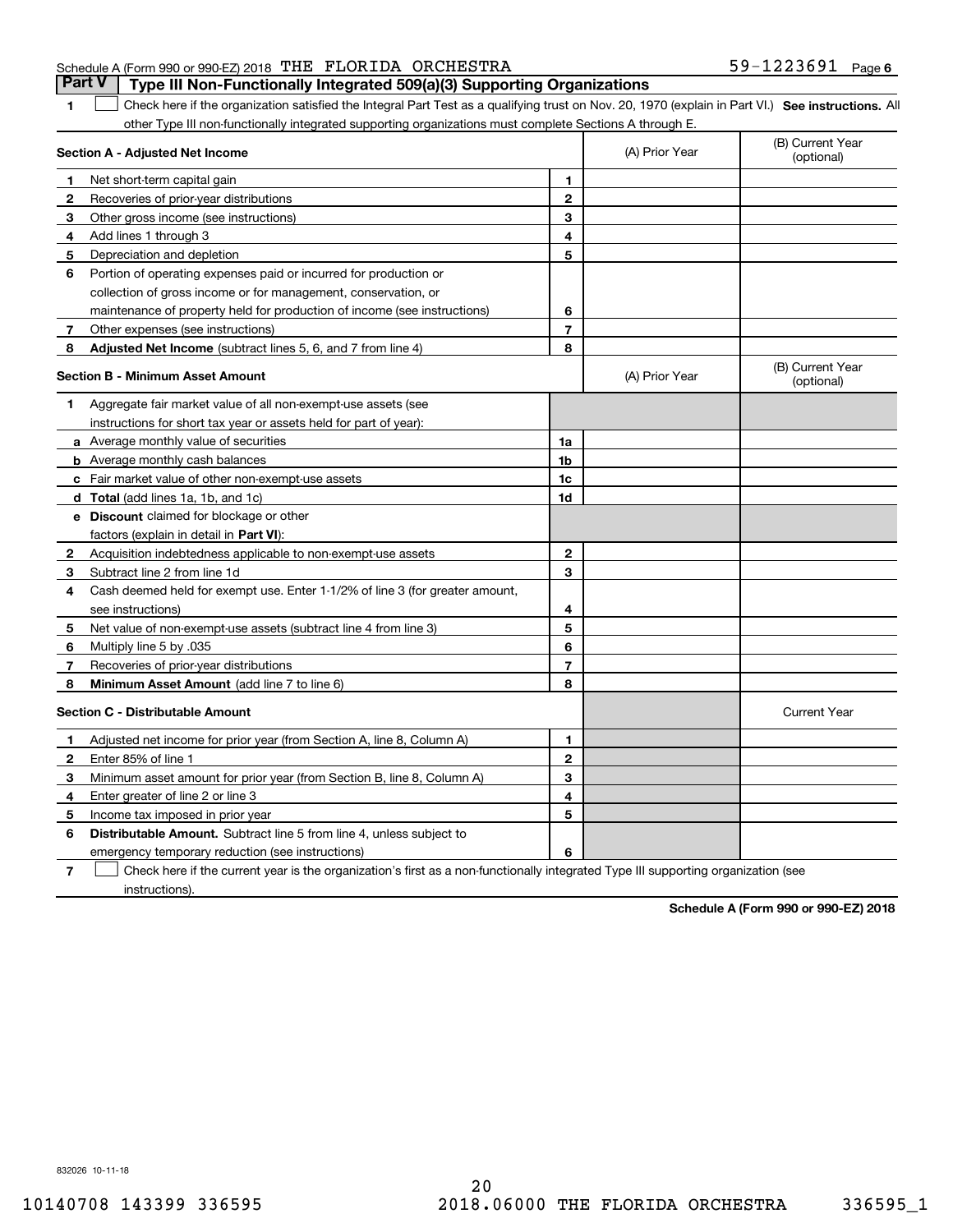|    | Part V<br>Type III Non-Functionally Integrated 509(a)(3) Supporting Organizations          |                             | (continued)                           |                                         |  |  |  |  |  |  |
|----|--------------------------------------------------------------------------------------------|-----------------------------|---------------------------------------|-----------------------------------------|--|--|--|--|--|--|
|    | <b>Section D - Distributions</b>                                                           |                             |                                       | <b>Current Year</b>                     |  |  |  |  |  |  |
| 1  | Amounts paid to supported organizations to accomplish exempt purposes                      |                             |                                       |                                         |  |  |  |  |  |  |
| 2  | Amounts paid to perform activity that directly furthers exempt purposes of supported       |                             |                                       |                                         |  |  |  |  |  |  |
|    | organizations, in excess of income from activity                                           |                             |                                       |                                         |  |  |  |  |  |  |
| з  | Administrative expenses paid to accomplish exempt purposes of supported organizations      |                             |                                       |                                         |  |  |  |  |  |  |
| 4  | Amounts paid to acquire exempt-use assets                                                  |                             |                                       |                                         |  |  |  |  |  |  |
| 5  | Qualified set-aside amounts (prior IRS approval required)                                  |                             |                                       |                                         |  |  |  |  |  |  |
| 6  | Other distributions (describe in Part VI). See instructions.                               |                             |                                       |                                         |  |  |  |  |  |  |
| 7  | <b>Total annual distributions.</b> Add lines 1 through 6.                                  |                             |                                       |                                         |  |  |  |  |  |  |
| 8  | Distributions to attentive supported organizations to which the organization is responsive |                             |                                       |                                         |  |  |  |  |  |  |
|    | (provide details in Part VI). See instructions.                                            |                             |                                       |                                         |  |  |  |  |  |  |
| 9  | Distributable amount for 2018 from Section C, line 6                                       |                             |                                       |                                         |  |  |  |  |  |  |
| 10 | Line 8 amount divided by line 9 amount                                                     |                             |                                       |                                         |  |  |  |  |  |  |
|    |                                                                                            | (i)                         | (iii)                                 | (iii)                                   |  |  |  |  |  |  |
|    | <b>Section E - Distribution Allocations</b> (see instructions)                             | <b>Excess Distributions</b> | <b>Underdistributions</b><br>Pre-2018 | <b>Distributable</b><br>Amount for 2018 |  |  |  |  |  |  |
| 1  | Distributable amount for 2018 from Section C, line 6                                       |                             |                                       |                                         |  |  |  |  |  |  |
| 2  | Underdistributions, if any, for years prior to 2018 (reason-                               |                             |                                       |                                         |  |  |  |  |  |  |
|    | able cause required- explain in Part VI). See instructions.                                |                             |                                       |                                         |  |  |  |  |  |  |
| з  | Excess distributions carryover, if any, to 2018                                            |                             |                                       |                                         |  |  |  |  |  |  |
|    | <b>a</b> From 2013                                                                         |                             |                                       |                                         |  |  |  |  |  |  |
|    | $b$ From 2014                                                                              |                             |                                       |                                         |  |  |  |  |  |  |
|    | $c$ From 2015                                                                              |                             |                                       |                                         |  |  |  |  |  |  |
|    | d From 2016                                                                                |                             |                                       |                                         |  |  |  |  |  |  |
|    | e From 2017                                                                                |                             |                                       |                                         |  |  |  |  |  |  |
|    | Total of lines 3a through e                                                                |                             |                                       |                                         |  |  |  |  |  |  |
|    | <b>g</b> Applied to underdistributions of prior years                                      |                             |                                       |                                         |  |  |  |  |  |  |
|    | <b>h</b> Applied to 2018 distributable amount                                              |                             |                                       |                                         |  |  |  |  |  |  |
|    | Carryover from 2013 not applied (see instructions)                                         |                             |                                       |                                         |  |  |  |  |  |  |
|    | Remainder. Subtract lines 3g, 3h, and 3i from 3f.                                          |                             |                                       |                                         |  |  |  |  |  |  |
| 4  | Distributions for 2018 from Section D,                                                     |                             |                                       |                                         |  |  |  |  |  |  |
|    | line $7:$                                                                                  |                             |                                       |                                         |  |  |  |  |  |  |
|    | <b>a</b> Applied to underdistributions of prior years                                      |                             |                                       |                                         |  |  |  |  |  |  |
|    | <b>b</b> Applied to 2018 distributable amount                                              |                             |                                       |                                         |  |  |  |  |  |  |
| c  | Remainder. Subtract lines 4a and 4b from 4.                                                |                             |                                       |                                         |  |  |  |  |  |  |
| 5  | Remaining underdistributions for years prior to 2018, if                                   |                             |                                       |                                         |  |  |  |  |  |  |
|    | any. Subtract lines 3g and 4a from line 2. For result greater                              |                             |                                       |                                         |  |  |  |  |  |  |
|    | than zero, explain in Part VI. See instructions.                                           |                             |                                       |                                         |  |  |  |  |  |  |
| 6  | Remaining underdistributions for 2018. Subtract lines 3h                                   |                             |                                       |                                         |  |  |  |  |  |  |
|    | and 4b from line 1. For result greater than zero, explain in                               |                             |                                       |                                         |  |  |  |  |  |  |
|    | Part VI. See instructions.                                                                 |                             |                                       |                                         |  |  |  |  |  |  |
| 7  | Excess distributions carryover to 2019. Add lines 3j                                       |                             |                                       |                                         |  |  |  |  |  |  |
|    | and 4c.                                                                                    |                             |                                       |                                         |  |  |  |  |  |  |
| 8  | Breakdown of line 7:                                                                       |                             |                                       |                                         |  |  |  |  |  |  |
|    | a Excess from 2014                                                                         |                             |                                       |                                         |  |  |  |  |  |  |
|    | <b>b</b> Excess from 2015                                                                  |                             |                                       |                                         |  |  |  |  |  |  |
|    | c Excess from 2016                                                                         |                             |                                       |                                         |  |  |  |  |  |  |
|    | d Excess from 2017                                                                         |                             |                                       |                                         |  |  |  |  |  |  |
|    | e Excess from 2018                                                                         |                             |                                       |                                         |  |  |  |  |  |  |

**Schedule A (Form 990 or 990-EZ) 2018**

832027 10-11-18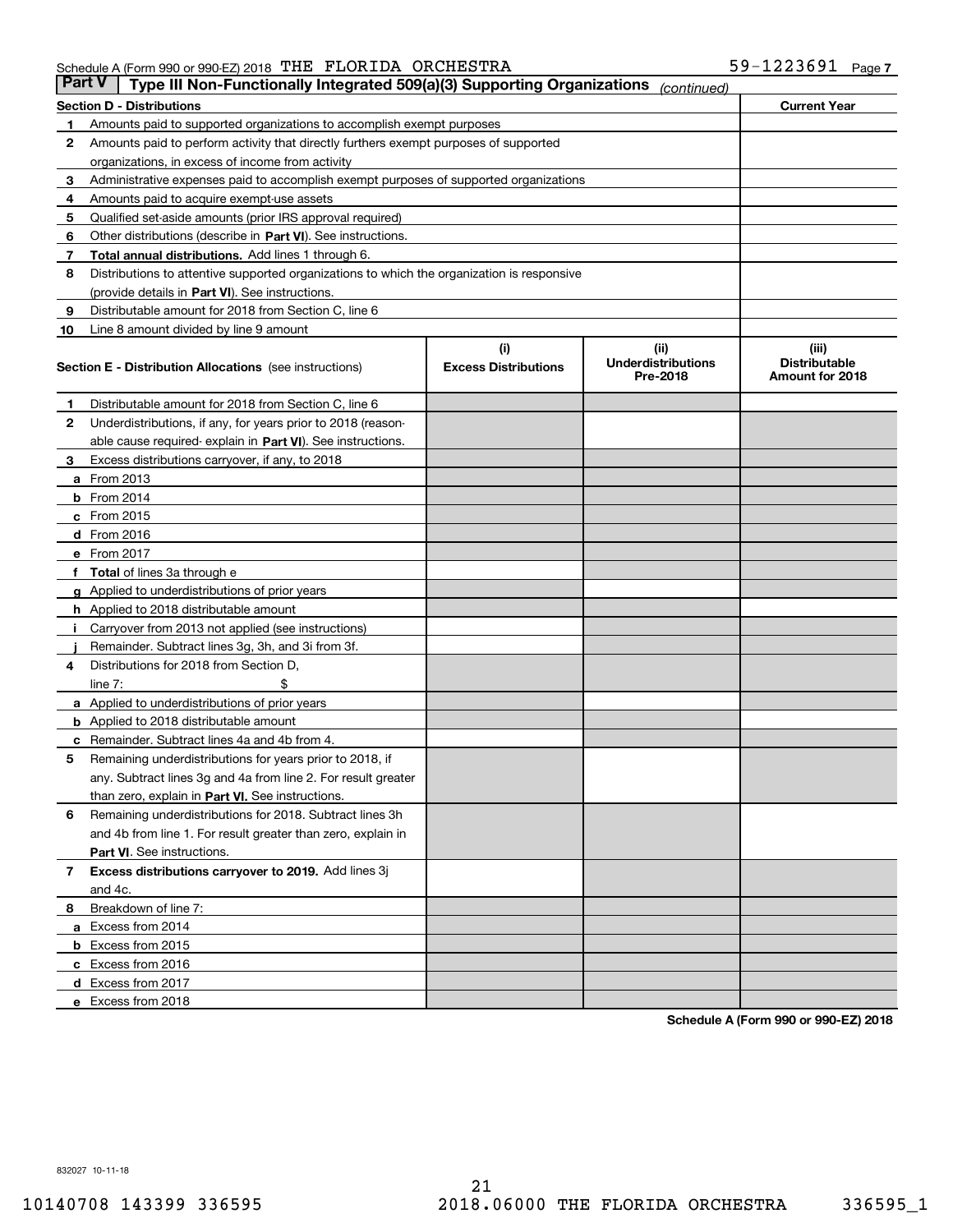| Schedule A (Form 990 or 990-EZ) 2018 THE FLORIDA ORCHESTRA |  | 59-1223691 | Page 8 |
|------------------------------------------------------------|--|------------|--------|
|                                                            |  |            |        |

| Part VI         | Supplemental Information. Provide the explanations required by Part II, line 10; Part II, line 17a or 17b; Part III, line 12;<br>Part IV, Section A, lines 1, 2, 3b, 3c, 4b, 4c, 5a, 6, 9a, 9b, 9c, 11a, 11b, and 11c; Part IV, Section B, lines 1 and 2; Part IV, Section C,<br>Section D, lines 5, 6, and 8; and Part V, Section E, lines 2, 5, and 6. Also complete this part for any additional information. |               | line 1; Part IV, Section D, lines 2 and 3; Part IV, Section E, lines 1c, 2a, 2b, 3a, and 3b; Part V, line 1; Part V, Section B, line 1e; Part V, |
|-----------------|------------------------------------------------------------------------------------------------------------------------------------------------------------------------------------------------------------------------------------------------------------------------------------------------------------------------------------------------------------------------------------------------------------------|---------------|--------------------------------------------------------------------------------------------------------------------------------------------------|
|                 | (See instructions.)                                                                                                                                                                                                                                                                                                                                                                                              |               |                                                                                                                                                  |
|                 |                                                                                                                                                                                                                                                                                                                                                                                                                  |               |                                                                                                                                                  |
|                 |                                                                                                                                                                                                                                                                                                                                                                                                                  |               |                                                                                                                                                  |
|                 |                                                                                                                                                                                                                                                                                                                                                                                                                  |               |                                                                                                                                                  |
|                 |                                                                                                                                                                                                                                                                                                                                                                                                                  |               |                                                                                                                                                  |
|                 |                                                                                                                                                                                                                                                                                                                                                                                                                  |               |                                                                                                                                                  |
|                 |                                                                                                                                                                                                                                                                                                                                                                                                                  |               |                                                                                                                                                  |
|                 |                                                                                                                                                                                                                                                                                                                                                                                                                  |               |                                                                                                                                                  |
|                 |                                                                                                                                                                                                                                                                                                                                                                                                                  |               |                                                                                                                                                  |
|                 |                                                                                                                                                                                                                                                                                                                                                                                                                  |               |                                                                                                                                                  |
|                 |                                                                                                                                                                                                                                                                                                                                                                                                                  |               |                                                                                                                                                  |
|                 |                                                                                                                                                                                                                                                                                                                                                                                                                  |               |                                                                                                                                                  |
|                 |                                                                                                                                                                                                                                                                                                                                                                                                                  |               |                                                                                                                                                  |
|                 |                                                                                                                                                                                                                                                                                                                                                                                                                  |               |                                                                                                                                                  |
|                 |                                                                                                                                                                                                                                                                                                                                                                                                                  |               |                                                                                                                                                  |
|                 |                                                                                                                                                                                                                                                                                                                                                                                                                  |               |                                                                                                                                                  |
|                 |                                                                                                                                                                                                                                                                                                                                                                                                                  |               |                                                                                                                                                  |
|                 |                                                                                                                                                                                                                                                                                                                                                                                                                  |               |                                                                                                                                                  |
|                 |                                                                                                                                                                                                                                                                                                                                                                                                                  |               |                                                                                                                                                  |
|                 |                                                                                                                                                                                                                                                                                                                                                                                                                  |               |                                                                                                                                                  |
|                 |                                                                                                                                                                                                                                                                                                                                                                                                                  |               |                                                                                                                                                  |
|                 |                                                                                                                                                                                                                                                                                                                                                                                                                  |               |                                                                                                                                                  |
|                 |                                                                                                                                                                                                                                                                                                                                                                                                                  |               |                                                                                                                                                  |
|                 |                                                                                                                                                                                                                                                                                                                                                                                                                  |               |                                                                                                                                                  |
|                 |                                                                                                                                                                                                                                                                                                                                                                                                                  |               |                                                                                                                                                  |
|                 |                                                                                                                                                                                                                                                                                                                                                                                                                  |               |                                                                                                                                                  |
|                 |                                                                                                                                                                                                                                                                                                                                                                                                                  |               |                                                                                                                                                  |
|                 |                                                                                                                                                                                                                                                                                                                                                                                                                  |               |                                                                                                                                                  |
|                 |                                                                                                                                                                                                                                                                                                                                                                                                                  |               |                                                                                                                                                  |
|                 |                                                                                                                                                                                                                                                                                                                                                                                                                  |               |                                                                                                                                                  |
|                 |                                                                                                                                                                                                                                                                                                                                                                                                                  |               |                                                                                                                                                  |
|                 |                                                                                                                                                                                                                                                                                                                                                                                                                  |               |                                                                                                                                                  |
|                 |                                                                                                                                                                                                                                                                                                                                                                                                                  |               |                                                                                                                                                  |
|                 |                                                                                                                                                                                                                                                                                                                                                                                                                  |               |                                                                                                                                                  |
| 832028 10-11-18 |                                                                                                                                                                                                                                                                                                                                                                                                                  |               | Schedule A (Form 990 or 990-EZ) 2018                                                                                                             |
|                 | $\mathcal{L} \cap \mathcal{L} \cap \mathcal{L}$<br><b>200</b>                                                                                                                                                                                                                                                                                                                                                    | 22<br>n n 1 n |                                                                                                                                                  |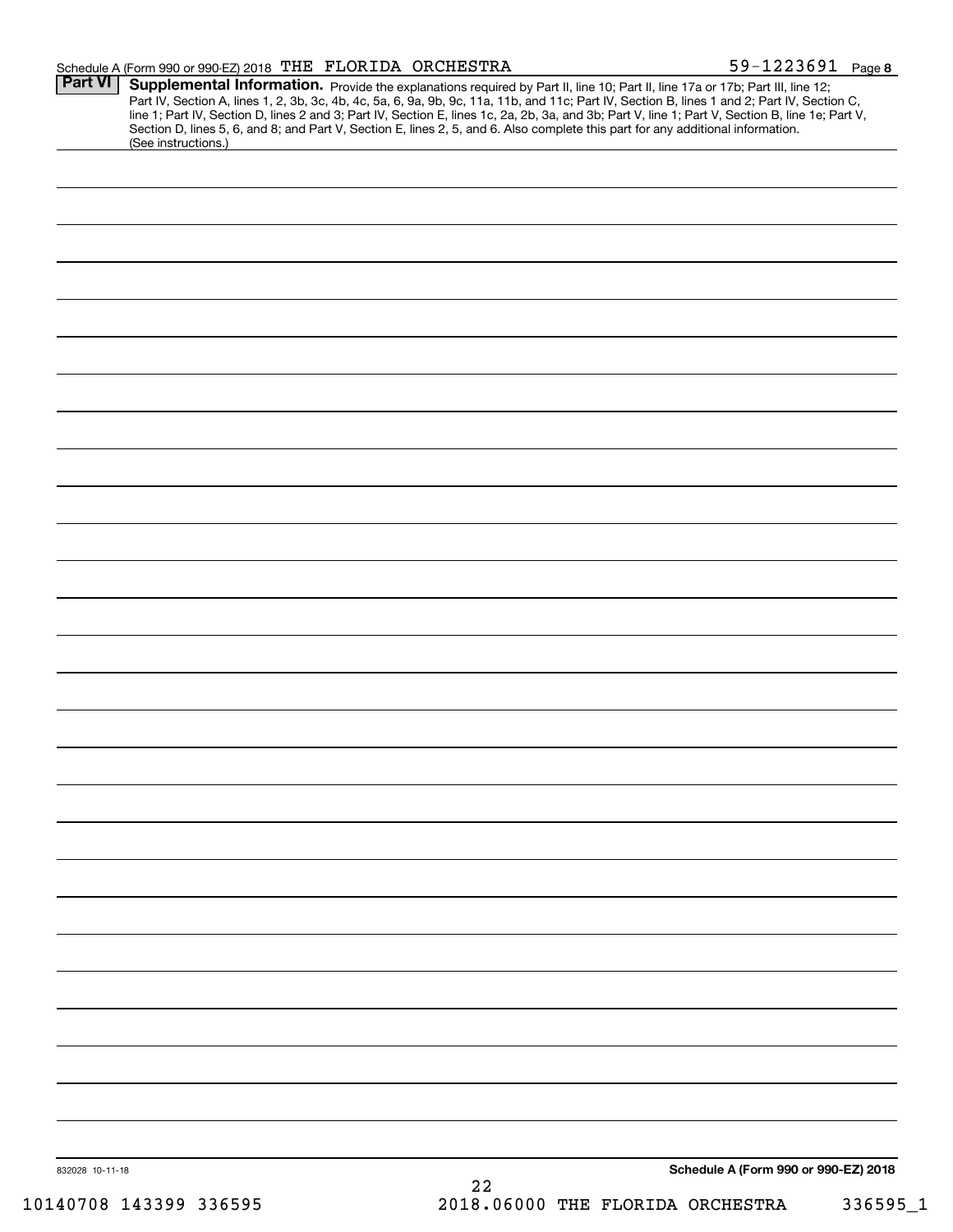Department of the Treasury Internal Revenue Service **(Form 990, 990-EZ, or 990-PF)**

Name of the organization

### \*\* PUBLIC DISCLOSURE COPY \*\*

# **Schedule B Schedule of Contributors**

**| Attach to Form 990, Form 990-EZ, or Form 990-PF. | Go to www.irs.gov/Form990 for the latest information.** OMB No. 1545-0047

**2018**

**Employer identification number**

59-1223691

|  | THE FLORIDA ORCHESTRA |
|--|-----------------------|

| <b>Organization type (check one):</b> |                                                                           |  |  |  |  |
|---------------------------------------|---------------------------------------------------------------------------|--|--|--|--|
| Filers of:                            | Section:                                                                  |  |  |  |  |
| Form 990 or 990-EZ                    | $\overline{X}$ 501(c)( 3) (enter number) organization                     |  |  |  |  |
|                                       | 4947(a)(1) nonexempt charitable trust not treated as a private foundation |  |  |  |  |
|                                       | 527 political organization                                                |  |  |  |  |
| Form 990-PF                           | 501(c)(3) exempt private foundation                                       |  |  |  |  |
|                                       | 4947(a)(1) nonexempt charitable trust treated as a private foundation     |  |  |  |  |
|                                       | 501(c)(3) taxable private foundation                                      |  |  |  |  |
|                                       |                                                                           |  |  |  |  |

Check if your organization is covered by the **General Rule** or a **Special Rule.**<br>Nota: Only a section 501(c)(7), (8), or (10) erganization can chock boxes for be **Note:**  Only a section 501(c)(7), (8), or (10) organization can check boxes for both the General Rule and a Special Rule. See instructions.

#### **General Rule**

 $\mathcal{L}^{\text{max}}$ 

For an organization filing Form 990, 990-EZ, or 990-PF that received, during the year, contributions totaling \$5,000 or more (in money or property) from any one contributor. Complete Parts I and II. See instructions for determining a contributor's total contributions.

#### **Special Rules**

any one contributor, during the year, total contributions of the greater of  $\,$  (1) \$5,000; or **(2)** 2% of the amount on (i) Form 990, Part VIII, line 1h;  $\boxed{\textbf{X}}$  For an organization described in section 501(c)(3) filing Form 990 or 990-EZ that met the 33 1/3% support test of the regulations under sections 509(a)(1) and 170(b)(1)(A)(vi), that checked Schedule A (Form 990 or 990-EZ), Part II, line 13, 16a, or 16b, and that received from or (ii) Form 990-EZ, line 1. Complete Parts I and II.

year, total contributions of more than \$1,000 *exclusively* for religious, charitable, scientific, literary, or educational purposes, or for the For an organization described in section 501(c)(7), (8), or (10) filing Form 990 or 990-EZ that received from any one contributor, during the prevention of cruelty to children or animals. Complete Parts I (entering "N/A" in column (b) instead of the contributor name and address), II, and III.  $\mathcal{L}^{\text{max}}$ 

purpose. Don't complete any of the parts unless the **General Rule** applies to this organization because it received *nonexclusively* year, contributions <sub>exclusively</sub> for religious, charitable, etc., purposes, but no such contributions totaled more than \$1,000. If this box is checked, enter here the total contributions that were received during the year for an  $\;$ exclusively religious, charitable, etc., For an organization described in section 501(c)(7), (8), or (10) filing Form 990 or 990-EZ that received from any one contributor, during the religious, charitable, etc., contributions totaling \$5,000 or more during the year  $\Box$ — $\Box$   $\Box$  $\mathcal{L}^{\text{max}}$ 

**Caution:**  An organization that isn't covered by the General Rule and/or the Special Rules doesn't file Schedule B (Form 990, 990-EZ, or 990-PF), but it **must** answer "No" on Part IV, line 2, of its Form 990; or check the box on line H of its Form 990-EZ or on its Form 990-PF, Part I, line 2, to<br>cortify that it doesn't meet the filipe requirements of Schodule B (Fer certify that it doesn't meet the filing requirements of Schedule B (Form 990, 990-EZ, or 990-PF).

**For Paperwork Reduction Act Notice, see the instructions for Form 990, 990-EZ, or 990-PF. Schedule B (Form 990, 990-EZ, or 990-PF) (2018)** LHA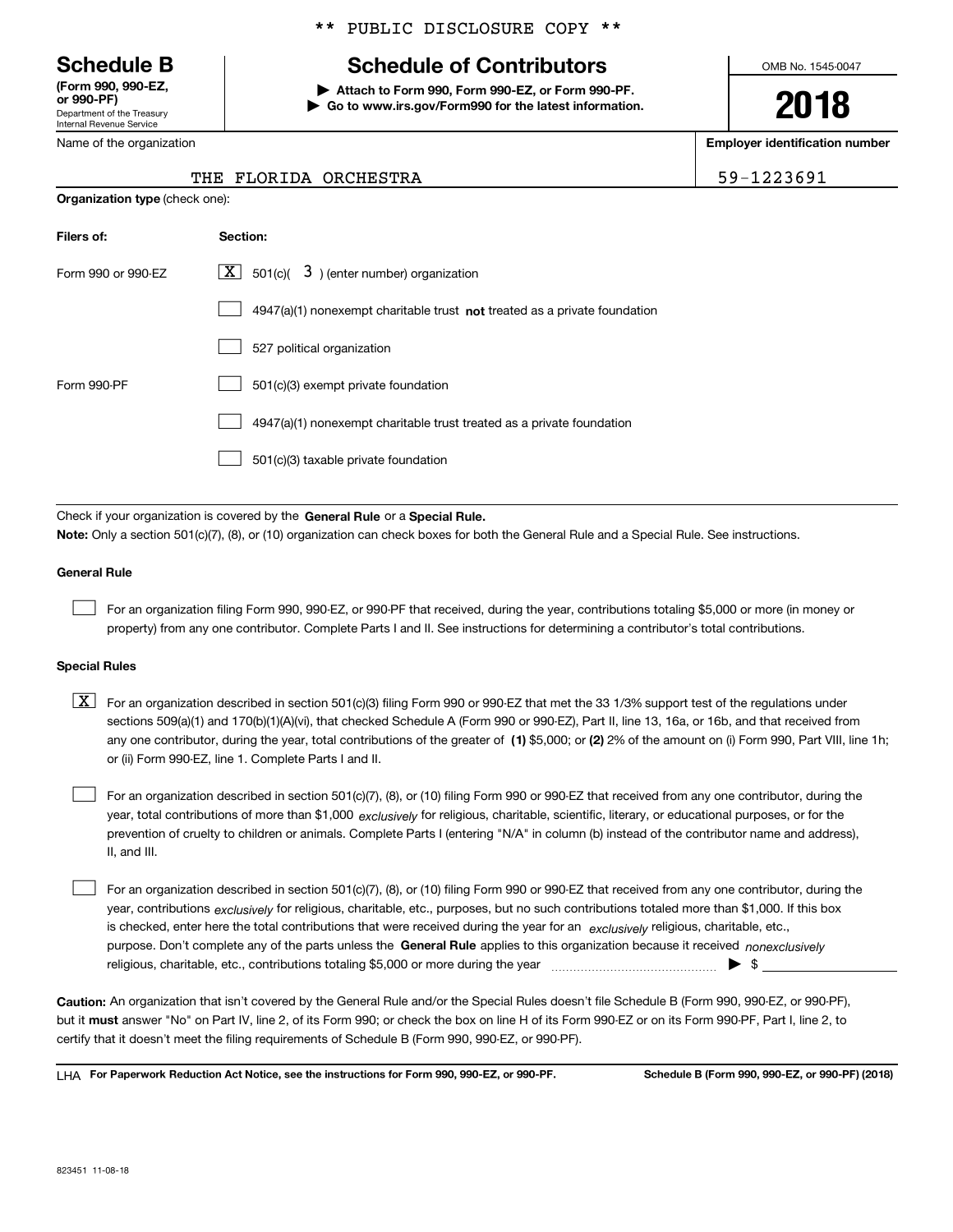## THE FLORIDA ORCHESTRA 59-1223691

|                 | Schedule B (Form 990, 990-EZ, or 990-PF) (2018)                                                |                                   | Page 2                                                                                                      |
|-----------------|------------------------------------------------------------------------------------------------|-----------------------------------|-------------------------------------------------------------------------------------------------------------|
|                 | Name of organization                                                                           |                                   | Employer identification number                                                                              |
| THE             | FLORIDA ORCHESTRA                                                                              |                                   | 59-1223691                                                                                                  |
| Part I          | Contributors (see instructions). Use duplicate copies of Part I if additional space is needed. |                                   |                                                                                                             |
| (a)<br>No.      | (b)<br>Name, address, and ZIP + 4                                                              | (c)<br><b>Total contributions</b> | (d)<br>Type of contribution                                                                                 |
| 1               |                                                                                                | 200,000.<br>\$                    | $\overline{\text{X}}$<br>Person<br>Payroll<br>Noncash<br>(Complete Part II for<br>noncash contributions.)   |
| (a)<br>No.      | (b)<br>Name, address, and ZIP + 4                                                              | (c)<br><b>Total contributions</b> | (d)<br>Type of contribution                                                                                 |
| 2               |                                                                                                | 178,200.<br>\$                    | $\overline{\mathbf{X}}$<br>Person<br>Payroll<br>Noncash<br>(Complete Part II for<br>noncash contributions.) |
| (a)<br>No.      | (b)<br>Name, address, and ZIP + 4                                                              | (c)<br><b>Total contributions</b> | (d)<br>Type of contribution                                                                                 |
| 3               |                                                                                                | 150,000.<br>\$                    | $\overline{\mathbf{X}}$<br>Person<br>Payroll<br>Noncash<br>(Complete Part II for<br>noncash contributions.) |
| (a)<br>No.      | (b)<br>Name, address, and ZIP + 4                                                              | (c)<br><b>Total contributions</b> | (d)<br>Type of contribution                                                                                 |
| 4               |                                                                                                | 110,000.<br>\$                    | $\overline{\mathbf{X}}$<br>Person<br>Payroll<br>Noncash<br>(Complete Part II for<br>noncash contributions.) |
| (a)<br>No.      | (b)<br>Name, address, and ZIP + 4                                                              | (c)<br><b>Total contributions</b> | (d)<br>Type of contribution                                                                                 |
|                 |                                                                                                | \$                                | Person<br>Payroll<br>Noncash<br>(Complete Part II for<br>noncash contributions.)                            |
| (a)<br>No.      | (b)<br>Name, address, and ZIP + 4                                                              | (c)<br><b>Total contributions</b> | (d)<br>Type of contribution                                                                                 |
|                 |                                                                                                | \$                                | Person<br>Payroll<br>Noncash<br>(Complete Part II for<br>noncash contributions.)                            |
| 823452 11-08-18 |                                                                                                |                                   | Schedule B (Form 990, 990-EZ, or 990-PF) (2018)                                                             |

24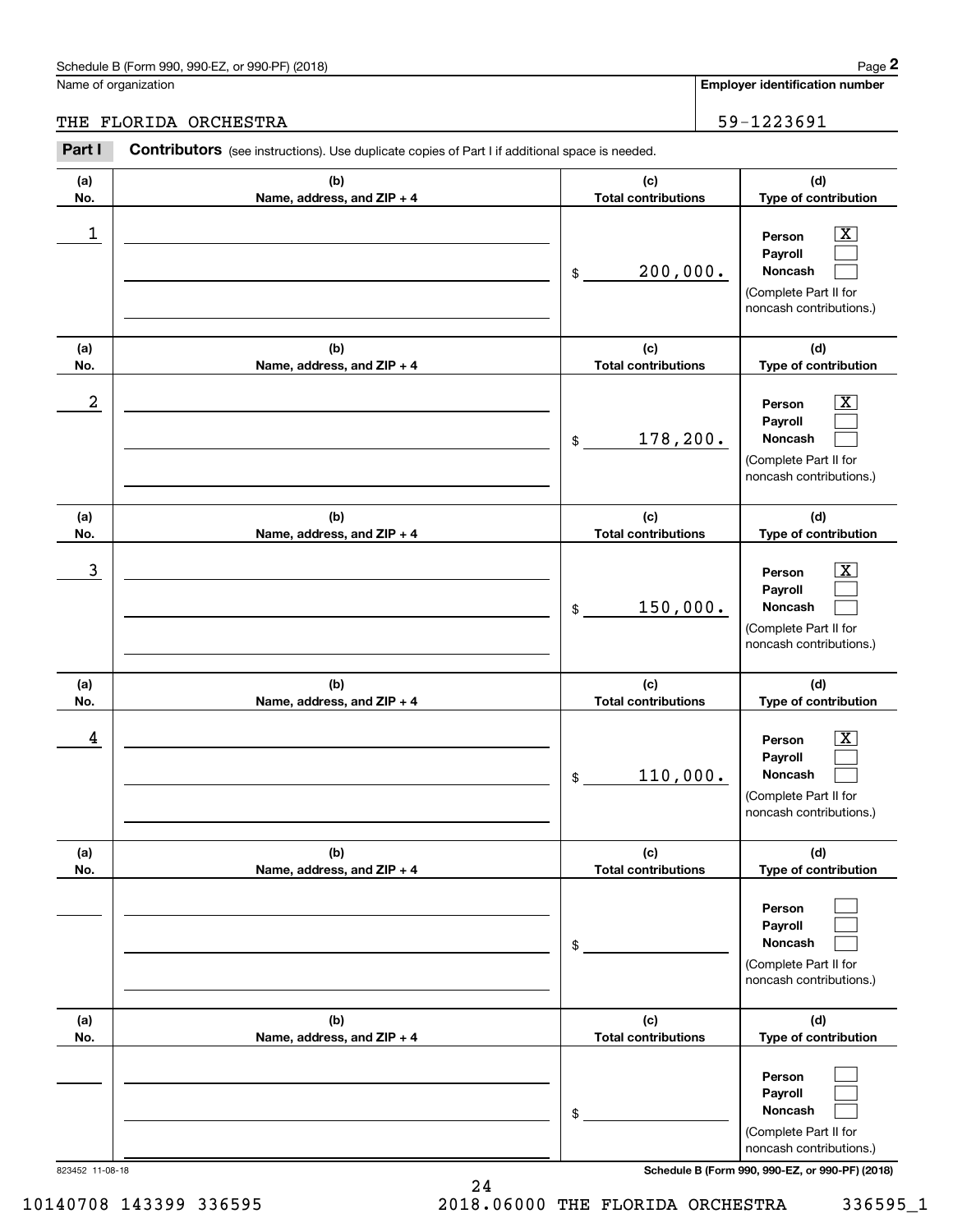## THE FLORIDA ORCHESTRA 59-1223691

| Name of organization                                                                                           |                                                 | <b>Employer identification number</b>           |  |  |
|----------------------------------------------------------------------------------------------------------------|-------------------------------------------------|-------------------------------------------------|--|--|
|                                                                                                                |                                                 |                                                 |  |  |
| THE FLORIDA ORCHESTRA                                                                                          | 59-1223691                                      |                                                 |  |  |
| Part II<br>Noncash Property (see instructions). Use duplicate copies of Part II if additional space is needed. |                                                 |                                                 |  |  |
| (a)<br>No.<br>(b)<br>from<br>Description of noncash property given<br>Part I                                   | (c)<br>FMV (or estimate)<br>(See instructions.) | (d)<br>Date received                            |  |  |
|                                                                                                                | \$                                              |                                                 |  |  |
| (a)<br>No.<br>(b)<br>from<br>Description of noncash property given<br>Part I                                   | (c)<br>FMV (or estimate)<br>(See instructions.) | (d)<br>Date received                            |  |  |
|                                                                                                                | \$                                              |                                                 |  |  |
| (a)<br>No.<br>(b)<br>from<br>Description of noncash property given<br>Part I                                   | (c)<br>FMV (or estimate)<br>(See instructions.) | (d)<br>Date received                            |  |  |
|                                                                                                                | \$                                              |                                                 |  |  |
| (a)<br>No.<br>(b)<br>from<br>Description of noncash property given<br>Part I                                   | (c)<br>FMV (or estimate)<br>(See instructions.) | (d)<br>Date received                            |  |  |
|                                                                                                                | \$                                              |                                                 |  |  |
| (a)<br>No.<br>(b)<br>from<br>Description of noncash property given<br>Part I                                   | (c)<br>FMV (or estimate)<br>(See instructions.) | (d)<br>Date received                            |  |  |
|                                                                                                                | \$                                              |                                                 |  |  |
| (a)<br>No.<br>(b)<br>from<br>Description of noncash property given<br>Part I                                   | (c)<br>FMV (or estimate)<br>(See instructions.) | (d)<br>Date received                            |  |  |
| 823453 11-08-18                                                                                                | \$                                              | Schedule B (Form 990, 990-EZ, or 990-PF) (2018) |  |  |

25

# 10140708 143399 336595 2018.06000 THE FLORIDA ORCHESTRA 336595\_1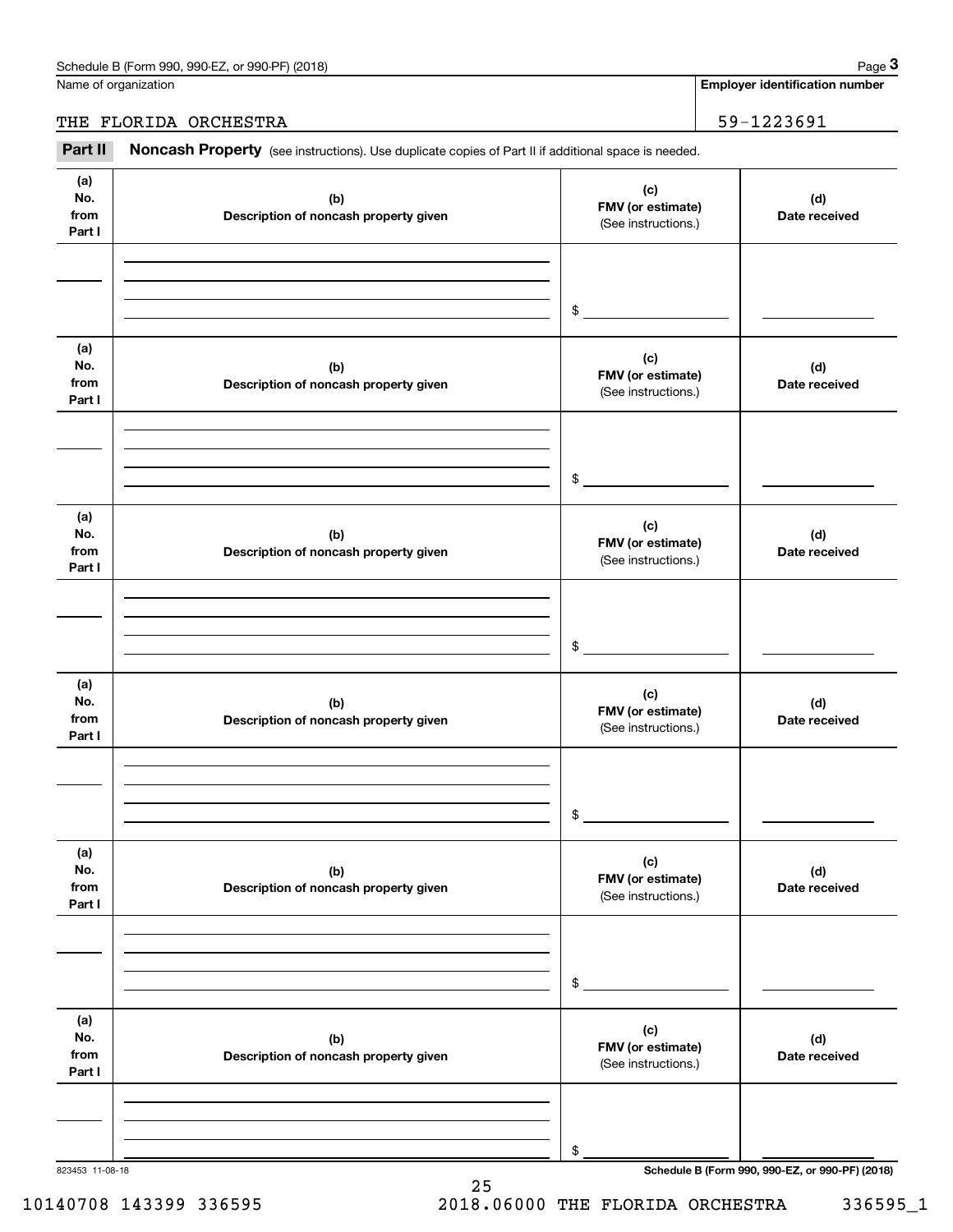|                           | Schedule B (Form 990, 990-EZ, or 990-PF) (2018)                                                                                                                                                                                                                              |                      |                                          | Page 4                                          |  |  |  |
|---------------------------|------------------------------------------------------------------------------------------------------------------------------------------------------------------------------------------------------------------------------------------------------------------------------|----------------------|------------------------------------------|-------------------------------------------------|--|--|--|
|                           | Name of organization                                                                                                                                                                                                                                                         |                      |                                          | <b>Employer identification number</b>           |  |  |  |
|                           | THE FLORIDA ORCHESTRA                                                                                                                                                                                                                                                        |                      |                                          | 59-1223691                                      |  |  |  |
| Part III                  | Exclusively religious, charitable, etc., contributions to organizations described in section 501(c)(7), (8), or (10) that total more than \$1,000 for the year<br>from any one contributor. Complete columns (a) through (e) and the following line entry. For organizations |                      |                                          |                                                 |  |  |  |
|                           | completing Part III, enter the total of exclusively religious, charitable, etc., contributions of \$1,000 or less for the year. (Enter this info. once.) \\$                                                                                                                 |                      |                                          |                                                 |  |  |  |
|                           | Use duplicate copies of Part III if additional space is needed.                                                                                                                                                                                                              |                      |                                          |                                                 |  |  |  |
| (a) No.<br>from<br>Part I | (b) Purpose of gift                                                                                                                                                                                                                                                          | (c) Use of gift      |                                          | (d) Description of how gift is held             |  |  |  |
|                           |                                                                                                                                                                                                                                                                              |                      |                                          |                                                 |  |  |  |
|                           |                                                                                                                                                                                                                                                                              |                      |                                          |                                                 |  |  |  |
|                           | Transferee's name, address, and ZIP + 4                                                                                                                                                                                                                                      | (e) Transfer of gift | Relationship of transferor to transferee |                                                 |  |  |  |
|                           |                                                                                                                                                                                                                                                                              |                      |                                          |                                                 |  |  |  |
|                           |                                                                                                                                                                                                                                                                              |                      |                                          |                                                 |  |  |  |
| (a) No.<br>from<br>Part I | (b) Purpose of gift                                                                                                                                                                                                                                                          | (c) Use of gift      |                                          | (d) Description of how gift is held             |  |  |  |
|                           |                                                                                                                                                                                                                                                                              |                      |                                          |                                                 |  |  |  |
|                           |                                                                                                                                                                                                                                                                              | (e) Transfer of gift |                                          |                                                 |  |  |  |
|                           | Transferee's name, address, and ZIP + 4<br>Relationship of transferor to transferee                                                                                                                                                                                          |                      |                                          |                                                 |  |  |  |
|                           |                                                                                                                                                                                                                                                                              |                      |                                          |                                                 |  |  |  |
|                           |                                                                                                                                                                                                                                                                              |                      |                                          |                                                 |  |  |  |
| (a) No.<br>from<br>Part I | (b) Purpose of gift                                                                                                                                                                                                                                                          | (c) Use of gift      |                                          | (d) Description of how gift is held             |  |  |  |
|                           |                                                                                                                                                                                                                                                                              |                      |                                          |                                                 |  |  |  |
|                           | (e) Transfer of gift                                                                                                                                                                                                                                                         |                      |                                          |                                                 |  |  |  |
|                           | Transferee's name, address, and ZIP + 4                                                                                                                                                                                                                                      |                      | Relationship of transferor to transferee |                                                 |  |  |  |
|                           |                                                                                                                                                                                                                                                                              |                      |                                          |                                                 |  |  |  |
| (a) No.<br>from           |                                                                                                                                                                                                                                                                              |                      |                                          |                                                 |  |  |  |
| Part I                    | (b) Purpose of gift                                                                                                                                                                                                                                                          | (c) Use of gift      |                                          | (d) Description of how gift is held             |  |  |  |
|                           |                                                                                                                                                                                                                                                                              |                      |                                          |                                                 |  |  |  |
|                           | (e) Transfer of gift                                                                                                                                                                                                                                                         |                      |                                          |                                                 |  |  |  |
|                           | Transferee's name, address, and ZIP + 4                                                                                                                                                                                                                                      |                      | Relationship of transferor to transferee |                                                 |  |  |  |
|                           |                                                                                                                                                                                                                                                                              |                      |                                          |                                                 |  |  |  |
|                           |                                                                                                                                                                                                                                                                              |                      |                                          |                                                 |  |  |  |
| 823454 11-08-18           |                                                                                                                                                                                                                                                                              |                      |                                          | Schedule B (Form 990, 990-EZ, or 990-PF) (2018) |  |  |  |

26

10140708 143399 336595 2018.06000 THE FLORIDA ORCHESTRA 336595\_1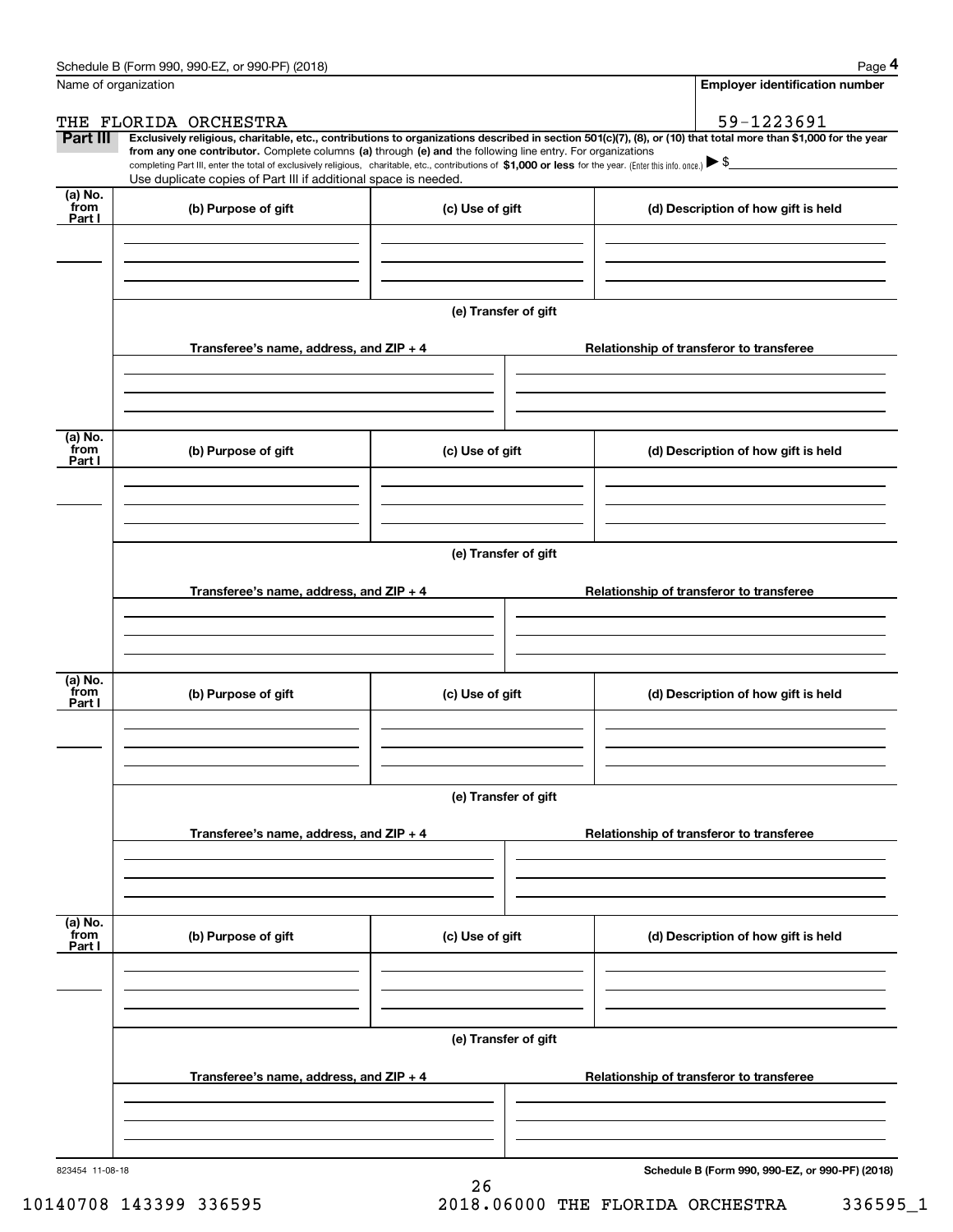| (Form 990 or 990-EZ)                                   |                                                                                                                                                                                                                                                                               | For Organizations Exempt From Income Tax Under section 501(c) and section 527                                                                                                                                                                      |           |                                                     |                          | 018                                                   |  |  |  |
|--------------------------------------------------------|-------------------------------------------------------------------------------------------------------------------------------------------------------------------------------------------------------------------------------------------------------------------------------|----------------------------------------------------------------------------------------------------------------------------------------------------------------------------------------------------------------------------------------------------|-----------|-----------------------------------------------------|--------------------------|-------------------------------------------------------|--|--|--|
| Department of the Treasury<br>Internal Revenue Service |                                                                                                                                                                                                                                                                               | ▶ Complete if the organization is described below. ▶ Attach to Form 990 or Form 990-EZ.<br>Go to www.irs.gov/Form990 for instructions and the latest information.                                                                                  |           |                                                     |                          | <b>Open to Public</b><br>Inspection                   |  |  |  |
|                                                        |                                                                                                                                                                                                                                                                               | If the organization answered "Yes," on Form 990, Part IV, line 3, or Form 990-EZ, Part V, line 46 (Political Campaign Activities), then                                                                                                            |           |                                                     |                          |                                                       |  |  |  |
|                                                        |                                                                                                                                                                                                                                                                               | • Section 501(c)(3) organizations: Complete Parts I-A and B. Do not complete Part I-C.                                                                                                                                                             |           |                                                     |                          |                                                       |  |  |  |
|                                                        |                                                                                                                                                                                                                                                                               | • Section 501(c) (other than section 501(c)(3)) organizations: Complete Parts I-A and C below. Do not complete Part I-B.                                                                                                                           |           |                                                     |                          |                                                       |  |  |  |
| • Section 527 organizations: Complete Part I-A only.   |                                                                                                                                                                                                                                                                               |                                                                                                                                                                                                                                                    |           |                                                     |                          |                                                       |  |  |  |
|                                                        |                                                                                                                                                                                                                                                                               |                                                                                                                                                                                                                                                    |           |                                                     |                          |                                                       |  |  |  |
|                                                        | If the organization answered "Yes," on Form 990, Part IV, line 4, or Form 990-EZ, Part VI, line 47 (Lobbying Activities), then<br>• Section 501(c)(3) organizations that have filed Form 5768 (election under section 501(h)): Complete Part II-A. Do not complete Part II-B. |                                                                                                                                                                                                                                                    |           |                                                     |                          |                                                       |  |  |  |
|                                                        |                                                                                                                                                                                                                                                                               | • Section 501(c)(3) organizations that have NOT filed Form 5768 (election under section 501(h)): Complete Part II-B. Do not complete Part II-A.                                                                                                    |           |                                                     |                          |                                                       |  |  |  |
|                                                        |                                                                                                                                                                                                                                                                               | If the organization answered "Yes," on Form 990, Part IV, line 5 (Proxy Tax) (see separate instructions) or Form 990-EZ, Part V, line 35c (Proxy                                                                                                   |           |                                                     |                          |                                                       |  |  |  |
| Tax) (see separate instructions), then                 |                                                                                                                                                                                                                                                                               |                                                                                                                                                                                                                                                    |           |                                                     |                          |                                                       |  |  |  |
|                                                        |                                                                                                                                                                                                                                                                               | • Section 501(c)(4), (5), or (6) organizations: Complete Part III.                                                                                                                                                                                 |           |                                                     |                          |                                                       |  |  |  |
| Name of organization                                   |                                                                                                                                                                                                                                                                               |                                                                                                                                                                                                                                                    |           |                                                     |                          | <b>Employer identification number</b>                 |  |  |  |
|                                                        |                                                                                                                                                                                                                                                                               | THE FLORIDA ORCHESTRA                                                                                                                                                                                                                              |           |                                                     |                          | 59-1223691                                            |  |  |  |
| Part I-A                                               |                                                                                                                                                                                                                                                                               | Complete if the organization is exempt under section 501(c) or is a section 527 organization.                                                                                                                                                      |           |                                                     |                          |                                                       |  |  |  |
|                                                        |                                                                                                                                                                                                                                                                               |                                                                                                                                                                                                                                                    |           |                                                     |                          |                                                       |  |  |  |
|                                                        |                                                                                                                                                                                                                                                                               | 1 Provide a description of the organization's direct and indirect political campaign activities in Part IV.                                                                                                                                        |           |                                                     |                          |                                                       |  |  |  |
| Political campaign activity expenditures<br>2          |                                                                                                                                                                                                                                                                               |                                                                                                                                                                                                                                                    |           |                                                     |                          | $\blacktriangleright$ \$                              |  |  |  |
|                                                        |                                                                                                                                                                                                                                                                               |                                                                                                                                                                                                                                                    |           |                                                     |                          |                                                       |  |  |  |
|                                                        |                                                                                                                                                                                                                                                                               |                                                                                                                                                                                                                                                    |           |                                                     |                          |                                                       |  |  |  |
| Part I-B                                               |                                                                                                                                                                                                                                                                               | Complete if the organization is exempt under section 501(c)(3).                                                                                                                                                                                    |           |                                                     |                          |                                                       |  |  |  |
| 1.                                                     |                                                                                                                                                                                                                                                                               |                                                                                                                                                                                                                                                    |           |                                                     |                          |                                                       |  |  |  |
| 2                                                      |                                                                                                                                                                                                                                                                               |                                                                                                                                                                                                                                                    |           |                                                     |                          |                                                       |  |  |  |
| з                                                      |                                                                                                                                                                                                                                                                               |                                                                                                                                                                                                                                                    |           |                                                     |                          | <b>Yes</b><br>No                                      |  |  |  |
|                                                        |                                                                                                                                                                                                                                                                               |                                                                                                                                                                                                                                                    |           |                                                     |                          | No<br>Yes                                             |  |  |  |
| <b>b</b> If "Yes," describe in Part IV.                |                                                                                                                                                                                                                                                                               |                                                                                                                                                                                                                                                    |           |                                                     |                          |                                                       |  |  |  |
| Part I-C                                               |                                                                                                                                                                                                                                                                               | Complete if the organization is exempt under section 501(c), except section 501(c)(3).                                                                                                                                                             |           |                                                     |                          |                                                       |  |  |  |
|                                                        |                                                                                                                                                                                                                                                                               | 1 Enter the amount directly expended by the filing organization for section 527 exempt function activities                                                                                                                                         |           |                                                     | $\blacktriangleright$ \$ |                                                       |  |  |  |
|                                                        |                                                                                                                                                                                                                                                                               | 2 Enter the amount of the filing organization's funds contributed to other organizations for section 527                                                                                                                                           |           |                                                     |                          |                                                       |  |  |  |
|                                                        |                                                                                                                                                                                                                                                                               | exempt function activities exempt function activities exempt function activities exempt function activities                                                                                                                                        |           |                                                     | $\triangleright$ \$      |                                                       |  |  |  |
|                                                        |                                                                                                                                                                                                                                                                               | 3 Total exempt function expenditures. Add lines 1 and 2. Enter here and on Form 1120-POL,                                                                                                                                                          |           |                                                     |                          |                                                       |  |  |  |
|                                                        |                                                                                                                                                                                                                                                                               |                                                                                                                                                                                                                                                    |           |                                                     | $\blacktriangleright$ \$ |                                                       |  |  |  |
|                                                        |                                                                                                                                                                                                                                                                               |                                                                                                                                                                                                                                                    |           |                                                     |                          | <b>Yes</b><br>No                                      |  |  |  |
| 5                                                      |                                                                                                                                                                                                                                                                               | Enter the names, addresses and employer identification number (EIN) of all section 527 political organizations to which the filing organization                                                                                                    |           |                                                     |                          |                                                       |  |  |  |
|                                                        |                                                                                                                                                                                                                                                                               | made payments. For each organization listed, enter the amount paid from the filing organization's funds. Also enter the amount of political                                                                                                        |           |                                                     |                          |                                                       |  |  |  |
|                                                        |                                                                                                                                                                                                                                                                               | contributions received that were promptly and directly delivered to a separate political organization, such as a separate segregated fund or a<br>political action committee (PAC). If additional space is needed, provide information in Part IV. |           |                                                     |                          |                                                       |  |  |  |
|                                                        |                                                                                                                                                                                                                                                                               |                                                                                                                                                                                                                                                    |           |                                                     |                          |                                                       |  |  |  |
| (a) Name                                               |                                                                                                                                                                                                                                                                               | (b) Address                                                                                                                                                                                                                                        | $(c)$ EIN | (d) Amount paid from                                |                          | (e) Amount of political<br>contributions received and |  |  |  |
|                                                        |                                                                                                                                                                                                                                                                               |                                                                                                                                                                                                                                                    |           | filing organization's<br>funds. If none, enter -0-. |                          | promptly and directly                                 |  |  |  |
|                                                        |                                                                                                                                                                                                                                                                               |                                                                                                                                                                                                                                                    |           |                                                     |                          | delivered to a separate                               |  |  |  |
|                                                        |                                                                                                                                                                                                                                                                               |                                                                                                                                                                                                                                                    |           |                                                     |                          | political organization.<br>If none, enter -0-.        |  |  |  |
|                                                        |                                                                                                                                                                                                                                                                               |                                                                                                                                                                                                                                                    |           |                                                     |                          |                                                       |  |  |  |
|                                                        |                                                                                                                                                                                                                                                                               |                                                                                                                                                                                                                                                    |           |                                                     |                          |                                                       |  |  |  |
|                                                        |                                                                                                                                                                                                                                                                               |                                                                                                                                                                                                                                                    |           |                                                     |                          |                                                       |  |  |  |
|                                                        |                                                                                                                                                                                                                                                                               |                                                                                                                                                                                                                                                    |           |                                                     |                          |                                                       |  |  |  |
|                                                        |                                                                                                                                                                                                                                                                               |                                                                                                                                                                                                                                                    |           |                                                     |                          |                                                       |  |  |  |
|                                                        |                                                                                                                                                                                                                                                                               |                                                                                                                                                                                                                                                    |           |                                                     |                          |                                                       |  |  |  |
|                                                        |                                                                                                                                                                                                                                                                               |                                                                                                                                                                                                                                                    |           |                                                     |                          |                                                       |  |  |  |
|                                                        |                                                                                                                                                                                                                                                                               |                                                                                                                                                                                                                                                    |           |                                                     |                          |                                                       |  |  |  |
|                                                        |                                                                                                                                                                                                                                                                               |                                                                                                                                                                                                                                                    |           |                                                     |                          |                                                       |  |  |  |

# **Political Campaign and Lobbying Activities**

**SCHEDULE C**

**For Paperwork Reduction Act Notice, see the Instructions for Form 990 or 990-EZ. Schedule C (Form 990 or 990-EZ) 2018**

OMB No. 1545-0047

832041 11-08-18

LHA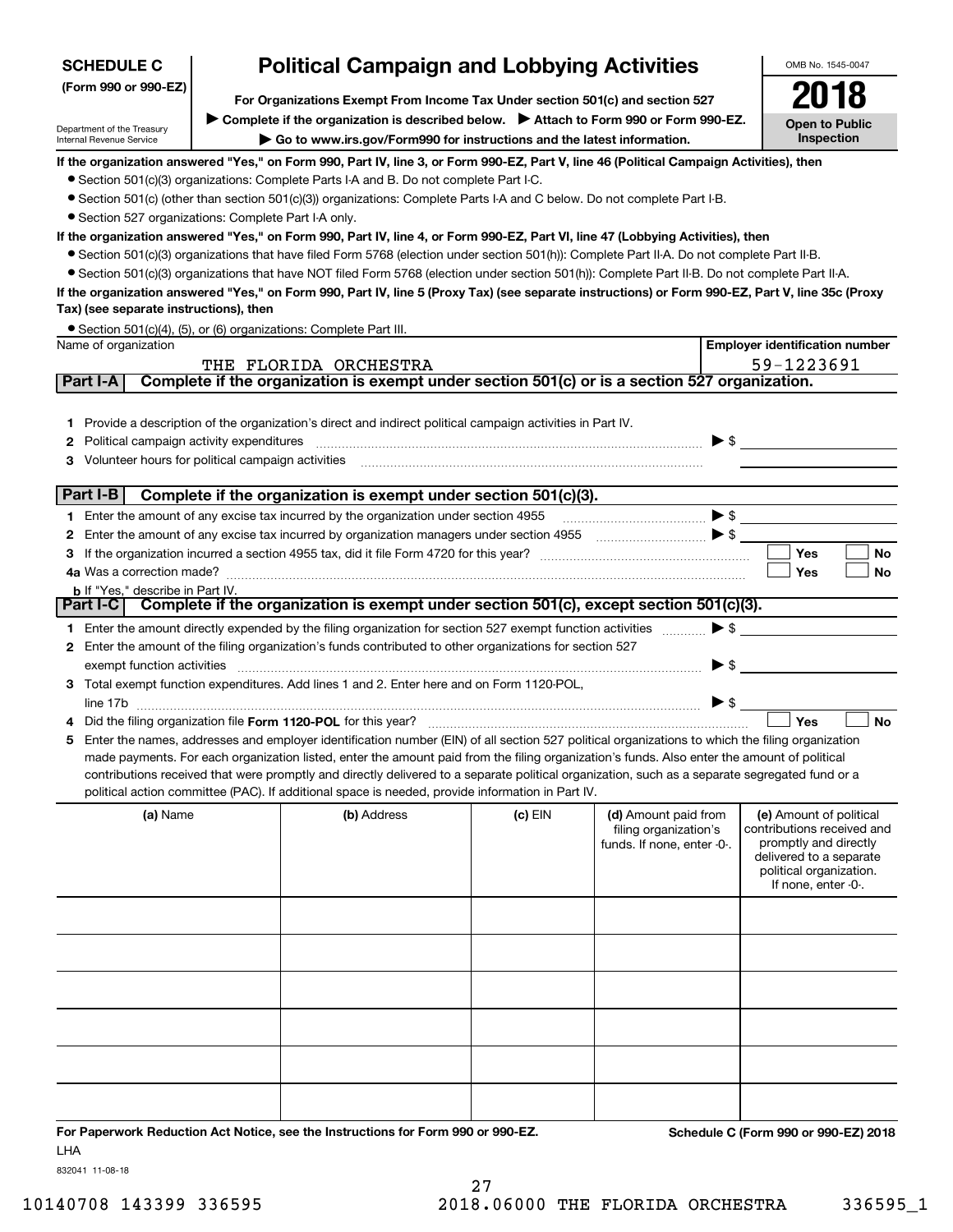| Schedule C (Form 990 or 990-EZ) 2018 THE FLORIDA ORCHESTRA                                                                                                             |  |                                        |                                                                                  |            |                                                                                                                                   | 59-1223691 Page 2              |
|------------------------------------------------------------------------------------------------------------------------------------------------------------------------|--|----------------------------------------|----------------------------------------------------------------------------------|------------|-----------------------------------------------------------------------------------------------------------------------------------|--------------------------------|
| Complete if the organization is exempt under section 501(c)(3) and filed Form 5768 (election under<br>Part II-A                                                        |  |                                        |                                                                                  |            |                                                                                                                                   |                                |
| section 501(h)).                                                                                                                                                       |  |                                        |                                                                                  |            |                                                                                                                                   |                                |
| A Check $\blacktriangleright$                                                                                                                                          |  |                                        |                                                                                  |            | if the filing organization belongs to an affiliated group (and list in Part IV each affiliated group member's name, address, EIN, |                                |
| expenses, and share of excess lobbying expenditures).                                                                                                                  |  |                                        |                                                                                  |            |                                                                                                                                   |                                |
| <b>B</b> Check $\blacktriangleright$                                                                                                                                   |  |                                        | if the filing organization checked box A and "limited control" provisions apply. |            |                                                                                                                                   |                                |
|                                                                                                                                                                        |  | <b>Limits on Lobbying Expenditures</b> | (The term "expenditures" means amounts paid or incurred.)                        |            | (a) Filing<br>organization's<br>totals                                                                                            | (b) Affiliated group<br>totals |
| 1a Total lobbying expenditures to influence public opinion (grass roots lobbying)                                                                                      |  |                                        |                                                                                  |            |                                                                                                                                   |                                |
| <b>b</b> Total lobbying expenditures to influence a legislative body (direct lobbying)                                                                                 |  |                                        |                                                                                  |            | 31,391.                                                                                                                           |                                |
|                                                                                                                                                                        |  |                                        |                                                                                  |            | 31,391.                                                                                                                           |                                |
| c Total lobbying expenditures (add lines 1a and 1b) manufactured contains an intervention of the Total Indiana<br>11, 198, 185.<br>d Other exempt purpose expenditures |  |                                        |                                                                                  |            |                                                                                                                                   |                                |
| e Total exempt purpose expenditures (add lines 1c and 1d)                                                                                                              |  |                                        |                                                                                  |            | $11,229,576$ .                                                                                                                    |                                |
| f Lobbying nontaxable amount. Enter the amount from the following table in both columns.                                                                               |  |                                        |                                                                                  |            | 711,479.                                                                                                                          |                                |
| If the amount on line 1e, column (a) or (b) is:                                                                                                                        |  |                                        | The lobbying nontaxable amount is:                                               |            |                                                                                                                                   |                                |
| Not over \$500,000                                                                                                                                                     |  |                                        | 20% of the amount on line 1e.                                                    |            |                                                                                                                                   |                                |
| Over \$500,000 but not over \$1,000,000                                                                                                                                |  |                                        | \$100,000 plus 15% of the excess over \$500,000.                                 |            |                                                                                                                                   |                                |
| Over \$1,000,000 but not over \$1,500,000                                                                                                                              |  |                                        | \$175,000 plus 10% of the excess over \$1,000,000.                               |            |                                                                                                                                   |                                |
| Over \$1,500,000 but not over \$17,000,000                                                                                                                             |  |                                        | \$225,000 plus 5% of the excess over \$1,500,000.                                |            |                                                                                                                                   |                                |
| Over \$17,000,000                                                                                                                                                      |  | \$1,000,000.                           |                                                                                  |            |                                                                                                                                   |                                |
|                                                                                                                                                                        |  |                                        |                                                                                  |            |                                                                                                                                   |                                |
| g Grassroots nontaxable amount (enter 25% of line 1f)                                                                                                                  |  |                                        |                                                                                  |            | 177,870.                                                                                                                          |                                |
| h Subtract line 1g from line 1a. If zero or less, enter -0-                                                                                                            |  |                                        |                                                                                  |            | 0.                                                                                                                                |                                |
| i Subtract line 1f from line 1c. If zero or less, enter -0-                                                                                                            |  |                                        |                                                                                  |            | $\mathbf 0$ .                                                                                                                     |                                |
| If there is an amount other than zero on either line 1h or line 1i, did the organization file Form 4720                                                                |  |                                        |                                                                                  |            |                                                                                                                                   |                                |
| reporting section 4911 tax for this year?                                                                                                                              |  |                                        |                                                                                  |            |                                                                                                                                   | Yes<br>No                      |
|                                                                                                                                                                        |  |                                        | 4-Year Averaging Period Under Section 501(h)                                     |            |                                                                                                                                   |                                |
| (Some organizations that made a section 501(h) election do not have to complete all of the five columns below.                                                         |  |                                        |                                                                                  |            |                                                                                                                                   |                                |
|                                                                                                                                                                        |  |                                        | See the separate instructions for lines 2a through 2f.)                          |            |                                                                                                                                   |                                |
|                                                                                                                                                                        |  |                                        | Lobbying Expenditures During 4-Year Averaging Period                             |            |                                                                                                                                   |                                |
| Calendar year<br>(or fiscal year beginning in)                                                                                                                         |  | (a) $2015$                             | $(b)$ 2016                                                                       | $(c)$ 2017 | $(d)$ 2018                                                                                                                        | (e) Total                      |
| 2a Lobbying nontaxable amount                                                                                                                                          |  | 564,088.                               | 694,131.                                                                         | 723,910.   |                                                                                                                                   | $711, 479.$ 2,693,608.         |
| <b>b</b> Lobbying ceiling amount<br>$(150\% \text{ of line } 2a, \text{ column}(e))$                                                                                   |  |                                        |                                                                                  |            |                                                                                                                                   | 4,040,412.                     |
| c Total lobbying expenditures                                                                                                                                          |  | 42,000.                                | 42,000.                                                                          | 48,000.    | 31,391.                                                                                                                           | 163, 391.                      |
| d Grassroots nontaxable amount                                                                                                                                         |  | 141,022.                               | 173,533.                                                                         | 180,978.   | 177,870.                                                                                                                          | 673,403.                       |
| e Grassroots ceiling amount                                                                                                                                            |  |                                        |                                                                                  |            |                                                                                                                                   |                                |
| (150% of line 2d, column (e))                                                                                                                                          |  |                                        |                                                                                  |            |                                                                                                                                   | 1,010,105.                     |
| f Grassroots lobbying expenditures                                                                                                                                     |  |                                        |                                                                                  |            |                                                                                                                                   |                                |

**Schedule C (Form 990 or 990-EZ) 2018**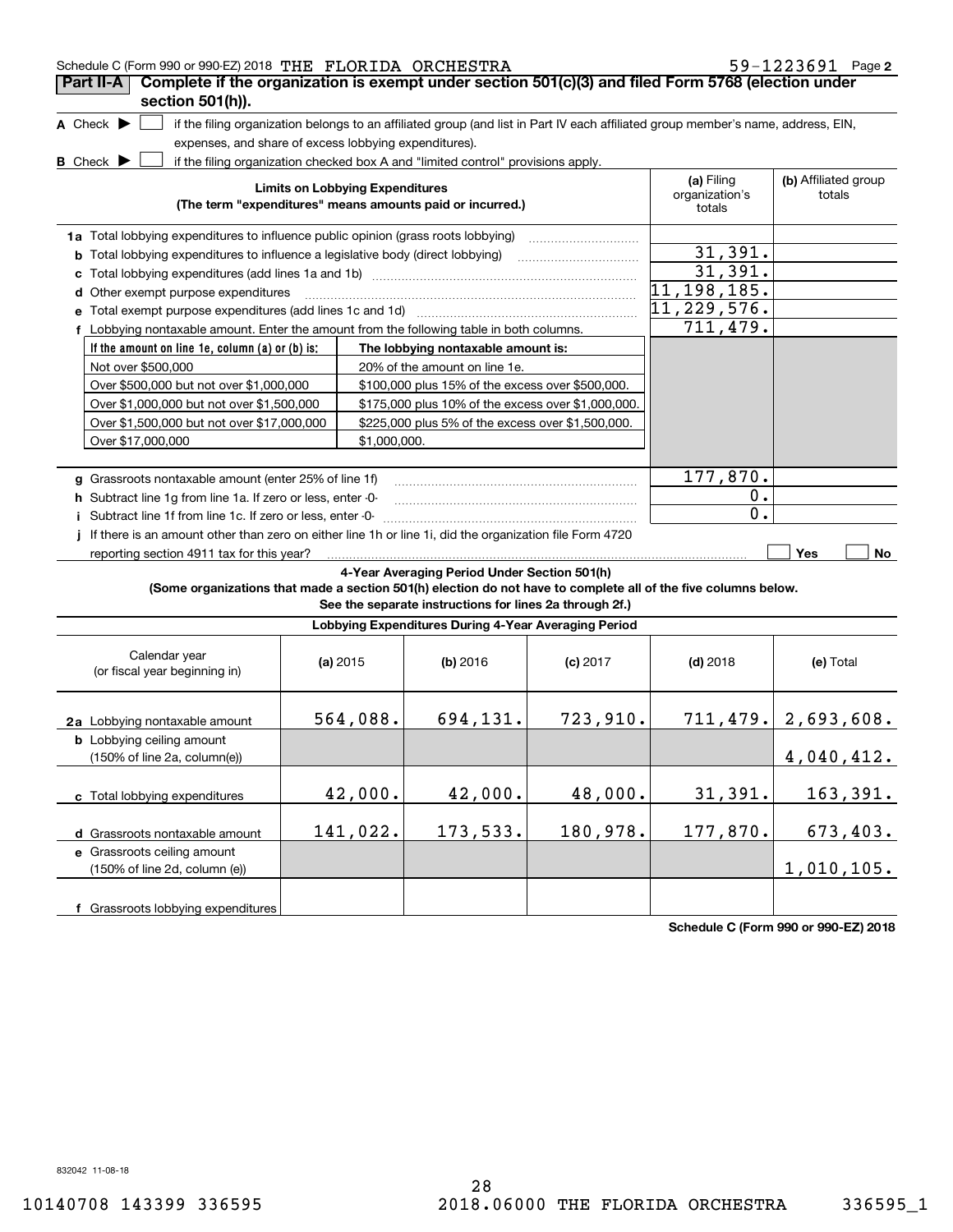#### Schedule C (Form 990 or 990-EZ) 2018 「THE FLORIDA ORCHESTRA THE STANDALL SAMELL SAMELL Page SCHORIDA

# **Part II-B Complete if the organization is exempt under section 501(c)(3) and has NOT filed Form 5768 (election under section 501(h)).**

|                | For each "Yes," response on lines 1a through 1i below, provide in Part IV a detailed description                                                                                                                                                 | (a) |              | (b)    |    |
|----------------|--------------------------------------------------------------------------------------------------------------------------------------------------------------------------------------------------------------------------------------------------|-----|--------------|--------|----|
|                | of the lobbying activity.                                                                                                                                                                                                                        | Yes | No           | Amount |    |
| 1.             | During the year, did the filing organization attempt to influence foreign, national, state, or<br>local legislation, including any attempt to influence public opinion on a legislative matter<br>or referendum, through the use of:             |     |              |        |    |
|                | <b>b</b> Paid staff or management (include compensation in expenses reported on lines 1c through 1i)?                                                                                                                                            |     |              |        |    |
|                |                                                                                                                                                                                                                                                  |     |              |        |    |
|                | e Publications, or published or broadcast statements?                                                                                                                                                                                            |     |              |        |    |
|                | f Grants to other organizations for lobbying purposes?                                                                                                                                                                                           |     |              |        |    |
| g              | Direct contact with legislators, their staffs, government officials, or a legislative body?<br>.                                                                                                                                                 |     |              |        |    |
|                | h Rallies, demonstrations, seminars, conventions, speeches, lectures, or any similar means?                                                                                                                                                      |     |              |        |    |
|                | <i>i</i> Other activities?                                                                                                                                                                                                                       |     |              |        |    |
|                |                                                                                                                                                                                                                                                  |     |              |        |    |
|                | 2a Did the activities in line 1 cause the organization to be not described in section 501(c)(3)?                                                                                                                                                 |     |              |        |    |
|                |                                                                                                                                                                                                                                                  |     |              |        |    |
|                | c If "Yes," enter the amount of any tax incurred by organization managers under section 4912                                                                                                                                                     |     |              |        |    |
|                | d If the filing organization incurred a section 4912 tax, did it file Form 4720 for this year?                                                                                                                                                   |     |              |        |    |
|                | $501(c)(6)$ .                                                                                                                                                                                                                                    |     |              | Yes    | No |
| 1              |                                                                                                                                                                                                                                                  |     | 1            |        |    |
| $\mathbf{2}$   |                                                                                                                                                                                                                                                  |     | $\mathbf{2}$ |        |    |
| 3              | Did the organization agree to carry over lobbying and political campaign activity expenditures from the prior year?                                                                                                                              |     | 3            |        |    |
|                | Complete if the organization is exempt under section 501(c)(4), section 501(c)(5), or section<br> Part III-B <br>501(c)(6) and if either (a) BOTH Part III-A, lines 1 and 2, are answered "No," OR (b) Part III-A, line 3, is<br>answered "Yes." |     |              |        |    |
| 1              |                                                                                                                                                                                                                                                  |     | 1.           |        |    |
| 2              | Section 162(e) nondeductible lobbying and political expenditures (do not include amounts of political<br>expenses for which the section 527(f) tax was paid).                                                                                    |     |              |        |    |
|                |                                                                                                                                                                                                                                                  |     | 2a           |        |    |
|                | b Carryover from last year [11] manufactured and the contract of the contract of the contract of the contract of the contract of the contract of the contract of the contract of the contract of the contract of the contract                    |     | 2b           |        |    |
|                |                                                                                                                                                                                                                                                  |     | 2c           |        |    |
| 3              | Aggregate amount reported in section 6033(e)(1)(A) notices of nondeductible section 162(e) dues                                                                                                                                                  |     | 3            |        |    |
| 4              | If notices were sent and the amount on line 2c exceeds the amount on line 3, what portion of the excess                                                                                                                                          |     |              |        |    |
|                | does the organization agree to carryover to the reasonable estimate of nondeductible lobbying and political                                                                                                                                      |     |              |        |    |
|                | expenditure next year?                                                                                                                                                                                                                           |     | 4            |        |    |
| 5              | Taxable amount of lobbying and political expenditures (see instructions)                                                                                                                                                                         |     | 5            |        |    |
| <b>Part IV</b> | <b>Supplemental Information</b>                                                                                                                                                                                                                  |     |              |        |    |
|                | Provide the descriptions required for Part I-A, line 1; Part I-B, line 4; Part I-C, line 5; Part II-A (affiliated group list); Part II-A, lines 1 and 2 (see                                                                                     |     |              |        |    |

instructions); and Part II-B, line 1. Also, complete this part for any additional information.

**Schedule C (Form 990 or 990-EZ) 2018**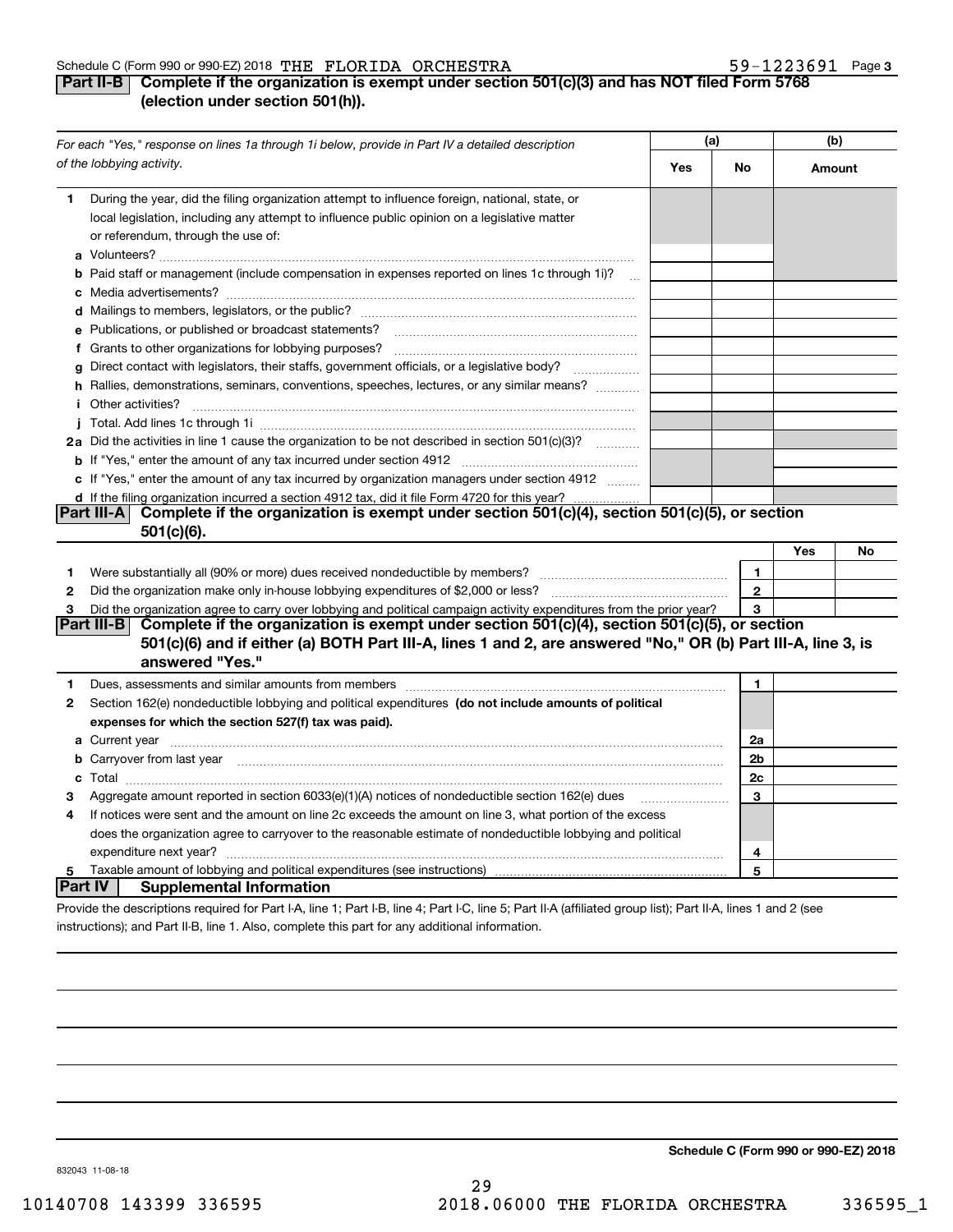|          | <b>SCHEDULE D</b><br>(Form 990) |                                                                                                                                  | <b>Supplemental Financial Statements</b><br>Complete if the organization answered "Yes" on Form 990,                                           |                |                                                     |          |
|----------|---------------------------------|----------------------------------------------------------------------------------------------------------------------------------|------------------------------------------------------------------------------------------------------------------------------------------------|----------------|-----------------------------------------------------|----------|
|          | Department of the Treasury      |                                                                                                                                  | Part IV, line 6, 7, 8, 9, 10, 11a, 11b, 11c, 11d, 11e, 11f, 12a, or 12b.<br>Attach to Form 990.                                                |                | Open to Public<br>Inspection                        |          |
|          | Internal Revenue Service        |                                                                                                                                  | Go to www.irs.gov/Form990 for instructions and the latest information.                                                                         |                |                                                     |          |
|          | Name of the organization        | THE FLORIDA ORCHESTRA                                                                                                            |                                                                                                                                                |                | <b>Employer identification number</b><br>59-1223691 |          |
| Part I   |                                 |                                                                                                                                  | Organizations Maintaining Donor Advised Funds or Other Similar Funds or Accounts. Complete if the                                              |                |                                                     |          |
|          |                                 | organization answered "Yes" on Form 990, Part IV, line 6.                                                                        |                                                                                                                                                |                |                                                     |          |
|          |                                 |                                                                                                                                  | (a) Donor advised funds                                                                                                                        |                | (b) Funds and other accounts                        |          |
| 1        |                                 |                                                                                                                                  |                                                                                                                                                |                |                                                     |          |
| 2        |                                 | Aggregate value of contributions to (during year)                                                                                | the control of the control of the control of the control of the control of the control of                                                      |                |                                                     |          |
| З        |                                 |                                                                                                                                  |                                                                                                                                                |                |                                                     |          |
| 4        |                                 |                                                                                                                                  |                                                                                                                                                |                |                                                     |          |
| 5        |                                 |                                                                                                                                  | Did the organization inform all donors and donor advisors in writing that the assets held in donor advised funds                               |                |                                                     |          |
|          |                                 |                                                                                                                                  |                                                                                                                                                |                | Yes                                                 | No       |
| 6        |                                 |                                                                                                                                  | Did the organization inform all grantees, donors, and donor advisors in writing that grant funds can be used only                              |                |                                                     |          |
|          |                                 |                                                                                                                                  | for charitable purposes and not for the benefit of the donor or donor advisor, or for any other purpose conferring                             |                |                                                     |          |
|          | impermissible private benefit?  |                                                                                                                                  |                                                                                                                                                |                | Yes                                                 | No       |
| Part II  |                                 |                                                                                                                                  | Conservation Easements. Complete if the organization answered "Yes" on Form 990, Part IV, line 7.                                              |                |                                                     |          |
| 2        | Preservation of open space      |                                                                                                                                  | Complete lines 2a through 2d if the organization held a qualified conservation contribution in the form of a conservation easement on the last |                |                                                     |          |
|          | day of the tax year.            |                                                                                                                                  |                                                                                                                                                |                | Held at the End of the Tax Year                     |          |
| а        |                                 |                                                                                                                                  |                                                                                                                                                | 2a             |                                                     |          |
| b        |                                 | Total acreage restricted by conservation easements                                                                               |                                                                                                                                                | 2 <sub>b</sub> |                                                     |          |
| c        |                                 |                                                                                                                                  |                                                                                                                                                | 2c             |                                                     |          |
|          |                                 |                                                                                                                                  | d Number of conservation easements included in (c) acquired after 7/25/06, and not on a historic structure                                     |                |                                                     |          |
|          |                                 |                                                                                                                                  | listed in the National Register [111] [12] The Management of the National Property of the National Register [1                                 | 2d             |                                                     |          |
| 3        |                                 | Number of conservation easements modified, transferred, released, extinguished, or terminated by the organization during the tax |                                                                                                                                                |                |                                                     |          |
|          | $vear \blacktriangleright$      |                                                                                                                                  |                                                                                                                                                |                |                                                     |          |
|          |                                 |                                                                                                                                  |                                                                                                                                                |                |                                                     |          |
| 4        |                                 | Number of states where property subject to conservation easement is located $\blacktriangleright$                                |                                                                                                                                                |                |                                                     |          |
| 5        |                                 |                                                                                                                                  | Does the organization have a written policy regarding the periodic monitoring, inspection, handling of                                         |                |                                                     |          |
|          |                                 |                                                                                                                                  |                                                                                                                                                |                | Yes                                                 |          |
|          |                                 |                                                                                                                                  | Staff and volunteer hours devoted to monitoring, inspecting, handling of violations, and enforcing conservation easements during the year      |                |                                                     |          |
|          |                                 |                                                                                                                                  |                                                                                                                                                |                |                                                     |          |
| 7        |                                 |                                                                                                                                  | Amount of expenses incurred in monitoring, inspecting, handling of violations, and enforcing conservation easements during the year            |                |                                                     |          |
| ▶ \$     |                                 |                                                                                                                                  |                                                                                                                                                |                |                                                     |          |
| 8        |                                 |                                                                                                                                  | Does each conservation easement reported on line 2(d) above satisfy the requirements of section 170(h)(4)(B)(i)                                |                |                                                     |          |
|          | and section $170(h)(4)(B)(ii)?$ |                                                                                                                                  |                                                                                                                                                |                | Yes                                                 |          |
| 9        |                                 |                                                                                                                                  | In Part XIII, describe how the organization reports conservation easements in its revenue and expense statement, and balance sheet, and        |                |                                                     |          |
|          |                                 |                                                                                                                                  | include, if applicable, the text of the footnote to the organization's financial statements that describes the organization's accounting for   |                |                                                     |          |
|          | conservation easements.         |                                                                                                                                  |                                                                                                                                                |                |                                                     | No<br>No |
| Part III |                                 |                                                                                                                                  | Organizations Maintaining Collections of Art, Historical Treasures, or Other Similar Assets.                                                   |                |                                                     |          |
|          |                                 | Complete if the organization answered "Yes" on Form 990, Part IV, line 8.                                                        | 1a If the organization elected, as permitted under SFAS 116 (ASC 958), not to report in its revenue statement and balance sheet works of art,  |                |                                                     |          |

| the text of the footnote to its financial statements that describes these items.                                                                                                                                                                                                                  |
|---------------------------------------------------------------------------------------------------------------------------------------------------------------------------------------------------------------------------------------------------------------------------------------------------|
| <b>b</b> If the organization elected, as permitted under SFAS 116 (ASC 958), to report in its revenue statement and balance sheet works of art, historical                                                                                                                                        |
| treasures, or other similar assets held for public exhibition, education, or research in furtherance of public service, provide the following amounts                                                                                                                                             |
| relating to these items:                                                                                                                                                                                                                                                                          |
| $f_1$ $\sum_{i=1}^{n}$ $\sum_{i=1}^{n}$ $\sum_{i=1}^{n}$ $\sum_{i=1}^{n}$ $\sum_{i=1}^{n}$ $\sum_{i=1}^{n}$ $\sum_{i=1}^{n}$ $\sum_{i=1}^{n}$ $\sum_{i=1}^{n}$ $\sum_{i=1}^{n}$ $\sum_{i=1}^{n}$ $\sum_{i=1}^{n}$ $\sum_{i=1}^{n}$ $\sum_{i=1}^{n}$ $\sum_{i=1}^{n}$ $\sum_{i=1}^{n}$ $\sum_{i=1$ |

|   | Revenue included on Form 990, Part VIII, line 1<br>(i)                                                                       |                            |
|---|------------------------------------------------------------------------------------------------------------------------------|----------------------------|
|   | (ii) Assets included in Form 990, Part X [11] [12] Assets included in Form 990, Part X                                       |                            |
| 2 | If the organization received or held works of art, historical treasures, or other similar assets for financial gain, provide |                            |
|   | the following amounts required to be reported under SFAS 116 (ASC 958) relating to these items:                              |                            |
|   | a Revenue included on Form 990, Part VIII, line 1                                                                            |                            |
|   |                                                                                                                              |                            |
|   | LHA For Paperwork Reduction Act Notice, see the Instructions for Form 990.                                                   | Schedule D (Form 990) 2018 |
|   | 832051 10-29-18                                                                                                              |                            |

| 30              |  |
|-----------------|--|
| 8.06000 THE FLC |  |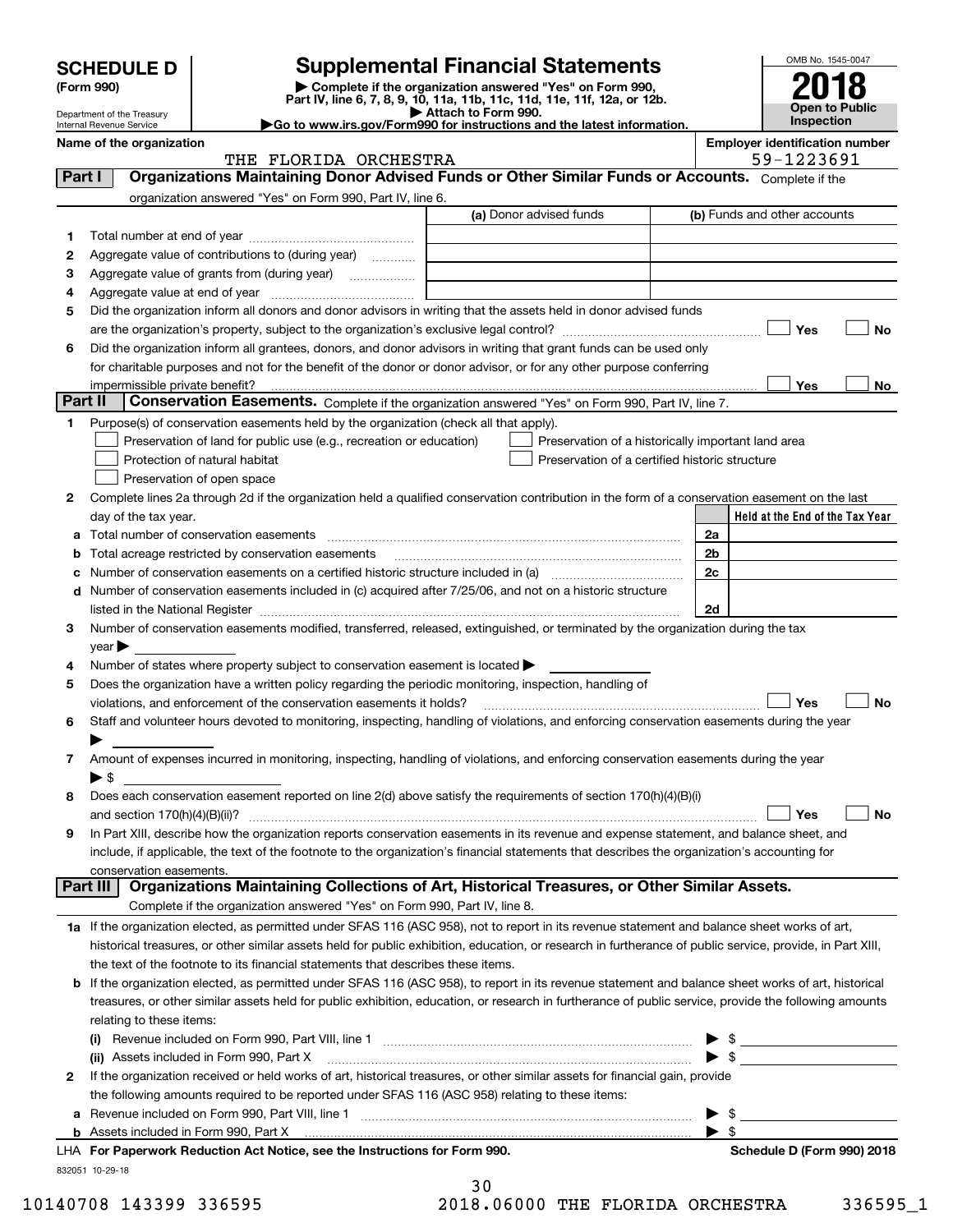|          | Schedule D (Form 990) 2018                                                                                                                                                                                                     | THE FLORIDA ORCHESTRA |                |             |                           |             |                 | 59-1223691 Page 2          |                     |               |           |
|----------|--------------------------------------------------------------------------------------------------------------------------------------------------------------------------------------------------------------------------------|-----------------------|----------------|-------------|---------------------------|-------------|-----------------|----------------------------|---------------------|---------------|-----------|
| Part III | Organizations Maintaining Collections of Art, Historical Treasures, or Other Similar Assets (continued)                                                                                                                        |                       |                |             |                           |             |                 |                            |                     |               |           |
| 3        | Using the organization's acquisition, accession, and other records, check any of the following that are a significant use of its collection items                                                                              |                       |                |             |                           |             |                 |                            |                     |               |           |
|          | (check all that apply):                                                                                                                                                                                                        |                       |                |             |                           |             |                 |                            |                     |               |           |
| a        | Public exhibition                                                                                                                                                                                                              | d                     |                |             | Loan or exchange programs |             |                 |                            |                     |               |           |
| b        | Scholarly research                                                                                                                                                                                                             | е                     |                |             |                           |             |                 |                            |                     |               |           |
| c        | Preservation for future generations                                                                                                                                                                                            |                       |                |             |                           |             |                 |                            |                     |               |           |
| 4        | Provide a description of the organization's collections and explain how they further the organization's exempt purpose in Part XIII.                                                                                           |                       |                |             |                           |             |                 |                            |                     |               |           |
| 5        | During the year, did the organization solicit or receive donations of art, historical treasures, or other similar assets                                                                                                       |                       |                |             |                           |             |                 |                            |                     |               |           |
|          | to be sold to raise funds rather than to be maintained as part of the organization's collection?                                                                                                                               |                       |                |             |                           |             |                 |                            | Yes                 |               | No        |
|          | Part IV<br>Escrow and Custodial Arrangements. Complete if the organization answered "Yes" on Form 990, Part IV, line 9, or                                                                                                     |                       |                |             |                           |             |                 |                            |                     |               |           |
|          | reported an amount on Form 990, Part X, line 21.                                                                                                                                                                               |                       |                |             |                           |             |                 |                            |                     |               |           |
|          | 1a Is the organization an agent, trustee, custodian or other intermediary for contributions or other assets not included                                                                                                       |                       |                |             |                           |             |                 |                            |                     |               |           |
|          | on Form 990, Part X? [11] matter contracts and contracts and contracts are contracted as a function of the set of the set of the set of the set of the set of the set of the set of the set of the set of the set of the set o |                       |                |             |                           |             |                 |                            | Yes                 |               | <b>No</b> |
|          | b If "Yes," explain the arrangement in Part XIII and complete the following table:                                                                                                                                             |                       |                |             |                           |             |                 |                            |                     |               |           |
|          |                                                                                                                                                                                                                                |                       |                |             |                           |             |                 |                            |                     |               |           |
|          |                                                                                                                                                                                                                                |                       |                |             |                           |             |                 |                            | Amount              |               |           |
| c        | Beginning balance                                                                                                                                                                                                              |                       |                |             |                           |             | 1c              |                            |                     |               |           |
| d        | Additions during the year manufactured and an account of the state of the state of the state of the state of the state of the state of the state of the state of the state of the state of the state of the state of the state |                       |                |             |                           |             | 1d              |                            |                     |               |           |
| е        | Distributions during the year manufactured and an account of the state of the state of the state of the state o                                                                                                                |                       |                |             |                           |             | 1e              |                            |                     |               |           |
|          |                                                                                                                                                                                                                                |                       |                |             |                           |             | 1f              |                            |                     |               |           |
|          | 2a Did the organization include an amount on Form 990, Part X, line 21, for escrow or custodial account liability?                                                                                                             |                       |                |             |                           |             |                 |                            | Yes                 |               | No        |
| Part V   | <b>b</b> If "Yes," explain the arrangement in Part XIII. Check here if the explanation has been provided on Part XIII                                                                                                          |                       |                |             |                           |             |                 |                            |                     |               |           |
|          | Endowment Funds. Complete if the organization answered "Yes" on Form 990, Part IV, line 10.                                                                                                                                    |                       |                |             |                           |             |                 |                            |                     |               |           |
|          |                                                                                                                                                                                                                                | (a) Current year      | (b) Prior year |             | (c) Two years back        |             |                 | (d) Three years back       | (e) Four years back |               |           |
| 1a       | Beginning of year balance                                                                                                                                                                                                      | 15, 444, 583.         |                | 13,082,980. | 11,460,547.               |             |                 | 11, 337, 278.              |                     | 11,109,046.   |           |
| b        |                                                                                                                                                                                                                                | 188,356.              |                | 1,285,195.  |                           | 91,592.     |                 | 969, 333.                  |                     | 375,700.      |           |
|          | Net investment earnings, gains, and losses                                                                                                                                                                                     | 501,625.              |                | 1,496,633.  |                           | 1,925,992.  |                 | <409,095.>                 |                     | 156,742.      |           |
| d        | Grants or scholarships                                                                                                                                                                                                         |                       |                |             |                           |             |                 |                            |                     |               |           |
|          | e Other expenditures for facilities                                                                                                                                                                                            |                       |                |             |                           |             |                 |                            |                     |               |           |
|          | and programs                                                                                                                                                                                                                   | 2,018,480.            |                | 420,225.    |                           | 395,151.    |                 | 436,969.                   |                     |               | 304, 210. |
|          | f Administrative expenses <i></i>                                                                                                                                                                                              |                       |                |             |                           |             |                 |                            |                     |               |           |
| g        | End of year balance                                                                                                                                                                                                            | 14, 116, 084.         |                | 15,444,583. |                           | 13,082,980. |                 | 11,460,547.                |                     | 11, 337, 278. |           |
| 2        | Provide the estimated percentage of the current year end balance (line 1g, column (a)) held as:                                                                                                                                |                       |                |             |                           |             |                 |                            |                     |               |           |
| а        | Board designated or quasi-endowment >                                                                                                                                                                                          | 9.38                  | %              |             |                           |             |                 |                            |                     |               |           |
| b        | Permanent endowment $\triangleright$ 67.49                                                                                                                                                                                     | $\%$                  |                |             |                           |             |                 |                            |                     |               |           |
| c        | Temporarily restricted endowment $\blacktriangleright$ 23.12                                                                                                                                                                   | %                     |                |             |                           |             |                 |                            |                     |               |           |
|          | The percentages on lines 2a, 2b, and 2c should equal 100%.                                                                                                                                                                     |                       |                |             |                           |             |                 |                            |                     |               |           |
|          | 3a Are there endowment funds not in the possession of the organization that are held and administered for the organization                                                                                                     |                       |                |             |                           |             |                 |                            |                     |               |           |
|          | by:                                                                                                                                                                                                                            |                       |                |             |                           |             |                 |                            |                     | Yes           | No        |
|          | (i)                                                                                                                                                                                                                            |                       |                |             |                           |             |                 |                            | 3a(i)               | Х             |           |
|          | (ii) related organizations                                                                                                                                                                                                     |                       |                |             |                           |             |                 |                            | 3a(ii)              |               | x         |
|          |                                                                                                                                                                                                                                |                       |                |             |                           |             |                 |                            | 3b                  |               |           |
|          | Describe in Part XIII the intended uses of the organization's endowment funds.                                                                                                                                                 |                       |                |             |                           |             |                 |                            |                     |               |           |
|          | Land, Buildings, and Equipment.<br><b>Part VI</b>                                                                                                                                                                              |                       |                |             |                           |             |                 |                            |                     |               |           |
|          | Complete if the organization answered "Yes" on Form 990, Part IV, line 11a. See Form 990, Part X, line 10.                                                                                                                     |                       |                |             |                           |             |                 |                            |                     |               |           |
|          | Description of property                                                                                                                                                                                                        | (a) Cost or other     |                |             | (b) Cost or other         |             | (c) Accumulated |                            | (d) Book value      |               |           |
|          |                                                                                                                                                                                                                                | basis (investment)    |                |             | basis (other)             |             | depreciation    |                            |                     |               |           |
|          |                                                                                                                                                                                                                                |                       |                |             |                           |             |                 |                            |                     |               |           |
| b        |                                                                                                                                                                                                                                |                       |                |             |                           |             |                 |                            |                     |               |           |
|          |                                                                                                                                                                                                                                |                       |                |             | 6,647.                    |             | 1,108.          |                            |                     |               | 5,539.    |
| d        |                                                                                                                                                                                                                                |                       |                |             | 391,333.                  |             | 319,693.        |                            |                     | 71,640.       |           |
|          | e Other                                                                                                                                                                                                                        |                       |                |             | 193,702.                  |             | 154,185.        |                            |                     | 39,517.       |           |
|          | Total. Add lines 1a through 1e. (Column (d) must equal Form 990. Part X, column (B), line 10c.)                                                                                                                                |                       |                |             |                           |             |                 |                            |                     | 116,696.      |           |
|          |                                                                                                                                                                                                                                |                       |                |             |                           |             |                 | Schedule D (Form 990) 2018 |                     |               |           |
|          |                                                                                                                                                                                                                                |                       |                |             |                           |             |                 |                            |                     |               |           |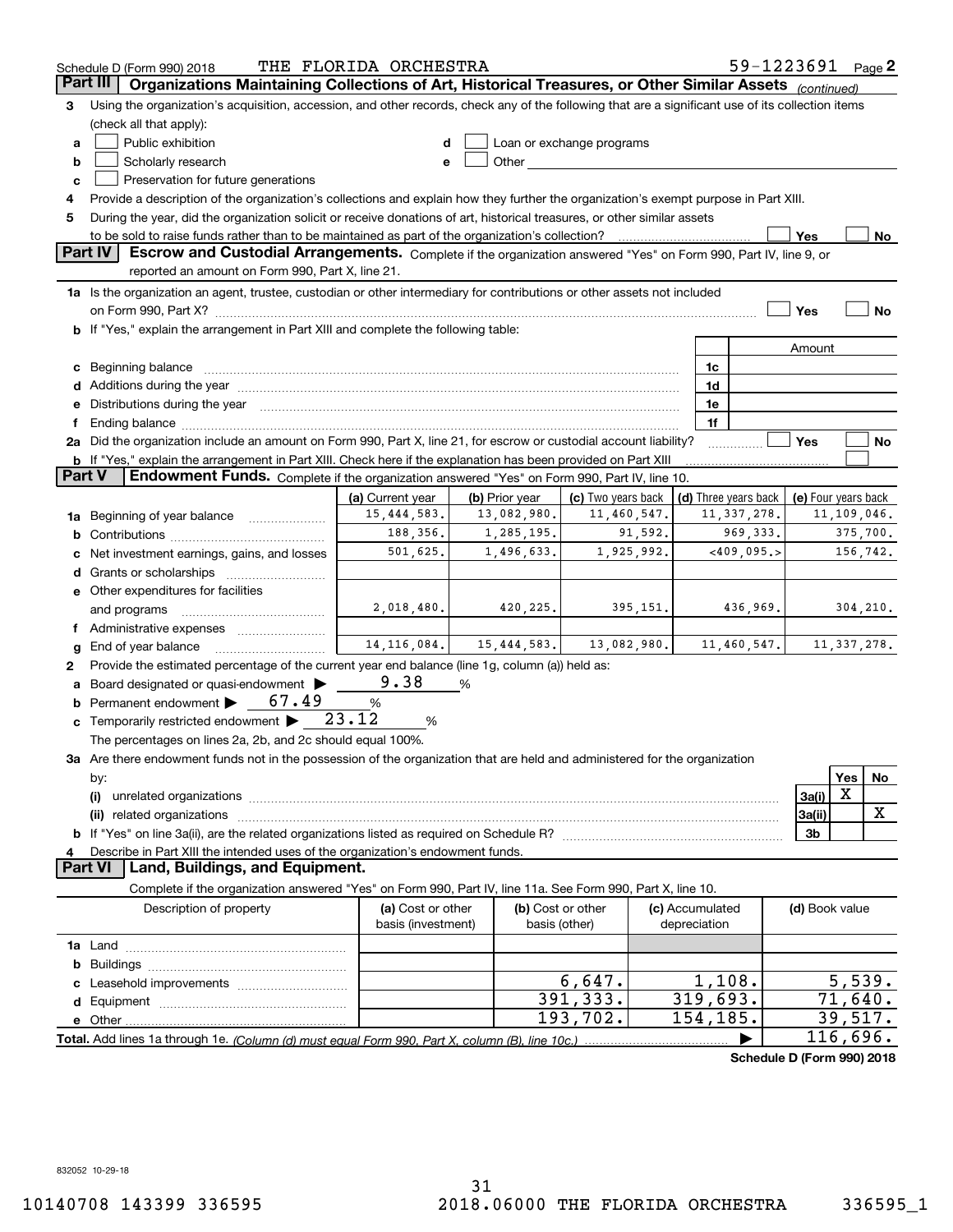| Schedule D (Form 990) 2018 | THE FLORIDA ORCHESTRA                    |  | 59-1223691 | Page |
|----------------------------|------------------------------------------|--|------------|------|
|                            | Part VII Investments - Other Securities. |  |            |      |

| Complete if the organization answered "Yes" on Form 990, Part IV, line 11b. See Form 990, Part X, line 12. |                |                                                           |
|------------------------------------------------------------------------------------------------------------|----------------|-----------------------------------------------------------|
| (a) Description of security or category (including name of security)                                       | (b) Book value | (c) Method of valuation: Cost or end-of-year market value |
| (1) Financial derivatives                                                                                  |                |                                                           |
| (2) Closely-held equity interests                                                                          |                |                                                           |
| (3) Other                                                                                                  |                |                                                           |
| (A)                                                                                                        |                |                                                           |
| (B)                                                                                                        |                |                                                           |
| (C)                                                                                                        |                |                                                           |
| (D)                                                                                                        |                |                                                           |
| (E)                                                                                                        |                |                                                           |
| (F)                                                                                                        |                |                                                           |
| (G)                                                                                                        |                |                                                           |
| (H)                                                                                                        |                |                                                           |
| <b>Total.</b> (Col. (b) must equal Form 990, Part X, col. (B) line 12.) $\blacktriangleright$              |                |                                                           |
| <b>Part VIII Investments - Program Related.</b>                                                            |                |                                                           |

Complete if the organization answered "Yes" on Form 990, Part IV, line 11c. See Form 990, Part X, line 13.

| (a) Description of investment                                    | (b) Book value | (c) Method of valuation: Cost or end-of-year market value |
|------------------------------------------------------------------|----------------|-----------------------------------------------------------|
| (1)                                                              |                |                                                           |
| (2)                                                              |                |                                                           |
| (3)                                                              |                |                                                           |
| (4)                                                              |                |                                                           |
| $\frac{1}{2}$                                                    |                |                                                           |
| (6)                                                              |                |                                                           |
| $\sqrt{(7)}$                                                     |                |                                                           |
| (8)                                                              |                |                                                           |
| (9)                                                              |                |                                                           |
| Total. (Col. (b) must equal Form 990, Part X, col. (B) line 13.) |                |                                                           |

#### **Part IX Other Assets.**

Complete if the organization answered "Yes" on Form 990, Part IV, line 11d. See Form 990, Part X, line 15.

| (a) Description                                     | (b) Book value |
|-----------------------------------------------------|----------------|
| INTEREST IN PERPETUAL TRUSTS<br>BENEFICIAL<br>(1)   | 3,371,853.     |
| BENEFICIAL INTEREST IN ASSETS HELD BY OTHERS<br>(2) | 426,770.       |
| (3)                                                 |                |
| (4)                                                 |                |
| $\frac{1}{2}$ (5)                                   |                |
| $\frac{6}{6}$                                       |                |
| (7)                                                 |                |
| (8)                                                 |                |
| (9)                                                 |                |
|                                                     | 3,798,623.     |

**Part X Other Liabilities.**

Complete if the organization answered "Yes" on Form 990, Part IV, line 11e or 11f. See Form 990, Part X, line 25.

|     | (a) Description of liability                                            | (b) Book value |
|-----|-------------------------------------------------------------------------|----------------|
|     | Federal income taxes                                                    |                |
| (2) | CAPITAL LEASE OBLIGATIONS                                               | 24, 155.       |
| (3) |                                                                         |                |
| (4) |                                                                         |                |
| (5) |                                                                         |                |
| (6) |                                                                         |                |
|     |                                                                         |                |
| (8) |                                                                         |                |
| (9) |                                                                         |                |
|     | Total. (Column (b) must equal Form 990, Part X, col. (B) line 25.)<br>. | 24,155.        |

**2.**. . . . . . . . . . . . . . . | Liability for uncertain tax positions. In Part XIII, provide the text of the footnote to the organization's financial statements that reports the

organization's liability for uncertain tax positions under FIN 48 (ASC 740). Check here if the text of the footnote has been provided in Part XIII  $~\boxed{\rm X}$ 

**Schedule D (Form 990) 2018**

832053 10-29-18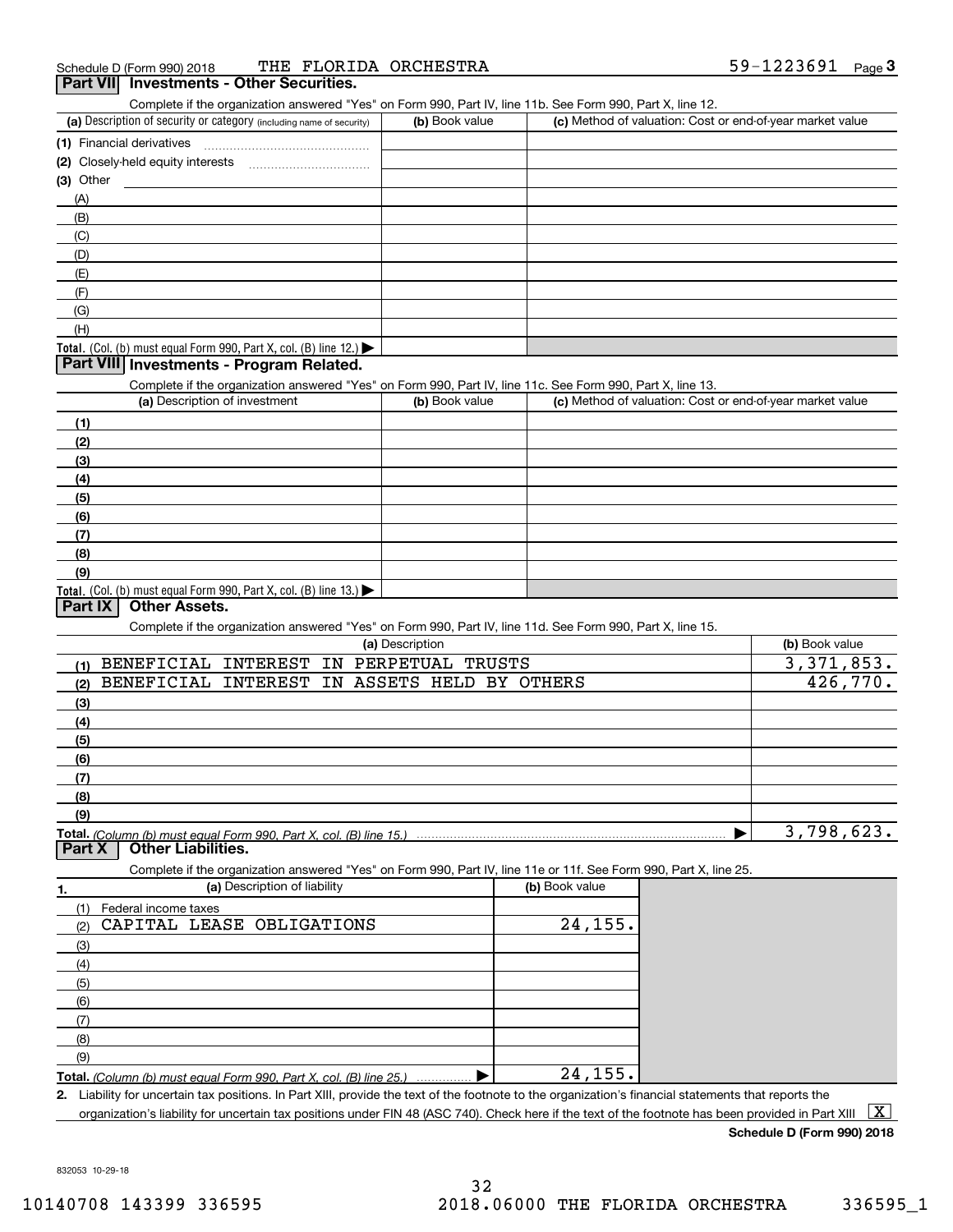|    | THE FLORIDA ORCHESTRA<br>Schedule D (Form 990) 2018                                                                                                                                                                                  |                |               |                | 59-1223691 Page 4            |  |
|----|--------------------------------------------------------------------------------------------------------------------------------------------------------------------------------------------------------------------------------------|----------------|---------------|----------------|------------------------------|--|
|    | Reconciliation of Revenue per Audited Financial Statements With Revenue per Return.<br><b>Part XI</b>                                                                                                                                |                |               |                |                              |  |
|    | Complete if the organization answered "Yes" on Form 990, Part IV, line 12a.                                                                                                                                                          |                |               |                |                              |  |
| 1  | Total revenue, gains, and other support per audited financial statements                                                                                                                                                             |                |               | $\blacksquare$ | $\overline{10}$ , 205, 297.  |  |
| 2  | Amounts included on line 1 but not on Form 990, Part VIII, line 12:                                                                                                                                                                  |                |               |                |                              |  |
| a  | Net unrealized gains (losses) on investments [11] matter contracts and the unrealized gains (losses) on investments                                                                                                                  | 2a             | $<$ 339,433.> |                |                              |  |
| b  |                                                                                                                                                                                                                                      | 2 <sub>b</sub> | 154, 195.     |                |                              |  |
|    |                                                                                                                                                                                                                                      | 2c             |               |                |                              |  |
| d  | Other (Describe in Part XIII.) <b>2006</b> 2007 2010 2010 2010 2010 2011 2012 2013 2014 2014 2015 2016 2017 2018 2019 2016 2017 2018 2019 2016 2017 2018 2019 2016 2017 2018 2019 2018 2019 2019 2016 2017 2018 2019 2018 2019 2019  | 2d             | 382,341.      |                |                              |  |
| е  | Add lines 2a through 2d                                                                                                                                                                                                              |                |               | 2e             | 197, 103.                    |  |
| 3  |                                                                                                                                                                                                                                      |                |               | $\mathbf{3}$   | 10,008,194.                  |  |
| 4  | Amounts included on Form 990, Part VIII, line 12, but not on line 1:                                                                                                                                                                 |                |               |                |                              |  |
| a  |                                                                                                                                                                                                                                      | 4a             | 70, 229.      |                |                              |  |
| b  | Other (Describe in Part XIII.) <b>Construction Contract Construction</b> Chern Construction Chern Chern Chern Chern Chern Chern Chern Chern Chern Chern Chern Chern Chern Chern Chern Chern Chern Chern Chern Chern Chern Chern Che  | 4b             |               |                |                              |  |
|    | Add lines 4a and 4b                                                                                                                                                                                                                  |                |               | 4с             | $\frac{70,229}{10,078,423.}$ |  |
| 5  |                                                                                                                                                                                                                                      |                |               |                |                              |  |
|    | Part XII   Reconciliation of Expenses per Audited Financial Statements With Expenses per Return.                                                                                                                                     |                |               |                |                              |  |
|    | Complete if the organization answered "Yes" on Form 990, Part IV, line 12a.                                                                                                                                                          |                |               |                |                              |  |
| 1  |                                                                                                                                                                                                                                      |                |               | $\blacksquare$ | 11,729,673.                  |  |
| 2  | Amounts included on line 1 but not on Form 990, Part IX, line 25:                                                                                                                                                                    |                |               |                |                              |  |
| a  |                                                                                                                                                                                                                                      | 2a             | 154, 195.     |                |                              |  |
|    | Prior year adjustments manufactured and contract and contract and contract and contract and contract and contract and contract and contract and contract and contract and contract and contract and contract and contract and        | 2 <sub>b</sub> |               |                |                              |  |
|    |                                                                                                                                                                                                                                      | 2c             |               |                |                              |  |
| d  | Other (Describe in Part XIII.) <b>Construction Contract Construction</b>                                                                                                                                                             | 2d             | 416,131.      |                |                              |  |
| e  | Add lines 2a through 2d <b>continuum contract and all contract and all contract and all contract and all contract and all contract and all contract and all contract and all contract and all contract and all contract and all </b> |                |               | 2e             | 570, 326.                    |  |
| З. |                                                                                                                                                                                                                                      |                |               | $\mathbf{a}$   | 11, 159, 347.                |  |
| 4  | Amounts included on Form 990, Part IX, line 25, but not on line 1:                                                                                                                                                                   |                |               |                |                              |  |
| a  |                                                                                                                                                                                                                                      | 4a             | 70,229.       |                |                              |  |
| b  | Other (Describe in Part XIII.) <b>Construction Contract Construction</b> (Describe in Part XIII.)                                                                                                                                    | 4 <sub>b</sub> |               |                |                              |  |
|    | Add lines 4a and 4b                                                                                                                                                                                                                  |                |               | 4с             | 70,229.                      |  |
| 5  |                                                                                                                                                                                                                                      |                |               | $\overline{5}$ | 11, 229, 576.                |  |
|    | Part XIII Supplemental Information.                                                                                                                                                                                                  |                |               |                |                              |  |
|    | Provide the descriptions required for Part II, lines 3, 5, and 9; Part III, lines 1a and 4; Part IV, lines 1b and 2b; Part V, line 4; Part X, line 2; Part XI,                                                                       |                |               |                |                              |  |

lines 2d and 4b; and Part XII, lines 2d and 4b. Also complete this part to provide any additional information.

PART V, LINE 4:

| THE ORCHESTRA'S ENDOWMENT CONSISTS OF SEVERAL INDIVIDUAL FUNDS ESTABLISHED |
|----------------------------------------------------------------------------|
| FOR A VARIETY OF PURPOSES. ITS ENDOWMENT CONSISTS OF DONOR-RESTRICTED      |
| FUNDS AND FUNDS DESIGNATED BY THE BOARD OF DIRECTORS FOR LONG-TERM         |
| INVESTMENT. AS REQUIRED BY GENERALLY ACCEPTED ACCOUNTING PRINCIPLES, NET   |
| ASSETS ASSOCIATED WITH ENDOWMENT FUNDS ARE CLASSIFIED AND REPORTED BASED   |
| ON THE EXISTENCE OR ABSENCE OF DONOR-IMPOSED RESTRICTIONS.                 |
|                                                                            |
| EFFECTIVE JULY 1, 2012, THE STATE OF FLORIDA ADOPTED THE UNIFORM PRUDENT   |
| MANAGEMENT OF INSTITUTIONAL FUNDS ACT ("UPMIFA") AND IN ACCORDANCE WITH    |
| ASC TOPIC 958, "ENDOWMENTS OF NOT-FOR-PROFIT ORGANIZATIONS: NET ASSET      |

832054 10-29-18 **Schedule D (Form 990) 2018** CLASSIFICATION OF FUNDS SUBJECT TO AN ENACTED VERSION OF THE UNIFORM

33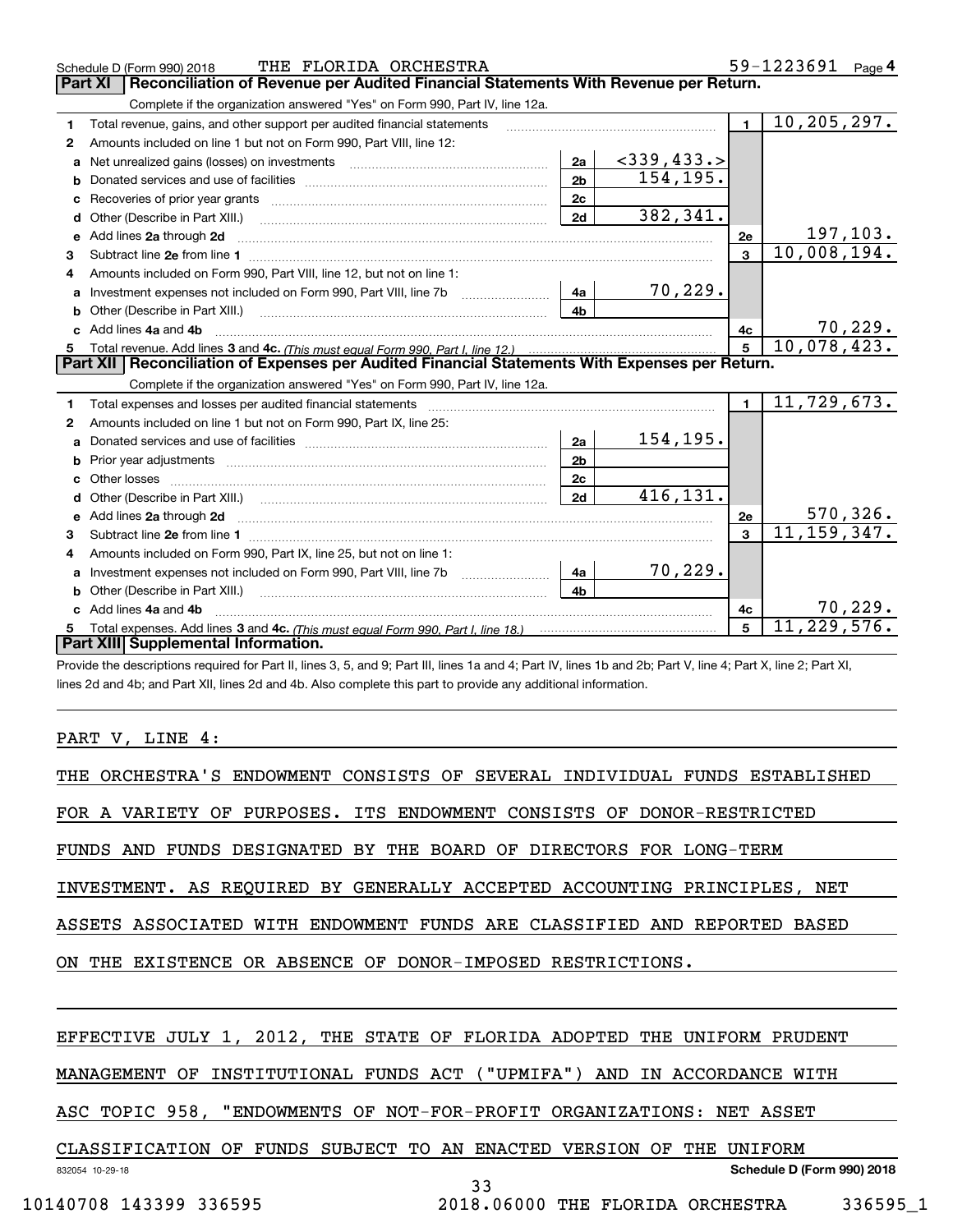*(continued)* **Part XIII Supplemental Information** 

PRUDENT MANAGEMENT OF INSTITUTIONAL FUNDS ACT, AND ENHANCED DISLOSURES FOR ALL ENDOWMENT FUNDS", THE ORCHESTRA CLASSIFIES INVESTMENT EARNINGS ON ENDOWMENTS AS A COMPONENT OF TEMPORARILY RESTRICTED NET ASSETS IF NOT APPROPRIATED FOR EXPENDITURE IN THE PERIOD EARNED. ONCE INVESTMENT EARNINGS ARE APPROPRIATED FOR EXPENDITURE, THE ORCHESTRA RECLASSIFIES THE AMOUNT APPROPRIATED AS A COMPONENT OF UNRESTRICTED NET ASSETS.

THE ORCHESTRA'S BOARD OF DIRECTORS HAS INTERPRETED THE WISHES OF DONORS AND STATE LAW AS REQUIRING THE PRESERVATION OF THE FAIR VALUE OF THE ORIGINAL GIFT AS THE GIFT DATE OF THE DONOR-RESTRICTED ENDOWMENT FUNDS ABSENT EXPLICIT DONOR STIPULATIONS TO THE CONTRARY. AS A RESULT OF THIS INTERPRETATION, THE ORCHESTRA CLASSIFIES AS PERMANENTLY RESTRICTED NET ASSETS (A) THE ORIGINAL VALUE OF GIFTS DONATED TO THE PERMANENT ENDOWMENT, (B) THE ORIGINAL VALUE OF SUBSEQUENT GIFTS TO THE PERMANENT ENDOWMENT AND (C) ACCUMULATIONS TO THE PERMANENT ENDOWMENT MADE IN ACCORDANCE WITH THE DIRECTION OF THE APPLICABLE DONOR GIFT INSTRUMENT AT THE TIME THE ACCUMULATION IS ADDED TO THE FUND. THE REMAINING PORTION OF THE DONOR-RESTRICTED ENDOWMENT FUND THAT IS NOT CLASSIFIED IN PERMANENTLY RESTRICTED NET ASSETS IS CLASSIFIED AS UNRESTRICTED NET ASSETS.

PART X, LINE 2:

THE ORCHESTRA IS A NOT-FOR-PROFIT CORPORATION ORGANIZED UNDER THE LAWS OF THE STATE OF FLORIDA AND IS EXEMPT FROM FEDERAL INCOME TAXES UNDER SECTION 501(C)(3) OF THE INTERNAL REVENUE CODE.

THE INTERNAL REVENUE CODE PROVIDES FOR TAXATION OF UNRELATED BUSINESS INCOME UNDER CERTAIN CIRCUMSTANCES. THE ORCHESTRA BELIEVES THAT IT HAS NO LIABILITY FOR TAXES WITH RESPECT TO UNRELATED BUSINESS INCOME. HOWEVER,

34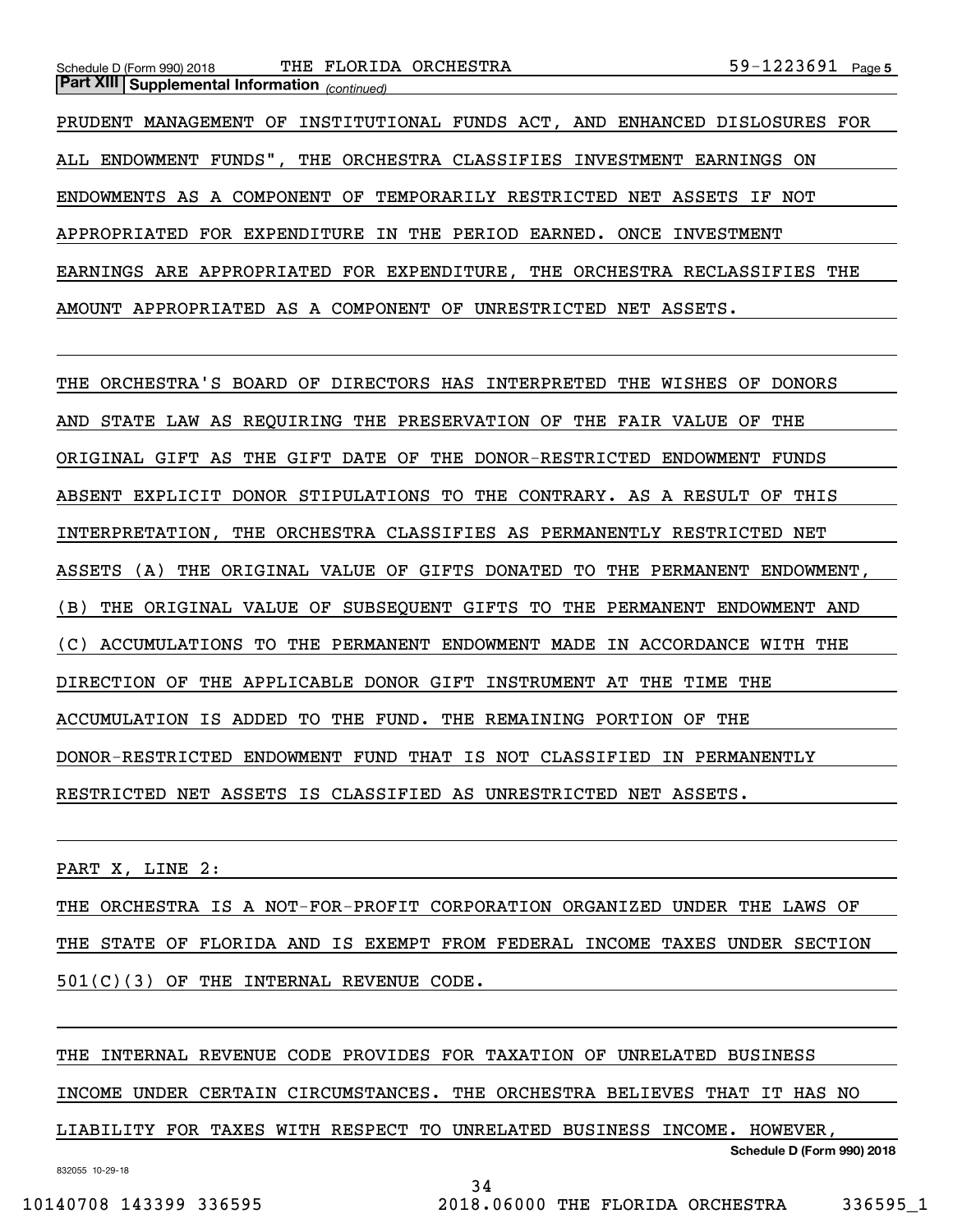*(continued)* **Part XIII Supplemental Information** 

SUCH STATUS IS SUBJECT TO FINAL DETERMINATION UPON EXAMINATION OF THE

RELATED INCOME TAX RETURNS BY THE APPROPRIATE TAXING AUTHORITIES.

THE ORCHESTRA FOLLOWS ACCOUNTING STANDARDS CODIFICATION ("ASC") TOPIC 740, INCOME TAXES. A COMPONENT OF THIS STANDARD PRESCRIBES A RECOGNITION AND MEASUREMENT THRESHOLD OF TAX POSITIONS TAKEN OR EXPECTED TO BE TAKEN IN A TAX RETURN. FOR THOSE BENEFITS TO BE RECOGNIZED, A TAX POSITION MUST BE MORE-LIKELY-THAN-NOT TO BE SUSTAINED UPON EXAMINATION BY TAXING AUTHORITIES. THE ORCHESTRA'S POLICY IS TO RECOGNIZE INTEREST AND PENALTIES ASSOCIATED WITH TAX POSITIONS UNDER THIS STANDARD AS A COMPONENT OF TAX EXPENSE, AND NONE WERE RECOGNIZED SINCE THERE WAS NO MATERIAL IMPACT OF THE APPLICATION OF THIS STANDARD FOR THE YEARS ENDED JUNE 30, 2019 AND 2018. THE ORCHESTRA'S INFORMATION RETURNS ARE OPEN TO IRS EXAMINATION FOR THE 2015 TAX YEAR ENDED JUNE 30, 2016, AND ALL SUBSEQUENT YEARS.

PART XI, LINE 2D - OTHER ADJUSTMENTS:

FUNDRAISING EXPENSES NET WITH REVENUE ON FORM 990 382,341.

PART XII, LINE 2D - OTHER ADJUSTMENTS: FUNDRAISING EXPENSES NET WITH REVENUE ON FORM 990 382,341. WRITE OFF OF PLEDGE RECEIVABLE **All and Solution** and Sq. 790. TOTAL TO SCHEDULE D, PART XII, LINE 2D 416,131.

**Schedule D (Form 990) 2018**

832055 10-29-18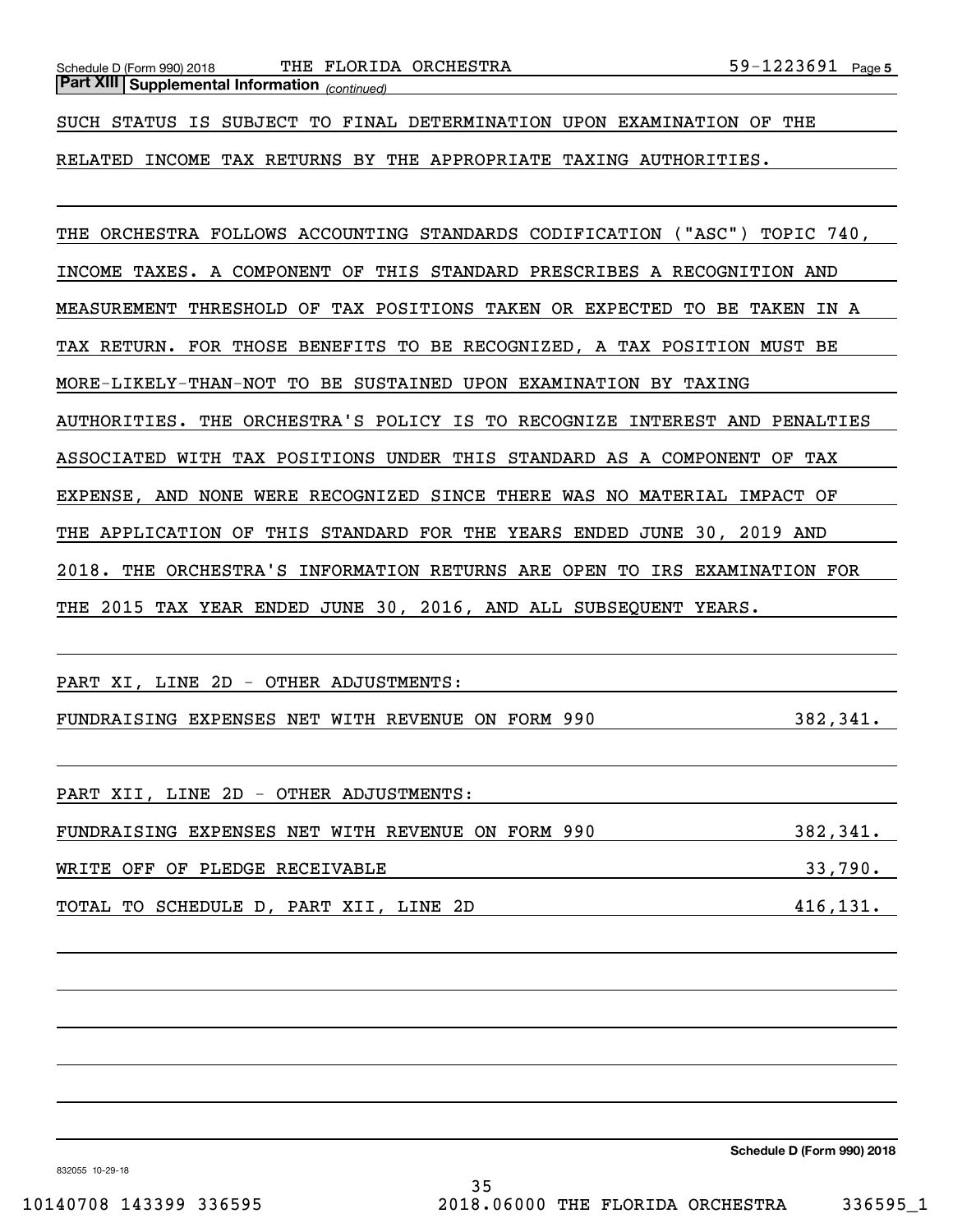| <b>SCHEDULE G</b>                                                                         |                                                                                                                                                                     | <b>Supplemental Information Regarding Fundraising or Gaming Activities</b>                                                                         |                                                          |                |                                       |  |                                   | OMB No. 1545-0047                    |
|-------------------------------------------------------------------------------------------|---------------------------------------------------------------------------------------------------------------------------------------------------------------------|----------------------------------------------------------------------------------------------------------------------------------------------------|----------------------------------------------------------|----------------|---------------------------------------|--|-----------------------------------|--------------------------------------|
| (Form 990 or 990-EZ)                                                                      | Complete if the organization answered "Yes" on Form 990, Part IV, line 17, 18, or 19, or if the<br>organization entered more than \$15,000 on Form 990-EZ, line 6a. |                                                                                                                                                    | 2018                                                     |                |                                       |  |                                   |                                      |
| Department of the Treasury                                                                |                                                                                                                                                                     |                                                                                                                                                    | <b>Open to Public</b>                                    |                |                                       |  |                                   |                                      |
| Internal Revenue Service                                                                  |                                                                                                                                                                     | ► Go to www.irs.gov/Form990 for instructions and the latest information.                                                                           |                                                          |                |                                       |  |                                   | Inspection                           |
| Name of the organization                                                                  | 59-1223691                                                                                                                                                          | <b>Employer identification number</b>                                                                                                              |                                                          |                |                                       |  |                                   |                                      |
| Part I                                                                                    | required to complete this part.                                                                                                                                     | Fundraising Activities. Complete if the organization answered "Yes" on Form 990, Part IV, line 17. Form 990-EZ filers are not                      |                                                          |                |                                       |  |                                   |                                      |
|                                                                                           |                                                                                                                                                                     | 1 Indicate whether the organization raised funds through any of the following activities. Check all that apply.                                    |                                                          |                |                                       |  |                                   |                                      |
| $\vert X \vert$ Mail solicitations<br>$\mathbf{a}$                                        |                                                                                                                                                                     | $\mathbf{e}$                                                                                                                                       |                                                          |                | Solicitation of non-government grants |  |                                   |                                      |
| $\boxed{\textbf{X}}$ Internet and email solicitations<br>b                                |                                                                                                                                                                     | f                                                                                                                                                  |                                                          |                | Solicitation of government grants     |  |                                   |                                      |
| $\boxed{\text{X}}$ Phone solicitations<br>C<br>$\boxed{\text{X}}$ In-person solicitations |                                                                                                                                                                     | Special fundraising events<br>g                                                                                                                    |                                                          |                |                                       |  |                                   |                                      |
| d                                                                                         |                                                                                                                                                                     | 2 a Did the organization have a written or oral agreement with any individual (including officers, directors, trustees, or                         |                                                          |                |                                       |  |                                   |                                      |
|                                                                                           |                                                                                                                                                                     | key employees listed in Form 990, Part VII) or entity in connection with professional fundraising services?                                        |                                                          |                |                                       |  | $\boxed{\text{X}}$ Yes            | No                                   |
|                                                                                           |                                                                                                                                                                     | <b>b</b> If "Yes," list the 10 highest paid individuals or entities (fundraisers) pursuant to agreements under which the fundraiser is to be       |                                                          |                |                                       |  |                                   |                                      |
| compensated at least \$5,000 by the organization.                                         |                                                                                                                                                                     |                                                                                                                                                    |                                                          |                |                                       |  |                                   |                                      |
|                                                                                           |                                                                                                                                                                     |                                                                                                                                                    |                                                          |                |                                       |  | (v) Amount paid                   | (vi) Amount paid                     |
| (i) Name and address of individual<br>or entity (fundraiser)                              |                                                                                                                                                                     | (ii) Activity                                                                                                                                      | (iii) Did<br>fundraiser<br>have custody<br>or control of |                | (iv) Gross receipts<br>from activity  |  | to (or retained by)<br>fundraiser | to (or retained by)                  |
|                                                                                           |                                                                                                                                                                     |                                                                                                                                                    |                                                          | contributions? |                                       |  | listed in col. (i)                | organization                         |
| SD&A TELESERVICES, INC. -                                                                 |                                                                                                                                                                     |                                                                                                                                                    | Yes                                                      | No             |                                       |  |                                   |                                      |
| 5757 W CENTURY BLVD #300, LOS                                                             |                                                                                                                                                                     | TELEFUNDING                                                                                                                                        |                                                          | x              | 54,688.                               |  | 31,779.                           | 22,909.                              |
|                                                                                           |                                                                                                                                                                     |                                                                                                                                                    |                                                          |                |                                       |  |                                   |                                      |
|                                                                                           |                                                                                                                                                                     |                                                                                                                                                    |                                                          |                |                                       |  |                                   |                                      |
|                                                                                           |                                                                                                                                                                     |                                                                                                                                                    |                                                          |                |                                       |  |                                   |                                      |
|                                                                                           |                                                                                                                                                                     |                                                                                                                                                    |                                                          |                |                                       |  |                                   |                                      |
|                                                                                           |                                                                                                                                                                     |                                                                                                                                                    |                                                          |                |                                       |  |                                   |                                      |
|                                                                                           |                                                                                                                                                                     |                                                                                                                                                    |                                                          |                |                                       |  |                                   |                                      |
|                                                                                           |                                                                                                                                                                     |                                                                                                                                                    |                                                          |                |                                       |  |                                   |                                      |
|                                                                                           |                                                                                                                                                                     |                                                                                                                                                    |                                                          |                |                                       |  |                                   |                                      |
|                                                                                           |                                                                                                                                                                     |                                                                                                                                                    |                                                          |                |                                       |  |                                   |                                      |
|                                                                                           |                                                                                                                                                                     |                                                                                                                                                    |                                                          |                |                                       |  |                                   |                                      |
|                                                                                           |                                                                                                                                                                     |                                                                                                                                                    |                                                          |                |                                       |  |                                   |                                      |
|                                                                                           |                                                                                                                                                                     |                                                                                                                                                    |                                                          |                |                                       |  |                                   |                                      |
|                                                                                           |                                                                                                                                                                     |                                                                                                                                                    |                                                          |                |                                       |  |                                   |                                      |
|                                                                                           |                                                                                                                                                                     |                                                                                                                                                    |                                                          |                |                                       |  |                                   |                                      |
|                                                                                           |                                                                                                                                                                     |                                                                                                                                                    |                                                          |                |                                       |  |                                   |                                      |
| Total                                                                                     |                                                                                                                                                                     |                                                                                                                                                    |                                                          |                | 54,688.                               |  | 31,779.                           | 22,909.                              |
| or licensing.                                                                             |                                                                                                                                                                     | 3 List all states in which the organization is registered or licensed to solicit contributions or has been notified it is exempt from registration |                                                          |                |                                       |  |                                   |                                      |
| FL                                                                                        |                                                                                                                                                                     |                                                                                                                                                    |                                                          |                |                                       |  |                                   |                                      |
|                                                                                           |                                                                                                                                                                     |                                                                                                                                                    |                                                          |                |                                       |  |                                   |                                      |
|                                                                                           |                                                                                                                                                                     |                                                                                                                                                    |                                                          |                |                                       |  |                                   |                                      |
|                                                                                           |                                                                                                                                                                     |                                                                                                                                                    |                                                          |                |                                       |  |                                   |                                      |
|                                                                                           |                                                                                                                                                                     |                                                                                                                                                    |                                                          |                |                                       |  |                                   |                                      |
|                                                                                           |                                                                                                                                                                     |                                                                                                                                                    |                                                          |                |                                       |  |                                   |                                      |
|                                                                                           |                                                                                                                                                                     |                                                                                                                                                    |                                                          |                |                                       |  |                                   |                                      |
|                                                                                           |                                                                                                                                                                     |                                                                                                                                                    |                                                          |                |                                       |  |                                   |                                      |
|                                                                                           |                                                                                                                                                                     |                                                                                                                                                    |                                                          |                |                                       |  |                                   |                                      |
|                                                                                           |                                                                                                                                                                     | LHA For Paperwork Reduction Act Notice, see the Instructions for Form 990 or 990-EZ.                                                               |                                                          |                |                                       |  |                                   | Schedule G (Form 990 or 990-EZ) 2018 |
|                                                                                           |                                                                                                                                                                     | SEE PART IV FOR CONTINUATIONS                                                                                                                      |                                                          |                |                                       |  |                                   |                                      |
| 832081 10-03-18                                                                           |                                                                                                                                                                     |                                                                                                                                                    |                                                          |                |                                       |  |                                   |                                      |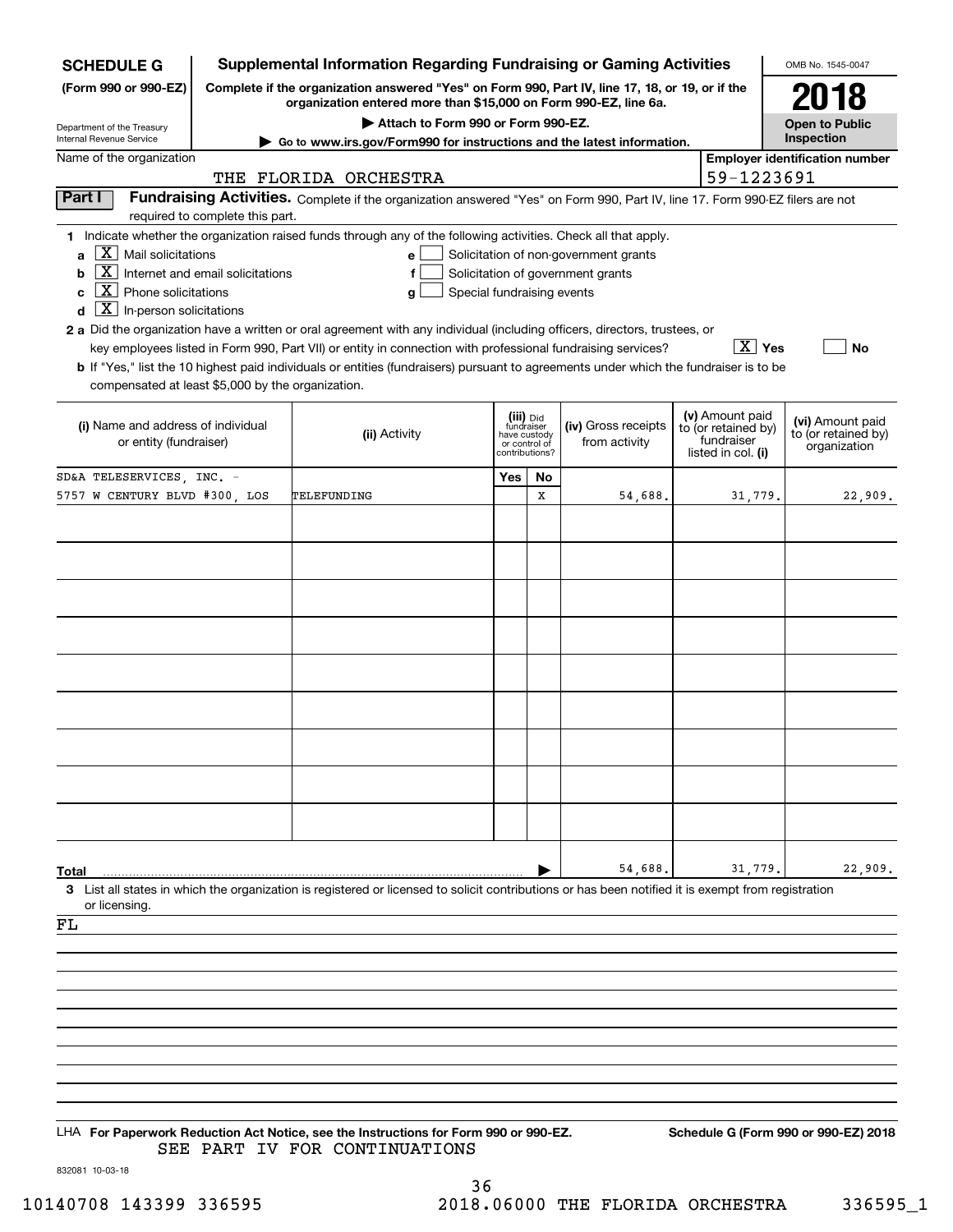**2**

**Part II Fundraising Events.** Complete if the organization answered "Yes" on Form 990, Part IV, line 18, or reported more than \$15,000<br>15.000 of fundraising event contributions and gross income on Form 990-EZ. lines 1 an of fundraising event contributions and gross income on Form 990-EZ, lines 1 and 6b. List events with gross receipts greater than \$5,000.

|                 |          | of fundraising event contributions and gross income on Form 990-EZ, lines 1 and 6b. List events with gross receipts greater than \$5,000. |                                    |                         |                                 |                                                       |  |  |
|-----------------|----------|-------------------------------------------------------------------------------------------------------------------------------------------|------------------------------------|-------------------------|---------------------------------|-------------------------------------------------------|--|--|
|                 |          |                                                                                                                                           | (a) Event #1<br>GALA<br>FUNDRAISER | (b) Event #2            | (c) Other events<br><b>NONE</b> | (d) Total events<br>(add col. (a) through<br>col. (c) |  |  |
|                 |          |                                                                                                                                           | (event type)                       | (event type)            | (total number)                  |                                                       |  |  |
| Revenue         |          |                                                                                                                                           | 887,063.                           |                         |                                 | 887,063.                                              |  |  |
|                 |          |                                                                                                                                           | 622,003.                           |                         |                                 | <u>622,003.</u>                                       |  |  |
|                 | 3        | Gross income (line 1 minus line 2)                                                                                                        | 265,060.                           |                         |                                 | 265,060.                                              |  |  |
|                 |          |                                                                                                                                           |                                    |                         |                                 |                                                       |  |  |
|                 | 5        |                                                                                                                                           |                                    |                         |                                 |                                                       |  |  |
|                 | 6        |                                                                                                                                           | 45,115.                            |                         |                                 | <u>45,115.</u>                                        |  |  |
| Direct Expenses |          |                                                                                                                                           | 47,642.                            |                         |                                 | 47,642.                                               |  |  |
|                 | 8        |                                                                                                                                           |                                    |                         |                                 |                                                       |  |  |
|                 | 9        |                                                                                                                                           | $\frac{224,372.}{65,212.}$         |                         |                                 | $\frac{224,372.}{65,212.}$<br>382,341.                |  |  |
|                 | 10       | Direct expense summary. Add lines 4 through 9 in column (d)                                                                               |                                    |                         |                                 |                                                       |  |  |
|                 |          | 11 Net income summary. Subtract line 10 from line 3, column (d)                                                                           |                                    |                         |                                 | $\overline{117,281.5}$                                |  |  |
|                 | Part III | Gaming. Complete if the organization answered "Yes" on Form 990, Part IV, line 19, or reported more than                                  |                                    |                         |                                 |                                                       |  |  |
|                 |          | \$15,000 on Form 990-EZ, line 6a.                                                                                                         |                                    | (b) Pull tabs/instant   |                                 | (d) Total gaming (add                                 |  |  |
| Revenue         |          |                                                                                                                                           | (a) Bingo                          | bingo/progressive bingo | (c) Other gaming                | col. (a) through col. (c))                            |  |  |
|                 | -1       |                                                                                                                                           |                                    |                         |                                 |                                                       |  |  |
|                 |          |                                                                                                                                           |                                    |                         |                                 |                                                       |  |  |
|                 |          |                                                                                                                                           |                                    |                         |                                 |                                                       |  |  |
| Expenses        |          |                                                                                                                                           |                                    |                         |                                 |                                                       |  |  |
| <b>Direct</b>   | 4        |                                                                                                                                           |                                    |                         |                                 |                                                       |  |  |
|                 | 5        | Other direct expenses                                                                                                                     |                                    |                         |                                 |                                                       |  |  |
|                 |          | 6 Volunteer labor                                                                                                                         | Yes<br>%<br>No                     | Yes<br>%<br>No          | <b>Yes</b><br>%<br>No           |                                                       |  |  |
|                 |          | 7 Direct expense summary. Add lines 2 through 5 in column (d)                                                                             |                                    |                         |                                 |                                                       |  |  |
|                 | 8        |                                                                                                                                           |                                    |                         |                                 |                                                       |  |  |
|                 |          | 9 Enter the state(s) in which the organization conducts gaming activities:                                                                |                                    |                         |                                 |                                                       |  |  |
|                 |          | Yes<br>No                                                                                                                                 |                                    |                         |                                 |                                                       |  |  |
|                 |          |                                                                                                                                           |                                    |                         |                                 |                                                       |  |  |
|                 |          |                                                                                                                                           |                                    |                         |                                 |                                                       |  |  |
|                 |          |                                                                                                                                           |                                    |                         |                                 |                                                       |  |  |
|                 |          |                                                                                                                                           |                                    |                         |                                 |                                                       |  |  |
|                 |          |                                                                                                                                           |                                    |                         |                                 | Yes<br>No                                             |  |  |

832082 10-03-18

**Schedule G (Form 990 or 990-EZ) 2018**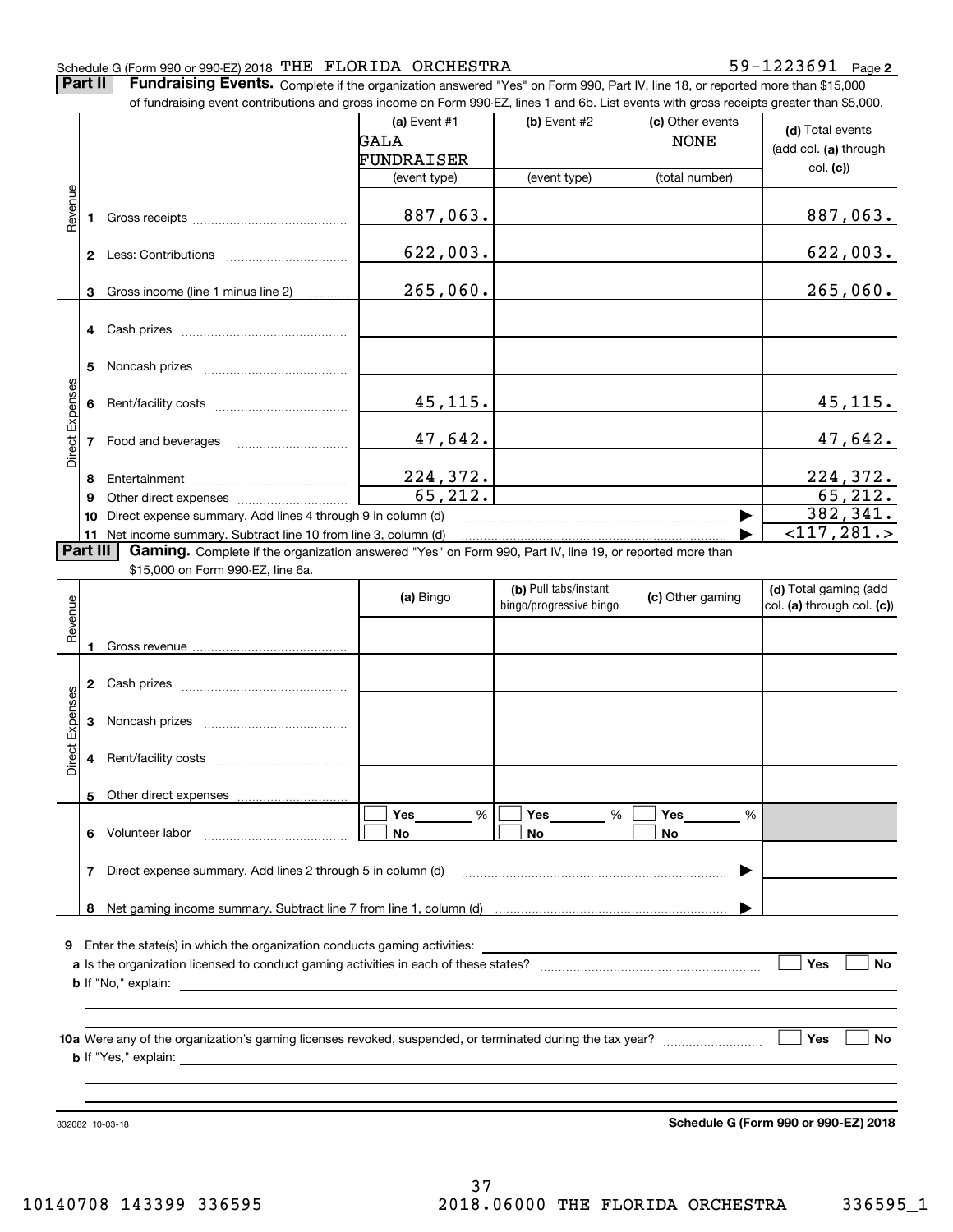| Schedule G (Form 990 or 990-EZ) 2018 THE FLORIDA ORCHESTRA                                                                                                                                                                                            | 59-1223691<br>Page 3                 |
|-------------------------------------------------------------------------------------------------------------------------------------------------------------------------------------------------------------------------------------------------------|--------------------------------------|
|                                                                                                                                                                                                                                                       | Yes<br>No                            |
| 12 Is the organization a grantor, beneficiary or trustee of a trust, or a member of a partnership or other entity formed                                                                                                                              | Yes<br>No                            |
| <b>13</b> Indicate the percentage of gaming activity conducted in:                                                                                                                                                                                    |                                      |
|                                                                                                                                                                                                                                                       | 13а<br>%                             |
| <b>b</b> An outside facility <i>www.communicality communicality communicality communicality communicality communicality</i>                                                                                                                           | 13 <sub>b</sub><br>%                 |
| 14 Enter the name and address of the person who prepares the organization's gaming/special events books and records:                                                                                                                                  |                                      |
| Name $\blacktriangleright$<br><u> 1989 - Andrea Stadt Britain, amerikansk politik (</u>                                                                                                                                                               |                                      |
| Address $\blacktriangleright$<br><u> 1989 - Andrea Stadt Britain, amerikansk politik (</u>                                                                                                                                                            |                                      |
|                                                                                                                                                                                                                                                       | Yes<br>No                            |
|                                                                                                                                                                                                                                                       |                                      |
|                                                                                                                                                                                                                                                       |                                      |
| c If "Yes," enter name and address of the third party:                                                                                                                                                                                                |                                      |
| <u> 1980 - Johann Barbara, martin amerikan basar da</u><br>Name $\blacktriangleright$                                                                                                                                                                 |                                      |
|                                                                                                                                                                                                                                                       |                                      |
| Gaming manager information:<br>16                                                                                                                                                                                                                     |                                      |
| $Name \rightarrow$                                                                                                                                                                                                                                    |                                      |
|                                                                                                                                                                                                                                                       |                                      |
| Gaming manager compensation > \$                                                                                                                                                                                                                      |                                      |
| $\blacksquare$ Description of services provided $\blacktriangleright$                                                                                                                                                                                 |                                      |
|                                                                                                                                                                                                                                                       |                                      |
| Employee<br>Director/officer<br>Independent contractor                                                                                                                                                                                                |                                      |
|                                                                                                                                                                                                                                                       |                                      |
| <b>17</b> Mandatory distributions:                                                                                                                                                                                                                    |                                      |
| a Is the organization required under state law to make charitable distributions from the gaming proceeds to                                                                                                                                           | $\Box$ Yes $\Box$ No                 |
| <b>b</b> Enter the amount of distributions required under state law to be distributed to other exempt organizations or spent in the                                                                                                                   |                                      |
| organization's own exempt activities during the tax year $\triangleright$ \$                                                                                                                                                                          |                                      |
| Part IV<br>Supplemental Information. Provide the explanations required by Part I, line 2b, columns (iii) and (v); and Part III, lines 9, 9b, 10b,<br>15b, 15c, 16, and 17b, as applicable. Also provide any additional information. See instructions. |                                      |
|                                                                                                                                                                                                                                                       |                                      |
| SCHEDULE G, PART I, LINE 2B, LIST OF TEN HIGHEST PAID FUNDRAISERS:                                                                                                                                                                                    |                                      |
|                                                                                                                                                                                                                                                       |                                      |
| NAME OF FUNDRAISER: SD&A TELESERVICES, INC.<br>( I )                                                                                                                                                                                                  |                                      |
| ADDRESS OF FUNDRAISER: 5757 W CENTURY BLVD #300, LOS ANGELES, CA<br>( I )                                                                                                                                                                             | 90045                                |
|                                                                                                                                                                                                                                                       |                                      |
|                                                                                                                                                                                                                                                       |                                      |
|                                                                                                                                                                                                                                                       |                                      |
|                                                                                                                                                                                                                                                       |                                      |
|                                                                                                                                                                                                                                                       |                                      |
| 832083 10-03-18<br>38                                                                                                                                                                                                                                 | Schedule G (Form 990 or 990-EZ) 2018 |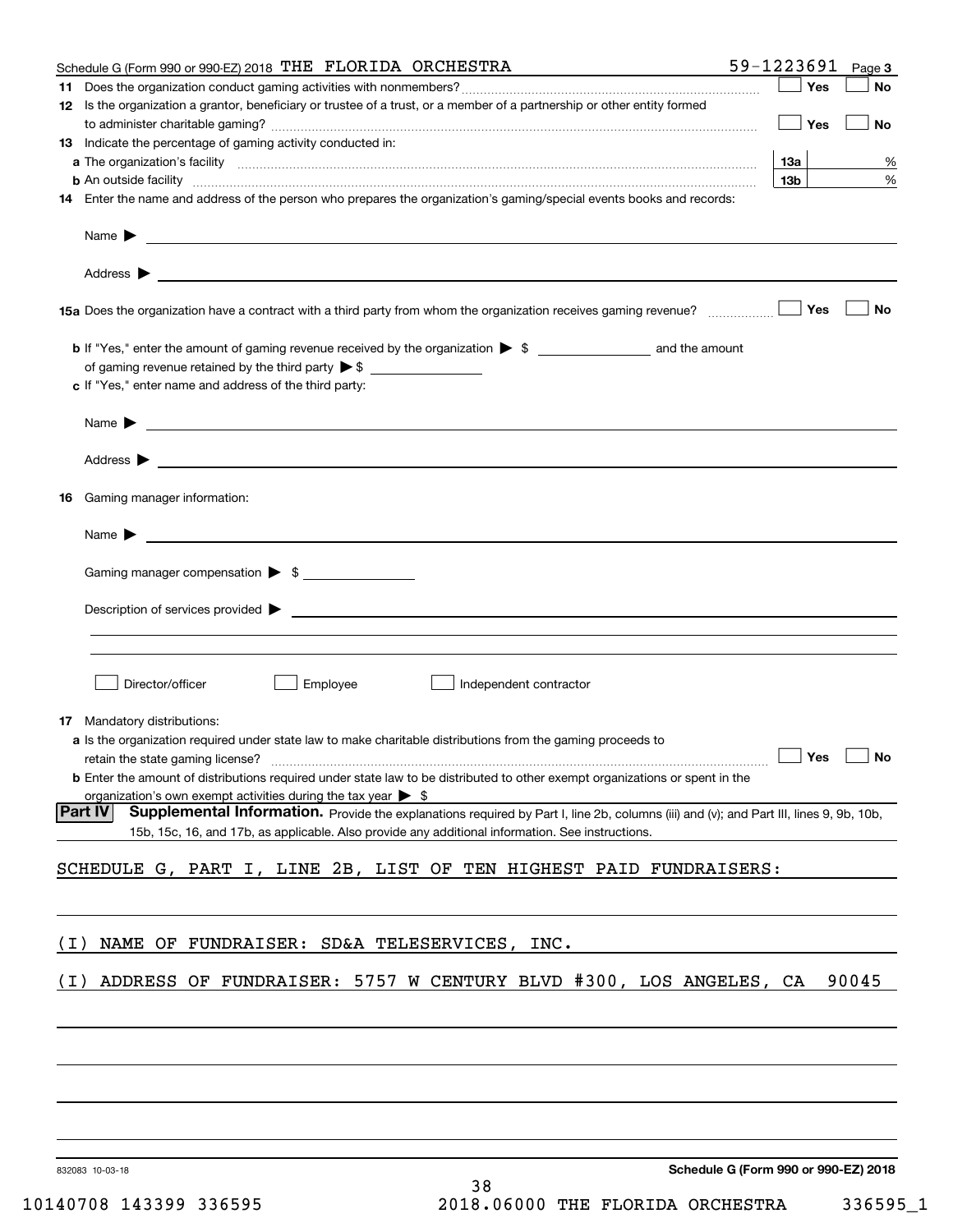| Schedule G (Form 990 or 990-EZ) |
|---------------------------------|

832084 04-01-18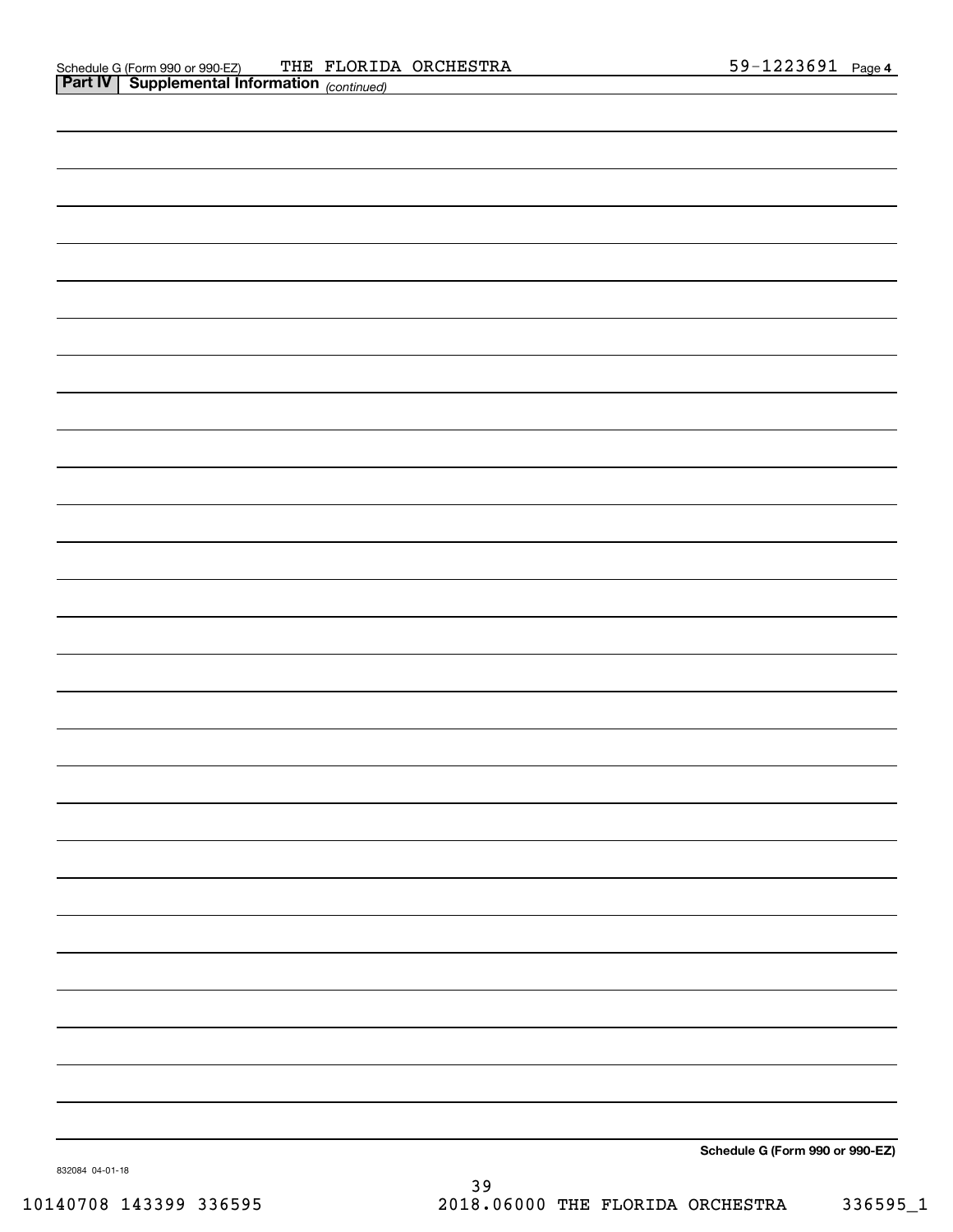|    | <b>SCHEDULE J</b>                                                                                                                                                                                        |                                                                                                              | <b>Compensation Information</b>                                                                                           |  | OMB No. 1545-0047          |      |             |  |
|----|----------------------------------------------------------------------------------------------------------------------------------------------------------------------------------------------------------|--------------------------------------------------------------------------------------------------------------|---------------------------------------------------------------------------------------------------------------------------|--|----------------------------|------|-------------|--|
|    | (Form 990)<br>For certain Officers, Directors, Trustees, Key Employees, and Highest                                                                                                                      |                                                                                                              |                                                                                                                           |  |                            |      |             |  |
|    | <b>Compensated Employees</b>                                                                                                                                                                             |                                                                                                              |                                                                                                                           |  |                            | 2018 |             |  |
|    | Complete if the organization answered "Yes" on Form 990, Part IV, line 23.<br><b>Open to Public</b><br>Attach to Form 990.                                                                               |                                                                                                              |                                                                                                                           |  |                            |      |             |  |
|    | Department of the Treasury<br>Go to www.irs.gov/Form990 for instructions and the latest information.<br>Internal Revenue Service                                                                         |                                                                                                              |                                                                                                                           |  |                            |      |             |  |
|    | <b>Employer identification number</b><br>Name of the organization                                                                                                                                        |                                                                                                              |                                                                                                                           |  |                            |      |             |  |
|    |                                                                                                                                                                                                          | THE FLORIDA ORCHESTRA                                                                                        |                                                                                                                           |  | 59-1223691                 |      |             |  |
|    | Part I                                                                                                                                                                                                   | <b>Questions Regarding Compensation</b>                                                                      |                                                                                                                           |  |                            |      |             |  |
|    |                                                                                                                                                                                                          |                                                                                                              |                                                                                                                           |  |                            | Yes  | No          |  |
|    |                                                                                                                                                                                                          |                                                                                                              | Check the appropriate box(es) if the organization provided any of the following to or for a person listed on Form 990,    |  |                            |      |             |  |
|    |                                                                                                                                                                                                          | Part VII, Section A, line 1a. Complete Part III to provide any relevant information regarding these items.   |                                                                                                                           |  |                            |      |             |  |
|    | First-class or charter travel                                                                                                                                                                            |                                                                                                              | Housing allowance or residence for personal use                                                                           |  |                            |      |             |  |
|    | Travel for companions                                                                                                                                                                                    |                                                                                                              | Payments for business use of personal residence                                                                           |  |                            |      |             |  |
|    |                                                                                                                                                                                                          | Tax indemnification and gross-up payments                                                                    | Health or social club dues or initiation fees                                                                             |  |                            |      |             |  |
|    |                                                                                                                                                                                                          | Discretionary spending account                                                                               | Personal services (such as maid, chauffeur, chef)                                                                         |  |                            |      |             |  |
|    |                                                                                                                                                                                                          |                                                                                                              |                                                                                                                           |  |                            |      |             |  |
|    |                                                                                                                                                                                                          |                                                                                                              | <b>b</b> If any of the boxes on line 1a are checked, did the organization follow a written policy regarding payment or    |  |                            |      |             |  |
|    |                                                                                                                                                                                                          | reimbursement or provision of all of the expenses described above? If "No," complete Part III to explain     |                                                                                                                           |  | 1b                         |      |             |  |
| 2  |                                                                                                                                                                                                          |                                                                                                              | Did the organization require substantiation prior to reimbursing or allowing expenses incurred by all directors,          |  |                            |      |             |  |
|    |                                                                                                                                                                                                          |                                                                                                              |                                                                                                                           |  | $\mathbf{2}$               |      |             |  |
|    |                                                                                                                                                                                                          |                                                                                                              |                                                                                                                           |  |                            |      |             |  |
| З  |                                                                                                                                                                                                          |                                                                                                              | Indicate which, if any, of the following the filing organization used to establish the compensation of the organization's |  |                            |      |             |  |
|    |                                                                                                                                                                                                          |                                                                                                              | CEO/Executive Director. Check all that apply. Do not check any boxes for methods used by a related organization to        |  |                            |      |             |  |
|    |                                                                                                                                                                                                          | establish compensation of the CEO/Executive Director, but explain in Part III.                               |                                                                                                                           |  |                            |      |             |  |
|    | $X$ Compensation committee                                                                                                                                                                               |                                                                                                              | $\underline{\mathbf{X}}$ Written employment contract                                                                      |  |                            |      |             |  |
|    |                                                                                                                                                                                                          | Independent compensation consultant                                                                          | $X$ Compensation survey or study                                                                                          |  |                            |      |             |  |
|    | $\boxed{\textbf{X}}$ Form 990 of other organizations                                                                                                                                                     |                                                                                                              | $\boxed{\textbf{X}}$ Approval by the board or compensation committee                                                      |  |                            |      |             |  |
|    |                                                                                                                                                                                                          |                                                                                                              |                                                                                                                           |  |                            |      |             |  |
|    |                                                                                                                                                                                                          | During the year, did any person listed on Form 990, Part VII, Section A, line 1a, with respect to the filing |                                                                                                                           |  |                            |      |             |  |
|    | organization or a related organization:                                                                                                                                                                  |                                                                                                              |                                                                                                                           |  |                            |      |             |  |
| а  |                                                                                                                                                                                                          | Receive a severance payment or change-of-control payment?                                                    |                                                                                                                           |  | 4a                         | х    |             |  |
| b  |                                                                                                                                                                                                          |                                                                                                              |                                                                                                                           |  | 4b                         |      | X<br>X      |  |
|    | Participate in, or receive payment from, an equity-based compensation arrangement?<br>c<br>If "Yes" to any of lines 4a-c, list the persons and provide the applicable amounts for each item in Part III. |                                                                                                              |                                                                                                                           |  | 4c                         |      |             |  |
|    |                                                                                                                                                                                                          |                                                                                                              |                                                                                                                           |  |                            |      |             |  |
|    |                                                                                                                                                                                                          | Only section 501(c)(3), 501(c)(4), and 501(c)(29) organizations must complete lines 5-9.                     |                                                                                                                           |  |                            |      |             |  |
|    |                                                                                                                                                                                                          |                                                                                                              | For persons listed on Form 990, Part VII, Section A, line 1a, did the organization pay or accrue any compensation         |  |                            |      |             |  |
|    | contingent on the revenues of:                                                                                                                                                                           |                                                                                                              |                                                                                                                           |  |                            |      |             |  |
| a  |                                                                                                                                                                                                          |                                                                                                              |                                                                                                                           |  | 5a                         |      | x           |  |
|    |                                                                                                                                                                                                          |                                                                                                              |                                                                                                                           |  | 5b                         |      | $\mathbf X$ |  |
|    |                                                                                                                                                                                                          | If "Yes" on line 5a or 5b, describe in Part III.                                                             |                                                                                                                           |  |                            |      |             |  |
| 6. |                                                                                                                                                                                                          |                                                                                                              | For persons listed on Form 990, Part VII, Section A, line 1a, did the organization pay or accrue any compensation         |  |                            |      |             |  |
|    | contingent on the net earnings of:                                                                                                                                                                       |                                                                                                              |                                                                                                                           |  |                            |      |             |  |
| a  |                                                                                                                                                                                                          |                                                                                                              |                                                                                                                           |  | 6a                         |      | x           |  |
|    |                                                                                                                                                                                                          |                                                                                                              |                                                                                                                           |  | 6b                         |      | $\mathbf X$ |  |
|    |                                                                                                                                                                                                          | If "Yes" on line 6a or 6b, describe in Part III.                                                             |                                                                                                                           |  |                            |      |             |  |
|    |                                                                                                                                                                                                          |                                                                                                              | 7 For persons listed on Form 990, Part VII, Section A, line 1a, did the organization provide any nonfixed payments        |  |                            |      |             |  |
|    |                                                                                                                                                                                                          |                                                                                                              |                                                                                                                           |  | 7                          |      | х           |  |
| 8  |                                                                                                                                                                                                          |                                                                                                              | Were any amounts reported on Form 990, Part VII, paid or accrued pursuant to a contract that was subject to the           |  |                            |      |             |  |
|    |                                                                                                                                                                                                          | initial contract exception described in Regulations section 53.4958-4(a)(3)? If "Yes," describe in Part III  |                                                                                                                           |  | 8                          |      | х           |  |
| 9  |                                                                                                                                                                                                          | If "Yes" on line 8, did the organization also follow the rebuttable presumption procedure described in       |                                                                                                                           |  |                            |      |             |  |
|    | Regulations section 53.4958-6(c)?                                                                                                                                                                        |                                                                                                              |                                                                                                                           |  | 9                          |      |             |  |
|    |                                                                                                                                                                                                          | LHA For Paperwork Reduction Act Notice, see the Instructions for Form 990.                                   |                                                                                                                           |  | Schedule J (Form 990) 2018 |      |             |  |

832111 10-26-18

40 10140708 143399 336595 2018.06000 THE FLORIDA ORCHESTRA 336595\_1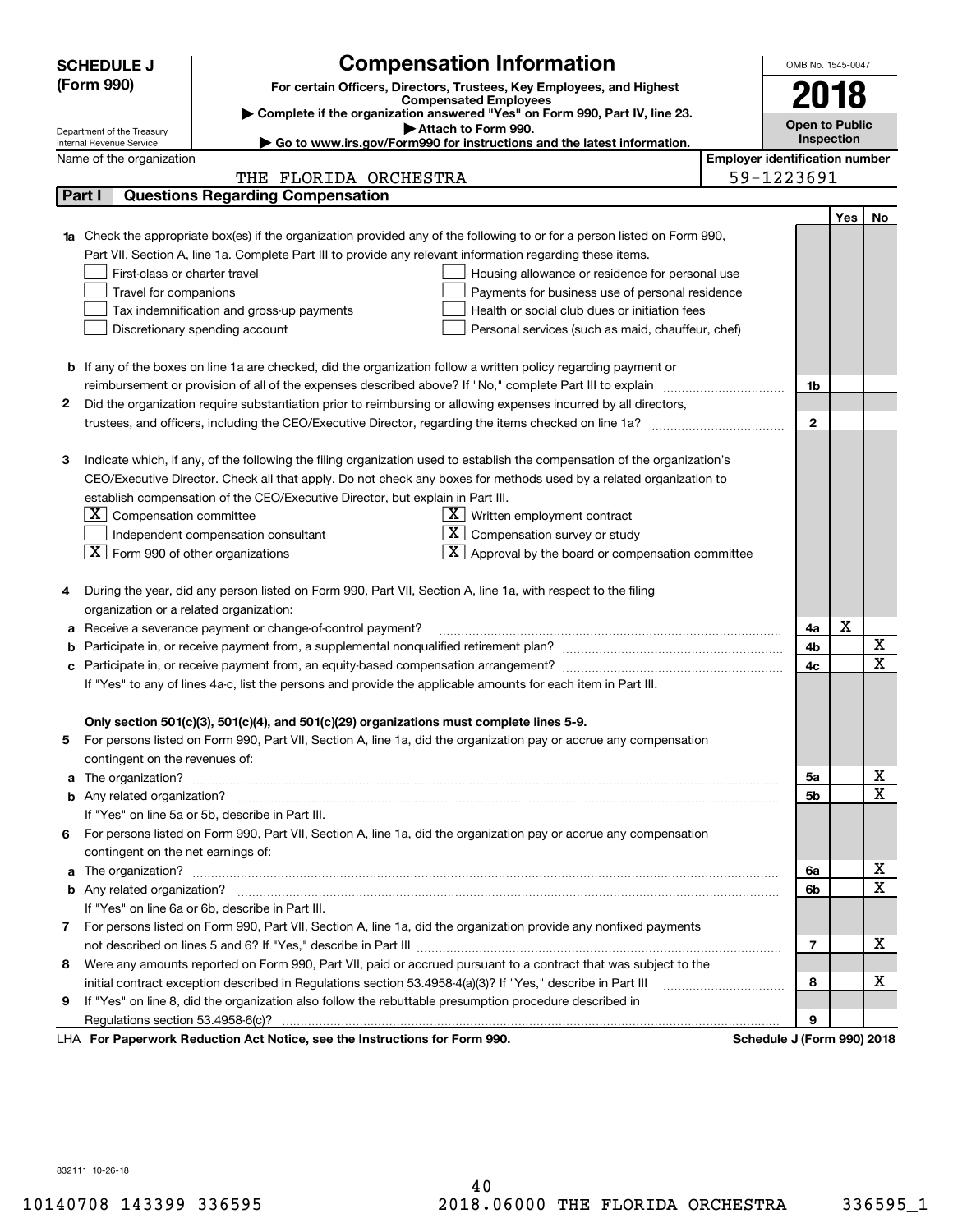59-1223691

# **Part II Officers, Directors, Trustees, Key Employees, and Highest Compensated Employees.**  Schedule J (Form 990) 2018 Page Use duplicate copies if additional space is needed.

For each individual whose compensation must be reported on Schedule J, report compensation from the organization on row (i) and from related organizations, described in the instructions, on row (ii). Do not list any individuals that aren't listed on Form 990, Part VII.

**Note:**  The sum of columns (B)(i)-(iii) for each listed individual must equal the total amount of Form 990, Part VII, Section A, line 1a, applicable column (D) and (E) amounts for that individual.

|                                 |                              | (B) Breakdown of W-2 and/or 1099-MISC compensation |                                           |                                           | (C) Retirement and<br>other deferred | (D) Nontaxable<br>benefits | (E) Total of columns<br>(F) Compensation<br>$(B)(i)-(D)$ |                                                            |  |
|---------------------------------|------------------------------|----------------------------------------------------|-------------------------------------------|-------------------------------------------|--------------------------------------|----------------------------|----------------------------------------------------------|------------------------------------------------------------|--|
| (A) Name and Title              |                              | (i) Base<br>compensation                           | (ii) Bonus &<br>incentive<br>compensation | (iii) Other<br>reportable<br>compensation | compensation                         |                            |                                                          | in column (B)<br>reported as deferred<br>on prior Form 990 |  |
| (1) MICHAEL PASTREICH           | (i)                          | 110,736.                                           | $\overline{0}$ .                          | 137,620.                                  | 4,678.                               | 15,840.                    | 268,874.                                                 | 0.                                                         |  |
| PRESIDENT & CEO (7/1/18-9/1/18) | (ii)                         | $\overline{0}$ .                                   | $\overline{0}$ .                          | $\overline{0}$ .                          | $\overline{0}$ .                     | $\overline{0}$ .           | $\overline{0}$ .                                         | $\overline{0}$ .                                           |  |
|                                 | $\qquad \qquad \textbf{(i)}$ |                                                    |                                           |                                           |                                      |                            |                                                          |                                                            |  |
|                                 | <u>(ii)</u>                  |                                                    |                                           |                                           |                                      |                            |                                                          |                                                            |  |
|                                 | (i)                          |                                                    |                                           |                                           |                                      |                            |                                                          |                                                            |  |
|                                 | <u>(ii)</u>                  |                                                    |                                           |                                           |                                      |                            |                                                          |                                                            |  |
|                                 | (i)                          |                                                    |                                           |                                           |                                      |                            |                                                          |                                                            |  |
|                                 | <u>(ii)</u>                  |                                                    |                                           |                                           |                                      |                            |                                                          |                                                            |  |
|                                 | (i)                          |                                                    |                                           |                                           |                                      |                            |                                                          |                                                            |  |
|                                 | <u>(ii)</u>                  |                                                    |                                           |                                           |                                      |                            |                                                          |                                                            |  |
|                                 | (i)                          |                                                    |                                           |                                           |                                      |                            |                                                          |                                                            |  |
|                                 | <u>(ii)</u>                  |                                                    |                                           |                                           |                                      |                            |                                                          |                                                            |  |
|                                 | (i)<br>(ii)                  |                                                    |                                           |                                           |                                      |                            |                                                          |                                                            |  |
|                                 | (i)                          |                                                    |                                           |                                           |                                      |                            |                                                          |                                                            |  |
|                                 | (ii)                         |                                                    |                                           |                                           |                                      |                            |                                                          |                                                            |  |
|                                 | (i)                          |                                                    |                                           |                                           |                                      |                            |                                                          |                                                            |  |
|                                 | (ii)                         |                                                    |                                           |                                           |                                      |                            |                                                          |                                                            |  |
|                                 | (i)                          |                                                    |                                           |                                           |                                      |                            |                                                          |                                                            |  |
|                                 | (ii)                         |                                                    |                                           |                                           |                                      |                            |                                                          |                                                            |  |
|                                 | (i)                          |                                                    |                                           |                                           |                                      |                            |                                                          |                                                            |  |
|                                 | <u>(ii)</u>                  |                                                    |                                           |                                           |                                      |                            |                                                          |                                                            |  |
|                                 | (i)                          |                                                    |                                           |                                           |                                      |                            |                                                          |                                                            |  |
|                                 | <u>(ii)</u>                  |                                                    |                                           |                                           |                                      |                            |                                                          |                                                            |  |
|                                 | (i)                          |                                                    |                                           |                                           |                                      |                            |                                                          |                                                            |  |
|                                 | <u>(ii)</u>                  |                                                    |                                           |                                           |                                      |                            |                                                          |                                                            |  |
|                                 | (i)                          |                                                    |                                           |                                           |                                      |                            |                                                          |                                                            |  |
|                                 | (iii)                        |                                                    |                                           |                                           |                                      |                            |                                                          |                                                            |  |
|                                 | (i)<br><u>(ii)</u>           |                                                    |                                           |                                           |                                      |                            |                                                          |                                                            |  |
|                                 | (i)                          |                                                    |                                           |                                           |                                      |                            |                                                          |                                                            |  |
|                                 | $\overline{}}$               |                                                    |                                           |                                           |                                      |                            |                                                          |                                                            |  |
|                                 |                              |                                                    |                                           |                                           |                                      |                            |                                                          |                                                            |  |

**Schedule J (Form 990) 2018**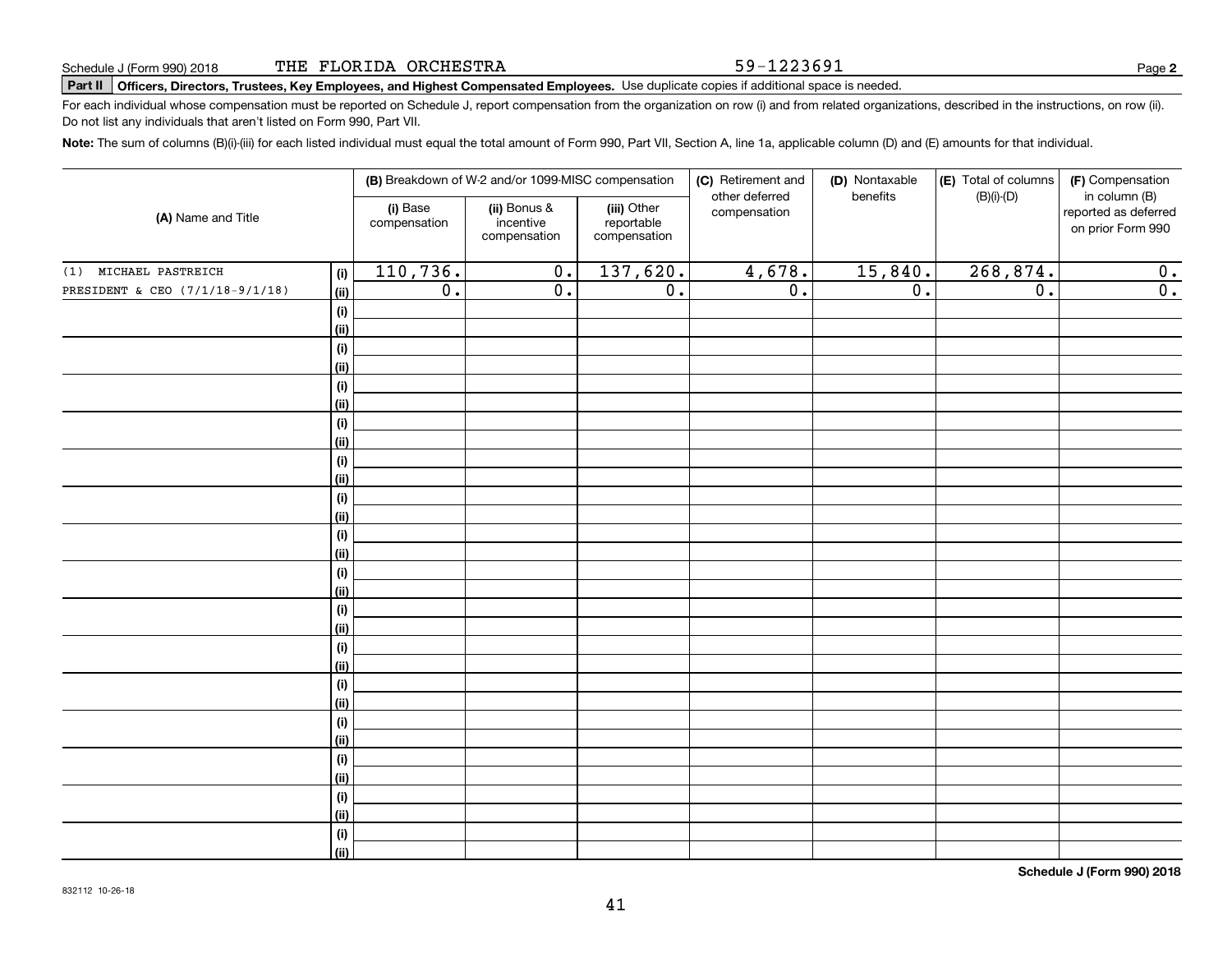#### **Part III Supplemental Information**

Schedule J (Form 990) 2018 THE FLORIDA ORCHESTRA<br>
Part III Supplemental Information<br>
Provide the information, explanation, or descriptions required for Part I. lines 1a, 1b, 3, 4a, 4b, 4c, 5a, 5b, 6a, 6b, 7, and 8, and for

#### PART I, LINE 4A:

EFFECTIVE JULY 1, 2018, MICHAEL PASTREICH, PRESIDENT & CEO, TOOK HIS

PREVIOUSLY PLANNED THREE-MONTH SABBATICAL LEAVE, DURING WHICH HE WAS

RETAINED ON THE ORGANIZATION'S PAYROLL AS AN EMPLOYEE ON LEAVE. DURING THIS

TIME MR. PASTREICH RECEIVED ACCRUAL OF PAID TIME OFF, MEDICAL INSURANCE,

AND PENSION CONTRIBUTIONS ORDINARILY PROVIDED TO HIM DURING HIS ACTIVE

EMPLOYMENT. EMPLOYEE ON LEAVE STATUS CONCLUDED SEPTEMBER 30, 2018. MR.

PASTREICH WAS PAID A SALARY OF \$54,000 AND BENEFITS TOTALING \$4,061 DURING

THIS TIME.

EFFECTIVE OCTOBER 1, 2018, MR. PASTREICH RECEIVED SEPARATION PAY EQUIVALENT

TO SIX (6) MONTHS' SALARY OF \$108,000 PAID ON A PERIODIC BASIS CONSISTENT

WITH THE ORGANIZATION'S PAYROLL SCHEDULE. PAYMENTS CONCLUDED BY MARCH 31,

2019. OF THE AMOUNT PAID, \$54,000 WAS INCLUDED IN THE 2018 FORM W-2 AND

THUS IS REFLECTED ON SCHEDULE J. THE BALANCE OF \$54,000 WILL BE INCLUDED IN

CALENDAR YEAR 2019 WAGES.

IN ACCORDANCE WITH THE ORGANIZATION'S EMPLOYMENT POLICIES, MICHAEL

PASTREICH WAS PROVIDED PAYMENT FOR ACCRUED BUT UNUSED PAID TIME OFF AND FOR

**Schedule J (Form 990) 2018**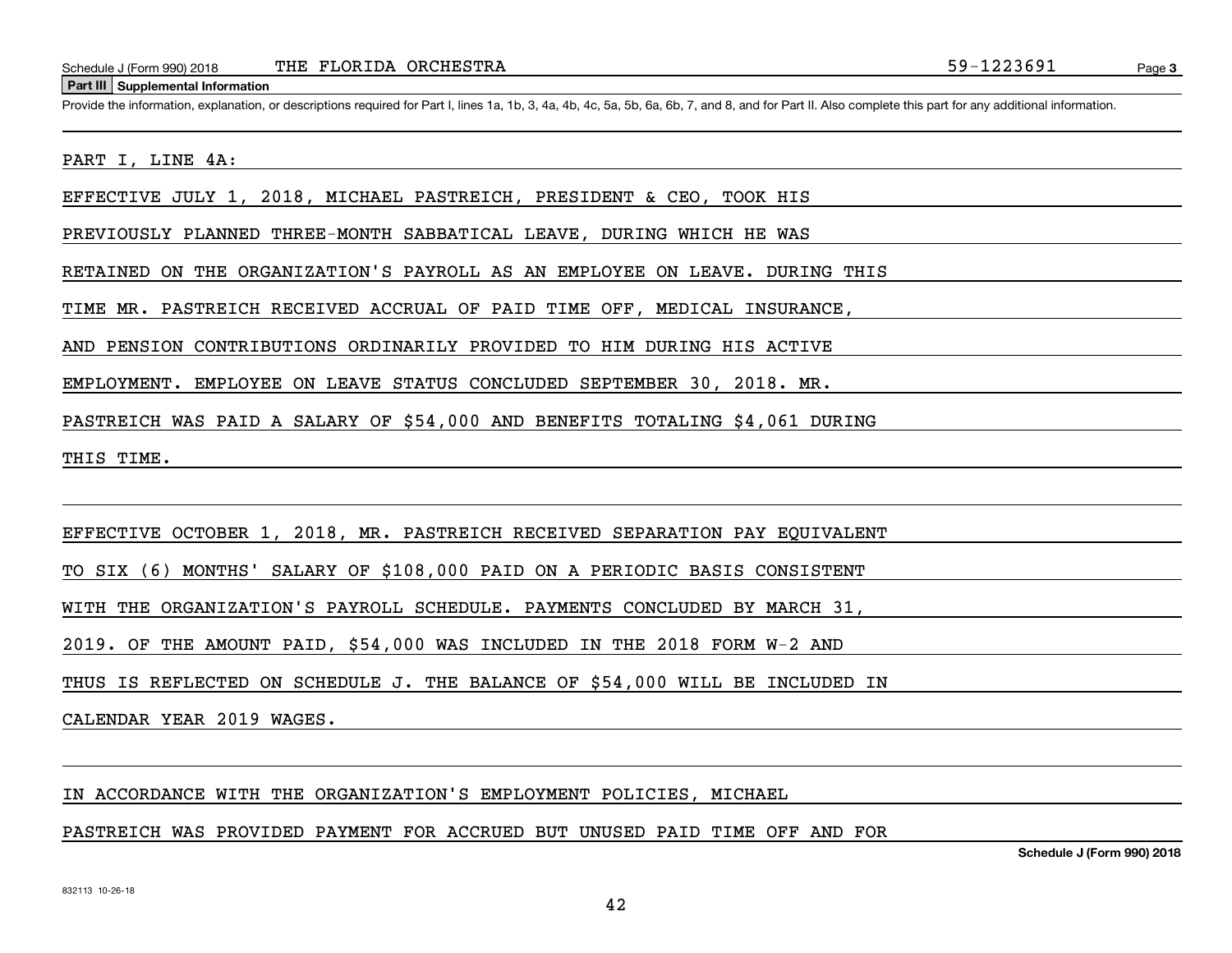**Part III Supplemental Information**

Schedule J (Form 990) 2018 THE FLORIDA ORCHESTRA<br>
Part III Supplemental Information<br>
Provide the information, explanation, or descriptions required for Part I, lines 1a, 1b, 3, 4a, 4b, 4c, 5a, 5b, 6a, 6b, 7, and 8, and for

VACATION PAY AND SICK PAY THE EMPLOYEE ACCRUED UNDER PREVIOUSLY EXISTING

POLICIES APPLICABLE TO ALL EMPLOYEES. ACCRUED PAID TIME OFF TOTALING

\$29,620 WAS PAID IN ACCORDANCE WITH THESE POLICIES DURING CALENDAR YEAR

2018.

THE ORGANIZATION ALSO PAID SIX (6) MONTHS OF MEDICAL INSURANCE PREMIUMS

PLUS THE CASH EQUIVALENT OF SIX (6) MONTHS PAID TIME OFF AND PENSION

CONTRIBUTIONS ORDINARILY PROVIDED TO HIM DURING HIS ACTIVE EMPLOYMENT. THE

TOTAL PAID IN ACCORDANCE WITH THIS PROVISION WAS \$20,595.

COMPENSATION AND BENEFITS UNDER THE SEPARATION AGREEMENT TOTAL \$216,276, OF

WHICH \$145,741 WAS PAID DURING CALENDAR YEAR 2018 AND THE BALANCE OF

\$70,535 WAS PAID DURING CALENDAR 2019.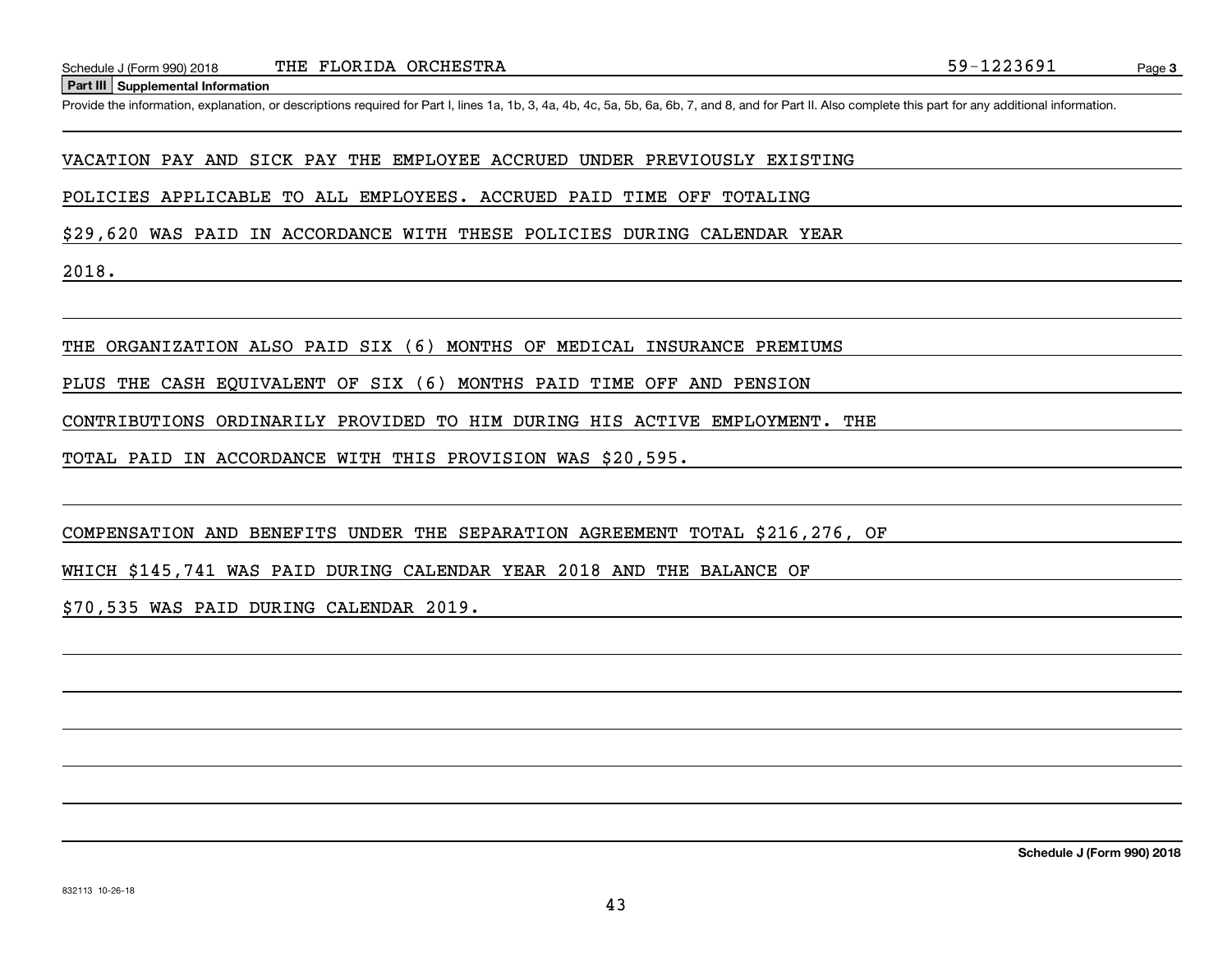### **SCHEDULE M (Form 990)**

# **Noncash Contributions**

OMB No. 1545-0047

| Department of the Treasury      |
|---------------------------------|
| <b>Internal Revenue Service</b> |

**Complete if the organizations answered "Yes" on Form 990, Part IV, lines 29 or 30.** <sup>J</sup>**2018 Attach to Form 990.** J

**Open to Public Inspection**

|  | Go to www.irs.gov/Form990 for instructions and the latest information. |
|--|------------------------------------------------------------------------|
|--|------------------------------------------------------------------------|

|  | Name of the organization |
|--|--------------------------|
|--|--------------------------|

| <b>Employer identification number</b> |
|---------------------------------------|
| 59-1223691                            |

|  | THE FLORIDA ORCHESTRA |
|--|-----------------------|

| Method of determining<br>noncash contribution amounts<br>310,657. FAIR MARKET VALUE |     |
|-------------------------------------------------------------------------------------|-----|
|                                                                                     |     |
|                                                                                     |     |
|                                                                                     |     |
|                                                                                     |     |
|                                                                                     |     |
|                                                                                     |     |
|                                                                                     |     |
|                                                                                     |     |
|                                                                                     |     |
|                                                                                     |     |
|                                                                                     |     |
|                                                                                     |     |
|                                                                                     |     |
|                                                                                     |     |
|                                                                                     |     |
|                                                                                     |     |
|                                                                                     |     |
|                                                                                     |     |
|                                                                                     |     |
|                                                                                     |     |
|                                                                                     |     |
|                                                                                     |     |
|                                                                                     |     |
|                                                                                     |     |
|                                                                                     |     |
|                                                                                     |     |
|                                                                                     |     |
|                                                                                     |     |
|                                                                                     |     |
|                                                                                     |     |
|                                                                                     |     |
|                                                                                     |     |
|                                                                                     |     |
| $\Omega$                                                                            |     |
|                                                                                     | No  |
|                                                                                     |     |
|                                                                                     |     |
|                                                                                     | х   |
|                                                                                     |     |
|                                                                                     | х   |
|                                                                                     |     |
|                                                                                     | х   |
|                                                                                     |     |
|                                                                                     |     |
|                                                                                     |     |
|                                                                                     |     |
|                                                                                     | Yes |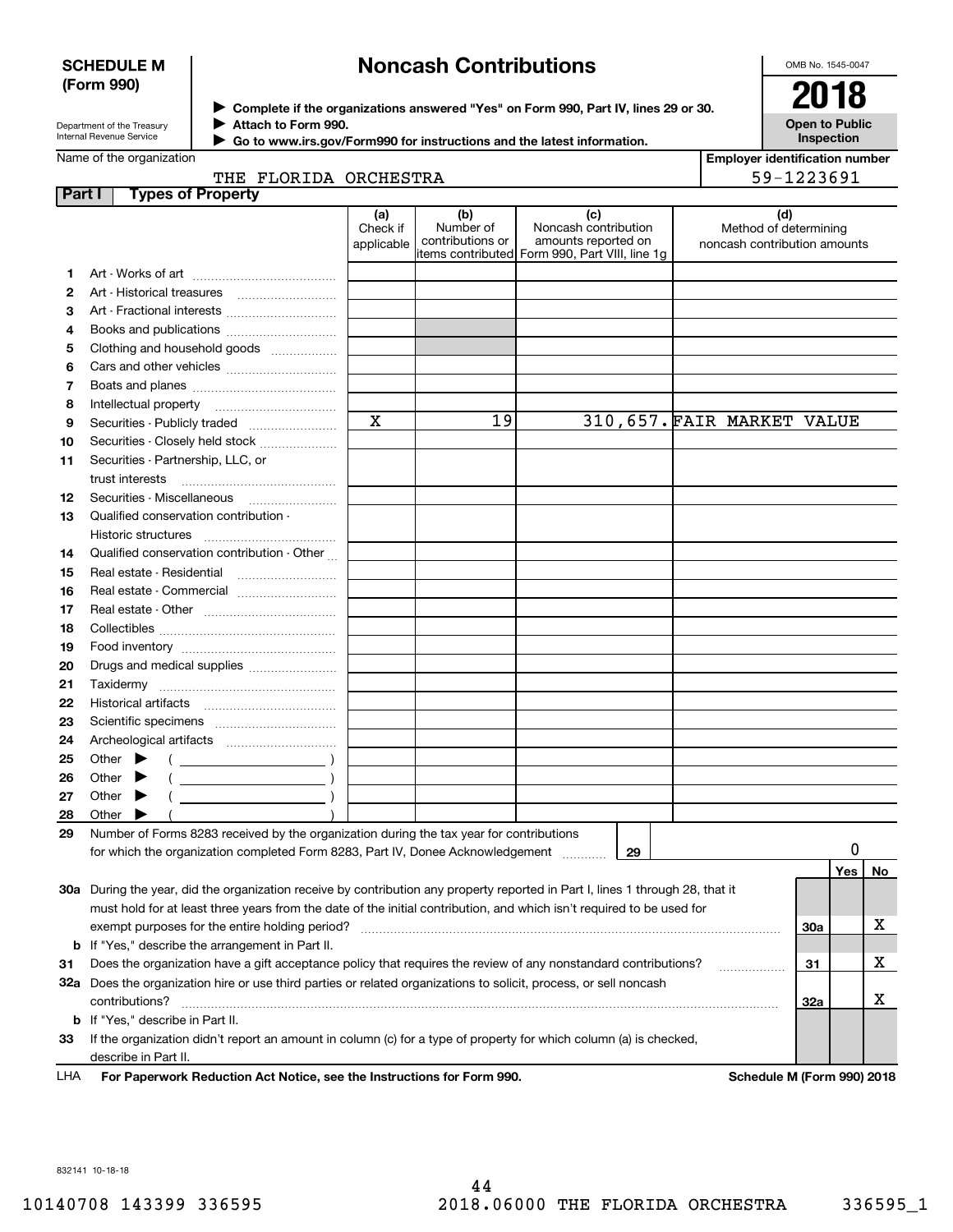Part II | Supplemental Information. Provide the information required by Part I, lines 30b, 32b, and 33, and whether the organization is reporting in Part I, column (b), the number of contributions, the number of items received, or a combination of both. Also complete this part for any additional information.

| 832142 10-18-18 |          | Schedule M (Form 990) 2018 |  |
|-----------------|----------|----------------------------|--|
|                 | $\bf 45$ |                            |  |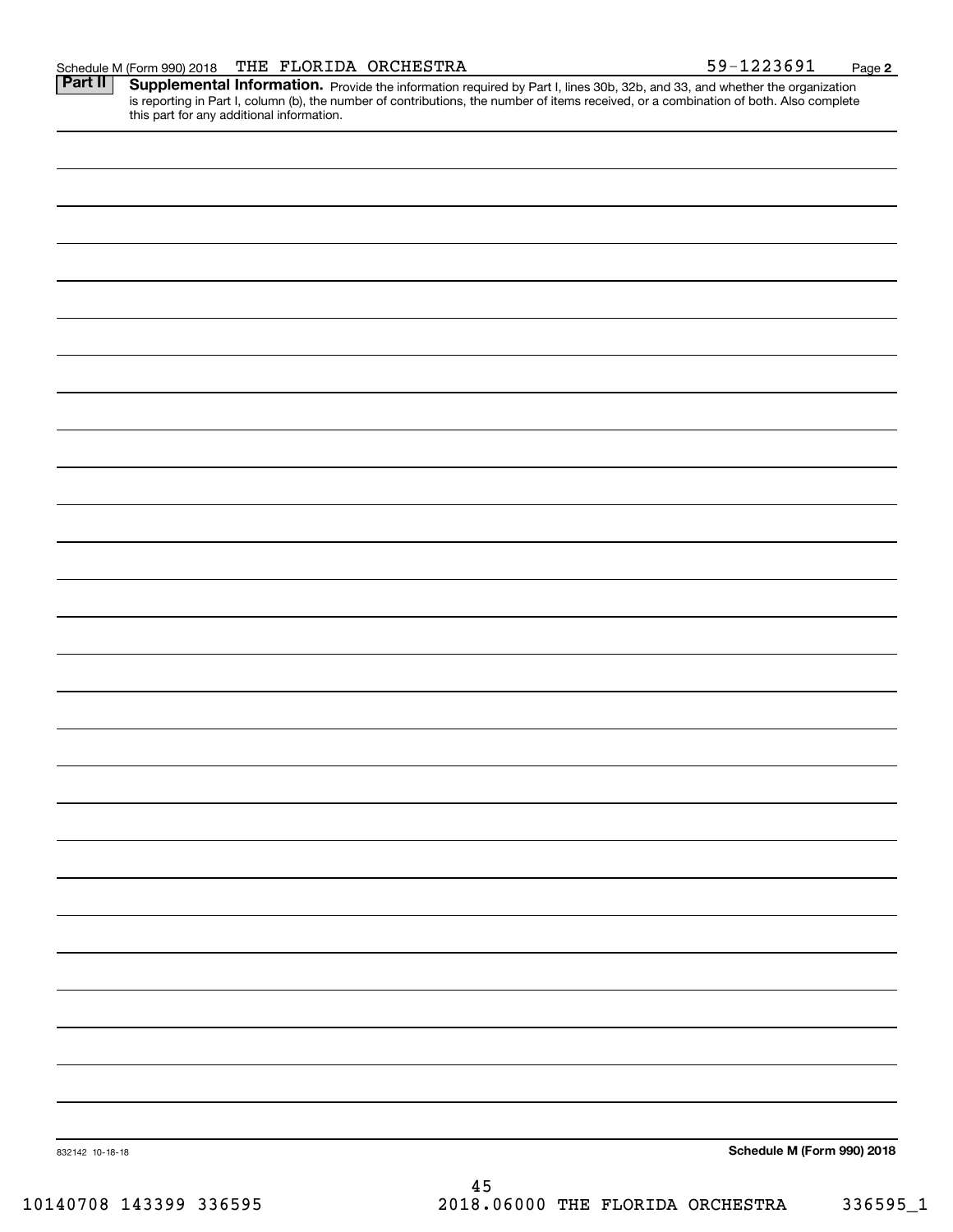**(Form 990 or 990-EZ)**

Department of the Treasury Internal Revenue Service Name of the organization

# **SCHEDULE O Supplemental Information to Form 990 or 990-EZ**

**Complete to provide information for responses to specific questions on Form 990 or 990-EZ or to provide any additional information. | Attach to Form 990 or 990-EZ. | Go to www.irs.gov/Form990 for the latest information.**



THE FLORIDA ORCHESTRA  $\vert$  59-1223691

**Employer identification number**

FORM 990, PART III, LINE 4A, PROGRAM SERVICE ACCOMPLISHMENTS:

SOME OF OUR MOST POPULAR SERIES ARE:

-COFFEE CONCERT SERIES DESIGNED TO PROVIDE AUDIENCES WITH AN INFORMAL

AND INFORMATIVE CLASSICAL MUSIC EXPERIENCE. LED BY A TONY AWARD-WINNER

PRINCIPAL GUEST CONDUCTOR EACH 70-90-MINUTE PROGRAM FEATURES A VARIETY

OF CLASSICAL AND MODERN WORKS ON A GIVEN THEME, PRECEDED BY COFFEE,

DONUTS, AND PRE-CONCERT CONVERSATION WITH THE CONDUCTOR.

-POPS IN THE PARK EXTENDING ITS PERFORMANCES BEYOND THE CONCERT HALL,

LOWERING ECONOMIC, GEOGRAPHIC, AND SOCIOECONOMIC BARRIERS TO ATTENDANCE

AND ENRICHING THE QUALITY OF LIFE IN TAMPA BAY

FORM 990, PART III, LINE 4B, PROGRAM SERVICE ACCOMPLISHMENTS:

-CLASSICAL KIDS: OFFERS FREE MASTERWORKS TICKETS TO PATRONS AGES 5-18,

AS WELL AS PROGRAM NOTES WRITTEN SPECIFICALLY FOR CHILDREN. THIS

PROGRAM IS THE FIRST OF ITS KIND IN THE NATION AND IS DESIGNED TO

PROMOTE ATTENDANCE BY FAMILIES AND CULTIVATE AN EARLY APPRECIATION OF

LIVE SYMPHONIC MUSIC AMONG CHILDREN AND YOUTH.

-YOUTH CONCERTS: TFO ENHANCED ITS YOUTH CONCERT PROGRAMMING BY

IMPLEMENTING LINK UP, A PARTICIPATORY MUSIC CURRICULUM DEVELOPED BY

CARNEGIE HALL'S WEILL MUSIC THAT CULMINATES IN A SERIES OF INTERACTIVE

CONCERTS IN WHICH THE STUDENTS PERFORM ALONG WITH TFO'S PROFESSIONAL

ENSEMBLE. LAST SEASON'S TFO LINK UP CONCERTS ENGAGED APPROXIMATELY

17,000 AREA STUDENTS ACROSS 157 SCHOOLS, OF WHICH 84 WERE TITLE 1

SCHOOLS.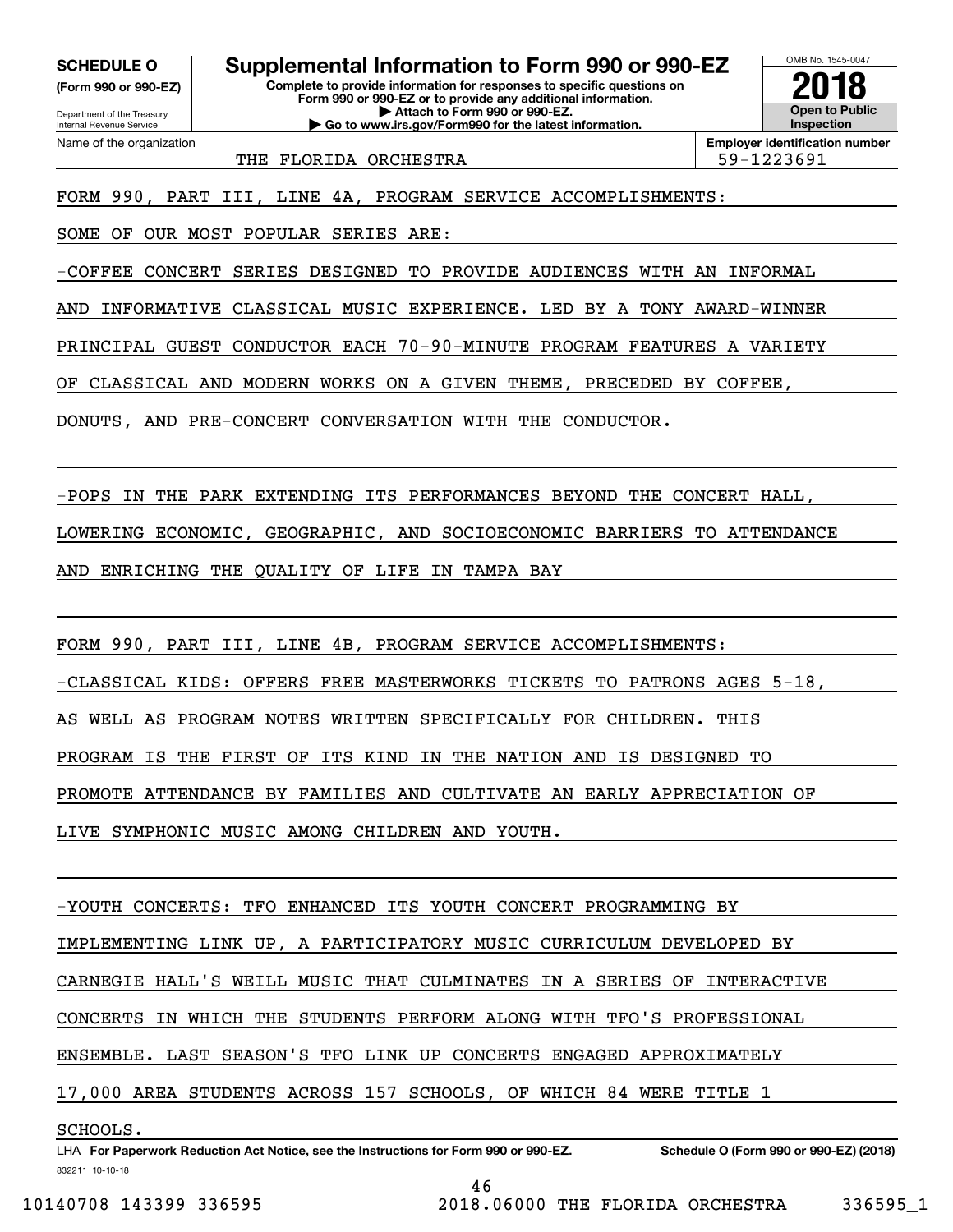THE FLORIDA ORCHESTRA  $\vert$  59-1223691

**2**

-FAMILY CONCERTS: THROUGH ITS PAY-WHAT-YOU-CAN, COMMUNITY-BASED FAMILY CONCERTS, TFO OFFERS INFORMAL CHAMBER MUSIC PERFORMANCES THAT PROVIDE SHARED MUSIC ENRICHMENT AND EDUCATIONAL OPPORTUNITIES FOR FAMILIES WITH CHILDREN IN GRADES PRE-K-2.

-SING OUT! TAMPA BAY: THIS FREE EVENT INVITES UP TO 250 TAMPA BAY RESIDENTS OF ALL AGES AND MUSICAL SKILL LEVELS TO SING ONSTAGE WITH THE ORCHESTRA AS MEMBERS OF THE TFO COMMUNITY CHORUS.

-WOODSON CHAMBER CONCERTS: TFO HAS PARTNERED WITH THE DR. CARTER G. WOODSON AFRICAN AMERICAN MUSEUM TO PRESENT A CHAMBER MUSIC CONCERT SERIES ONE SUNDAY PER MONTH. ALL PROCEEDS FROM THE WOODSON CHAMBER CONCERT SERIES WILL BENEFIT THE MUSEUM DIRECTLY IN ORDER TO ENABLE THE MUSEUM TO FURTHER DEVELOP ITS INFRASTRUCTURE.

FORM 990, PART VI, SECTION A, LINE 2:

THE GOVERNANCE COMMITTEE OF THE BOARD OF DIRECTORS MAY RECOMMEND ELECTING DIRECTORS THAT HAVE FAMILY RELATIONSHIPS WITH CURRENT MEMBERS OF THE BOARD OF DIRECTORS. AS PART OF THE NOMINATION PROCESS, THE GOVERNANCE COMMITTEE DISCLOSES TO THE FULL BOARD OF DIRECTORS ALL FAMILY OR BUSINESS RELATIONSHIPS BEFORE A VOTE IS TAKEN. THE DIRECTORS LISTED IN FORM 990, PART VII, SECTION A INCLUDES ROBERT F. SHUCK AND MARCY SHUCK, WHO ARE MARRIED.

FORM 990, PART VI, SECTION B, LINE 11B:

FORM 990 IS REVIEWED BY THE CEO, DIRECTOR OF FINANCE, AND TREASURER. ALL

832212 10-10-18 **Schedule O (Form 990 or 990-EZ) (2018)** OTHER MEMBERS OF THE BOARD OF DIRECTORS ARE PROVIDED A COMPLETE COPY OF THE 47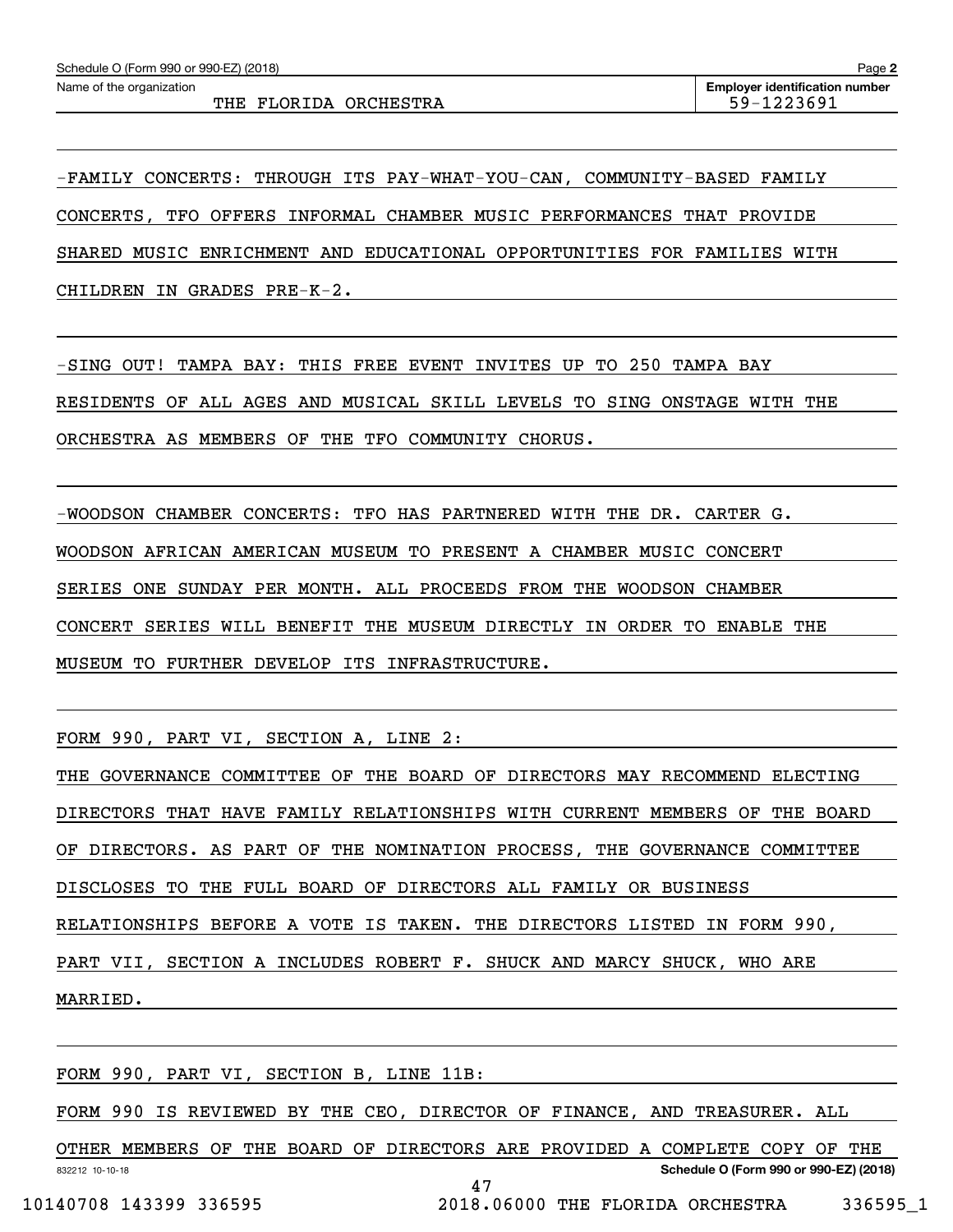FORM 990, PART VI, SECTION B, LINE 12C:

THE BOARD OF DIRECTORS REVIEWS THE CONFLCT OF INTEREST POLICY ANNUALLY.

EACH DIRECTOR SIGNS A DISCLOSURE STATEMENT WHICH IS FILED WITH THE STATE AS REQUIRED BY FLORIDA'S SOLICITATION OF CONTRIBUTIONS ACT AND 496.405 F.S.

FORM 990, PART VI, SECTION B, LINE 15:

ONCE A YEAR THE CEO REVIEWS WITH THE BOARD OF DIRECTORS, OFFICERS, AND

HUMAN RESOURCE COMMITTEE THE COMPENSATION FOR ALL STAFF AND KEY OFFICERS.

THE BOARD EXECUTIVE GROUP REVIEWS THE CEO'S COMPENSATION YEARLY OR AS

REQUIRED BY CONTRACTING DOCUMENT AFTER PRESENTING IT TO THE FULL BOARD.

FORM 990, PART VI, SECTION C, LINE 19:

THE ORGANIZATION'S GOVERNING DOCUMENTS, CONFLICT OF INTEREST POLICY, AND

FINANCIAL STATEMENTS ARE MADE AVAILABLE TO THE PUBLIC UPON REQUEST.

DEPENDING ON DOCUMENTS REQUESTED, THEY ARE EITHER SENT ELECTRONICALLY OR

REVIEWED AT THE ADMINISTRATIVE OFFICE.

FORM 990, PART XI, LINE 9, CHANGES IN NET ASSETS:

WRITE OFF OF UNCOLLECTIBLE PLEDGES  $-33,790$ .

FORM 990, PART XII, LINE 2C

THE AUDIT COMMITTEE SHALL PROVIDE ASSISTANCE TO TFO BOARD OF DIRECTORS

IN FULFILLING THEIR FIDUCIARY RESPONSIBILITY RELATING TO CORPORATE

ACCOUNTING, REPORTING PRACTICES OF THE ORGANIZATION, AND THE QUALITY

AND INTEGRITY OF THE FINANCIAL REPORTS OF THE ORGANIZATION.

832212 10-10-18 **Schedule O (Form 990 or 990-EZ) (2018)** THE AUDIT COMMITTEE WILL RECOMMEND TO THE BOARD OF DIRECTORS TO APPOINT 48